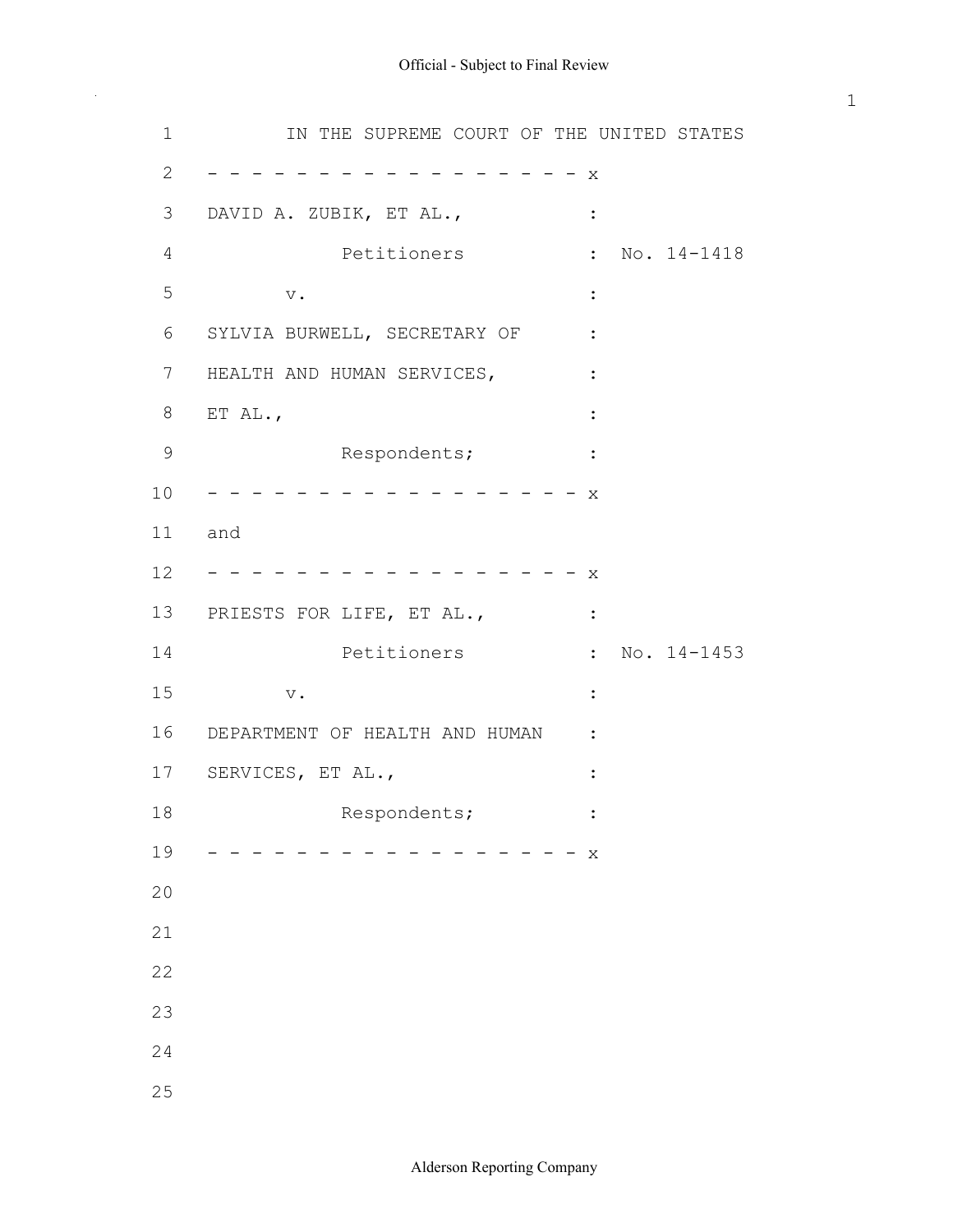2 x 3 ROMAN CATHOLIC ARCHBISHOP OF : 4 WASHINGTON, ET AL., : 5 **Petitioners** : No. 14-1505  $\begin{array}{ccccccc}\n6 & & & \text{v.} & & & \text{...} \\
\end{array}$ 7 SYLVIA BURWELL, SECRETARY OF : 8 HEALTH AND HUMAN SERVICES, : 9 ET AL., : 10 Respondents;  $\cdot$  : 11 x 13 x 14 EAST TEXAS BAPTIST UNIVERSITY, : 15 ET AL., : 16 **Petitioners** : No. 15-35 17 v. : 18 SYLVIA BURWELL, SECRETARY OF : 19 HEALTH AND HUMAN SERVICES,  $\,$ : 20 ET AL., : 21 Respondents;  $\cdot$  : 22 x 1 and 12 and 23 24 25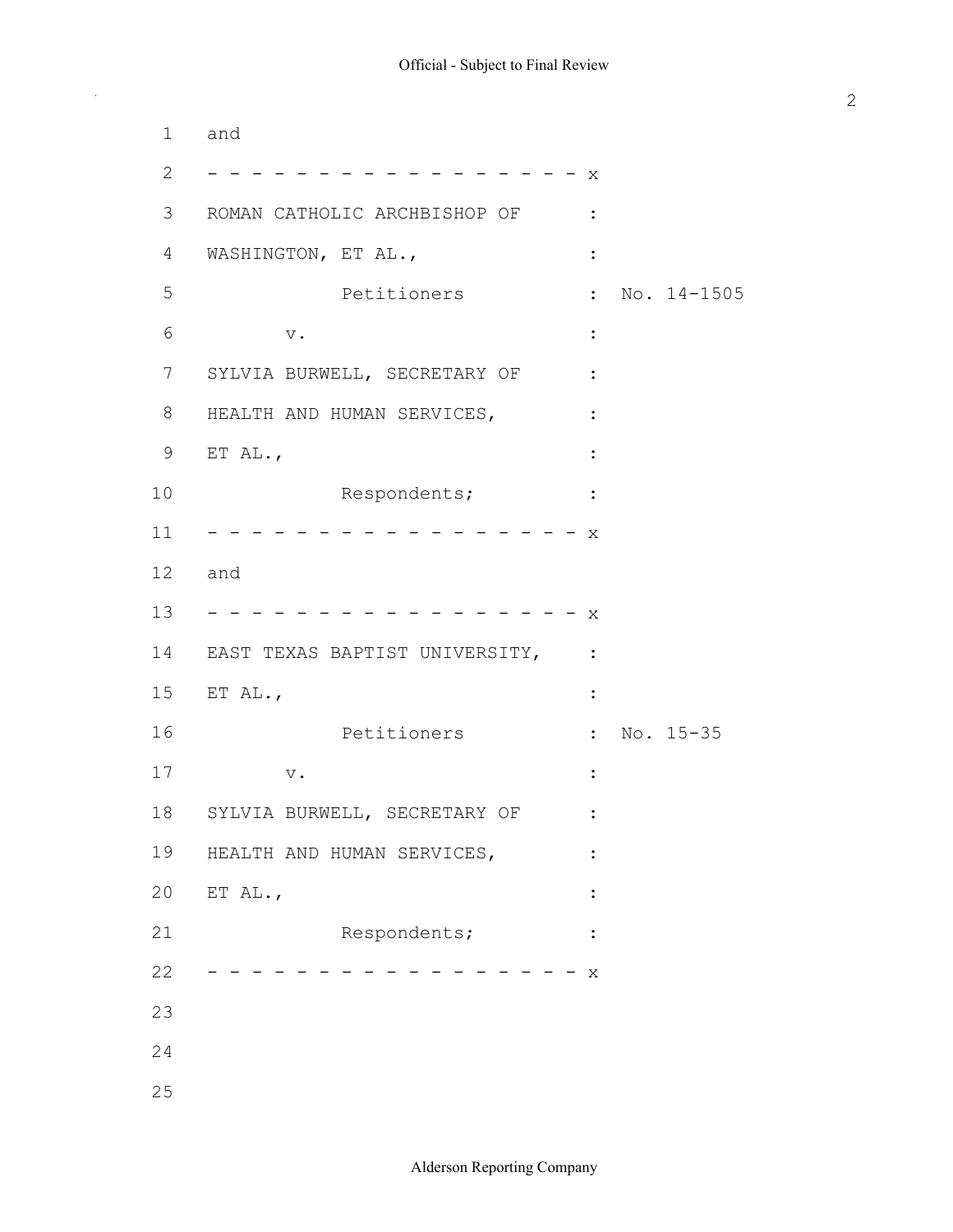2 x 3 LITTLE SISTERS OF THE POOR HOME : 4 FOR THE AGED, DENVER, COLORADO, : 5 ET AL., 6 **Petitioners** : No. 15-105  $7 \quad \text{v.}$  : 8 SYLVIA BURWELL, SECRETARY OF : 9 HEALTH AND HUMAN SERVICES,  $\,$  : 10 ET AL., : 11 Respondents;  $\cdot$  : 12 x 14 x 15 SOUTHERN NAZARENE UNIVERSITY, : 16 ET AL., : 17 **Petitioners** : No. 15-119 18 v. : 19 SYLVIA BURWELL, SECRETARY OF : 20 HEALTH AND HUMAN SERVICES,  $\,$  : 21 ET AL., : 22 Respondents;  $\cdot$  : 23 x 1 and 13 and 24 25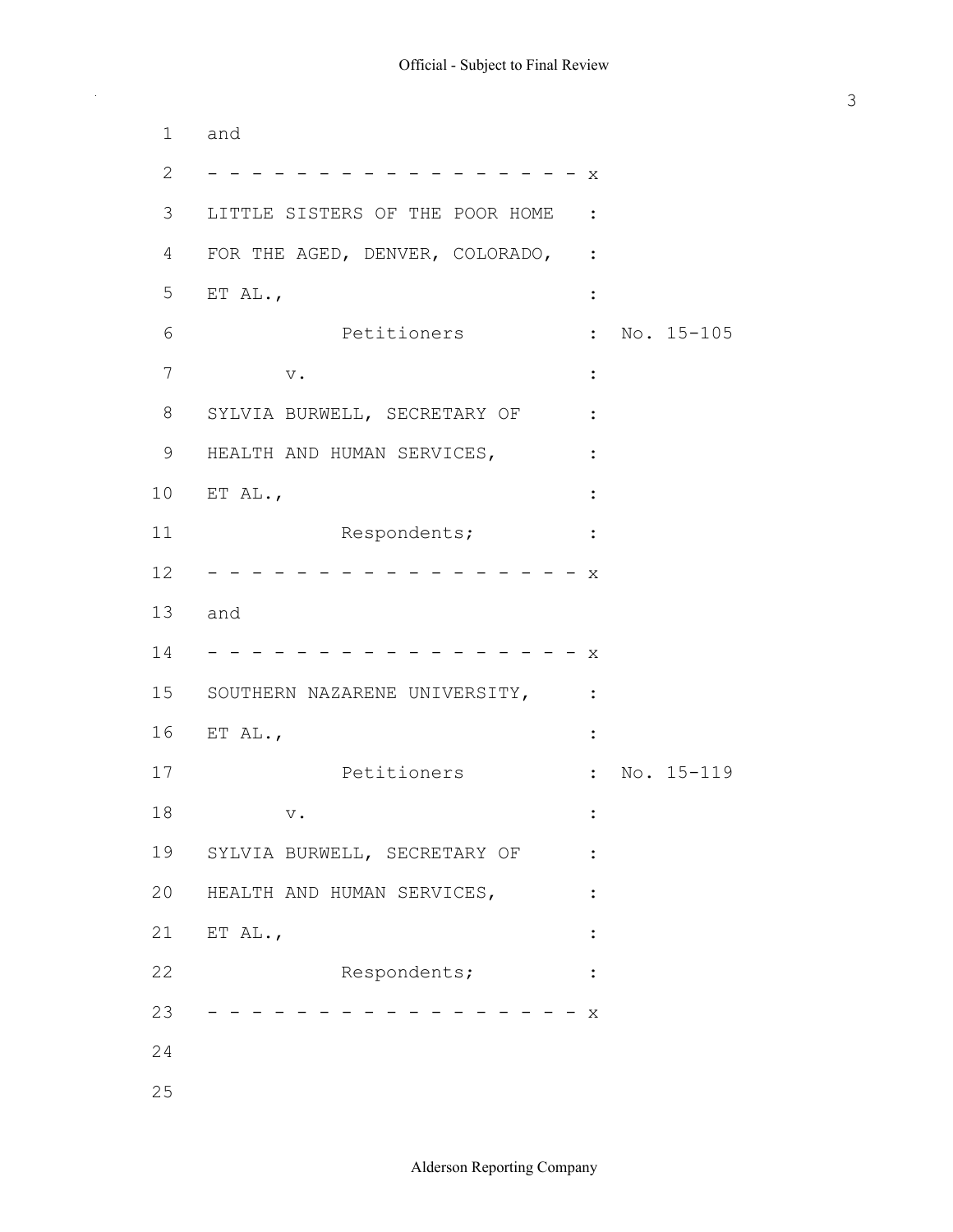2 x 3 GENEVA COLLEGE, 4 **Petitioner** : No. 15-191  $V$ . 6 SYLVIA BURWELL, SECRETARY OF : 7 HEALTH AND HUMAN SERVICES, : 8 ET AL., : 9 Respondents. : 10 x 12 Wednesday, March 23, 2016 14 The above-entitled matter came on for oral 15 argument before the Supreme Court of the United States 16 at 10:03 a.m. 18 PAUL D. CLEMENT, ESQ., Washington, D.C.; on behalf of 19 Petitioners in Nos. 15-35, 15-05, 15-119 & 15-191. 20 NOEL FRANCISCO, ESQ., Washington, D.C.; on behalf of 21 Petitioners in Nos. 14-1418, 14-1453 & 14-1505. 22 GEN. DONALD B. VERRILLI, JR., ESQ., Solicitor General, 23 Department of Justice, Washington, D.C.; on behalf of 24 Respondents. 1 and  $5 \qquad \qquad \mathbf{v}$ .  $\qquad \qquad \mathbf{:}$ 11 Washington, D.C. 13 17 APPEARANCES: 25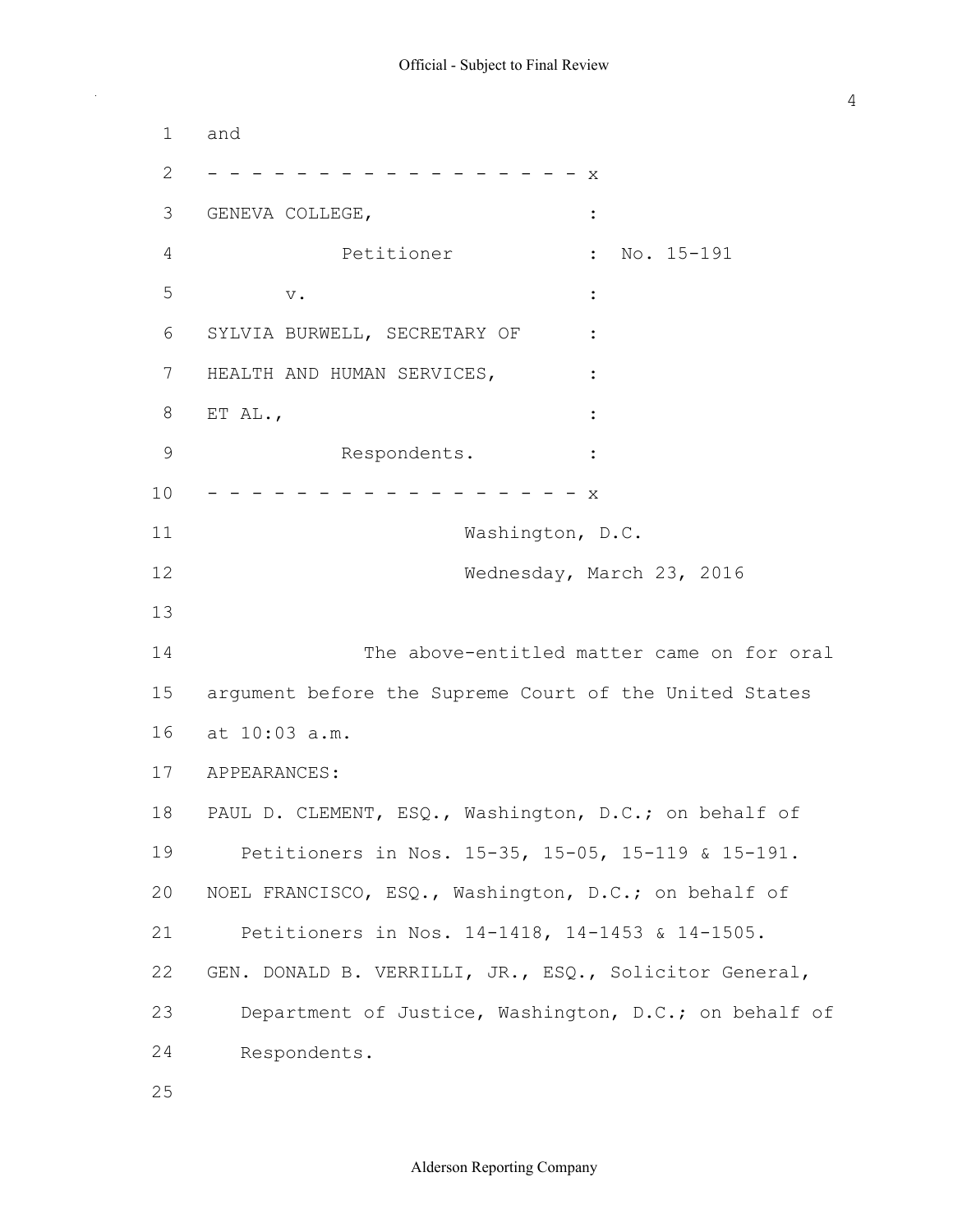| $\mathbf 1$  | CONTENTS                           |      |
|--------------|------------------------------------|------|
| $\mathbf{2}$ | ORAL ARGUMENT OF                   | PAGE |
| 3            | PAUL D. CLEMENT, ESQ.              |      |
| 4            | On behalf of the Petitioners in    |      |
| 5            | Nos. 15-35, 15-05, 15-119 & 15-191 | 6    |
| 6            | ORAL ARGUMENT OF                   |      |
| 7            | NOEL FRANCISCO, ESQ.               |      |
| 8            | On behalf of the Petitioners in    |      |
| $\mathsf 9$  | Nos. 14-1418, 14-1453 & 14-1505    | 25   |
| 10           | ORAL ARGUMENT OF                   |      |
| 11           | GEN. DONALD B. VERRILLI, JR., ESQ. |      |
| 12           | On behalf of the Respondents       | 44   |
| 13           | REBUTTAL ARGUMENT OF               |      |
| 14           | PAUL D. CLEMENT, ESQ.              |      |
| 15           | On behalf of the Petitioners in    |      |
| 16           | Nos. 15-35, 15-05, 15-119 & 15-191 | 86   |
| 17           |                                    |      |
| 18           |                                    |      |
| 19           |                                    |      |
| 20           |                                    |      |
| 21           |                                    |      |
| 22           |                                    |      |
| 23           |                                    |      |
| 24           |                                    |      |
| 25           |                                    |      |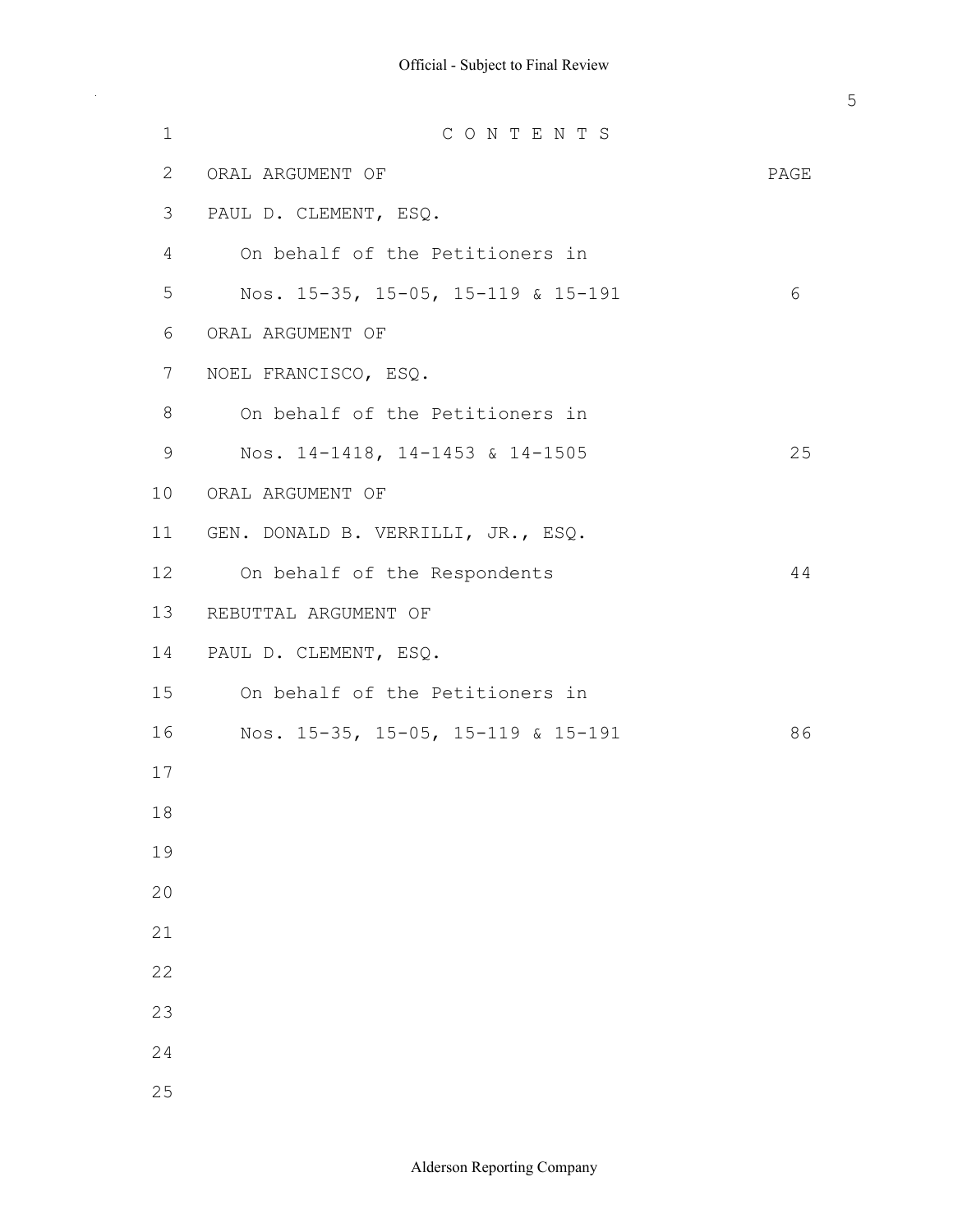P R O C E E D I N G S (10:03 a.m.) CHIEF JUSTICE ROBERTS: We'll hear argument 4 this morning in Case 14-1418, Zubik v. Burwell, and the Mr. Clement. ORAL ARGUMENT OF PAUL D. CLEMENT 9 NOS. 15-35, 15-05, 15-119 & 15-191 MR. CLEMENT: Thank you, Mr. Chief Justice, and may it please the Court: The Little Sisters of the Poor and their 13 co-petitioners face a dilemma that the Religious Freedom Restoration Act does not allow. They can adhere to their religious beliefs and pay millions of dollars in penalties, or they can take steps that they believe to be religiously and morally objectionable, and that the 18 government deems necessary, for them to provide contraception coverage through their health care plans. 20 Now, the government concedes the sincerity 21 of these religious beliefs, but it attempts to recast them as an objection to the very act of opting out or 23 objecting. And with all due respect, that is simply and demonstrably not true. consolidated cases. 8 ON BEHALF OF THE PETITIONERS IN

25 The Little --

#### Alderson Reporting Company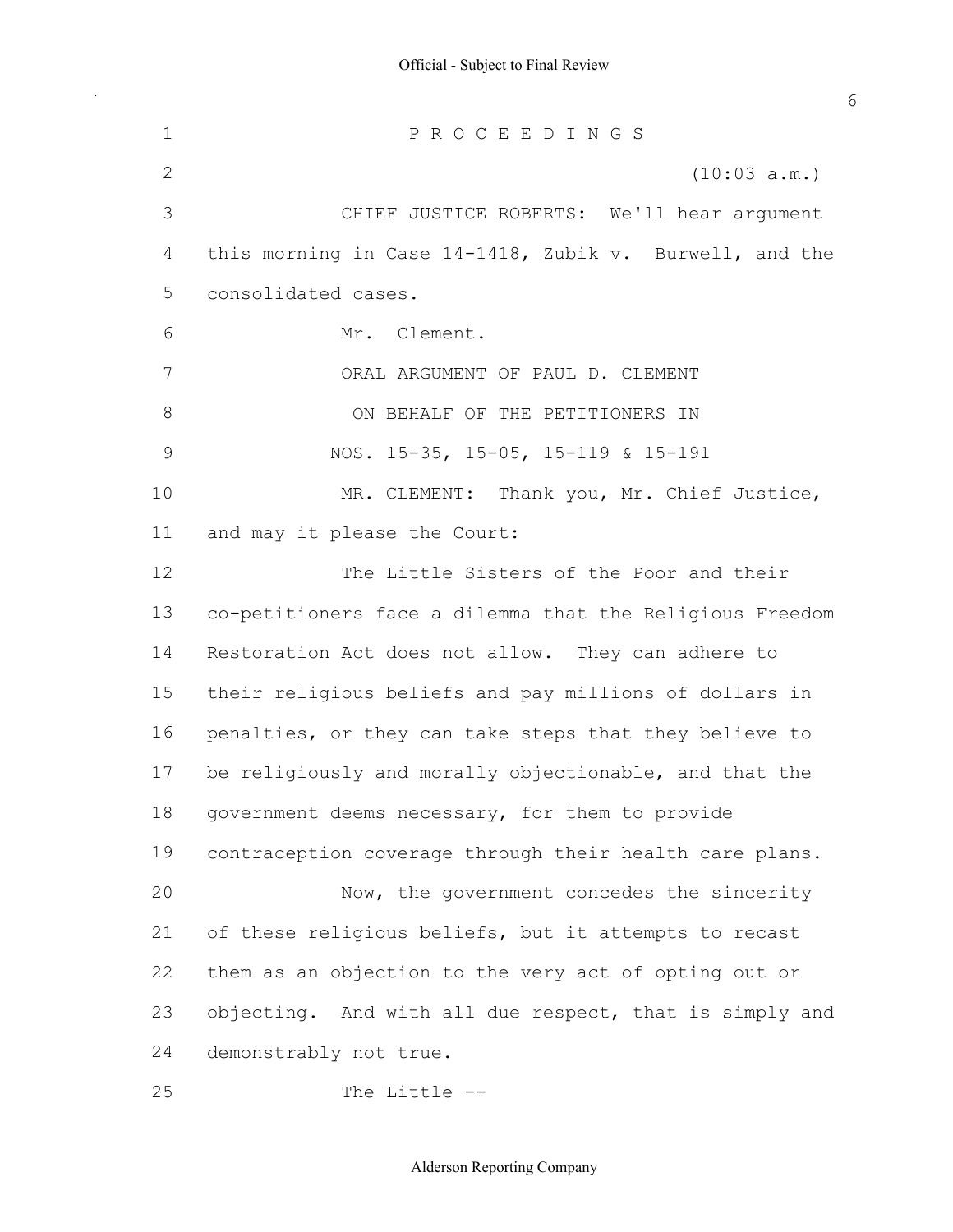1 JUSTICE SOTOMAYOR: Could you explain to me 2 the analogy with military objectors during the war? 3 Many of them felt that -- genuine belief; they were 4 pacifists -- that if they registered as pacifists, that 5 that would mean other people would have to serve in 6 their lieu. They were going to jail, and many of them 7 did go to jail, because of this belief. 8 Why is going to jail less burdensome or less 9 important than paying a financial penalty? 10 MR. CLEMENT: Oh, I -- I don't think it is, 11 Justice Sotomayor. But let me stick with the 12 conscientious objector example in the draft context, 13 because I think the way to analyze a conscientious 14 objector case is to say that because they face jail 15 time, there's clearly a substantial burden. Of course, 16 you get to the second part of the analysis, and you 17 probably would insist on a conscientious objector 19 But I think it's important to distinguish 21 JUSTICE SOTOMAYOR: Let's stop there. 22 MR. CLEMENT: Okay. 23 JUSTICE SOTOMAYOR: To the extent that a 24 conscientious objector's good faith belief is that if I 25 register, someone will serve in my lieu, what burden is 18 actually objecting. 20 between

### Alderson Reporting Company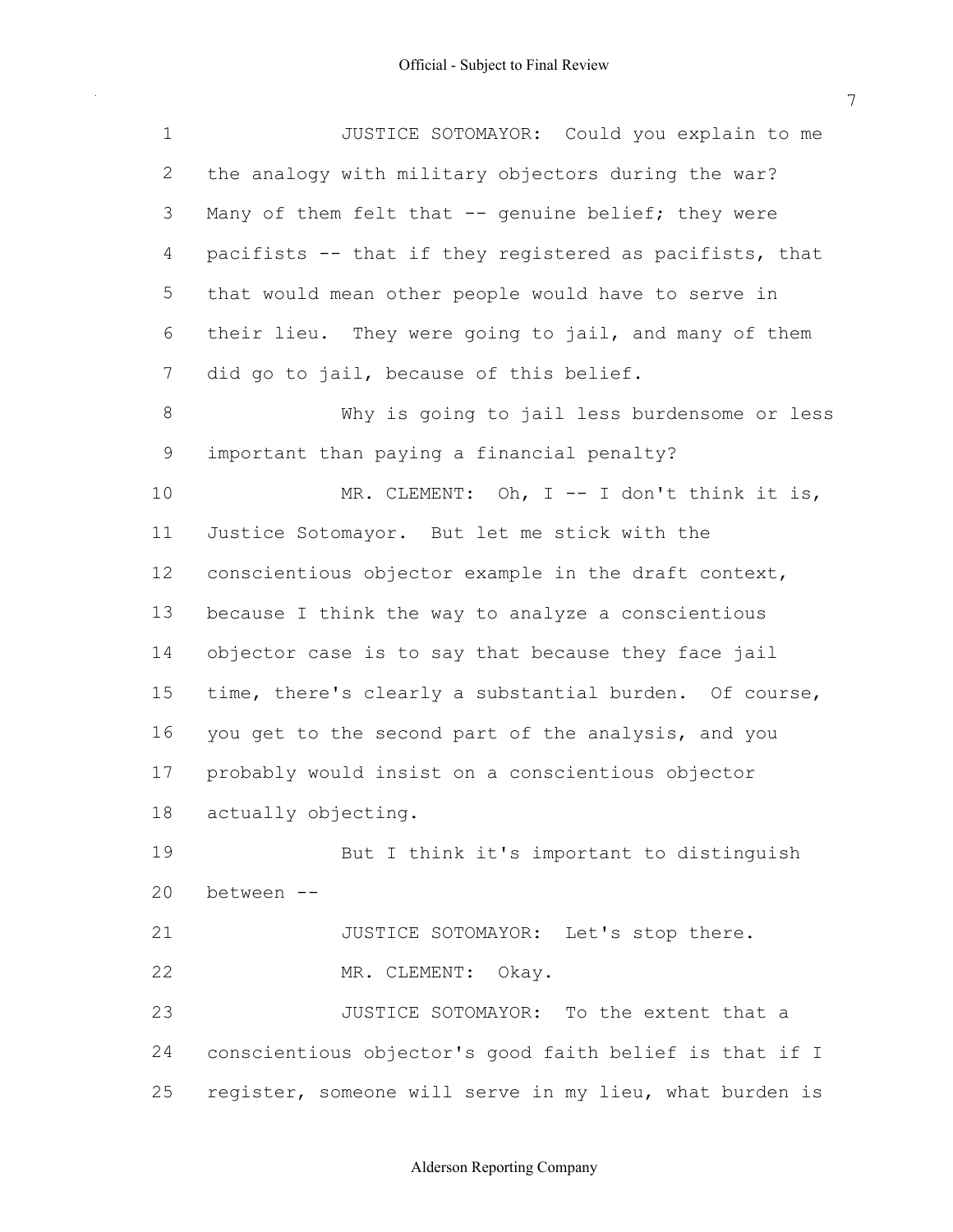| $\mathbf 1$    | it on the government? Meaning, if -- if you're looking   |
|----------------|----------------------------------------------------------|
| 2              | at it in terms of strict scrutiny, the government sends  |
| 3              | out how many notices to people to come and serve?        |
| 4              | Ten $-$ you know, 1,000, 1,200. Do you really think it   |
| 5              | makes a difference if it knows whether or not one person |
| 6              | is not going to show up? And if we're going down that    |
| $\overline{7}$ | road of what's the difference, why would that law        |
| 8              | survive?                                                 |
| $\mathsf 9$    | MR. CLEMENT: I think it would, because I                 |
| 10             | think it would be very difficult to administer that kind |
| 11             | of system if either you couldn't even know about the     |
| 12             | objection or you couldn't take any steps on the          |
| 13             | government's part to fill the spot.                      |
| 14             | But I think what's critical --                           |
| 15             | JUSTICE SOTOMAYOR: Well, then, isn't that                |
| 16             | the same thing here? If you don't know who can pay, or   |
| 17             | who -- who's not eligible, or who's eligible to pay, how |
| 18             | does this system work?                                   |
| 19             | MR. CLEMENT: Well, two things, Your Honor.               |
| 20             | One, this is perhaps the unique government program where |
| 21             | the government can provide an exemption without actually |
| 22             | requiring somebody to opt out, because that's exactly    |
| 23             | what they do for the churches, for the integrated        |
| 24             | auxiliaries, and the religious orders --                 |
| 25             | JUSTICE SOTOMAYOR: The churches have to                  |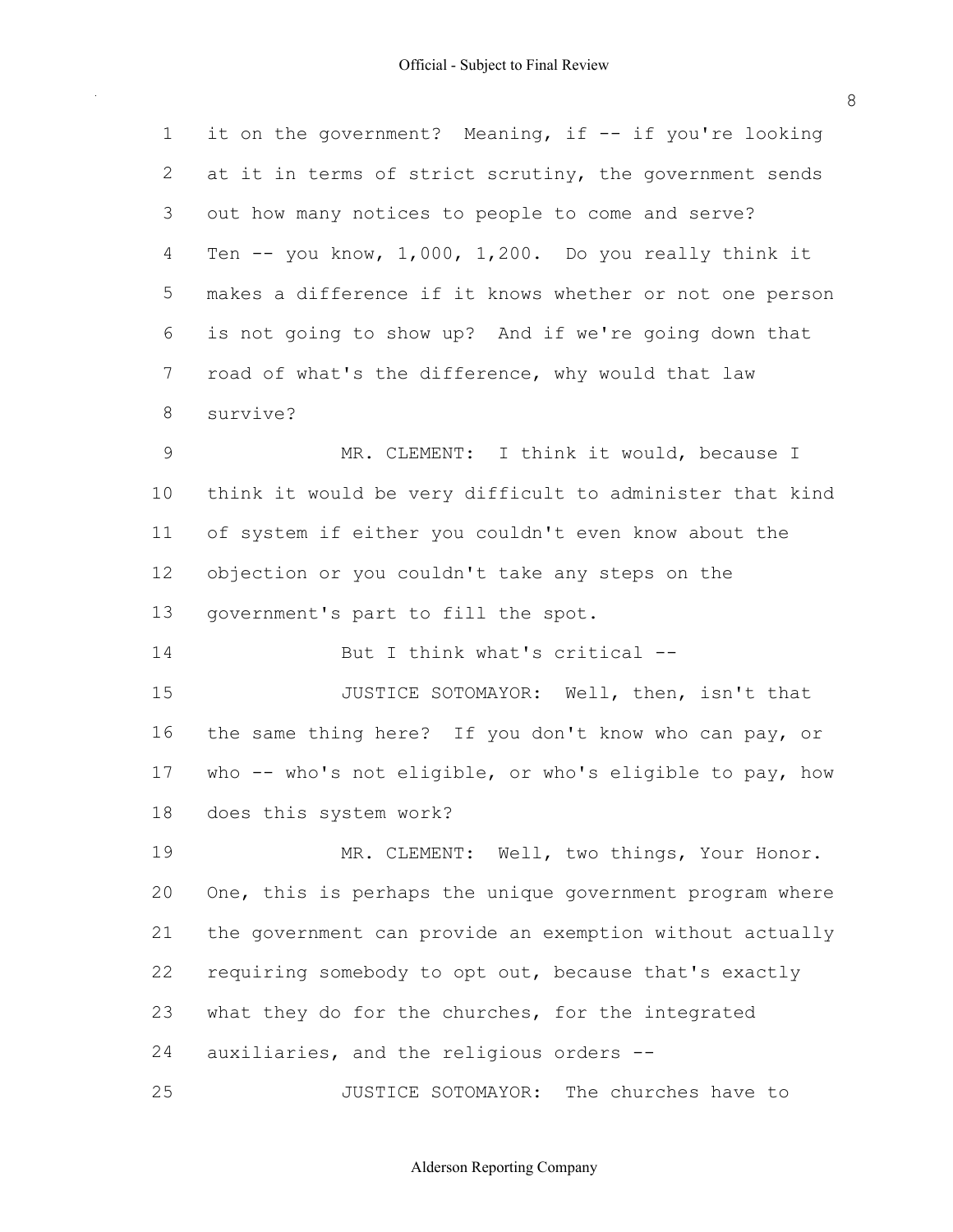1 tell us that their church plans -- have to tell the government their church plans. Somebody has to tell the government who's eligible or not eligible. 4 MR. CLEMENT: That -- JUSTICE SOTOMAYOR: How is that different from military service? 7 MR. CLEMENT: Well, first of all, Your Honor, that's just not true with respect to the churches, their integrated auxiliaries, and the religious orders that stick to their knitting and only engage in religious activity. So factually, there's 13 But I think the more important thing, Your Honor, is I would distinguish between the situation where somebody has an objection to opting out because the government's going to take wholly independent steps to find somebody to fill their spot, and a conscientious objector who objects to objecting on a form where the only way they can object is if they list the name of 20 somebody else who's draft-eligible who will then be 21 obligated to serve in their stead. I would --22 JUSTICE SOTOMAYOR: Well, but the client, 24 JUSTICE KENNEDY: You -- you -- you began, 25 Mr. Clement, by saying that the government that distinction. then  $-$ 

Alderson Reporting Company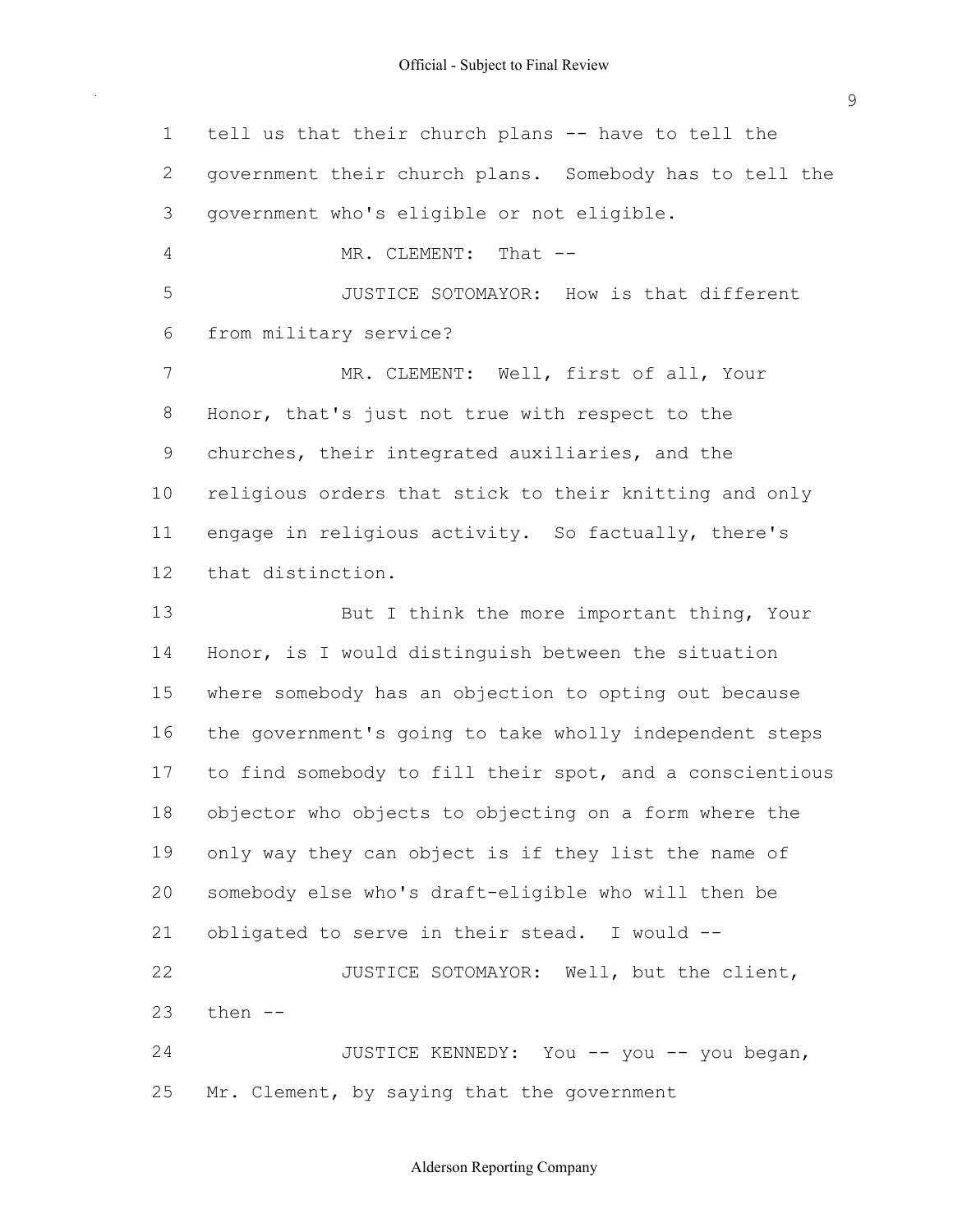mischaracterizes your position, and I was just not quite sure where that argument was taking us. You're getting more into the specifics of it now, but could you just 4 begin again there, and --5 MR. CLEMENT: I --6 JUSTICE KENNEDY: -- again, what we are 9 MR. CLEMENT: I would be delighted --10 delighted to do that, Justice Kennedy. My point was simply that my clients do not object to objecting. And part of the reason you know 13 that is they have not been shy about objecting. They told the government in the regulatory process that they were making a mistake when they eliminated the true exemption to religious orders to only those orders that stuck to purely religious things. And my client the Little Sisters could not go out because they serve the elderly poor on a nondenominational basis. That's why they don't qualify for the exemption. So they objected then. They objected when they filed this lawsuit. They reaffirmed their objection when they filed the notice that was necessary to comply with this Court's interim **JUSTICE KAGAN:** Well, Mr. Clement, that talking about? (Laughter.) objection.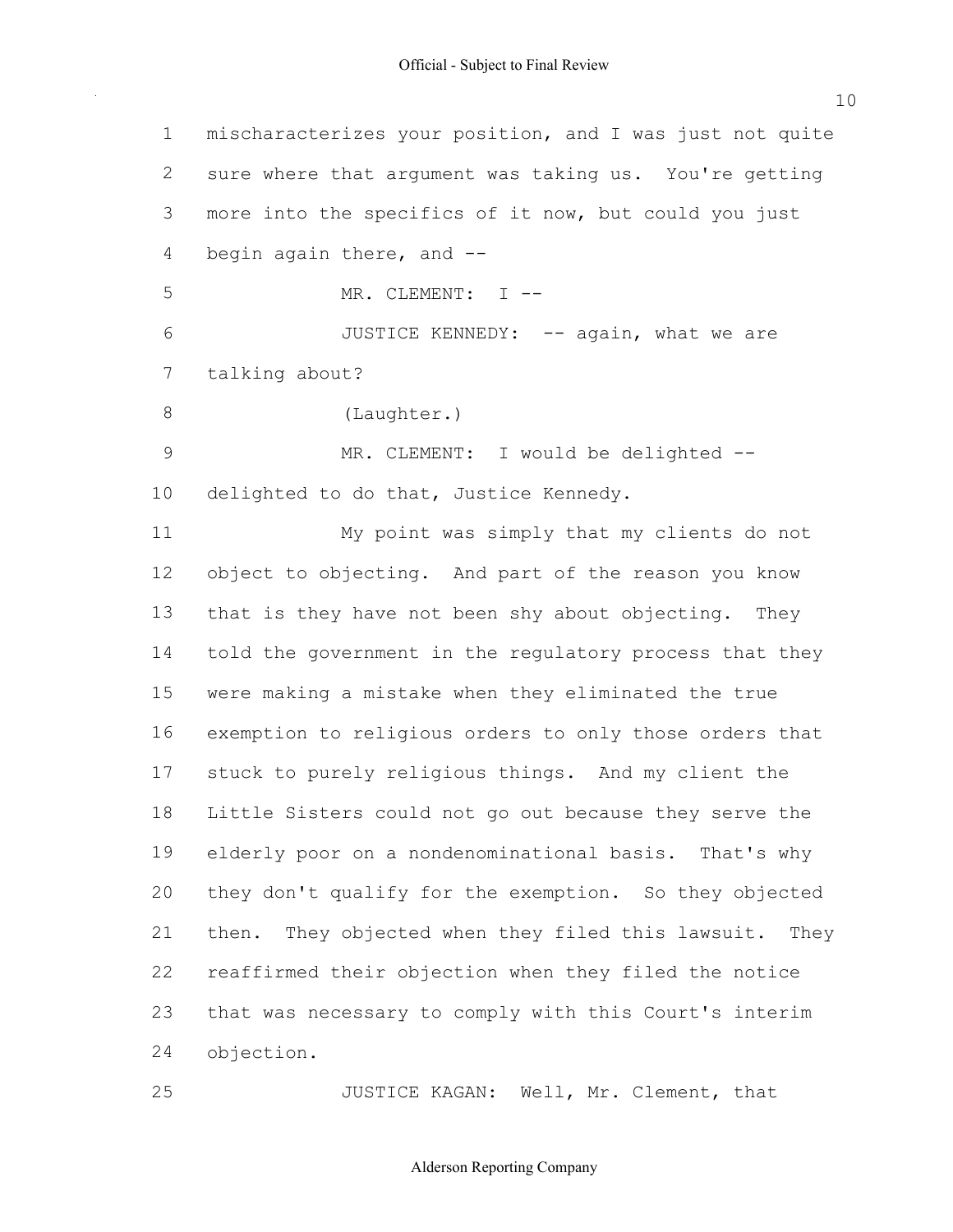might be so. But what happens if somebody did just object to objecting? It seems all your arguments would 3 apply the same way. In other words, somebody comes in and says, I do object to objecting because objecting will make it easier for the government to fill my slot. That's a perfectly understandable thing to say. And that's part of my sincere religious belief. And you say the sincere religious belief is what controls. And there too it would seem under your very theory you would have to say that that's a substantial burden, even if it's objecting to objecting.

12 MR. CLEMENT: Two things, Justice Kagan. First, it would only qualify as a substantial burden if the objection requirement was enforced with massive penalties. And that's a relatively rare situation, but it's  $--$  but  $--$ 

17 JUSTICE KAGAN: Yes. Yes. I mean, we have 18 the same penalties that we have here, and the person is just objecting to objecting. And that's part of the religious belief because that will make it more likely that the government will be able to fill the slot and to 22 take efforts to, you know, to -- to provide contraceptives.

24 MR. CLEMENT: I understand, Justice Kagan. 25 That brings me to the second part of my answer, which is

### Alderson Reporting Company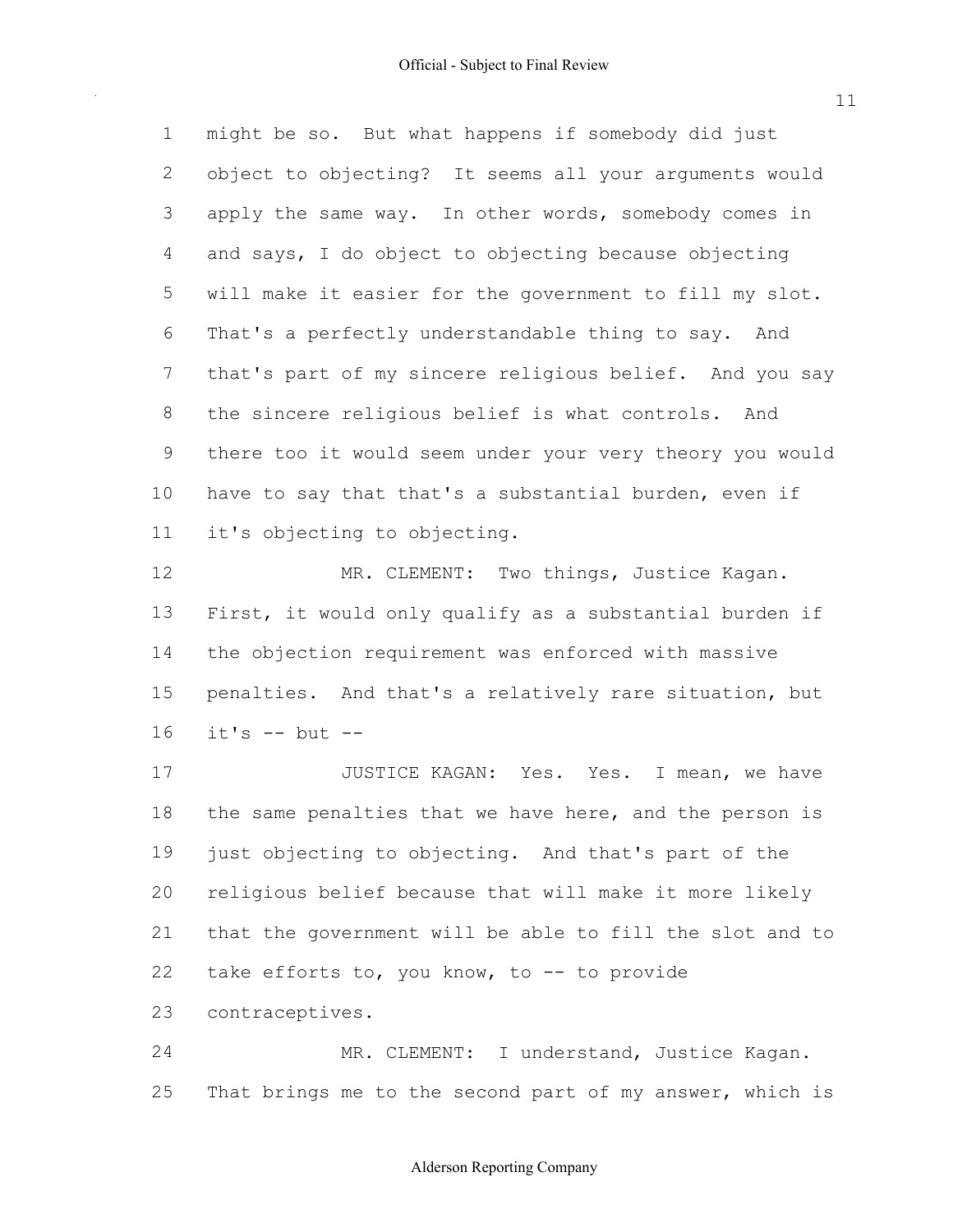1 I think the right way to understand that hypothetical --2 and I was explaining to Justice Kennedy, it's just a 3 hypothetical.

 4 JUSTICE KAGAN: Well, it's a hypothetical 5 that's directly implicated by your very theory of the 6 case, because your theory of the case says that 7 everything depends on a person coming in saying this is 8 against my religion, and that being the end-all and the 9 be-all.

10 MR. CLEMENT: Well, I don't think that's our 11 position. Our position is that -- the sincerity of the 12 religious beliefs. The government can question them. 13 They've conceded to them here. There is a legal 14 analysis about the substantial burden, but the 15 substantial burden analysis in this case is very clear 16 because of these millions of dollars in penalties, the 17 exact same penalties that were issued in Hobby Lobby. 18 And the Court said it was an easy case on substantial 19 burden

 20 JUSTICE KAGAN: You're just not answering 21 the question.

22 MR. CLEMENT: Well, I'm trying -- I'm trying 23 to, with all due respect, which is that brings to  $-$  if 24 you have everything else the same, that brings you to 25 the second part of the RFRA analysis. And I would think

12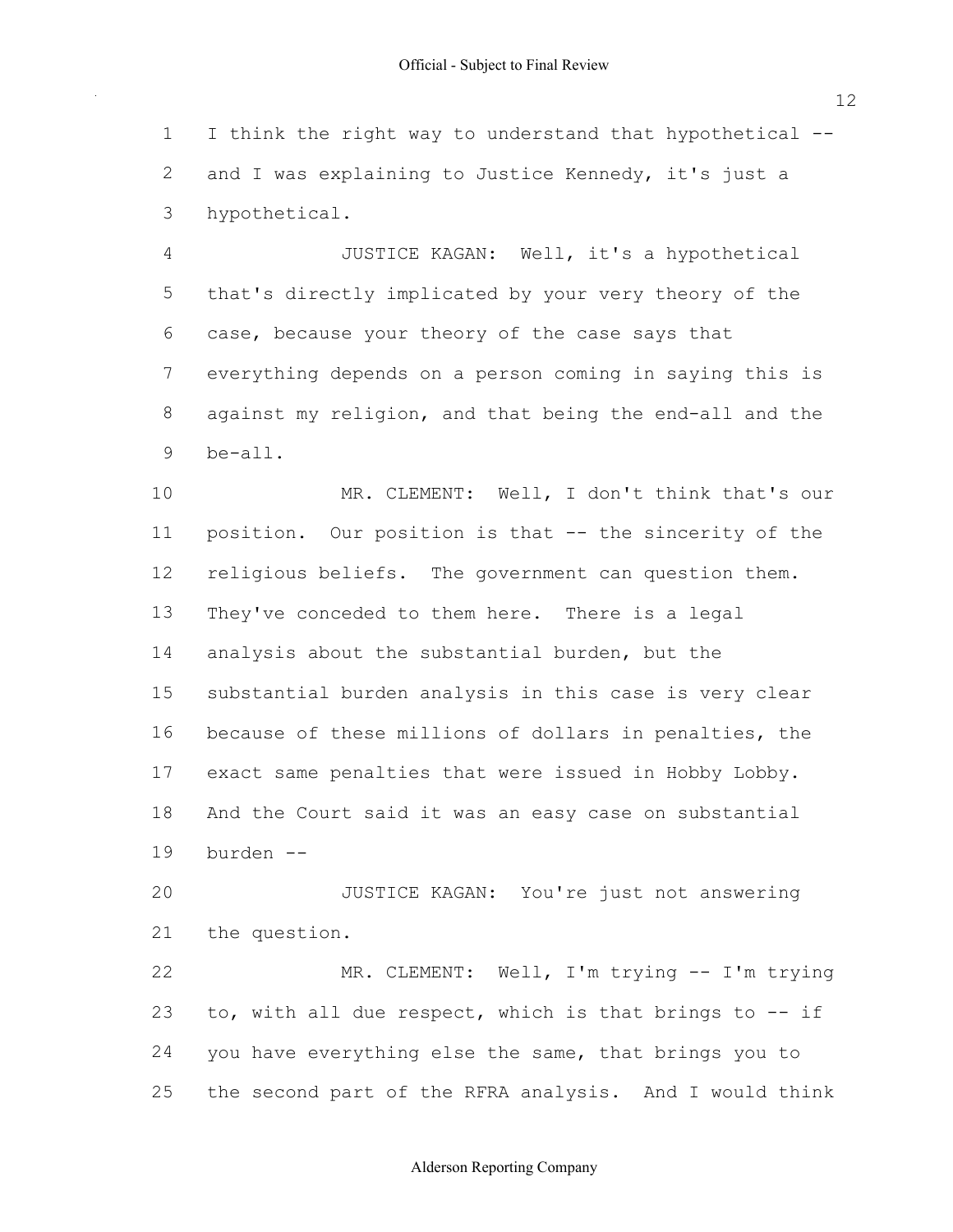1 if our objection, contrary to fact, were we absolutely 2 object to objecting, if you come in and the 3 government -- based on our objection, the government 4 provides the service through the Exchanges, through 5 Title X, through an Aetna uber-policy where everybody 6 gets their contraceptives, some overall government 7 policy, we, in fact, object to none of those things. 8 But if we did, I think we would lose under the second 9 half of the RFRA analysis, because I think that's the 10 right analysis.

11 **JUSTICE KAGAN:** So if I understand that 12 answer, it's that if a person had a sincere religious 13 belief that objecting to objecting was a form of 14 complicity, then that would control, and you would have 15 to go to the second part of the analysis, which is to 16 say, is there a compelling interest test? Has the 17 government's response been narrowly tailored? But 18 essentially, the objecting -- the difference between 19 objecting to objecting and your clients' position is not 20 a difference at all with respect to the burden analysis. 21 MR. CLEMENT: Well, I do think my clients' 22 objection is distinguishable from the hypothetical, 23 because this is not an objecting to objecting. I mean, 24 maybe one way to understand this is, if there were, in 25 fact, two forms, one was an opt-out form, one was an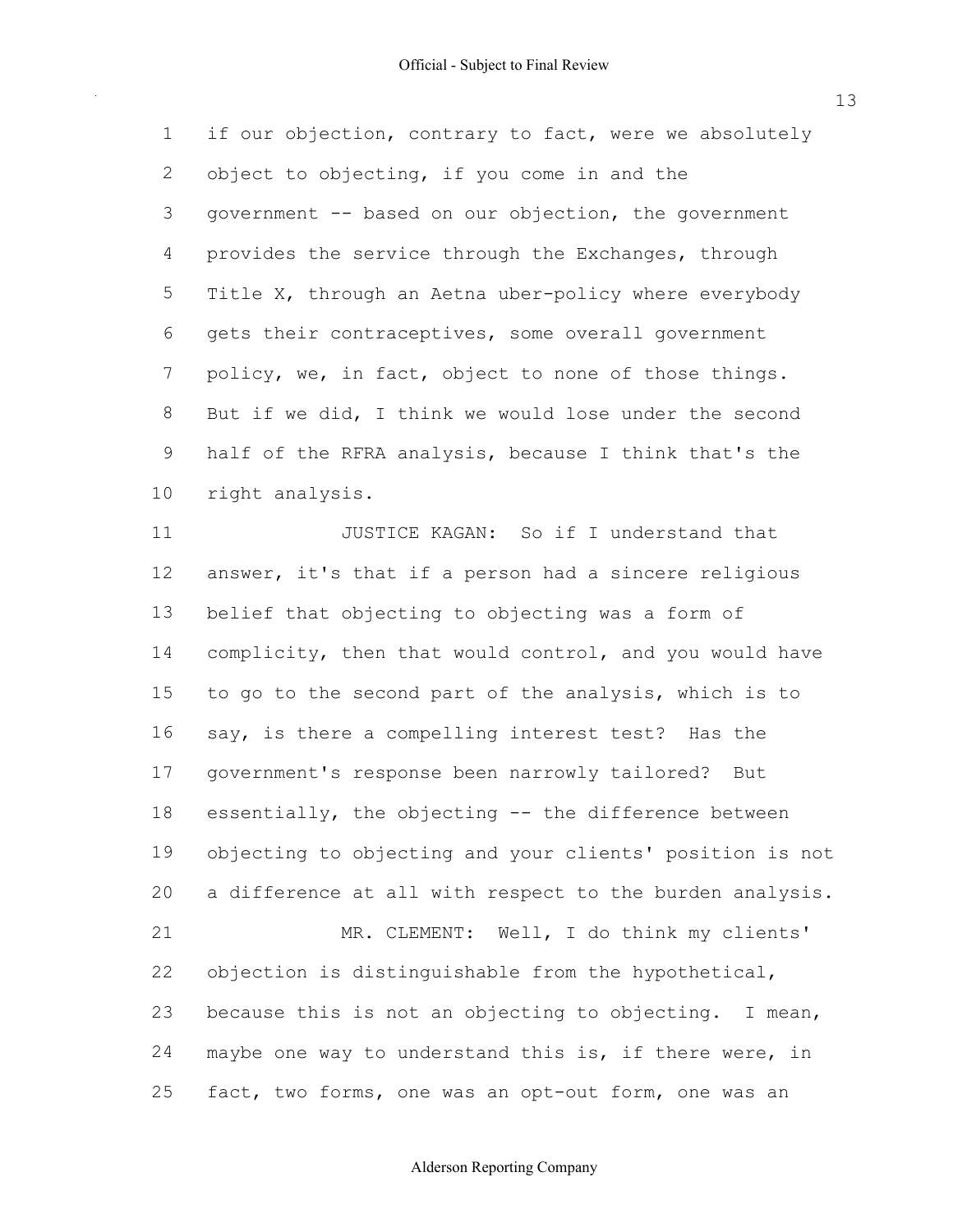authorization form, my clients would have no objection 2 to signing the opt-out form. They would very much have an objection to the authorization form. And the 5 JUSTICE KAGAN: I guess what I'm saying, Mr. Clement, is I understand the factual distinction that you're making, but the factual distinction doesn't matter given your own legal analysis. MR. CLEMENT: I don't think it does based on this Court's precedents either, but even if I'm wrong about that, you could certainly write an opinion that 12 says there are three legs to the stool in this case. There is the fact that the government demands more than 14 an objection, the fact that it enforces it with massive 15 penalties, and the reality that if that happens, then they are going to hijack our health plans and provide the coverage against our will. 18 JUSTICE SOTOMAYOR: What I don't understand, Mr. Clement, is when will any government law that someone claims burdens their practice ever be insubstantial? Because every believer that's ever come 22 before us, including the people in the military, are saying that my soul will be damned in some way. I'm not government

 naysaying that that is a very substantial perceived personal burden by them. But if that's always going to

Alderson Reporting Company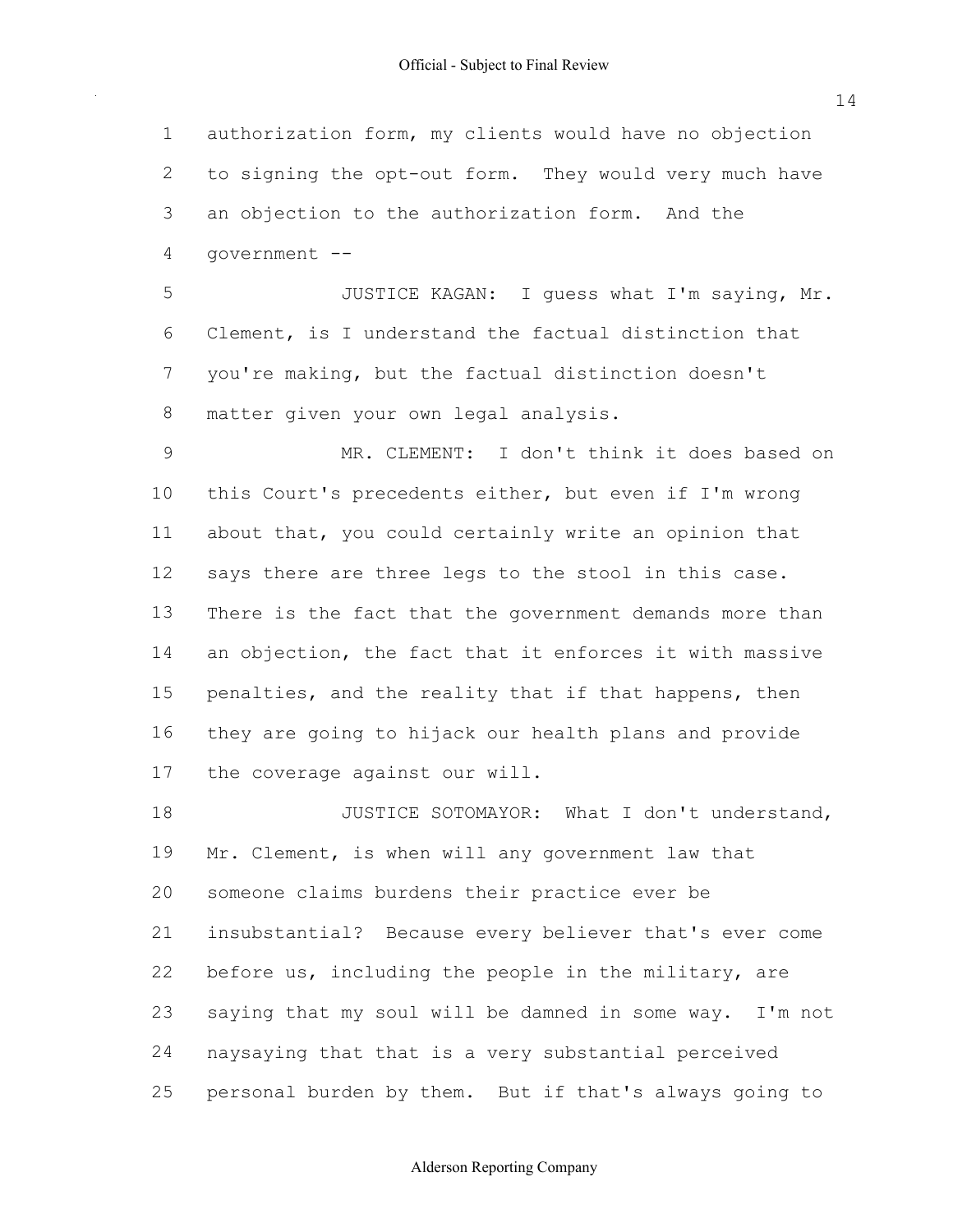| $\mathbf 1$    | be substantial, how will we ever have a government that  |
|----------------|----------------------------------------------------------|
| 2              | functions? How will we ever have anything that the       |
| 3              | government can demand people to do in objecting --       |
| $\overline{4}$ | MR. CLEMENT: Two things --                               |
| 5              | JUSTICE SOTOMAYOR: -- that won't be a                    |
| 6              | problem?                                                 |
| 7              | MR. CLEMENT: Two things, Justice Sotomayor.              |
| 8              | The first is that I do think that what you're saying     |
| 9              | about the government not being able to function under    |
| 10             | the substantial burden and then the least restrictive    |
| 11             | alternative analysis, that's exactly what Justice Scalia |
| 12             | said for the Court in the Smith decision. And Justice    |
| 13             | O'Connor took a different view. And they had a healthy   |
| 14             | debate. And you can question who had the better of the   |
| 15             | debate, but there is no question which side of the       |
| 16             | debate settled things.                                   |
| 17             | JUSTICE SOTOMAYOR: Well, it's the side of                |
| 18             | the debate that settles, which is if we are not asking   |
| 19             | you to do anything except identify yourself, and if who  |
| 20             | is going to do the action is either the government or a  |
| 21             | third party, that that's the balance that we have        |
| 22             | struck, that it's not a substantial burden if someone    |
| 23             | else is going to do the act that you're objecting to.    |
| 24             | MR. CLEMENT: Justice Sotomayor, if the only              |
| 25             | action involved is a third-party action like in part of  |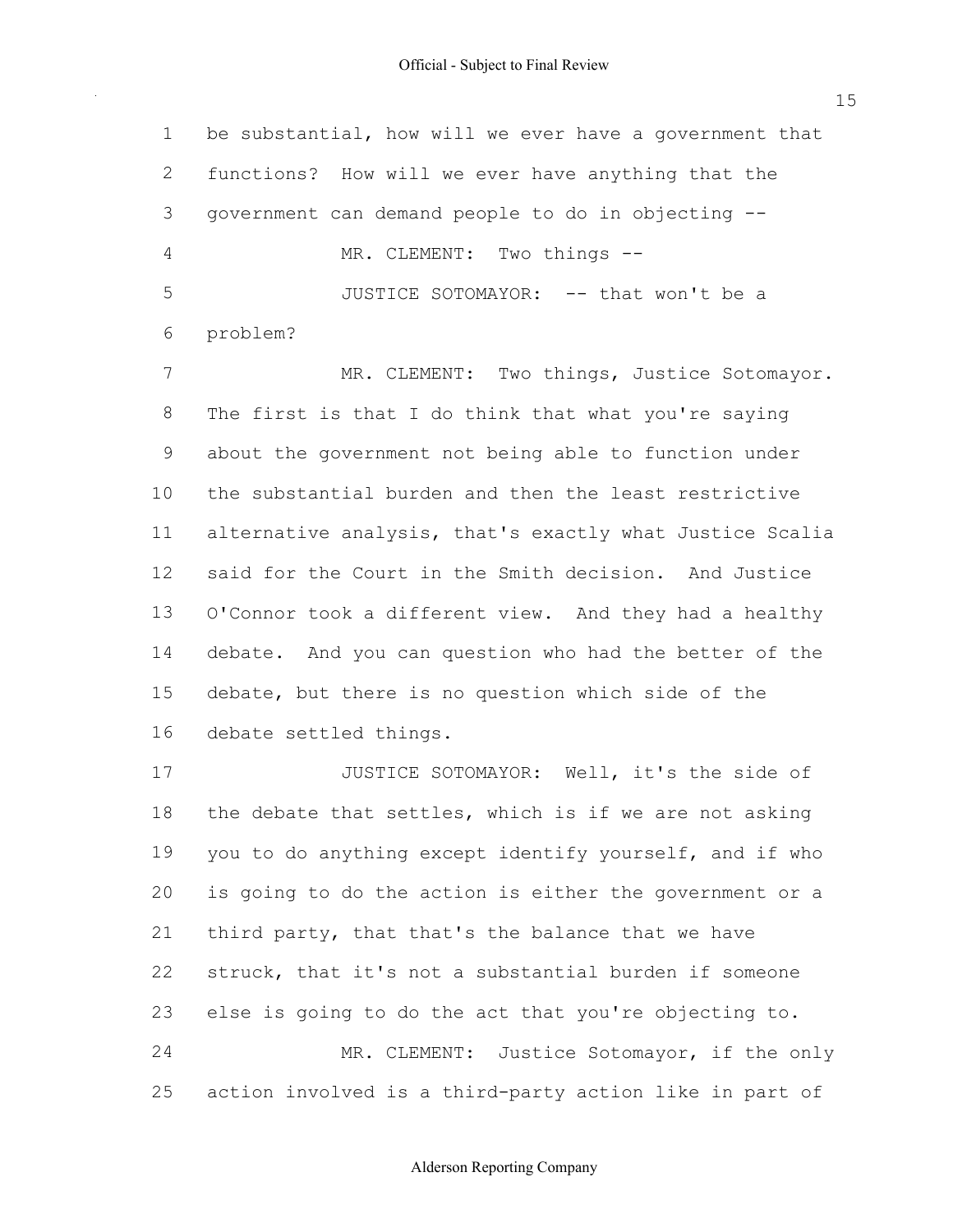| $\mathbf 1$ | the Bowen against Roy case or in the Lyng case, you're   |
|-------------|----------------------------------------------------------|
| 2           | right, that's not a substantial burden. But when the     |
| 3           | government says -- and it needs more. I want to be as    |
| 4           | clear as I can about this. The government admits at      |
| $\mathsf S$ | pages 87 through 89 of their brief that they need more,  |
| 6           | just then, to know that we raise our hand and opt out.   |
| 7           | They also need additional information about our insurer  |
| 8           | or our TPA. So they require more. So -- and -- if we     |
| 9           | $don't --$                                               |
| 10          | JUSTICE GINSBURG: But they -- what other                 |
| 11          | than -- who is the TPA? Who is the insurer? That's       |
| 12          | all.                                                     |
| 13          | MR. CLEMENT: That's what they say they                   |
| 14          | need.                                                    |
| 15          | JUSTICE GINSBURG: And then they have an                  |
| 16          | independent contract. The insurer or the TPA is then     |
| 17          | not dealing with the employer at all. It has an          |
| 18          | independent obligation that is imposed by the government |
| 19          | on it, and not the -- not the company.                   |
| 20          | MR. CLEMENT: Justice Ginsburg, that's true               |
| 21          | if and only if we provide the form, because it's not     |
| 22          | just the information on the form. The government treats  |
| 23          | that form as an authorization. In the case of            |
| 24          | self-insured plans with TPA --                           |
| 25          | JUSTICE GINSBURG: It's not an                            |

Alderson Reporting Company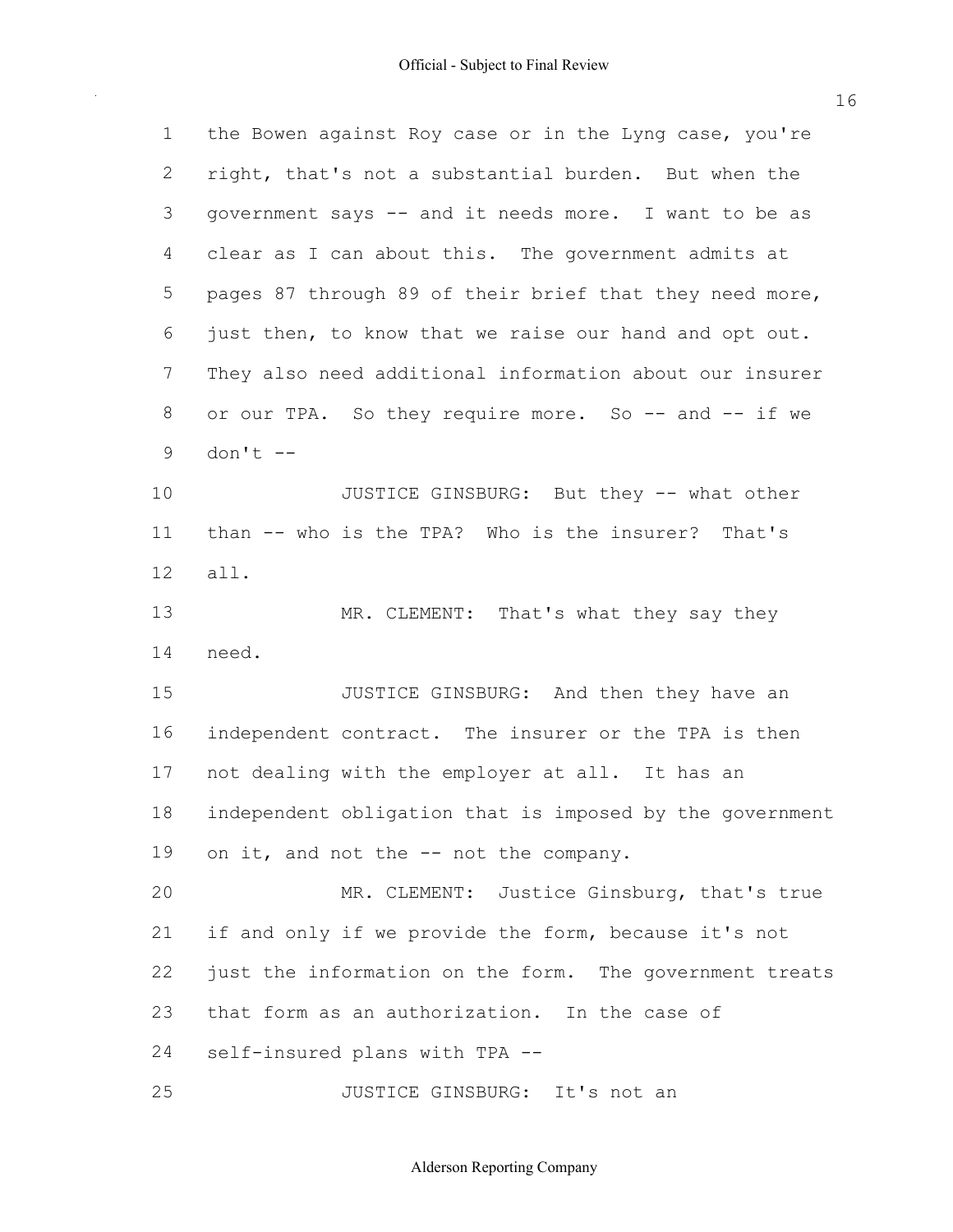1 authorization. The government -- the law -- the 2 regulation requires it, but it doesn't matter whether you say yes or no. And you could say, I fill out the form. I do not authorize. I do not permit. It won't make any difference.

6 MR. CLEMENT: It makes all the difference, Justice Ginsburg. If we don't provide the form, then the coverage doesn't flow. We haven't provided the form in these cases, and as a result, the coverage hasn't 10 flowed. The government thinks -- and I think it's most 11 obvious with respect to the self-insured plans, but it's true of all of them. The government thinks it needs something from us so it can take that something and make it a plan document.

**JUSTICE GINSBURG:** Because the government 16 has another interest at stake in -- one thing you said and I want it clear that this is not involved at all. No one doubts for a moment the sincerity of the belief of your client and all the others. And since sincerity 20 of their belief is accepted, it's off the table, any more than the sincerity of belief of the parents in the Roy case was questioned. In none of these cases is that an issue. That's accepted.

24 But the government has acted in this case, 25 as you know, the -- the original health care plan didn't

### Alderson Reporting Company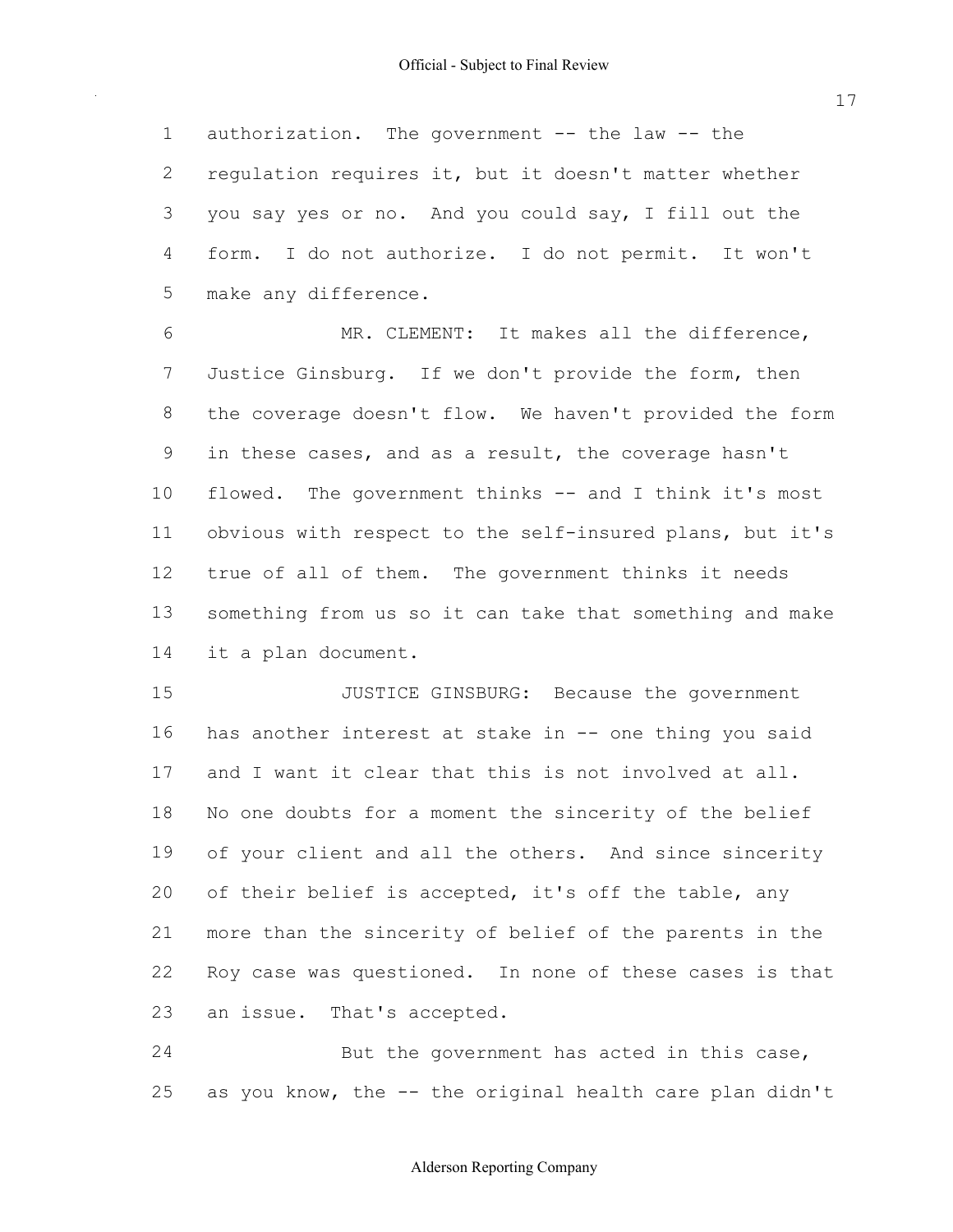1 provide these covered services for women, and it saw a 2 compelling interest there, a need that was marginally 3 ignored up until then. So as in all things, it can't be 4 all my way. There has to be an accomodation, and that's 5 what the government tried to do.

 6 MR. CLEMENT: I agree, Justice Ginsburg, but 7 just because they call it an accomodation doesn't mean 8 it's immune from RFRA analysis. And if what they gave 9 my clients is what they gave the 345,000 churches, their 10 integrated auxiliaries and the purely religious 11 activities of religious orders, if they gave that 12 accomodation to my client, we'd fill out any form they 13 wanted to. But the problem is we have to fill out a 14 form, and the consequence of us filling out that form is 15 we will be treated very differently from those other 16 religious employers.

17 JUSTICE GINSBURG: It doesn't --

18 JUSTICE ALITO: You started to talk about --19 you started to talk about self-insured plans. Is it the 20 case that the form or the notice to HHS in that instance 21 becomes a plan instrument?

22 MR. CLEMENT: In both cases, Your Honor, it 23 becomes a plan instrument, and I think -- you know, the 24 government thinks that our notification in this case is 25 the functional equivalent of the EBSA 700 Form, and the

18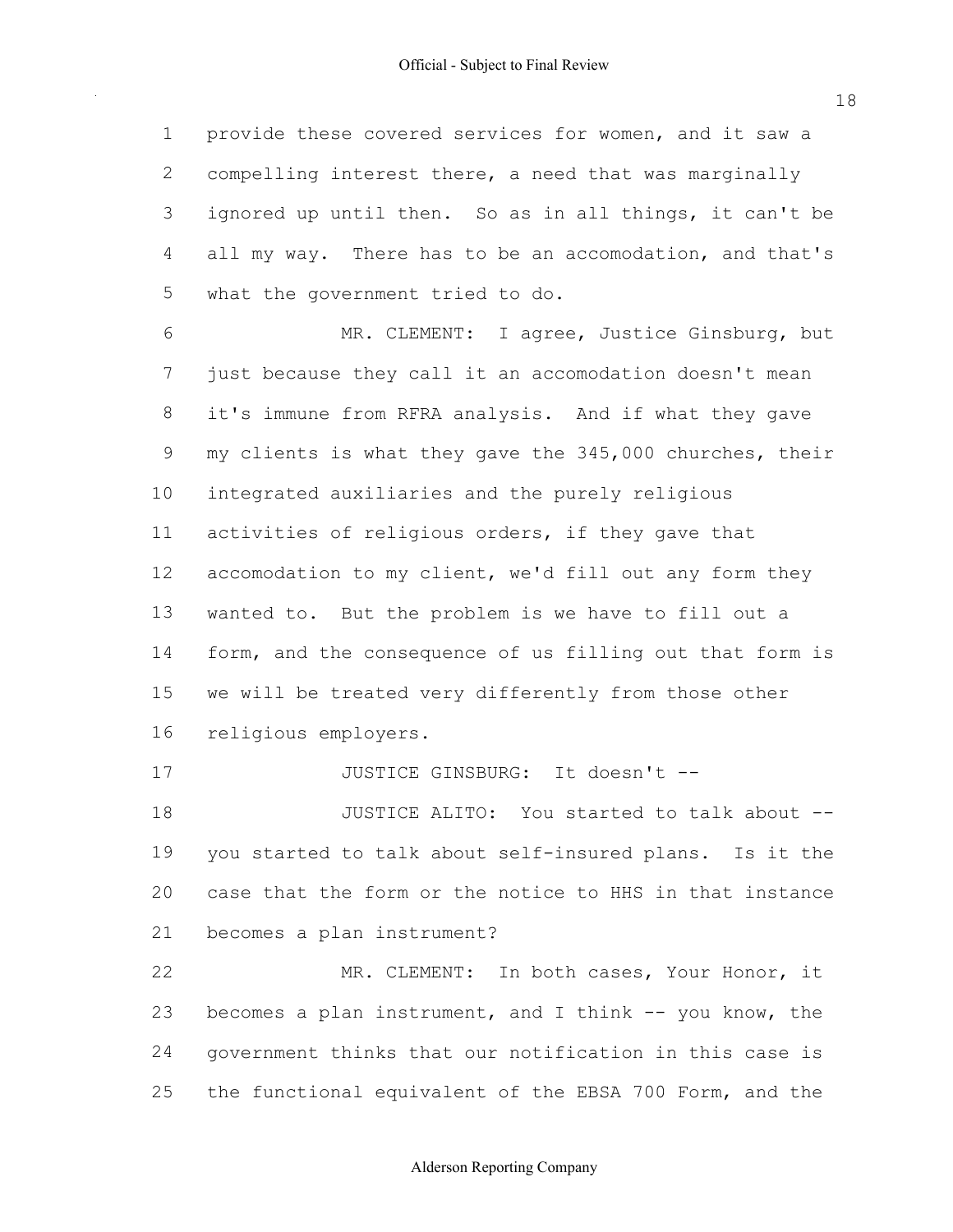| $\mathbf 1$ | reason they required a form -- and this shows you it's   |
|-------------|----------------------------------------------------------|
| 2           | not really an opt out, because the way the regulations   |
| 3           | were originally designed, you didn't raise your hand and |
| 4           | tell the government, I object. You sent a form directly  |
| 5           | to the insurer or directly to the TPA that they then     |
| 6           | treated as the permission slip to provide the coverage.  |
| 7           | JUSTICE GINSBURG: And that's out now.                    |
| $\,8\,$     | MR. CLEMENT: Well, no, it's not out.                     |
| 9           | That's actually still one of the ways that you can       |
| 10          | $apply$ --                                               |
| 11          | JUSTICE GINSBURG: Yes, but you don't have                |
| 12          | to do that. You can notify the government.               |
| 13          | MR. CLEMENT: Well, the alternative, thanks               |
| 14          | to this Court in its interim relief, is that we now can  |
| 15          | file an objection that the government treats exactly the |
| 16          | same way. All they do that's different is they           |
| 17          | essentially -- it's a mailing rule. They take our        |
| 18          | objection and then they provide that objection to the    |
| 19          | third-party administrator, and at least with the         |
| 20          | self-insured plans, that becomes every bit as much a     |
| 21          | plan document as the EBSA Form 700.                      |
| 22          | And with all due respect, it's a little rich             |
| 23          | for the government to say, This isn't your plan, don't   |
| 24          | worry about this, when their whole interest is put in    |
| 25          | terms of seamless coverage. If it's seamless to the      |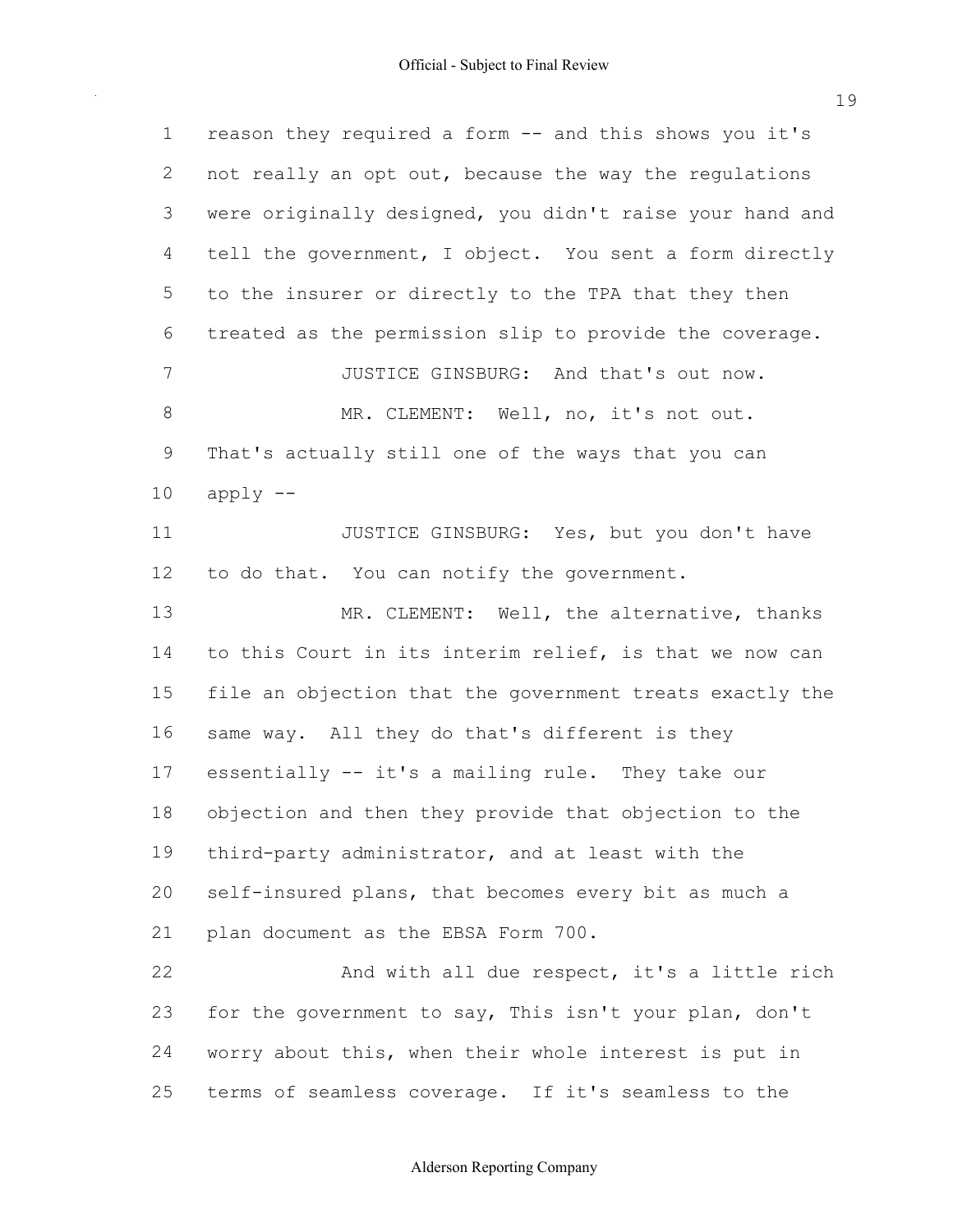1 enduser, then I don't think the Little Sisters 2 perception that it's seamless to them, and they are, in 3 fact, complicit is an irrational belief by any stretch. 4 JUSTICE KENNEDY: Is the -- is the essence 5 of your argument that -- and your objection is that the 6 contraceptive coverage is  $--$  is being done through the 7 health insurance that you contract with? 8 MR. CLEMENT: That's -- I think that's a 9 fair description of it, Justice Kennedy. And I think 10 the only problem the government is having understanding 11 our position is that that health plan is somewhat 12 intangible. And I think if you put this in more 13 tangible terms, if the -- if the consequence of us 14 filing the form was that they would come in to one of 15 the Little Sisters homes and set up shop in a room, they 16 could pay us rent, it wouldn't cost us a thing. And 17 then they operated a Title X clinic out of our homes? I 18 think everyone would understand that, of course, we are 19 complicit in the coverage that's provided on our 20 premises. And just because this is more intangible, I 21 don't think the principle is any different, and 22 certainly from the perspective --23 JUSTICE KENNEDY: Do we accept the -- your 24 clients' view on complicity, or do we have a polygraph

25 analysis and see how far the causation go? Do we just

Alderson Reporting Company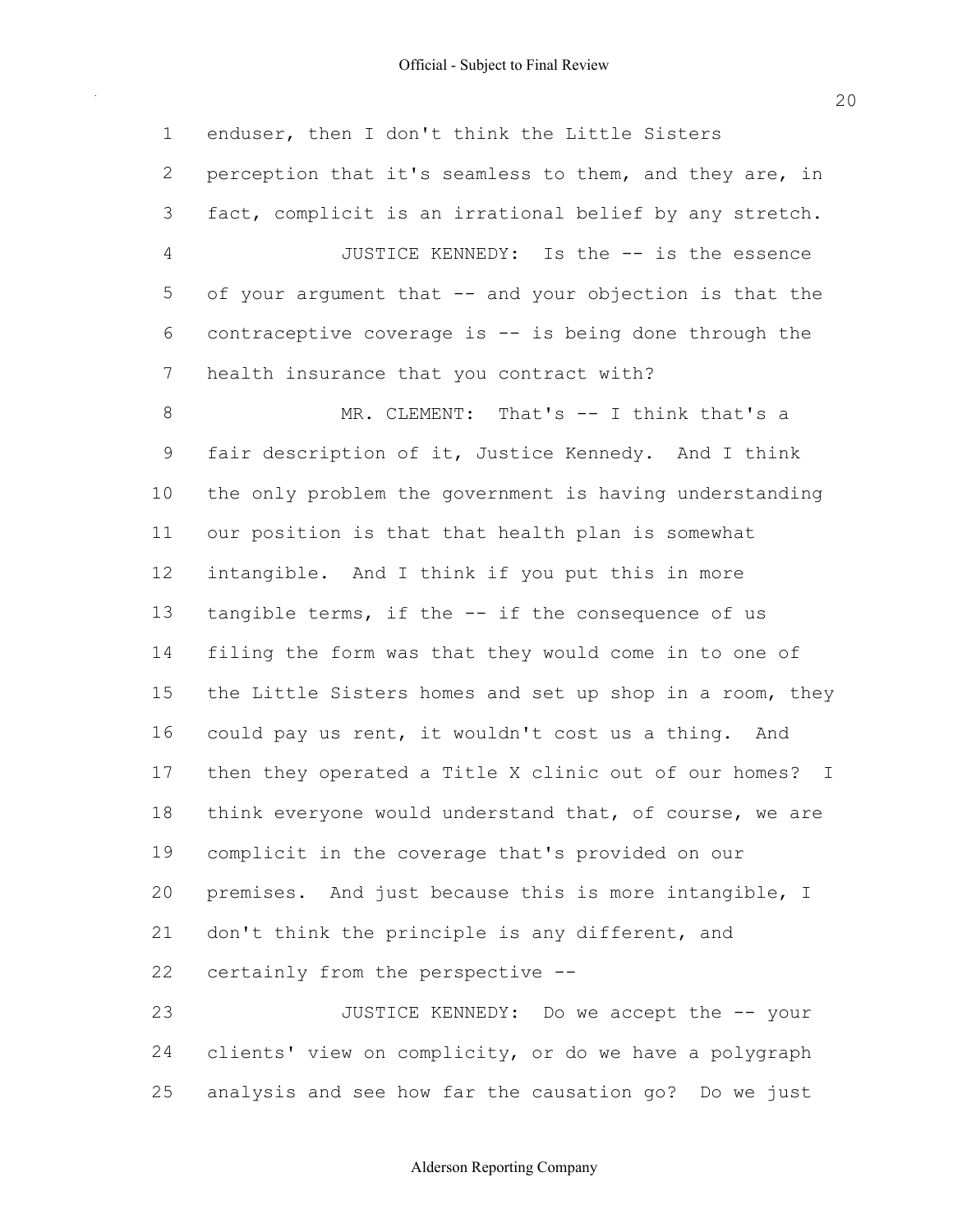accept your view on complicity and then just see whether or not the accomodation is possible on this and that's the least restrictive?

 MR. CLEMENT: I think that's the role that 5 your courts have had for the Court, because I think they don't want to get in the role of having the truth 7 detector test, and that -- and that's not just the Hobby Lobby decision. That goes back to the Thomas decision. If you remember that decision, you had a religious adherent who had an objection to formulating cylindrical 11 tanks -- cylindrical things that would go into tanks. 12 Now, there was another Jehovah's Witness that was in the record that said, You don't need to 14 object to that. That's not that big a deal. It's too attenuated. And this Court specifically said, We're not going to get in the business of refereeing those disputes, and we're not going to get in the business of 18 trying to figure out and second-guessing whether Mr. Thomas is really correctly misunderstanding his faith. 20 Now, here you have a ton of amicus briefs that reinforce that the religious beliefs that are at issue here for the Little Sisters and for my other clients are not at all idiosyncratic, are not at all, 24 you know, wrong as a matter of faith. But that's not an 25 area that you should get into. I think --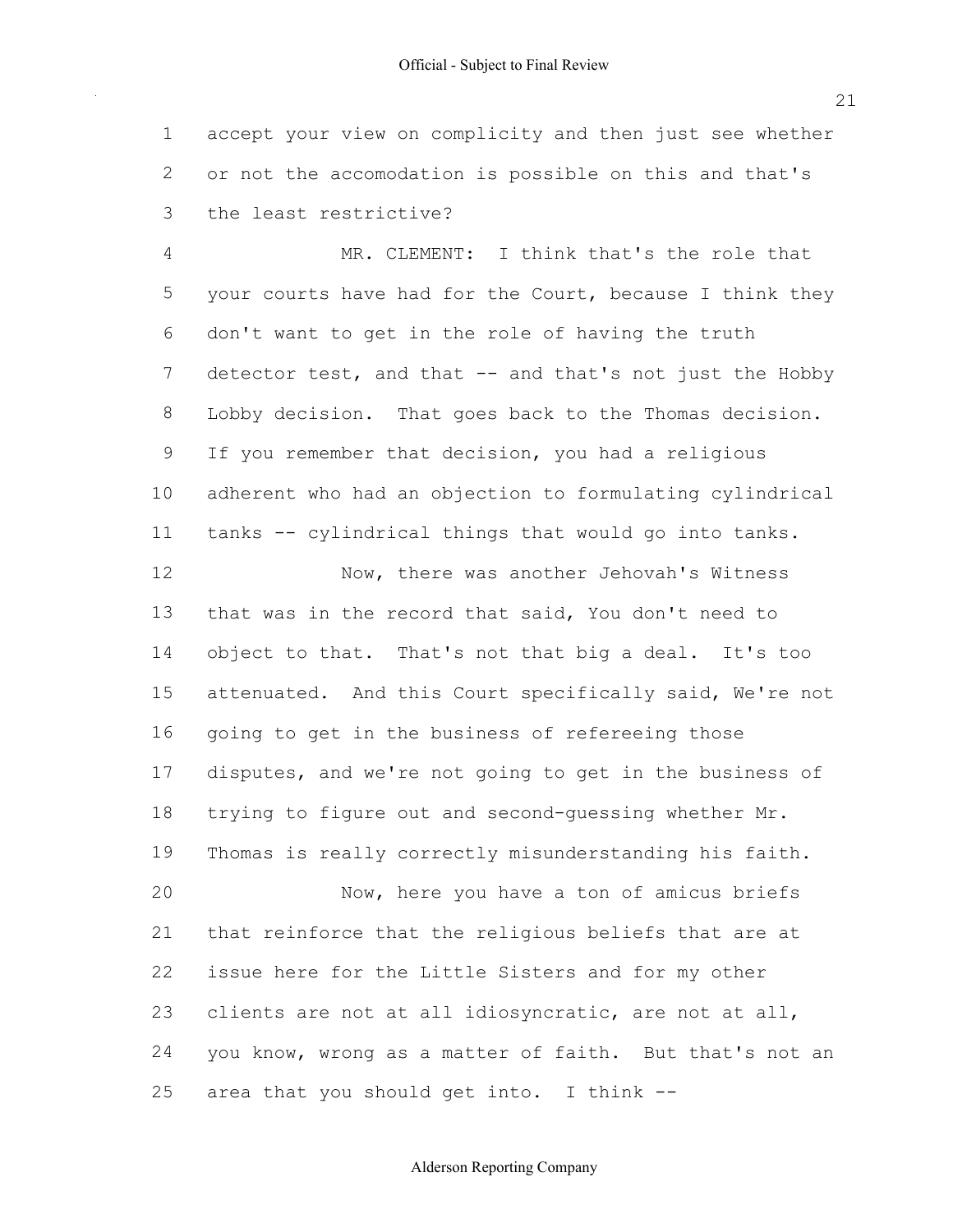1 JUSTICE BREYER: Are you finished? 3 JUSTICE BREYER: All right. I have -- You 4 must have thought about this question, I suspect. I'll 5 assume, I want to assume for purposes of the question, 6 that this isn't just a matter of signing a form with an 7 objection. Your -- your clients are involved in the 8 health care plan in major ways. They probably figure --9 sign papers every five months or every day, and they 10 choose insurers. They do all kinds of things. And it's 11 the topping, the icing on the cake, that pushes it over 12 the edge, which is that you have to fill out the form 13 saying, I object, this is my insurer, you then can 14 contact my employees, da, da, da, da, da. It's a whole 15 bunch of things. 16 All right. So the question is, putting that 17 all together now, are they protected by RFRA? I think 18 the reason that the Court went from Sherbert and Verner 19 over to Smith was they couldn't figure out how to apply 20 Sherbert and Verner. And it's Sherbert and Verner that 2 MR. CLEMENT: Yeah, I am.

 21 RFRA picks up. And this is at least one difficulty with 22 it, which is where I'm going. And I've even read St. 23 Benedict. You know, not -- not for religious purposes, 24 I'm trying to find out something about being a member of 25 society.

22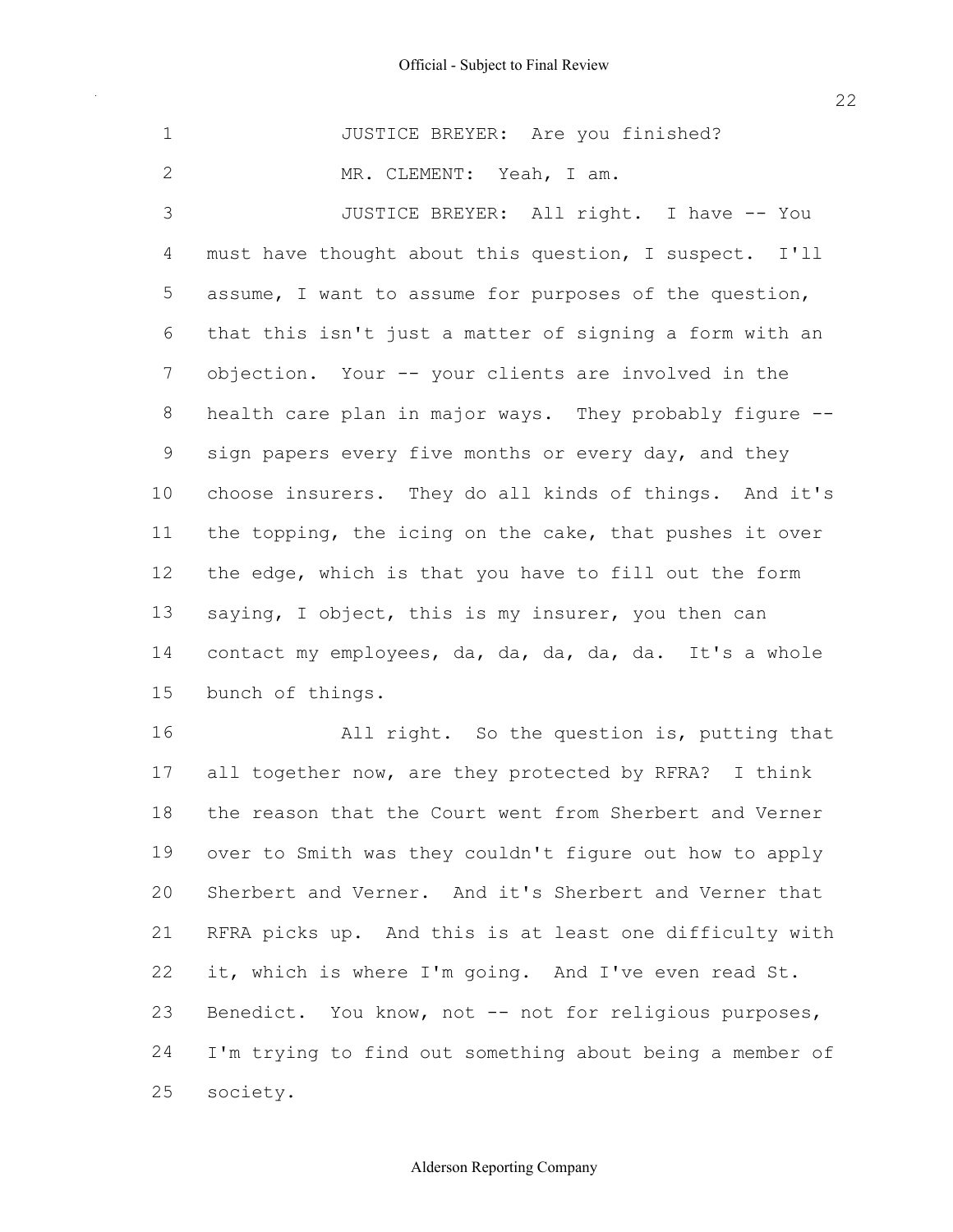Sometimes when a religious person who's not 2 a hermit or a monk is a member of society, he does have to accept all kinds of things that are just terrible for him. Think of the Quakers, the Quakers who object to Vietnam. Think of the people who object to laws protecting blasphemy. Think of the people who object to shoveling the snow in front of the walk that will lead to the abortion clinic. Think of the Christian 9 Scientists who know when they report the accident, the child will go to the hospital or the adult and receive medical care that is against their religion.

12 So there are loads of things. I've just 13 given you four. Think of the taxes. Well, there's no question that doesn't violate the religious clause. But plenty of other things do. So what's the line? Why do 16 the Quakers have to pay the taxes for Vietnam, but you don't find the religious Jew or Muslim getting an extra day off during the week when the law says nobody can work on Sunday because their sabbath is on Saturday? What is the line?

 And I've been reading and reading to try to find a fairly clear simple statement of what that line is and how it works. And to repeat the difficulty of 24 Sherbert and Verner, which is what RFRA does, quite honestly, doesn't help me. But you might.

Alderson Reporting Company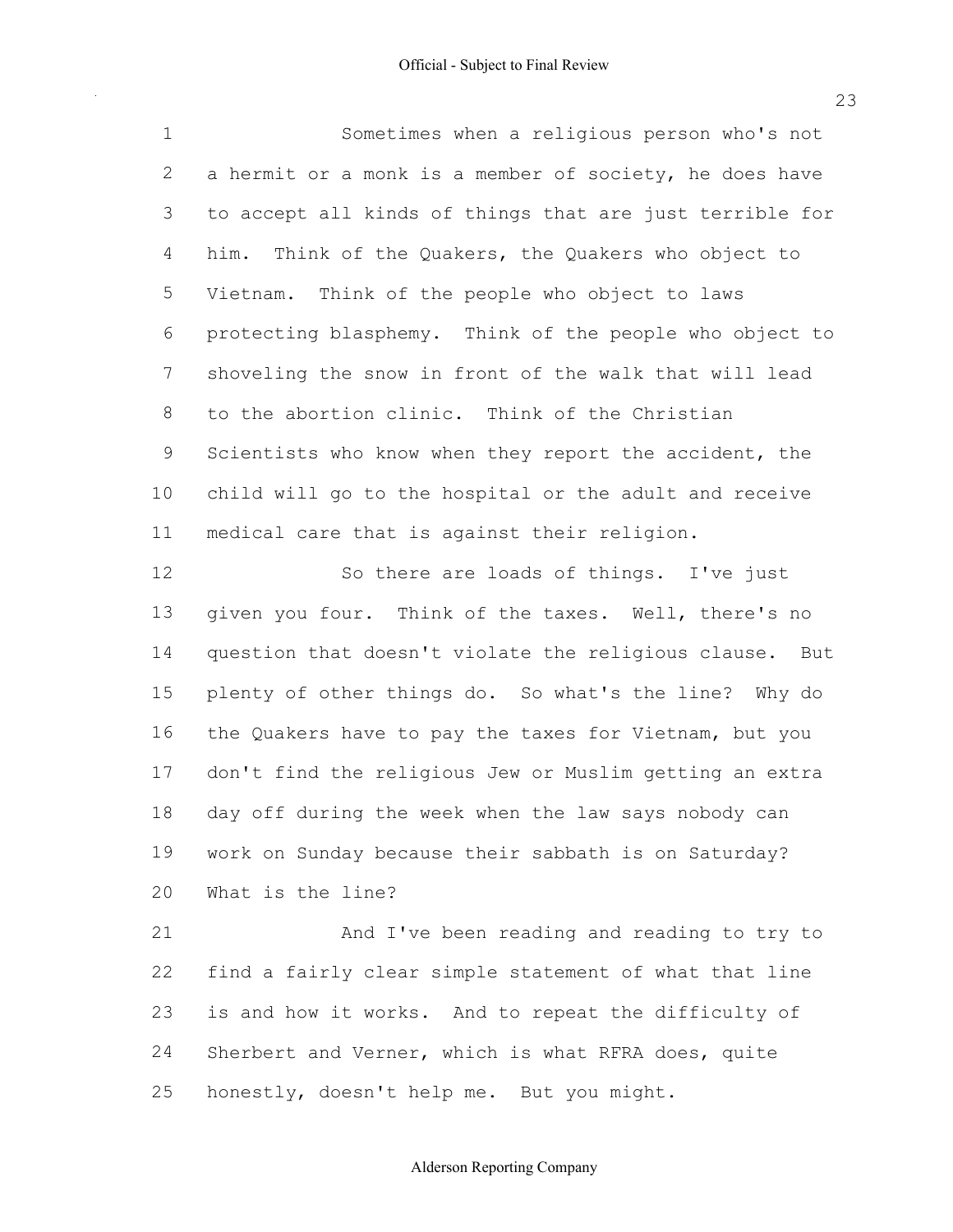1 MR. CLEMENT: I'm going to try, Justice 2 Breyer, and then I'm going to try to reserve my time for 4 So what I would say to you is you're exactly 5 right, that Smith was a much more administrable world, 6 but Congress 7 JUSTICE BREYER: Did -- did they tell me 8 that it worked? 9 MR. CLEMENT: Absolutely. So here's the way 10 that you work it and draw the line. You first ask, is 11 there a substantial burden on religious exercise? That 12 is going to weed out some claims. If I was trying to 13 claim that a tax on wine, for example --14 JUSTICE BREYER: No, the Quaker, the Quaker. 15 You think that wasn't a substantial burden? 16 MR. CLEMENT: No, no, no. I'm just trying 17 to tell you that that's one step. It will weed out some 18 claims. I do think then there's going to be work to be 19 done on the second half of the test, and I think there 20 are some fairly obvious differences between a regime 21 where essentially the government itself by its own 22 actions has showed that people can't opt out. It's too 23 important. It's too universal. 24 And then you come at a case like this, or 25 like Sherbert itself. The thing that made Sherbert an 3 rebuttal.

24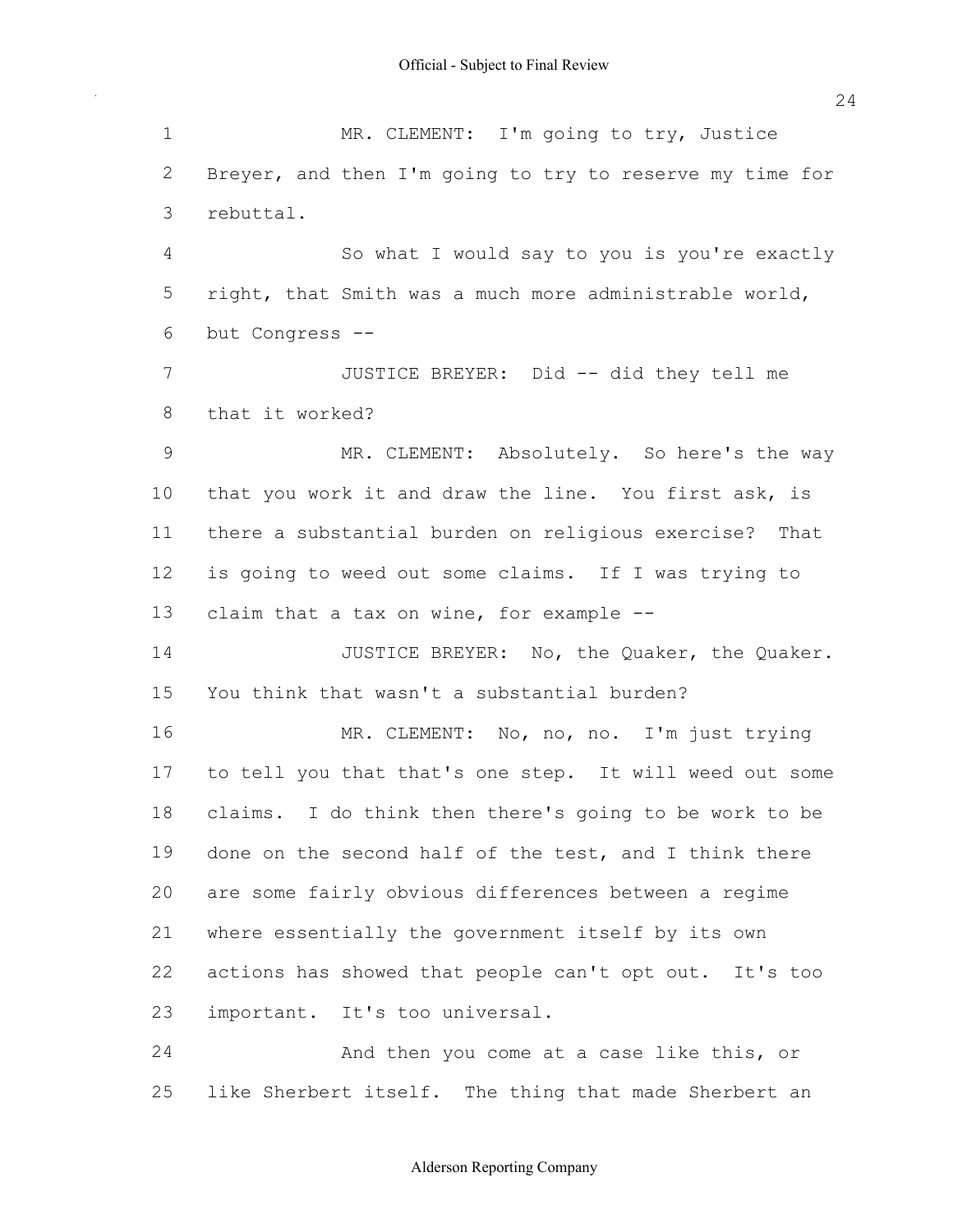| $\mathbf 1$ | easy case was the government of South Carolina had       |
|-------------|----------------------------------------------------------|
| 2           | already taken care of the Sunday objectors. So at that   |
| 3           | point, their argument that the whole system would        |
| 4           | collapse if we take care of the Sabattarians, it was not |
| 5           | a particularly persuasive argument.                      |
| 6           | Here, they've taken care of the churches.                |
| 7           | They've taken care of a religious order just like the    |
| 8           | Little Sisters, if only the Little Sisters wouldn't go   |
| 9           | out and care for the elderly and poor. They've           |
| 10          | demonstrated that this is an easy case.                  |
| 11          | I reserve my time.                                       |
| 12          | CHIEF JUSTICE ROBERTS: Thank you, counsel.               |
| 13          | Mr. Francisco.                                           |
| 14          | ORAL ARGUMENT OF NOEL FRANCISCO                          |
| 15          | ON BEHALF OF THE PETITIONERS IN                          |
| 16          | NOS. 14-1418, 14-1453 & 14-1505                          |
| 17          | MR. FRANCISCO: Mr. Chief Justice, and may                |
| 18          | it please the Court:                                     |
| 19          | The government here has the same interest                |
| 20          | that it has with respect to every other employee in this |
| 21          | country who doesn't get contraceptive coverage from an   |
| 22          | employer-based plan. Yet for all of these other          |
| 23          | employees, the government tells us that it furthers its  |
| 24          | interest in other ways. The government, therefore,       |
| 25          | needs to prove that those other ways are somehow         |

25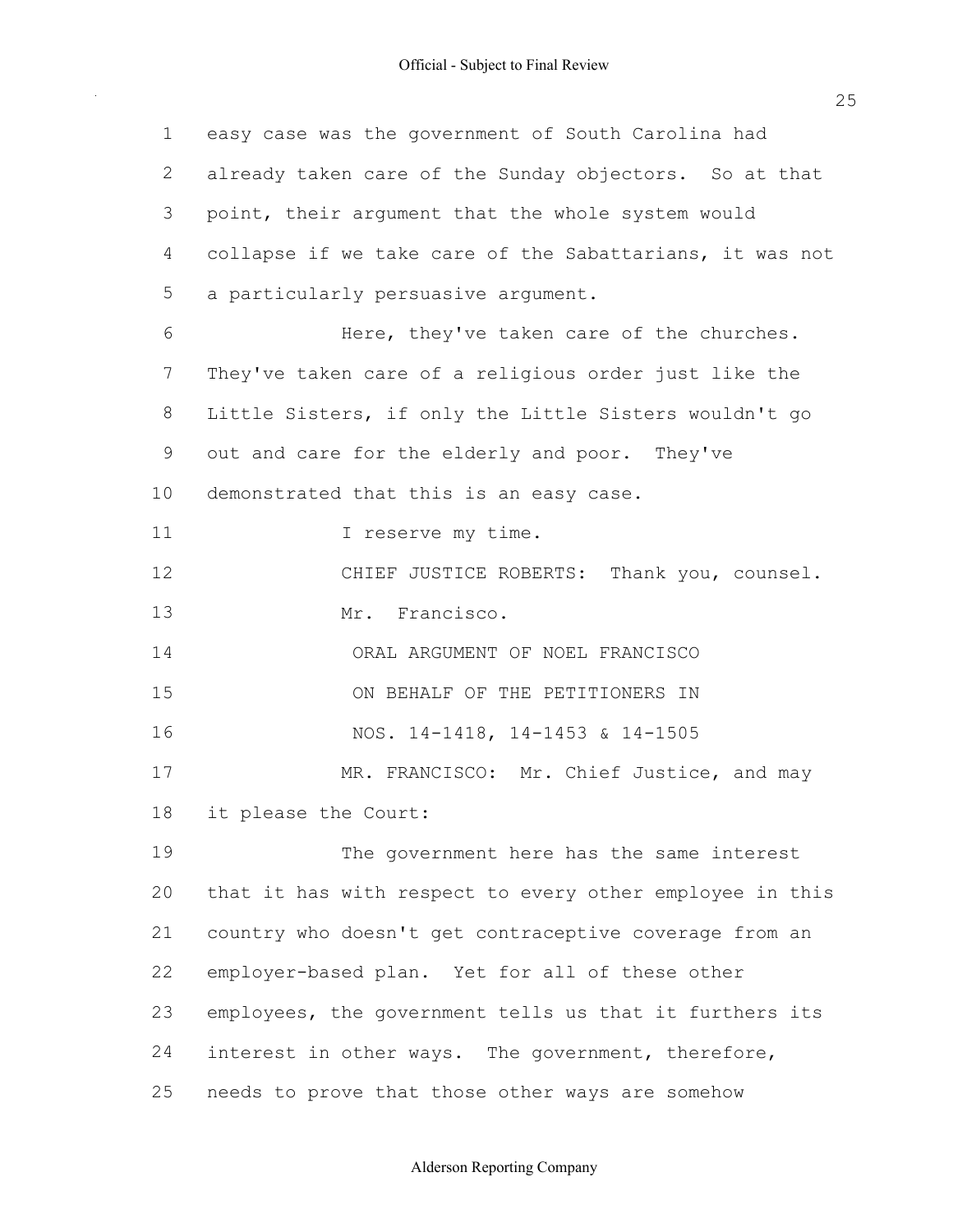insufficient when it comes to Petitioners' employees, but the sum total of their showing in this case is limited to less than one column of one page of the Federal Register. That is simply insufficient before the government can demand that organizations like Catholic Charities and the Little Sisters of the Poor engage in conduct that all agree here they regard as sinful.

**Instead, what we have here is a religious**  employer definition, that is, those organizations that 11 get the full-blown exemption as opposed to organizations 12 like the Petitioners here that gives a full-blown exemption to organizations even if they don't object to providing contraceptive coverage that treats identical organizations differently where you've got a Catholic 16 school on the west side of town that has to comply. **JUSTICE GINSBURG:** Are you suggesting that

18 once you have this category, the church, then any other 19 organization, religiously-oriented organization, has to come within that same category as the church itself? The government can't treat the church as special and give it an exemption that it doesn't give to 23 religious-oriented organizations?

 MR. FRANCISCO: No, Your Honor, I'm not 25 necessarily suggesting that. But in this case, when you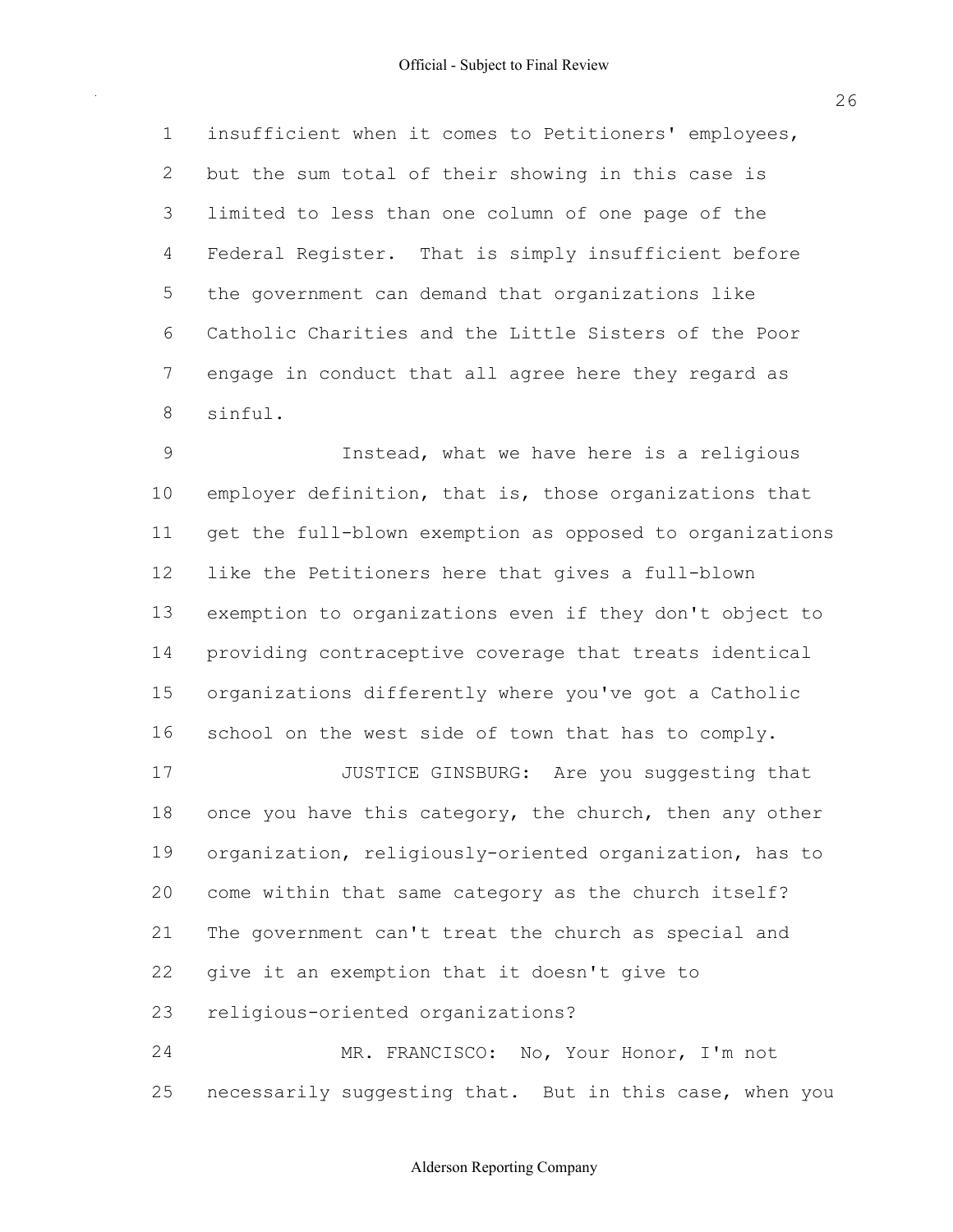1 look at what the government has, in fact, done in particular, when you look at what Congress has, in fact, done, that is, in fact, the line that Congress has drawn. Both in the Title VII exemption where churches, like the houses of worship and religious organizations like our clients get treated the same. Like in the tax exemption regime. Here the government's entire line is 8 drawn from the tax world where the line -- where they -- they define those who have to file informational tax **JUSTICE GINSBURG:** Yes, the government could 12 do that, but does it have to? That is, can the government say we are going to treat the church itself 14 ultra protected? Religious-oriented organizations are 15 protected, but not at that same level. MR. FRANCISCO: Your Honor, no, I don't 17 think they can do that in the context of this regime. I don't think the government can take the position that the Little Sisters of the Poor are any less at the core 20 of a, quote-unquote, "church" than a house of worship, where we have time 22 JUSTICE KENNEDY: The same with a 24 MR. FRANCISCO: Excuse me, Your Honor? **JUSTICE KENNEDY:** The same with a returns university?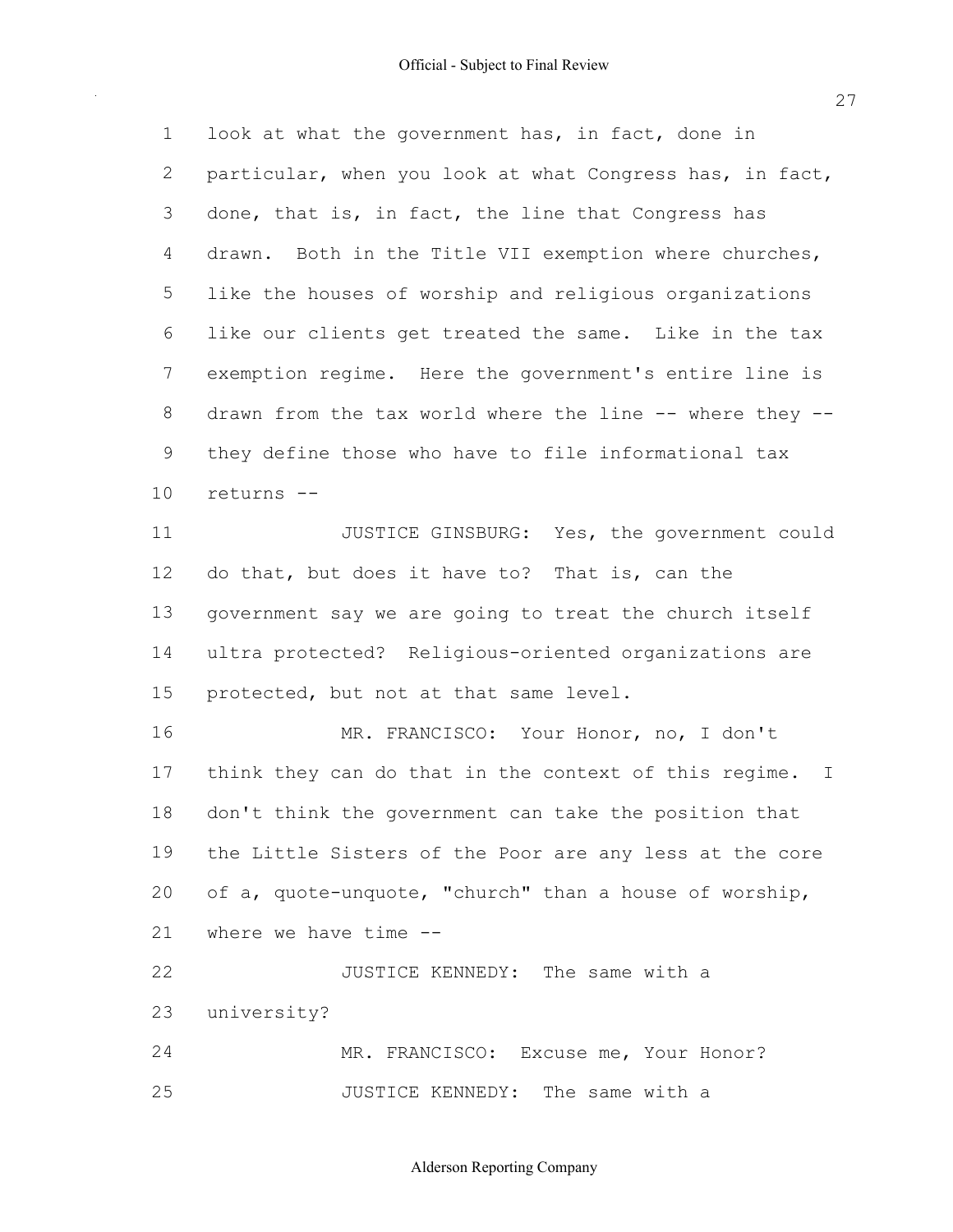2 MR. FRANCISCO: I think with a university, yes, Your Honor, because, again, when you look at how Congress has drawn the lines, universities get the Title 5 VII exemption from -- for religious hiring. Churches do. The Little Sisters JUSTICE KENNEDY: Well, but then you're 8 answering really to the affirmative in -- to Justice 9 Ginsburg's question. Once you give it to  $a$  -- a church, you have to give it to any other religious organization. 11 That's -- that's your position. 12 MR. FRANCISCO: Not quite, Your Honor. I think that the problem is that the government has to draw a definition that is coherent and that is rational. And I think the problem here is they've drawn a definition from the tax regime that doesn't comply when 17 you carry it over to this regime. 18 18 In the tax world, when the churches, when the universities, when the Little Sisters of the Poor file that informational tax return, they actually get the exact same exemption **JUSTICE KENNEDY:** It's going to be very difficult for this Court to write an opinion which says 24 that once you have a church organization, you have to treat a religious university the same. I just find that university?

### Alderson Reporting Company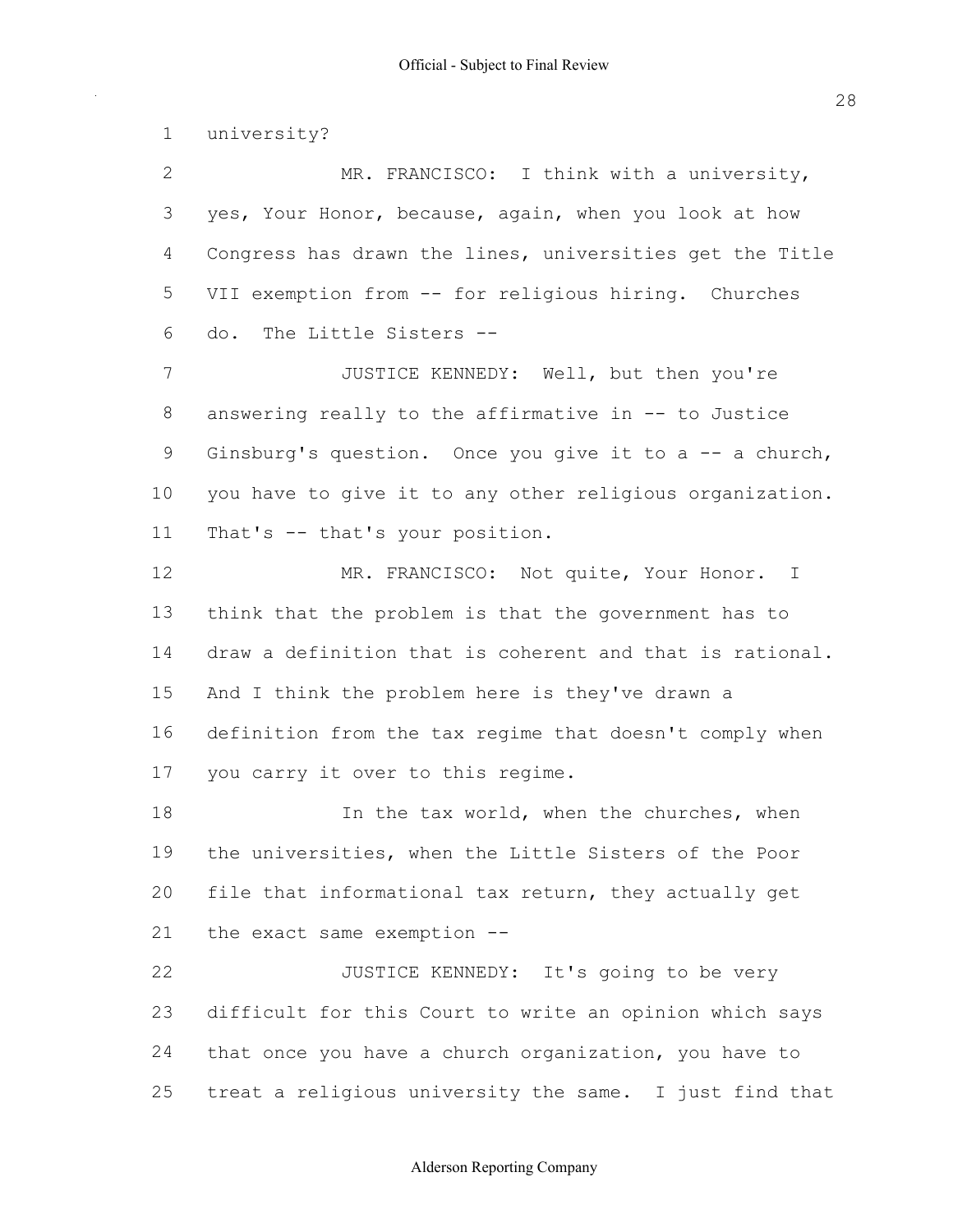1 very difficult to write.

2 MR. FRANCISCO: And, Your Honor, we're not 3 suggesting that. What we are suggesting is that when 4 the government has the same interest here that it has 5 for all of the other employees in this country that 6 don't get coverage from a -- from an employer-based 7 plan -- and it's not just the religious employers. It's 8 not just the grandfathered plans. In addition, you have 9 the self-employed, the unemployed, and the employees of 10 small businesses. The government has the same interest 11 with respect to all of those organizations.

12 JUSTICE KAGAN: I thought there was a -- a 13 very strong tradition in this country, which is that 14 when it comes to religious exercises, churches are 15 special, and that -- you know, we have said this most 16 recently in Hosanna-Tabor, but it's a long line of cases 17 which says that there's something very special about 18 churches themselves.

19 And -- and if you're saying that every time 20 Congress gives an exemption to churches and synagogues 21 and mosques, that they have to open that up to all 22 religious people, then the effect of that is that 23 Congress just decides not to give an exemption at all. 24 And that's why there are some people who are extremely 25 strong RFRA supporters who have deserted this cause

### Alderson Reporting Company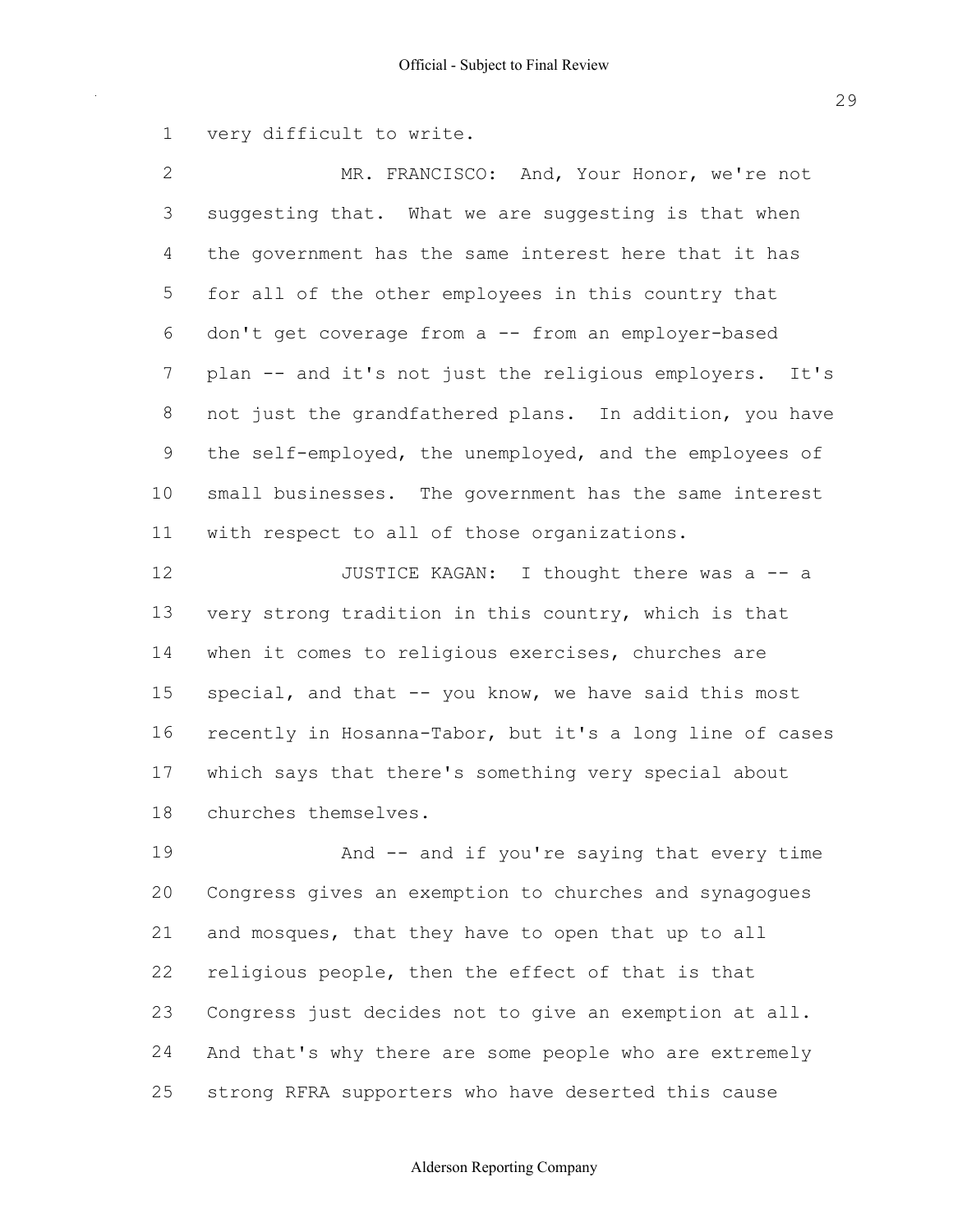1 right here, Professor Laycock among them, because of the 2 mortal danger that it poses to churches.

 3 MR. FRANCISCO: And, Your Honor, just to be 4 clear, I am not suggesting that whenever you give an 5 exemption to churches, that exemption has to apply to 6 all other religious organizations. What I am suggesting 7 is that when the government has the same interest with 8 respect to both religious and secular employees, the 9 churches, the religious employers, the employees of 10 small businesses, the employees of grandfathered plans, 11 and the government furthers that interest with respect 12 to all of those employees in many other ways -- whether 13 it's the Affordable Care Act Exchanges, whether Title X, 14 whether it's Medicare and Medicaid -- at a minimum, the 15 government needs to explain why all of those other ways 16 are sufficient for all of those other employees, but 17 yet

18 JUSTICE GINSBURG: But the grandfather is 19 traditional. There are many statutes that have 20 grandfather provisions that -- they're transitional. 21 And there are many statutes that -- that treat small 22 enterprises differently.

23 Are -- are you saying that once the 24 government makes -- recognizes, exempts from the law the 25 small business, the very small business, once it has a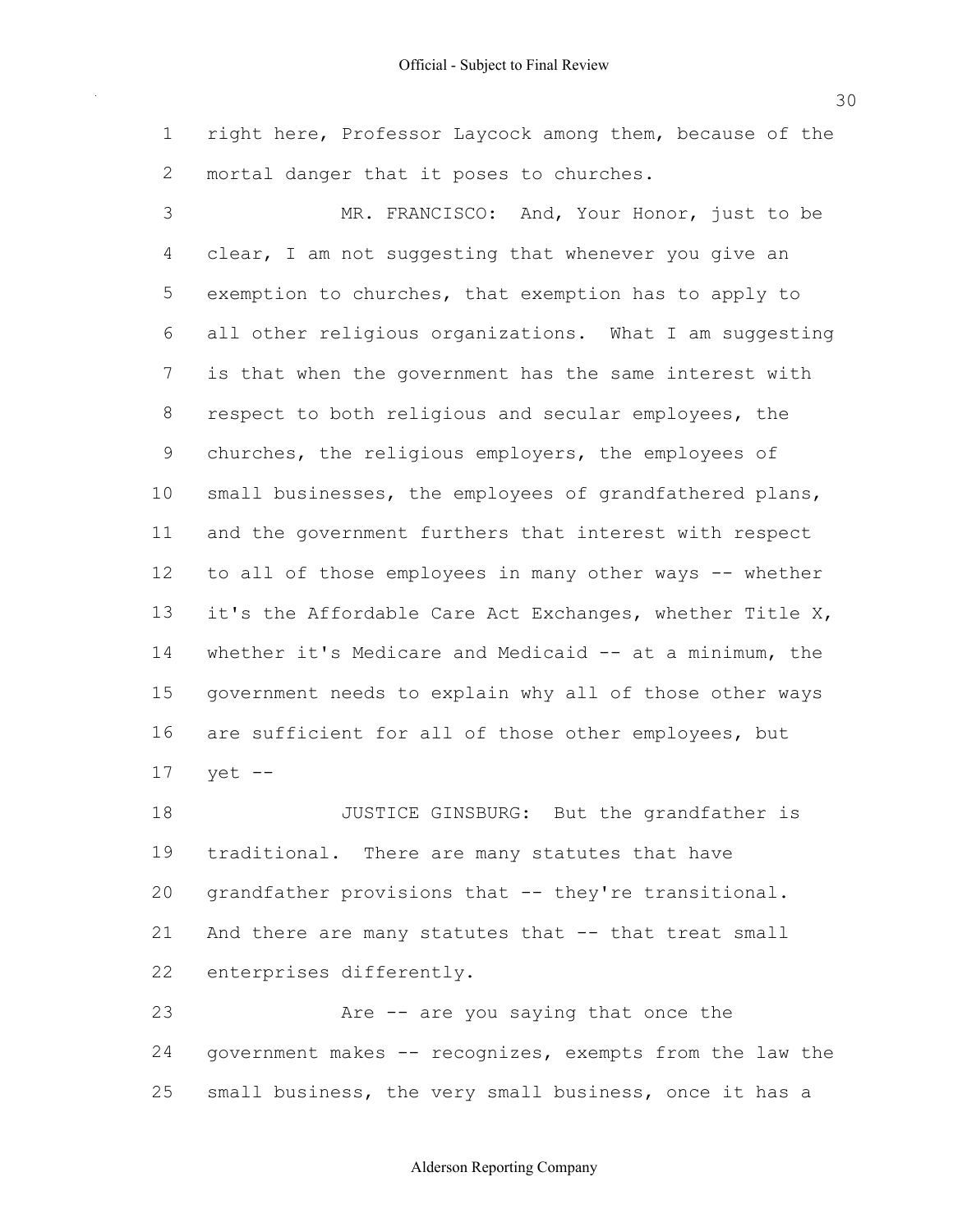1 number, like in Title VII, 15 employees, that's it? The 2 floodgates open, and it has to -- has to open what is an 3 exemption for the very small business to everyone? 4 MR. FRANCISCO: Not at all, Your Honor. But 5 what I am saying is if Title VII had an exemption that 6 said you can't discriminate on the basis of race unless 7 you've a pre-existing policy of race discrimination, in 8 which case you can maintain that case in perpetuity as 9 long as you don't change it, that's fine, then I think 10 that would undermine the -- the purpose of Title VII. 11 And that's precisely the type of exemption that you have 12 in the contraceptive mandate. 13 JUSTICE ALITO: Couldn't Congress, or 14 perhaps the Executive, survey the employees of churches 15 and of other -- of religious nonprofits and categories 16 of religious nonprofits, the Little Sisters, a big 17 university, and determine the percentage of employees in 18 each of those groups who are members of the religion and 19 draw a distinction among those groups based on -- on 20 that survey? Couldn't Congress do that? 21 MR. FRANCISCO: Justice Alito, they could do 22 that, and they could do many other things, as well. 23 JUSTICE SOTOMAYOR: Well, we could also 24 just -- why don't we assume that if they are part of the 25 -- if the majority are part of the religion, that they

31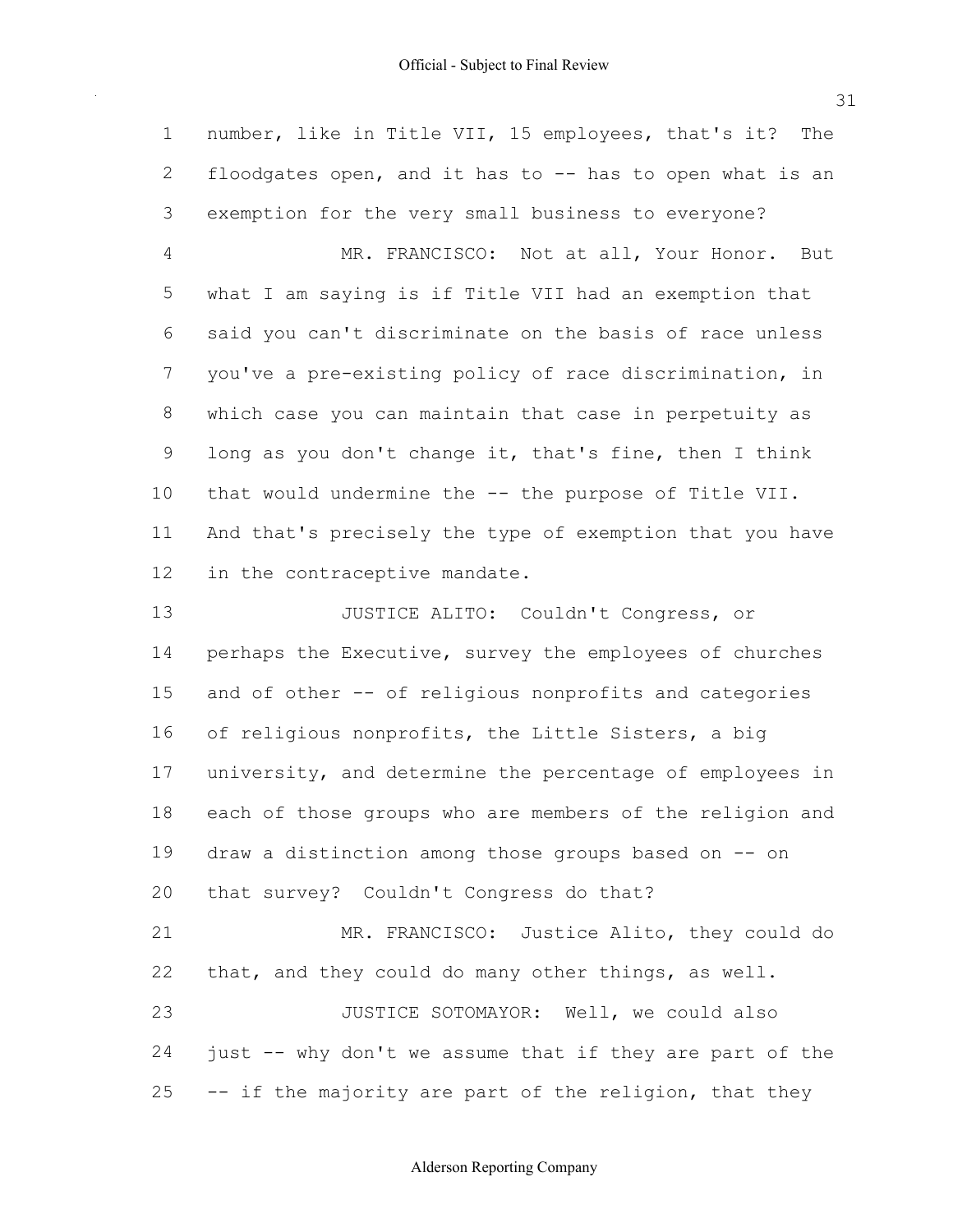are not going to buy contraceptives? That's their religious tenet. And so why are we worried about this case at all? 4 MR. FRANCISCO: Well, Your Honor, because I JUSTICE SOTOMAYOR: We are worried because there are some women who don't adhere to that particular 8 religious tenant, and who have -- we perceive the government has determined, have a real need for 11 MR. FRANCISCO: And, Justice Sotomayor, I think that goes to the larger problem with the 13 government's case here, which is the utter absence of 14 evidence. Let's assume, for the sake of argument --**JUSTICE SOTOMAYOR:** What is the utter absence? there is plenty of evidence that was relied upon to show that when contraceptives are provided to 18 women in a seamless way, that the number of unintended pregnancies dramatically falls, as does the number of abortions. And so that health risk to women who want contraceptives who can't get it is proven, scientifically and otherwise. 23 MR. FRANCISCO: But, Justice Sotomayor, that problem, the problem with seamlessness or whether you think  $-$ contraceptives.

25 call it the problem of burdensomeness, that's the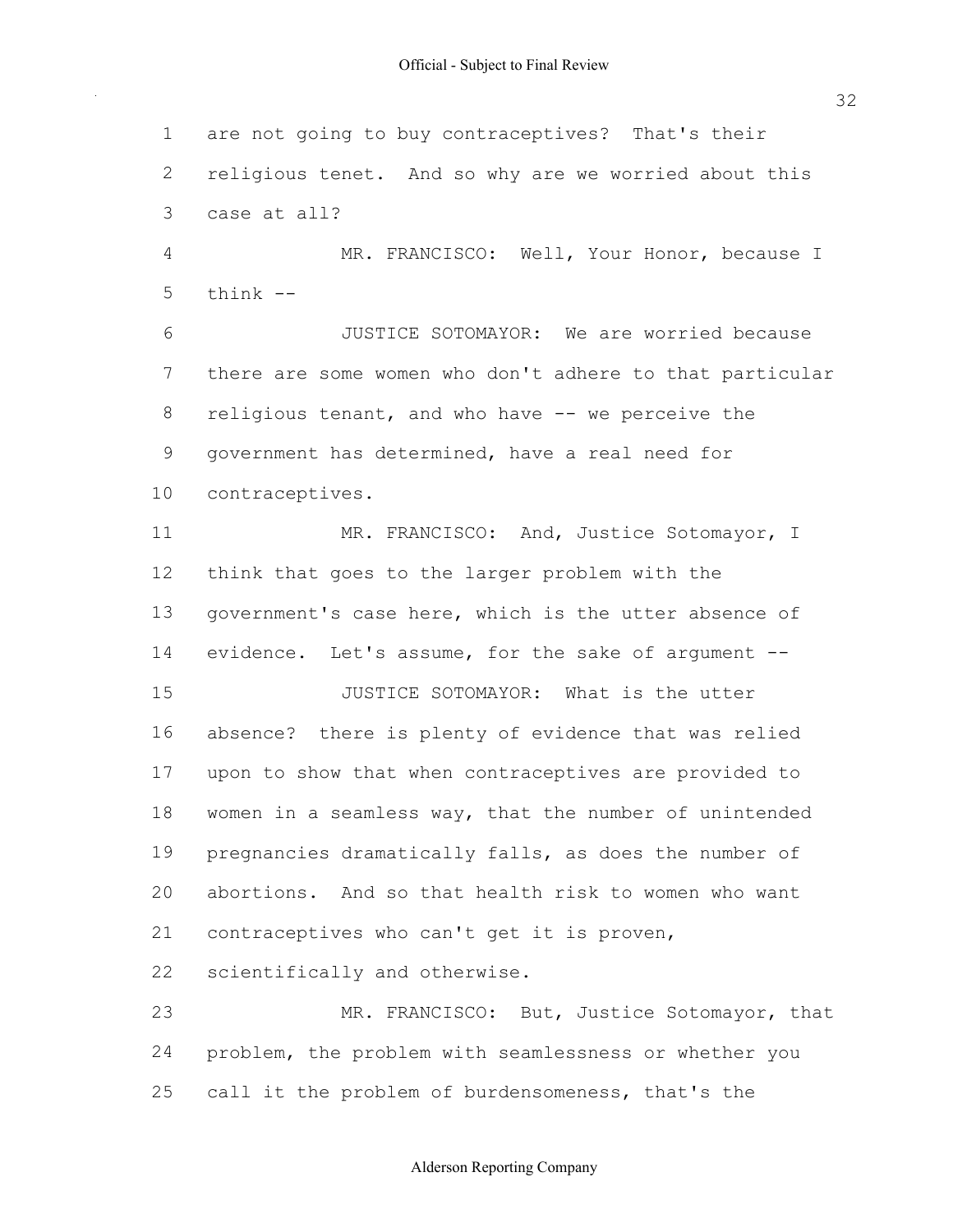problem that exists not just with respect to the employers of Petitioner's employees, but with respect to every other employee who, like Petitioner's employees, also  $-$ 

 JUSTICE SOTOMAYOR: But you know that we exempt certain employers of certain size from Title VII, and it's not because we don't believe that racial discrimination is a bad thing, and it's not that we're 9 not committed to eradicating that problem, but because at a certain point, we have assumed as a society, or as 11 a government, that you can't do everything.

 So you can't take care of the health needs 13 of a hundred percent of women, but you can of a significant number. Why is that a judgment that is not entitled to some respect?

 MR. FRANCISCO: Because I think it means one of two things: Either the government is willing to tolerate all of the problems it identifies for Petitioner's employees with respect to the employees of 20 grandfathered plans -- and we understand that there are 21 about 44 million of those -- with respect to -- respect 22 to the employees of small businesses, with respect to 23 the employees of religious employers, the unemployed and 24 the self-employed.

**Either they're willing -- if they're willing**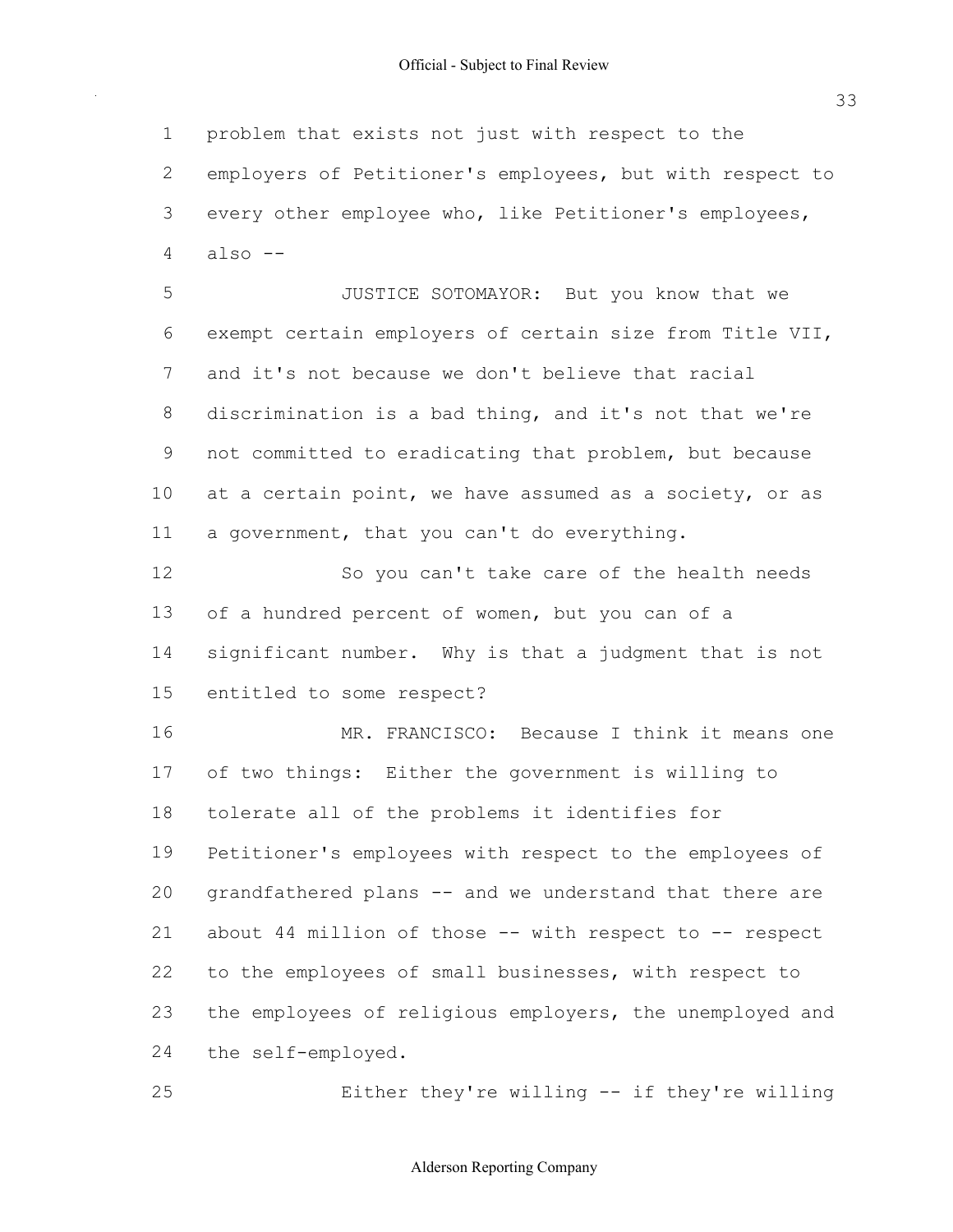1 to tolerate the problems with all of those people, then it really does question whether they have a compelling interest in forcing these particular Petitioners to 4 comply. But on the flip side, if, as they suggest in their briefs, they are not actually willing to tolerate the problem with respect to all of those other people, but instead, think they can further their interest in 8 other ways, the question becomes: Why are all of those other ways that are sufficient for all of those other people suddenly insufficient when it comes to Petitioner's employees?

 And that's the fundamental breakdown in the 13 government's side of the case. More generally, I think we see an absence of evidence on many of the critical issues here.

 Let's assume for the sake of argument we 17 knew what the size of the problem was, how many women out there actually lack access to contraceptive coverage. And we don't know the answer to that. And let's further assume that we knew how much of that problem would be reduced by forcing organizations like Petitioner's to comply. Would we reduce it by 1 percent? 15 percent? 50 percent? And we don't know that.

We still don't know whether the government

Alderson Reporting Company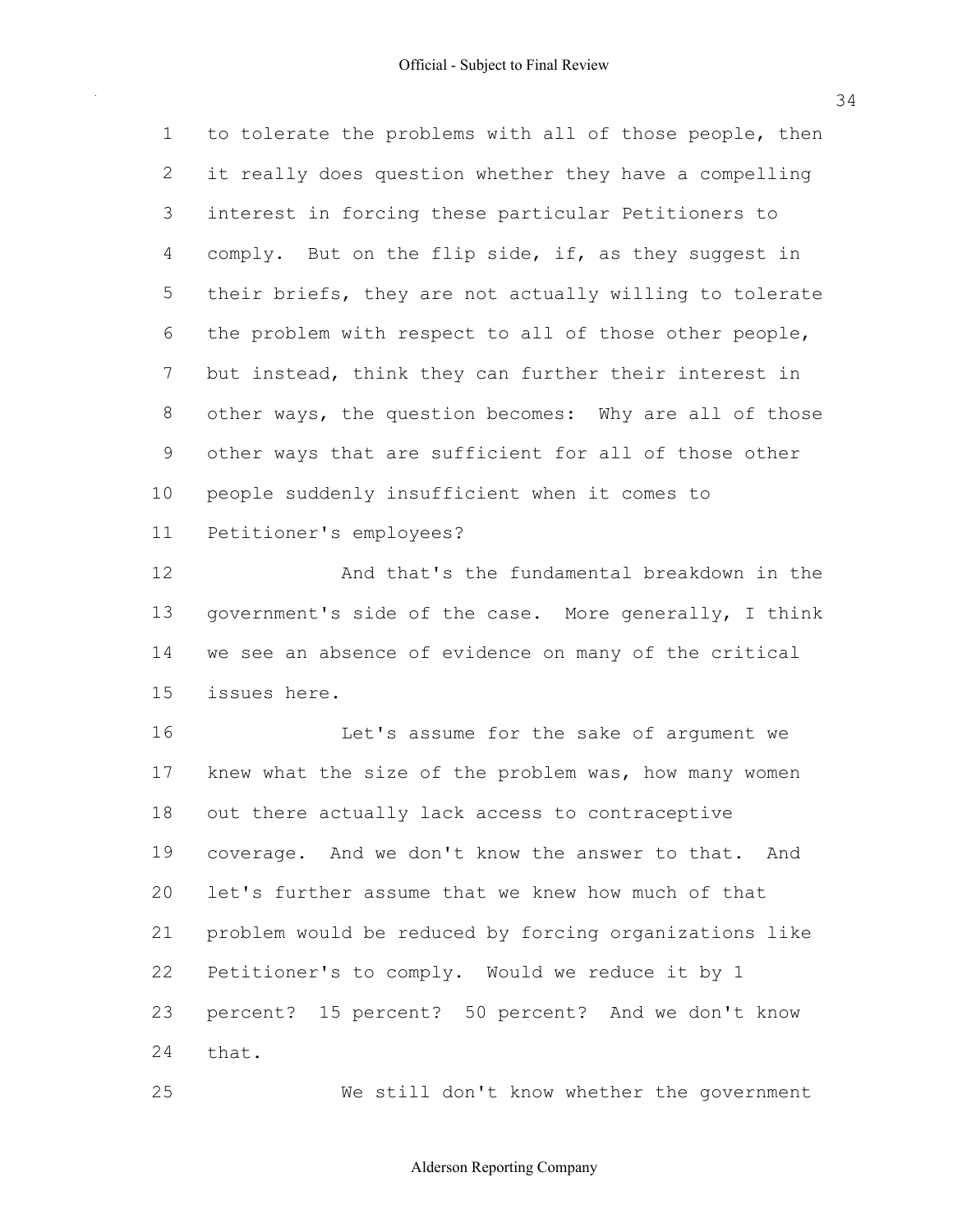1 could achieve a comparable reduction through less 2 burdensome means, and the very less burdensome means 3 that it says are sufficient to further its interests 4 with respect to all of the other employees who, like 5 Petitioner's employees, don't get contraceptive coverage 6 from an employer-based plan.

 7 JUSTICE KAGAN: Mr. Francisco, I have to 8 admit to not quite understanding this argument, that --9 it seems as though the most important laws, the laws 10 that serve the most compelling interests, are -- often 11 have exceptions in them. There are often small business 12 exceptions. There are often transition rules, like the 13 grandfathering provision here. And if, every time that 14 existed, somebody could come in and say, well, the 15 government must not really believe in this law because 16 there is an exception to it, state -- allows some 17 people -- then, I mean, we might as well pack it all in. 18 There's not a law in town that doesn't have exceptions 19 like that.

 20 MR. FRANCISCO: I don't think that's right, 21 Your Honor. First of all, the grandfather plan is not a 22 transition rule. It contains no sunset provision. It  $23$  allows  $--$ 

24 JUSTICE KAGAN: It's lower and lower every 25 single year.

Alderson Reporting Company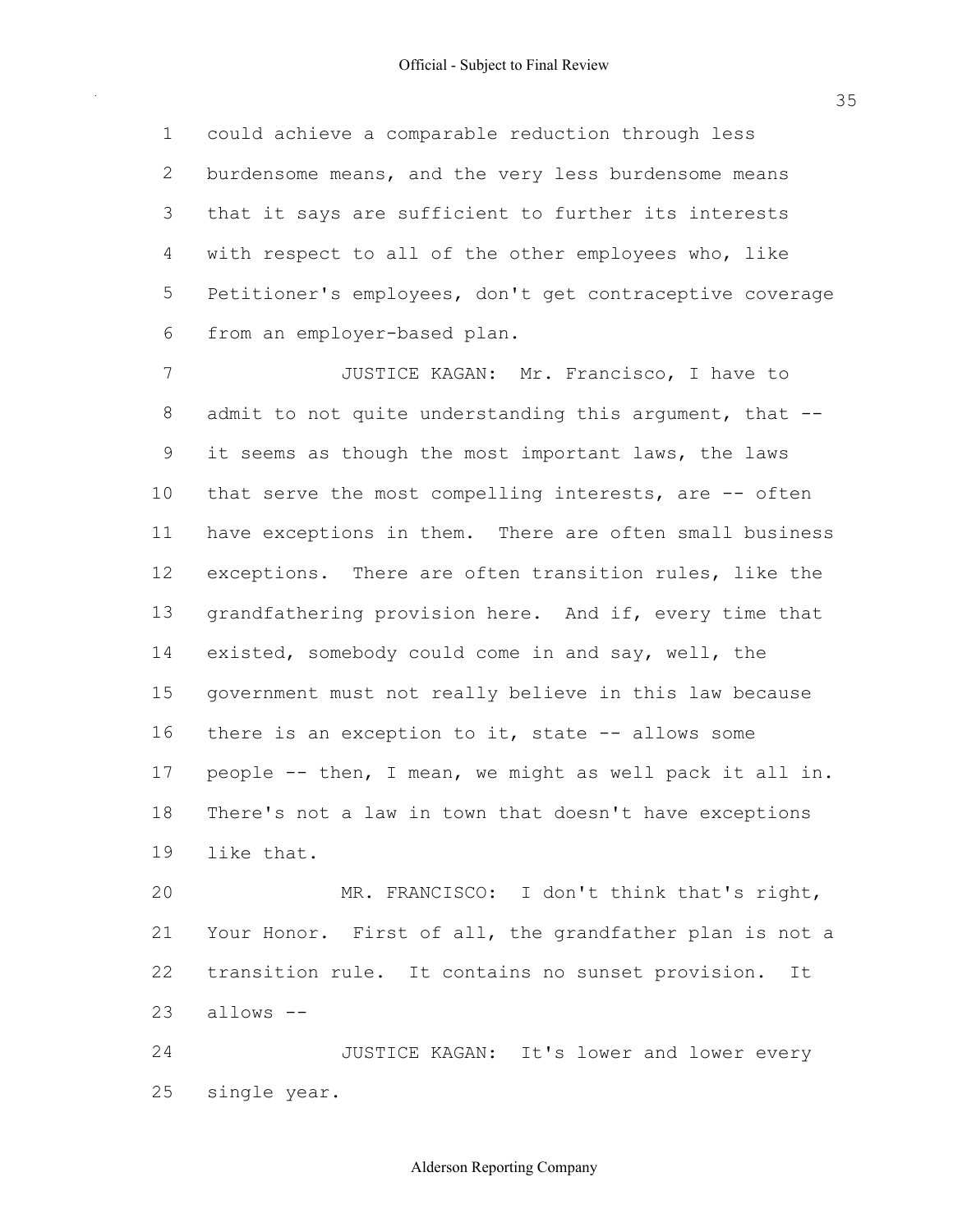1 MR. FRANCISCO: It's got lower for the first 2 couple of years, and it's leveled off in the last two 3 years at about 4 JUSTICE GINSBURG: If you make any change --5 MR. FRANCISCO: -- 25 percent. 6 JUSTICE GINSBURG: If you make any change in 7 your health plan, then you're out from under the 8 grandfather, and every employer is going to make changes 9 in the health plan. So it's a diminishing -- it's a 10 transitional period. Once you make a change in your 11 plan, you're out from under the grandfather. 12 MR. FRANCISCO: Yes, Your Honor, except that 13 they allow -- they allow employees to raise copayments 14 at the rate of medical inflation without losing status, 15 and they allow you to continue adding employees to the 16 plan without losing grandfathered status, which I think 17 partly explains why it's leveled off at about 25 percent 18 over the last couple of years. But even putting that 19 aside, I think that once you've drawn a massive 20 exemption for secular and religious reasons, it tends to 36

21 undermine -- it tends to do one of two things. Either 22 it shows your interest really isn't that compelling, 23 because you're allowing -- you're willing to tolerate a 24 whole bunch of bad stuff for a whole bunch of other

25 people, or -- and I don't think that's really what it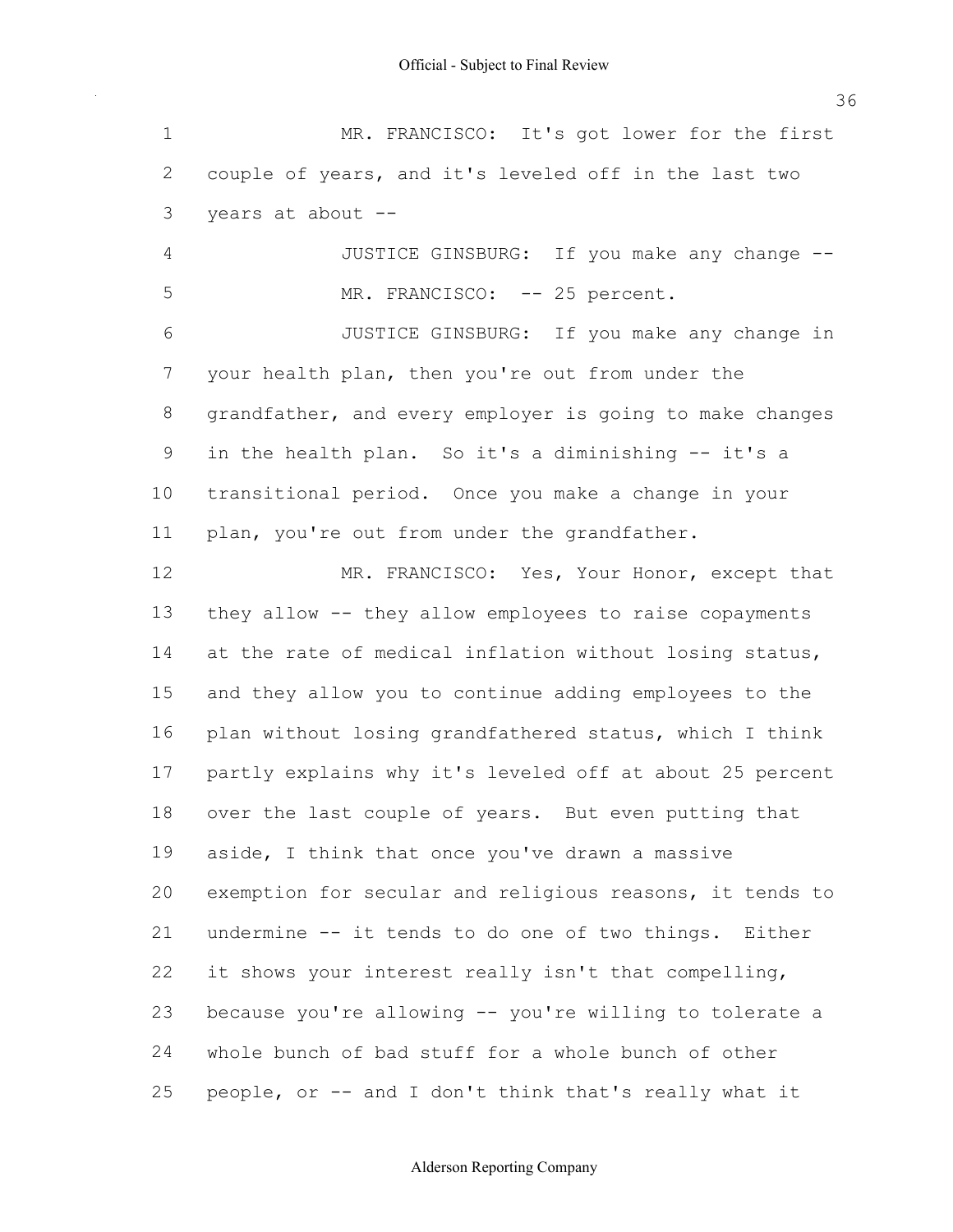1 means here. I think what it means here is the 2 government is telling us that it's got the same interest 3 with respect to grandfathered employees --

 4 JUSTICE KAGAN: Here is the deal you would 5 put in place, Mr. Francisco. You would be saying to 6 Congress, Congress, next time you pass a law, don't put 7 in an exemption for churches; you're going to get in 8 real trouble doing that. Don't write transition rules 9 that will help people adjust to a new legal regime; 10 you're going to get in real trouble doing that. Don't 11 write exemptions for small businesses, even though there 12 are very particular concerns that small businesses face; 13 you're going to get in trouble for that. Now, those are 14 terrible incentives to give to a legislature, are they 15 not?

16 MR. FRANCISCO: No -- Your Honor, I think 17 what it means is that when the government claims an 18 interest, the overwhelming interest to force 19 Petitioners -- organizations like Petitioners to violate 20 their sincerely held religious beliefs, then yes, when 21 it says we're going to exempt some organizations for 22 purely secular reasons, some organizations for political 23 reasons, and other organizations for religious reasons, 24 then it does have to --

25 JUSTICE BREYER: I see your point is that --

Alderson Reporting Company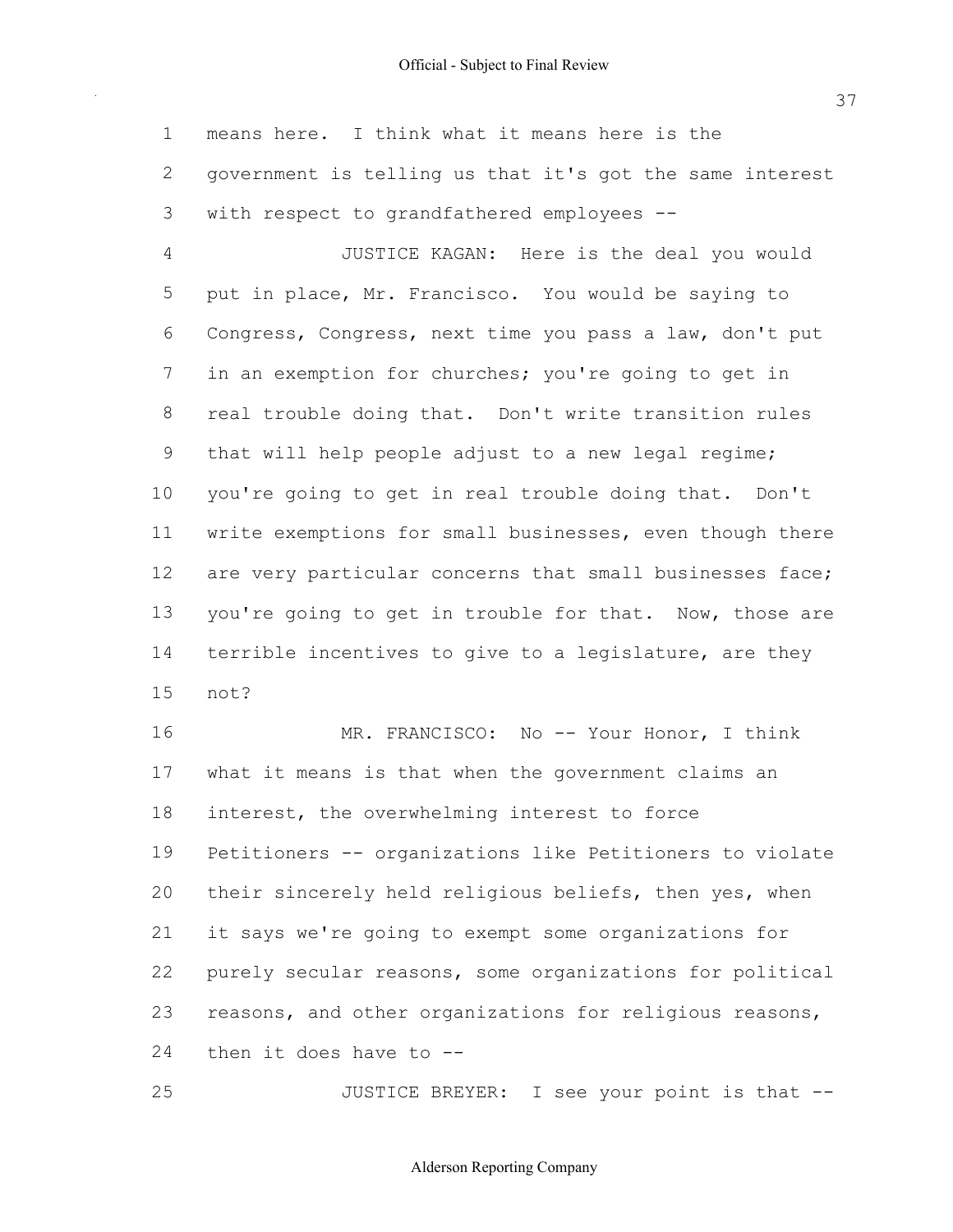| $\mathbf 1$  | let's imagine a widespread government program filled     |
|--------------|----------------------------------------------------------|
| $\mathbf{2}$ | with exemptions. There are a smaller group of people     |
| 3            | who need an exemption for religious reasons. We look at  |
| 4            | those other exemptions. Some seem to have good reasons;  |
| 5            | some seem to have terrible reasons. We -- really, under  |
| 6            | the RFRA or the First Amendment should exempt the        |
| 7            | religious too, right?                                    |
| 8            | MR. FRANCISCO: Sure, Your Honor.                         |
| $\mathsf 9$  | JUSTICE BREYER: Okay. I've just described                |
| 10           | to you the United States Tax Code where we know that you |
| 11           | do not have to have an exemption for those who are       |
| 12           | religiously objecting, for example, to paying taxes      |
| 13           | because it would support a war.                          |
| 14           | MR. FRANCISCO: Sure, Your Honor. But I                   |
| 15           | think that the --                                        |
| 16           | JUSTICE BREYER: Okay. So what -- that's                  |
| 17           | what I'm looking for. Same question. And I'm not         |
| 18           | asking it to refute you; I'm asking it because I'm       |
| 19           | looking for what the distinction actually is. And for    |
| 20           | the reason I just said, I don't think the distinction    |
| 21           | can be, well, you've exempted some people, so you have   |
| 22           | to exempt the religious people too. But that would run   |
| 23           | throughout the government of the United States.          |
| 24           | So what -- we know there is a distinction,               |
| 25           | or at least you -- I believe you when you tell me        |

38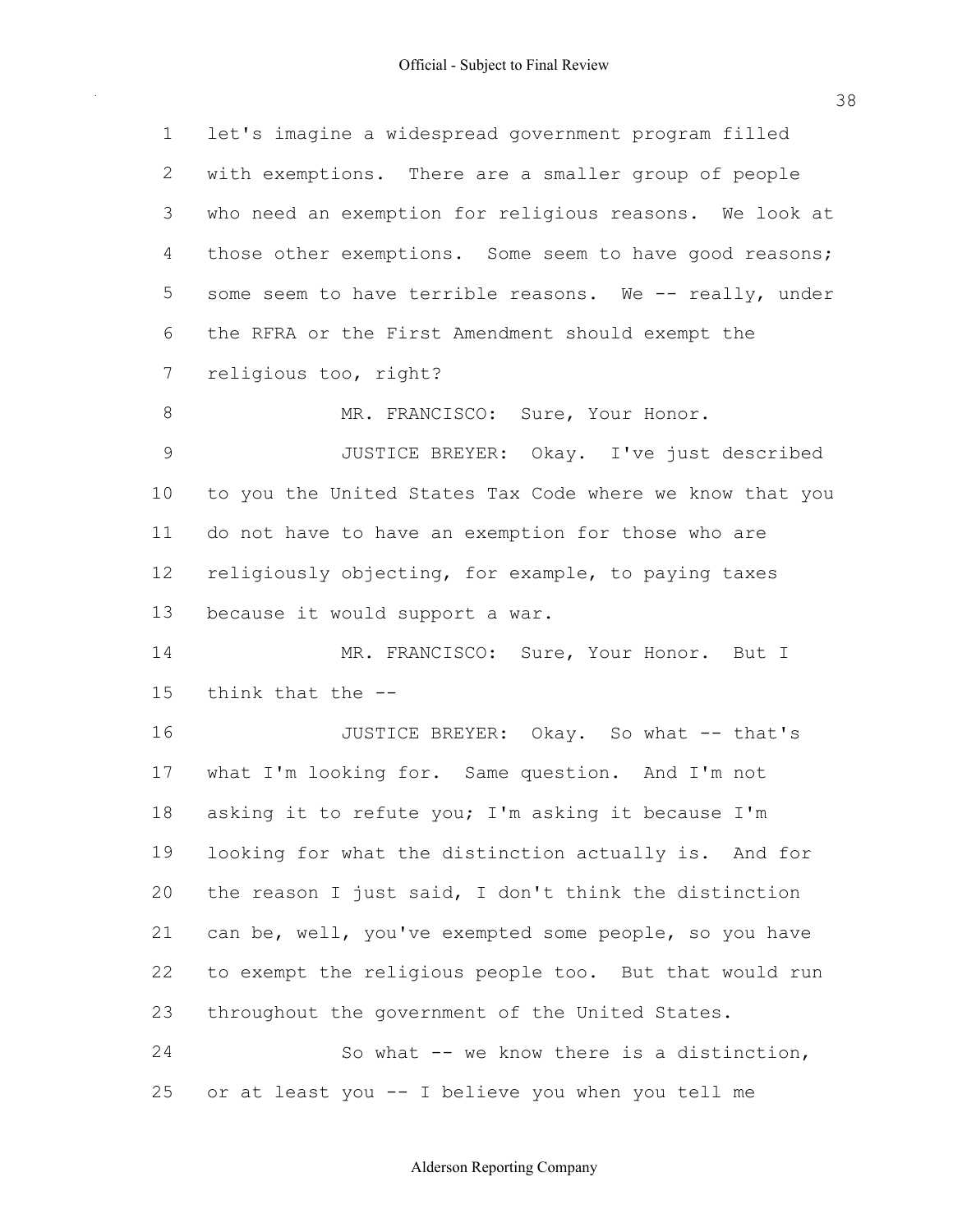1 there's a -- I want to know what you think it is. 2 MR. FRANCISCO: And Justice Breyer, these 3 are finely-grained factual -- factual issues -- 4 JUSTICE BREYER: No, they're not. All 5 right, well, go ahead. You want to say that. 6 MR. FRANCISCO: But -- but I think that when 7 you're looking at a regime like this one that has both 8 religious exemptions, that has large exemptions for 9 totally nonreligious reasons, and that has the exact 10 same problem that the government claims Petitioners 11 present, with respect to all the other employees in this 12 country, who just like Petitioners' employees, don't --13 **JUSTICE BREYER:** I got where you're going 14 with your exemptions, but that's not the thrust of my 15 question. The thrust is I haven't found it yet. I want 16 to find what the real distinction is, whether you call 17 it RFRA or call it Smith, I don't care what you call it. 18 I'm trying to find the basis for the distinction between 19 those things that we do require people to do despite 20 their religious objection and those things that we 22 And if you want to think there's no such 21 don't.

23 difference, just read -- as you've read, Neuborne's 24 brief. Lists them all in two pages. Some go one way; 25 some go the other way. He says it's because of other

#### Alderson Reporting Company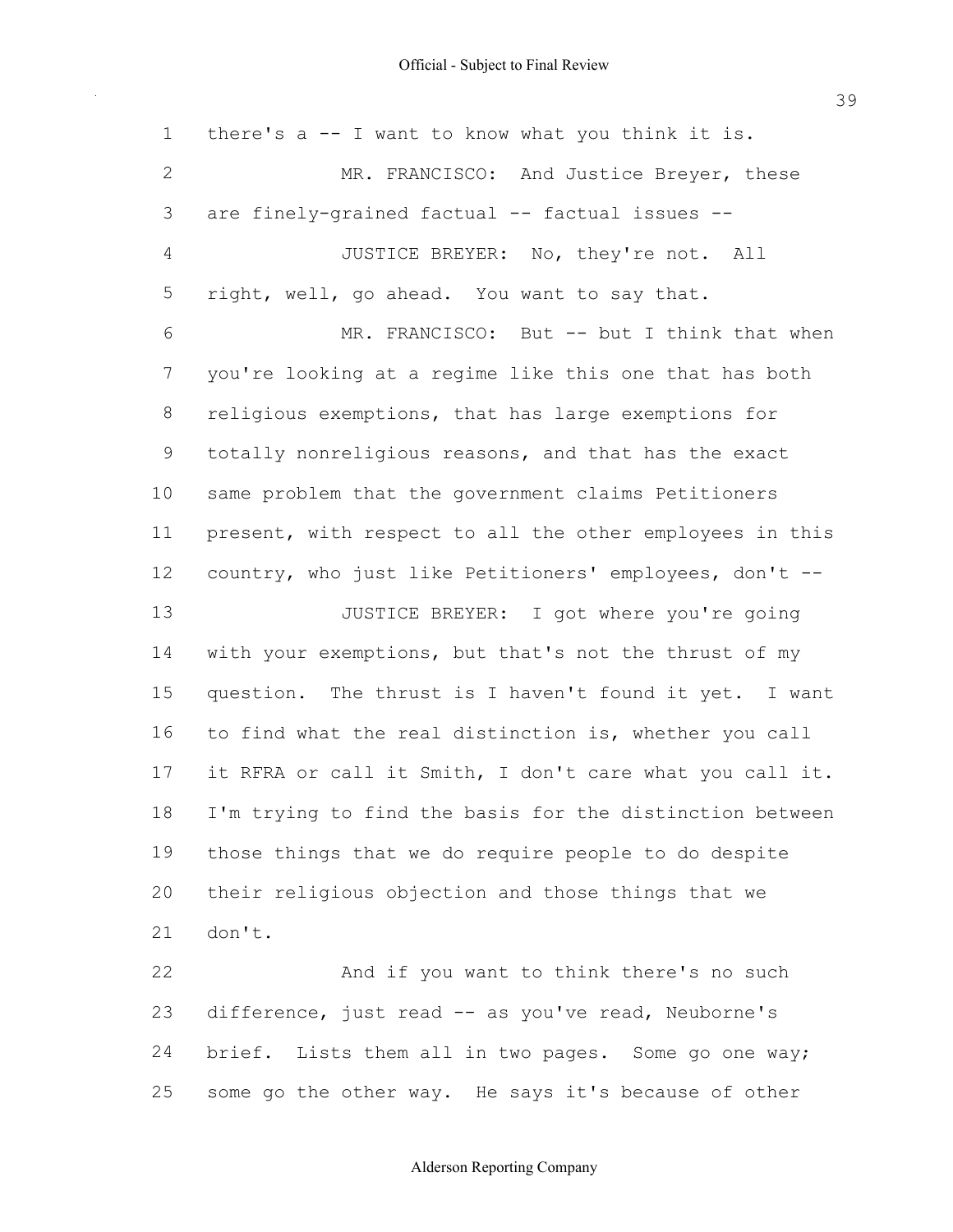1 people being involved. That might be the answer, but 2 what's your answer? 3 MR. FRANCISCO: And I'd agree that's a tough 4 line, but I think the 5 JUSTICE BREYER: What -- what is the right 7 MR. FRANCISCO: I don't think there's a 8 clear line for what things do we -- we require and what 9 things we don't require -- 10 JUSTICE BREYER: Give me a hint what the 13 MR. FRANCISCO: I think the way the law 14 works -- I think the way the law works is it says are 15 you allowed to require them to do this particular thing 16 that violates their beliefs? And in making that 17 decision, you look at what the -- how the government is 18 treating other similar situations. 19 And if here the government is in fact 20 saying, with respect to all of these other people who 21 also don't get the coverage from their employers, we're 22 willing to tolerate it or else willing to address the 23 issue in other ways, then under RFRA the answer is you 24 have to look to those other ways to see whether they're 25 sufficient for these employees or whether they're 6 line? 11 direction is. 12 (Laughter.)

40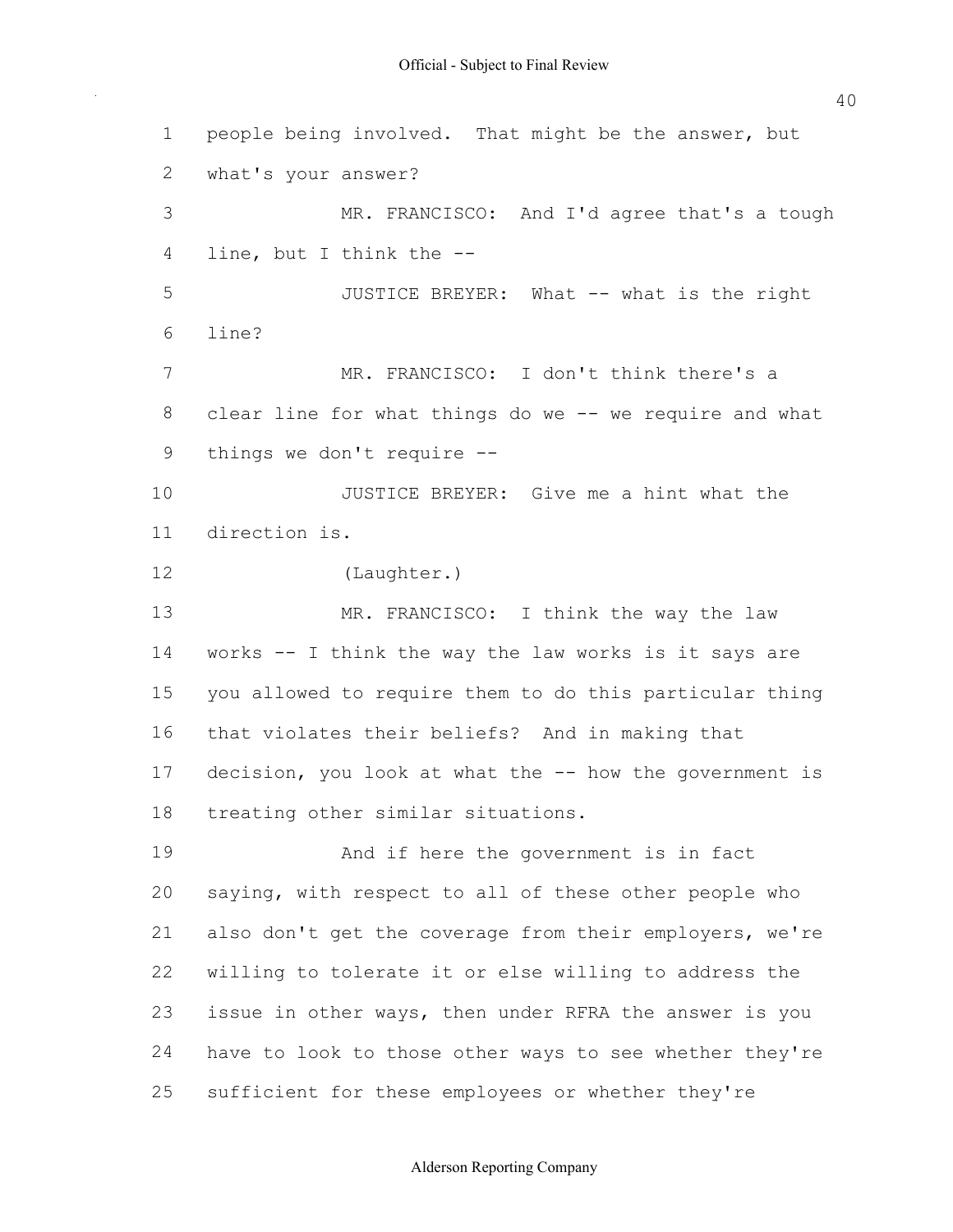uniquely insufficient for these employees. 2 JUSTICE KAGAN: Mr. Francisco, may -- may I ask a question? Is there any accomodation that the government would offer that would in fact result in women employees of your clients, or students of your clients, getting health care as part of an 7 employer-based plan or a student-based plan, getting contraceptive coverage? Is there any accomodation that would be acceptable? 10 MR. FRANCISCO: Your Honor, the accommodations that we've listed in our briefs would all 13 JUSTICE KAGAN: No, no, no. Through -- in 14 other words, is there -- is there any -- you object to this notification. Is there any kind of notification that would be acceptable? 17 MR. FRANCISCO: Your Honor, if by submitting this notification or any other notification we got the 19 same treatment as the religious employers, then this notification would be acceptable. **JUSTICE KAGAN:** No. The religious employers, their employees do not get contraceptive 23 coverage through the employer-based plan. I'm 24 suggesting -- I'm asking whether there's any accommodation that would result in the women employees be acceptable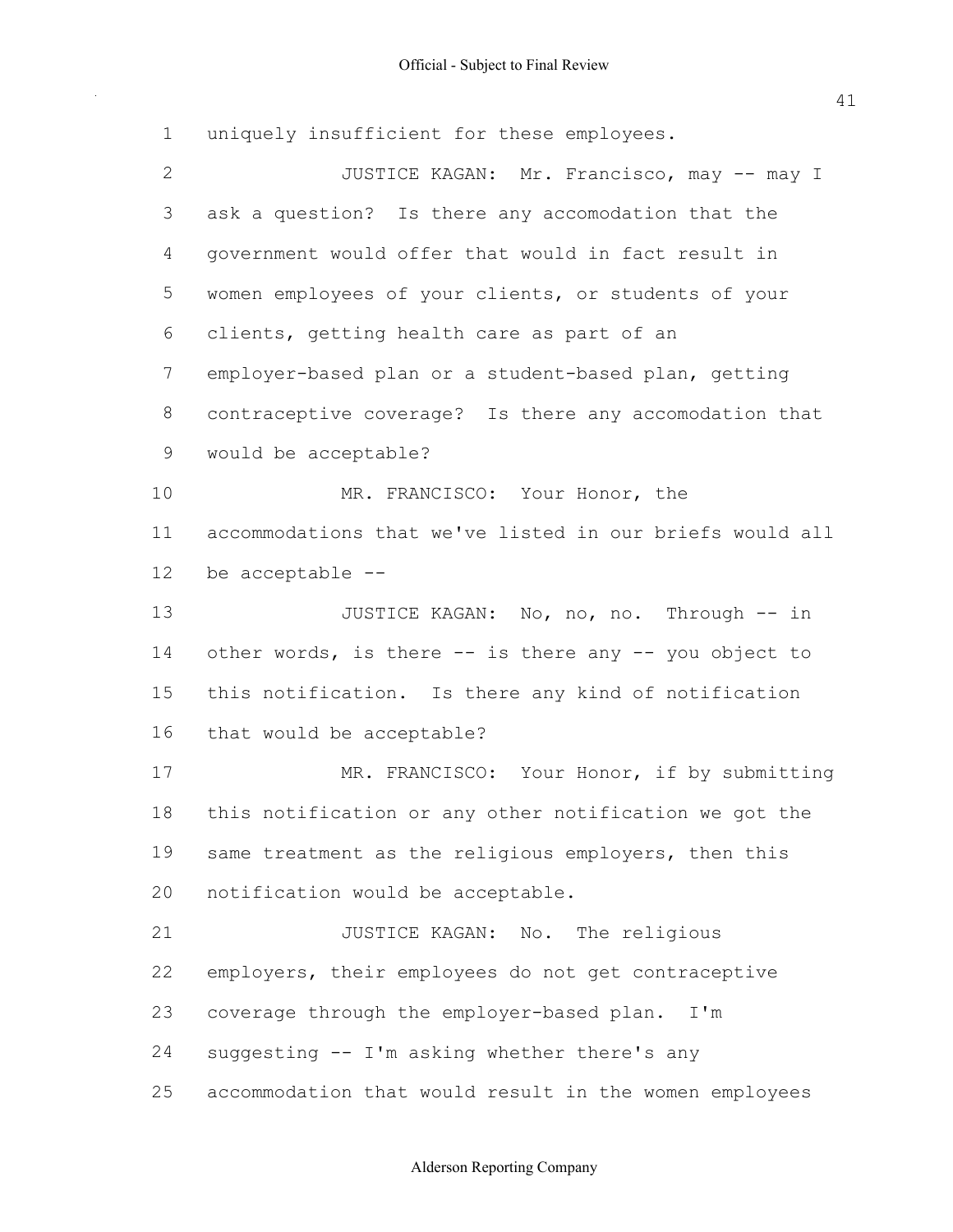Official - Subject to Final Review

 1 getting contraceptive coverage seamlessly through an 2 employer-based plan that you would find acceptable. 3 MR. FRANCISCO: Your Honor, possibly so, 4 possibly not, and if I could explain. We've not been 5 offered that kind of alternative to consider. I think 6 the more distance you put between the Petitioners on the 7 one hand and the provision of the objectionable coverage 8 to their employees on the other, the less problematic it 9 is from their particular perspective. 10 JUSTICE KAGAN: Well, what might be 11 acceptable if it puts enough distance? 12 MR. FRANCISCO: Sure. Easily. Enough 13 distance is we file the notice of objection, and the 14 government furthers its interest in the same way it 15 furthers its interest with respect to all of the other 16 employees who don't get coverage from an employer-based 17 plan. The employees -- Association --18 JUSTICE SOTOMAYOR: So your answer to 19 Justice Kagan is wrong. Basically you're saying, even 20 if all you do is an opt-out, I raise my hand, I tell you 21 that I'm a religious objector, and they somehow, from 22 this suit, they know who your third-party administrator 23 is, they have a general law that requires now all ERISA 24 plans and insurance companies to tell them who their 25 clients are; that if your insurer is involved in any

### Alderson Reporting Company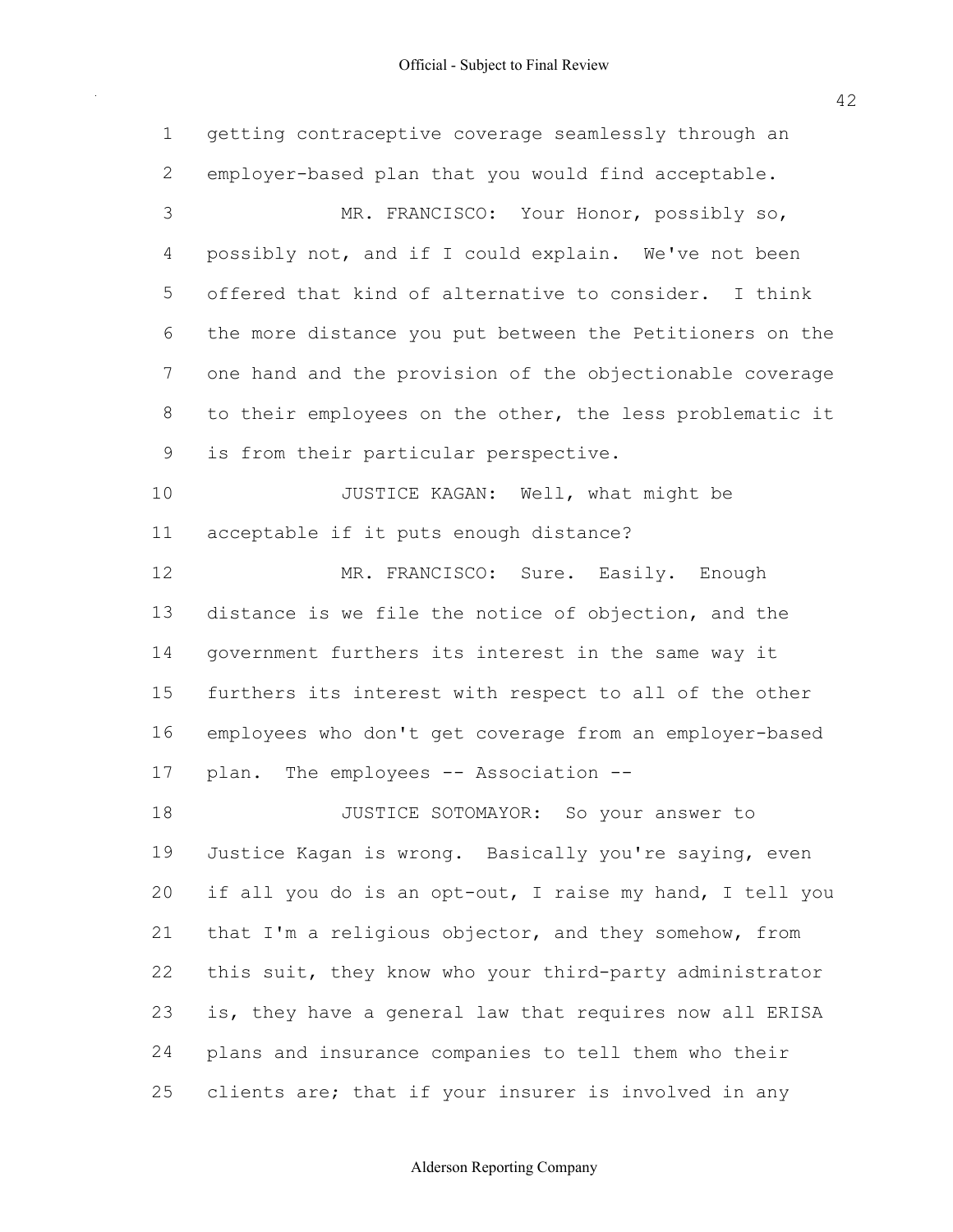1 way, you object? 2 MR. FRANCISCO: Not necessarily, Your Honor. 3 Again, as Mr. Clement was saying, if there was an 4 uber-insurance policy where Aetna was the company that 5 the government picked to provide contraceptive coverage 6 to all women in this country, and we happened to use 7 Aetna, I think we'd probably be fine. 8 JUSTICE KENNEDY: Paid for by the 10 MR. FRANCISCO: Yes, Your Honor. But the 11 problem is when they seize control --12 **JUSTICE GINSBURG:** But Justice Kagan's 13 question was these college students, they want to get 14 the same coverage that -- that is available for all 16 You -- you -- as far as I understand, you're 17 saying no. It has to be some other plan. Government 18 buys -- government provides its own plan, but as long as 19 you connect the insurer 20 MR. FRANCISCO: Uh-huh. 21 JUSTICE GINSBURG: -- it is insuring the 22 religious organization. As long as that insurer is 23 linked, it's how these students will have to get 24 something else. It can't get what all the other 25 students get for all other health protection. 9 government? 15 other conditions.

Alderson Reporting Company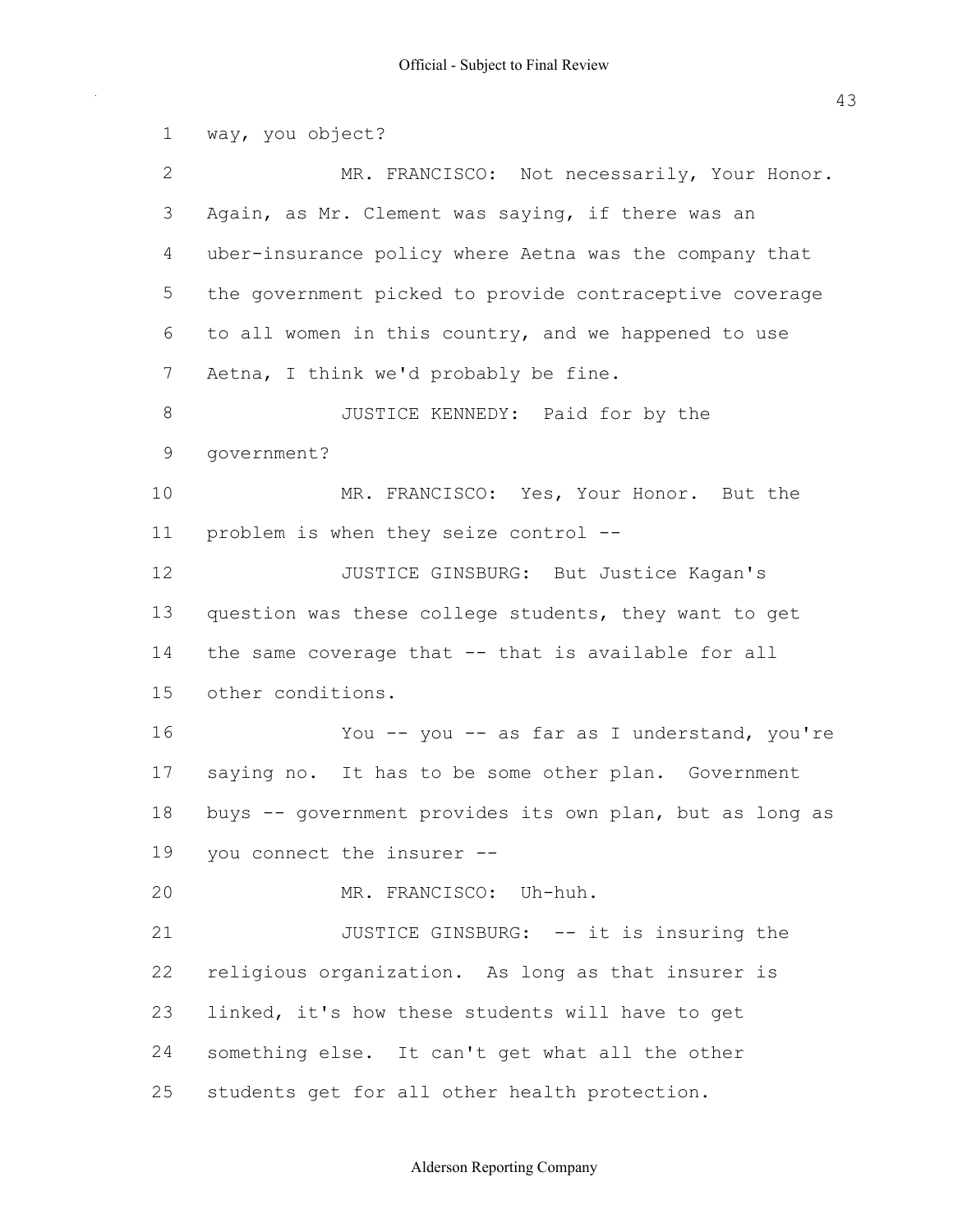| $\mathbf 1$    | MR. FRANCISCO: And Justice Ginsburg, I'm                |
|----------------|---------------------------------------------------------|
| $\mathbf{2}$   | trying to be careful because we have many clients that  |
| 3              | have many different views. But I think as a general     |
| 4              | matter, I could certainly see the case that if they're  |
| 5              | seizing control of our plans, the plans that we are     |
| 6              | required to provide under threat of penalty, and using  |
| $\overline{7}$ | those plans as the vehicle to delivering the            |
| 8              | objectionable coverage to our employees solely as long  |
| 9              | as they're enrolled on those plans, which is what this  |
| 10             | does, then I could certainly see why many clients would |
| 11             | view that as a substantial burden on their religious    |
| 12             | beliefs.                                                |
| 13             | We then turn to less restrictive                        |
| 14             | alternatives. And Your Honor, I'll just conclude here,  |
| 15             | it's quite clear that the government has alternatives   |
| 16             | because it's the same alternatives that it uses for     |
| 17             | everybody else. And if all of those alternatives are    |
| 18             | fine with them, they at least need evidence explaining  |
|                | 19 why they're not fine for us as well.                 |
| 20             | CHIEF JUSTICE ROBERTS: Thank you, counsel.              |
| 21             | General Verrilli.                                       |
| 22             | ORAL ARGUMENT OF GEN. DONALD B. VERRILLI, JR.           |
| 23             | ON BEHALF OF THE RESPONDENTS                            |
| 24             | GENERAL VERRILLI: Mr. Chief Justice, and                |
| 25             | may it please the Court:                                |

44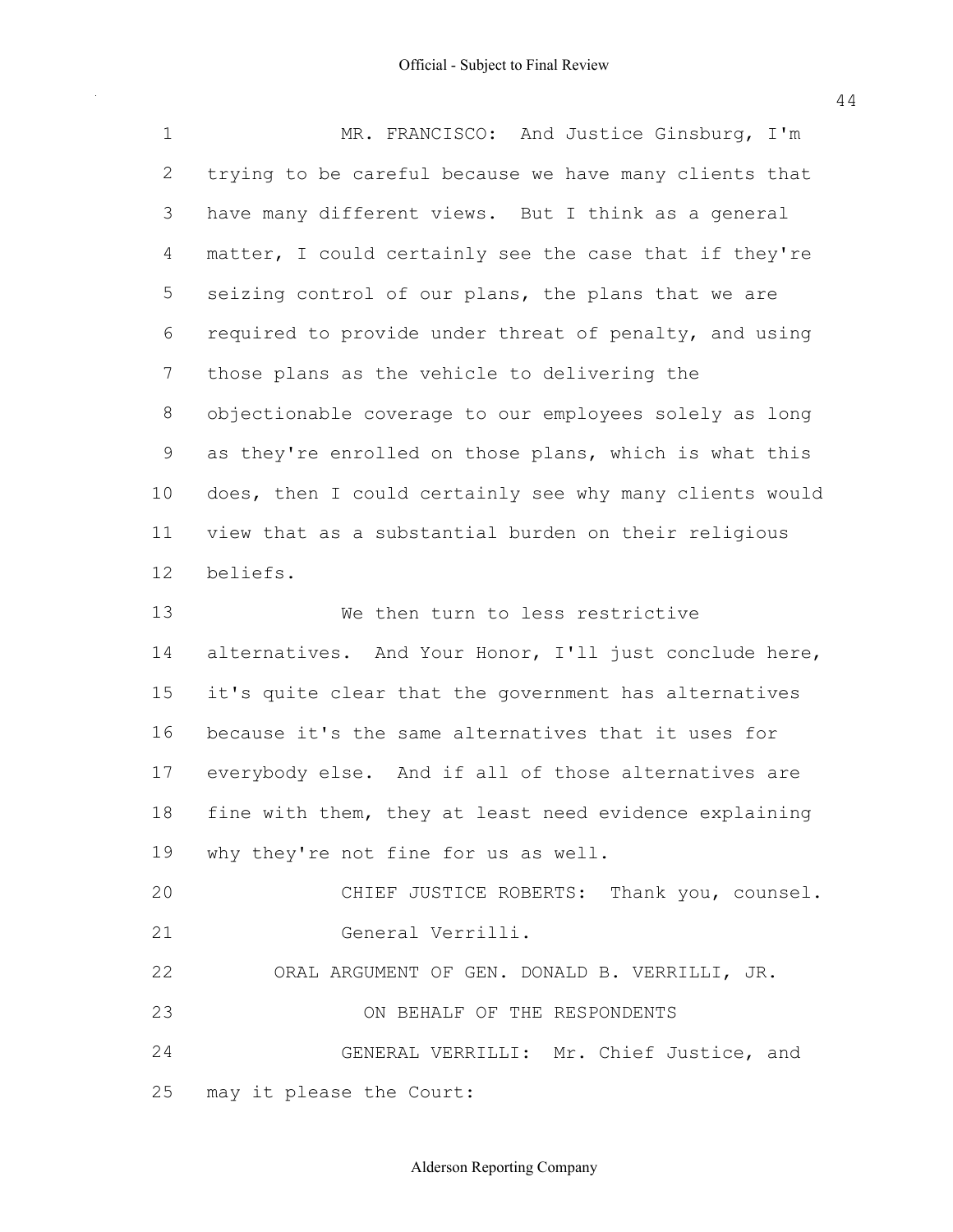Official - Subject to Final Review

| $\mathbf 1$ | The accommodation that Petitioners challenge                |
|-------------|-------------------------------------------------------------|
| 2           | in this case strikes precisely the sensible balance         |
| 3           | between religious liberty and compelling governmental       |
| 4           | interests that Congress sought when it enacted RFRA.        |
| 5           | As this Court recognized in Hobby Lobby, the                |
| 6           | accommodation seeks to respect the religious liberty of     |
| 7           | Petitioners by exempting them from the contraceptive --     |
| 8           | contraceptive requirement, and to respect the interest      |
| 9           | of Petitioners' employees --                                |
| 10          | JUSTICE KENNEDY: And is it fair for me to                   |
| 11          | infer from the way you open your remarks that you           |
| 12          | concede that there is a substantial burden here?<br>And     |
| 13          | the question then is what is a permissible                  |
| 14          | accommodation? What's the least restrictive                 |
| 15          | alternative?                                                |
| 16          | Do you concede that there's a substantial                   |
| 17          | burden?                                                     |
| 18          | GENERAL VERRILLI: We do not concede there's                 |
| 19          | a substantial burden, Justice Kennedy. We -- we concede     |
| 20          | that the religious belief is sincere. We're not             |
| 21          | questioning sincerity of the belief, but we don't think     |
| 22          | that in a case in which the $--$ an $--$ when a question is |
| 23          | this, when a religious objection is made to the             |
| 24          | independent arrangements of the government makes with       |
| 25          | third parties to fill a regulatory gap created by           |

Alderson Reporting Company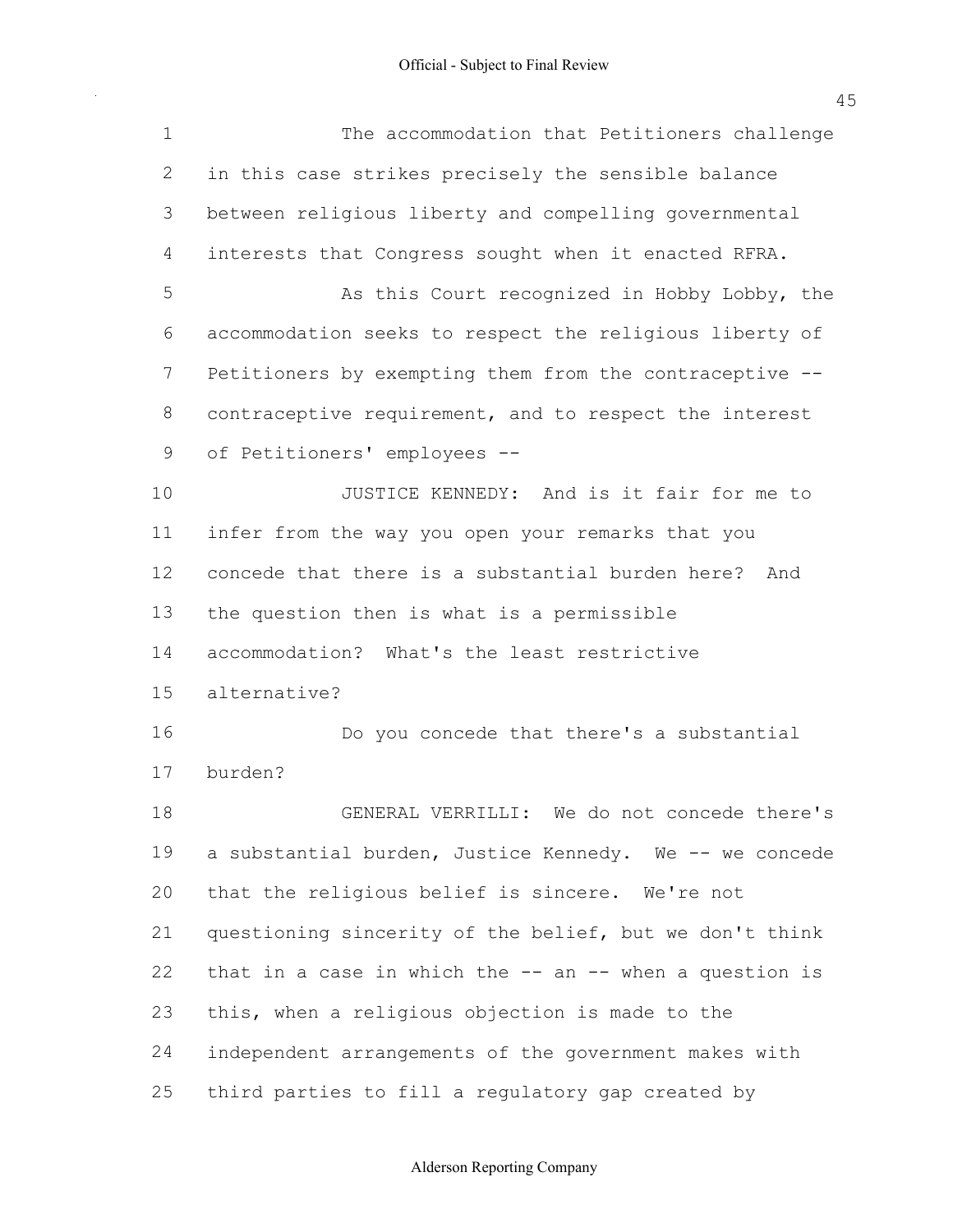1 granting an exemption from a -- a generally applicable 2 rule, that that qualifies as --3 JUSTICE KENNEDY: Well, do -- do you 4 question their belief that they're complicit in the 6 GENERAL VERRILLI: No, we do not. 7 JUSTICE KENNEDY: Well, then -- then it 8 seems to me that that's a substantial burden. And then 9 -- and the next question is whether there is an 10 accommodation and whether that's the least restrictive. 11 GENERAL VERRILLI: So, look, I'm -- I'm 12 happy to discuss the substantial burden further, but I 13 do want to go to what I think is the critical point on 14 the question of how RFRA scrutiny applies, if it does 15 apply, and it's this: Mr. Francisco spent a lot of time 16 talking about the various alternatives that the 17 government might be able to use instead of the 18 accommodation, and I think there's a real problem with 19 every single one of them in that every single one of 20 them defeats the very purpose for which Congress imposed 21 the preventive services requirement, not just with 22 respect to contraception, but with respect to all 23 preventive services. And the point here, and I think 24 you can see this, if you look at the relevant statutory 25 provision, which you can find at Page 4(a) of the 5 moral wrong?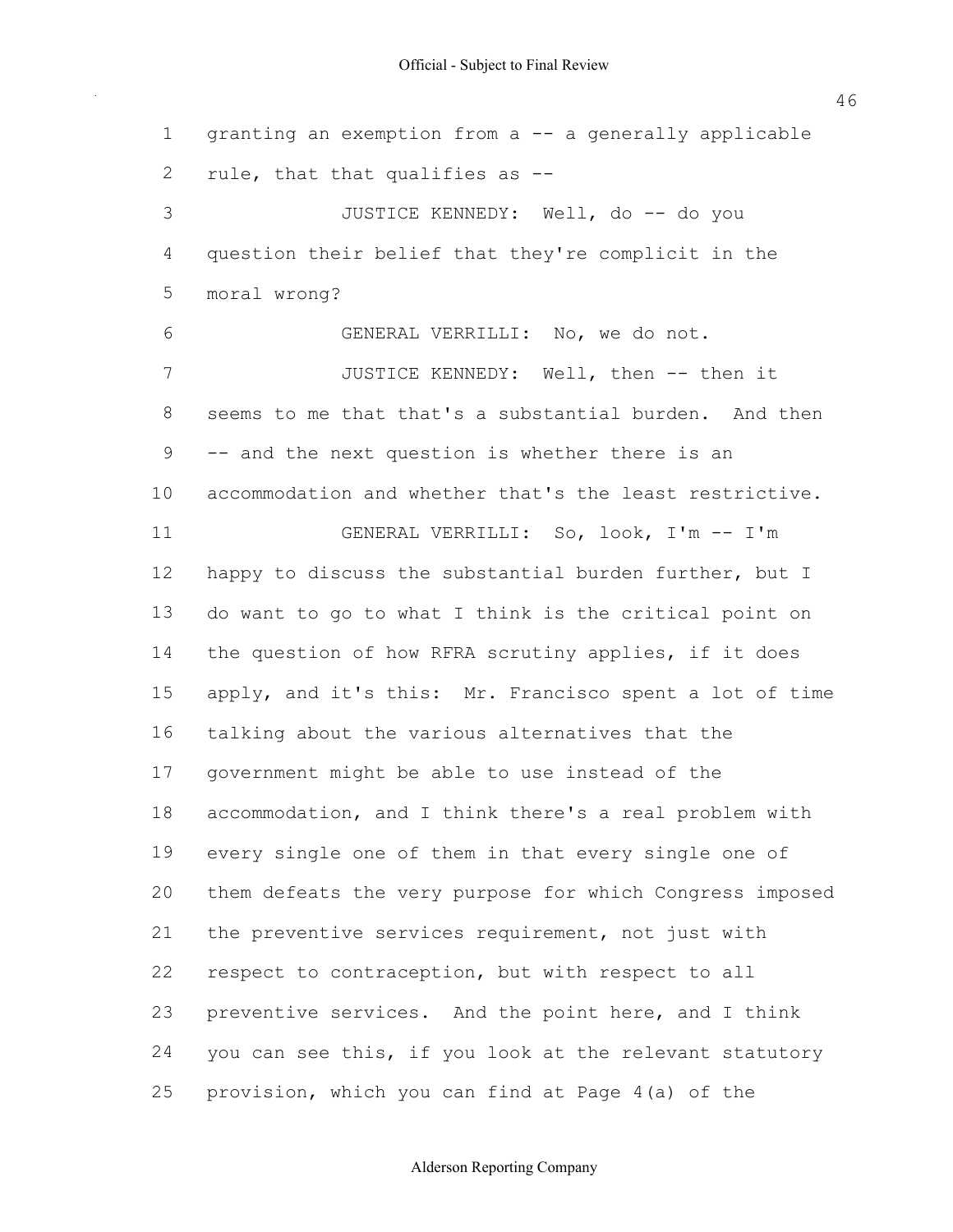1 appendix to our brief, which is the preventive 2 services -- preventive services provision, the point 3 here of this provision is that a group health plan, 4 i.e., the health plan that covers people through their 5 employer, or individual health insurance coverage, i.e., 6 the kind of coverage that's sold on the Exchanges, shall 7 include cost free all of the preventive services.

8 The whole point of this provision, the whole 9 point of it, was to ensure that people who got health 10 insurance would get the preventive services as part of 11 their regular care from their regular doctor with no 12 barriers.

13 CHIEF JUSTICE ROBERTS: That's -- in other 14 words, your compelling interest is not that women obtain 15 the contraceptive services. Your compelling interest is 16 that women obtain the contraceptive services through the 17 insurance plan or the third-party administrator hired by 18 the Petitioners, hired by the Little Sisters.

19 19 In other words, it seems to me you can't say 20 that what you're trying to do is make sure everybody has 21 this coverage. You want to make sure they have it 22 through the program set up by the Little Sisters, and 23 that's what they object to.

 24 GENERAL VERRILLI: Yes, I understand that, 25 Your Honor. But assuming for the moment -- and I'm

47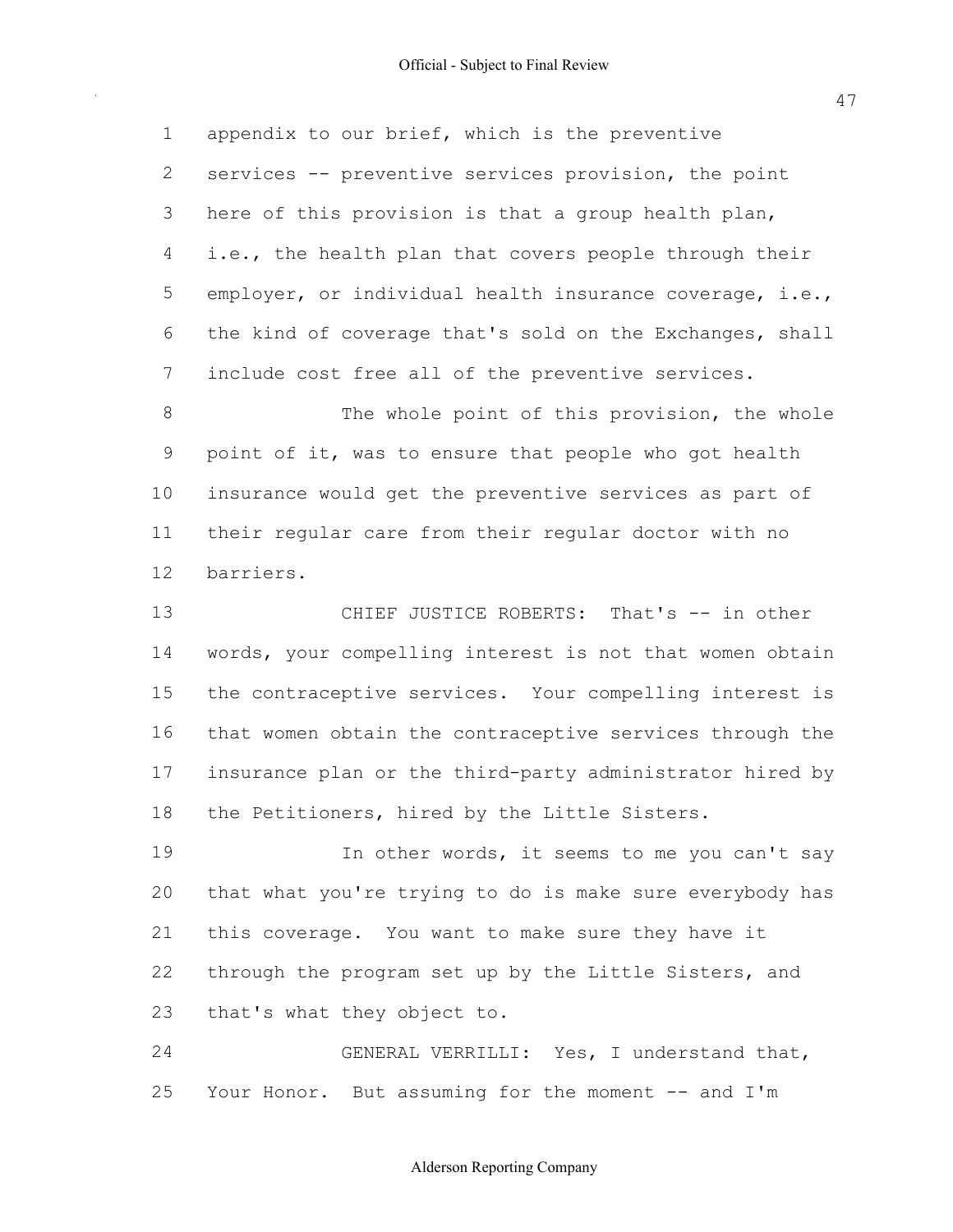1 happy to discuss substantial burden further -- but 2 assuming for the moment that we are in RFRA scrutiny 3 because there is a substantial burden, the point I'm 4 making here, and I do think this is critical, is that 5 the -- none of these options that the Petitioners have 6 identified going out on the Exchange and buying a 7 separate individual policy, a contraceptive coverage 8 only policy, Title X, Medicare, Medicaid, with respect 9 to every one of them, you'd have to change the law to 10 make them even eligible here. But even if you could 11 change the law, every single one of them creates the 12 very problem that Congress was trying to solve in this 13 provision because it would require setting up a one-off 14 jerry-rigged separate channel to get contraceptive 15 coverage.

 16 CHIEF JUSTICE ROBERTS: The point is that 17 it's the form in which the services are provided that 18 you object to, not the fact that they be provided or 19 not, because that's not the question. In other words, 20 the Petitioner has used the phrase "hijacking," and it 21 seems to me that that's an accurate description of what 22 the government wants to do. They want to use the 23 mechanism that the Little Sisters and the other 24 Petitioners have set up to provide services because they 25 want the coverage to be seamless.

48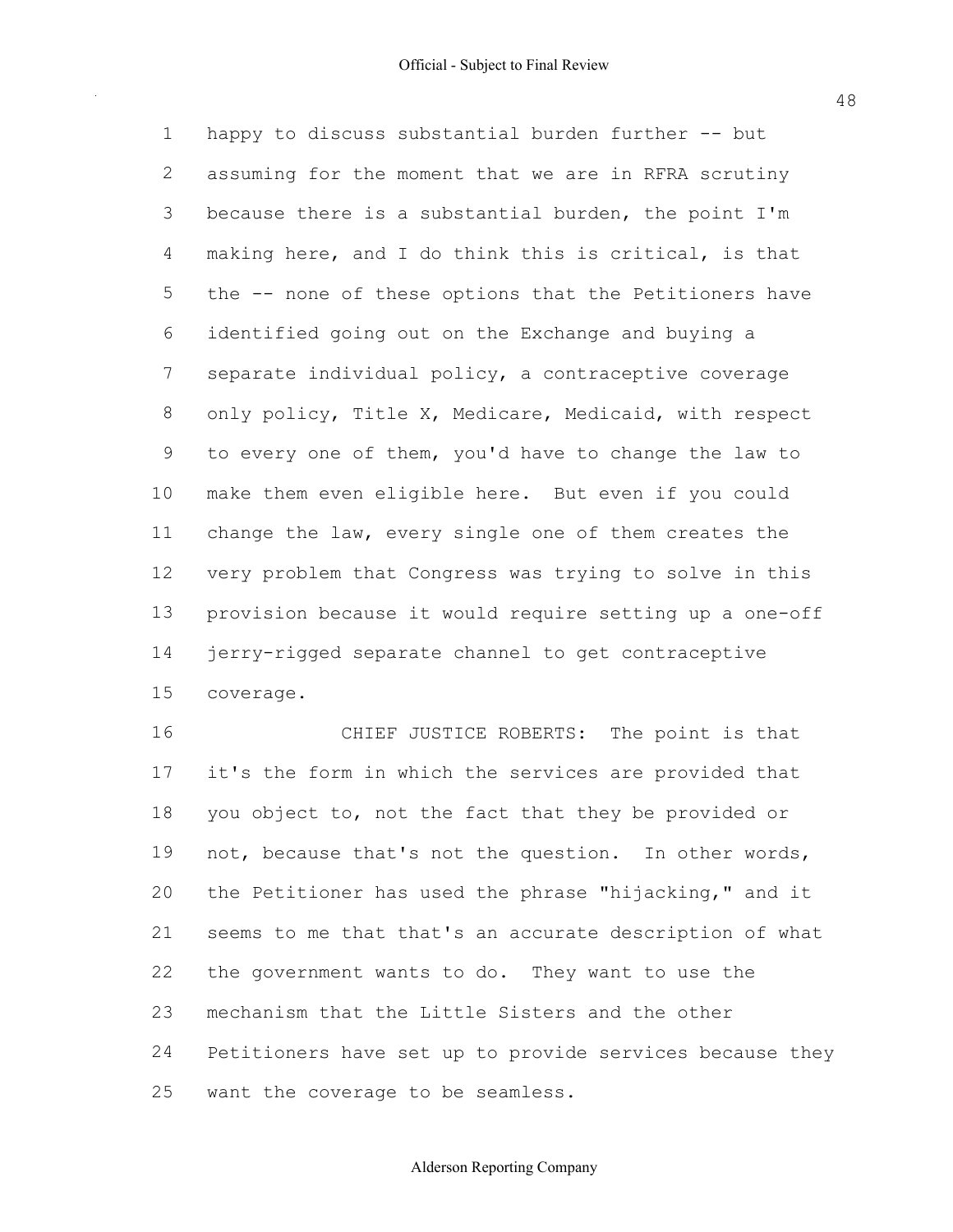Now, maybe that's a sufficiently compelling 2 government interest, the form in which the services are provided, but the interest is not whether or not women receive contraceptive services. The Petitioners do not object to the fact that the people who work for them will have these services provided. They object to having them provided through the mechanism that they 8 have set up because they think, you know, whether you or 9 I or anybody else thinks, they think that that complicity is sinful. 11 GENERAL VERRILLI: I understand that, Mr. Chief Justice. I understand that that's their position. Let me engage with you on the question of whether that constitutes a substantial burden. We think that it doesn't constitute a substantial burden because 16 the way that this accommodation is structured, although 17 you're quite right, it seeks from the perspective of the employee to ensure that the employee gets the protection 19 that Congress designed, that from the perspective of the employer, that this is provided through a separate 22 JUSTICE KENNEDY: But you're saying, don't worry, religions, you're not complicit. That's what program. you're saying?

GENERAL VERRILLI: No. We're saying that

Alderson Reporting Company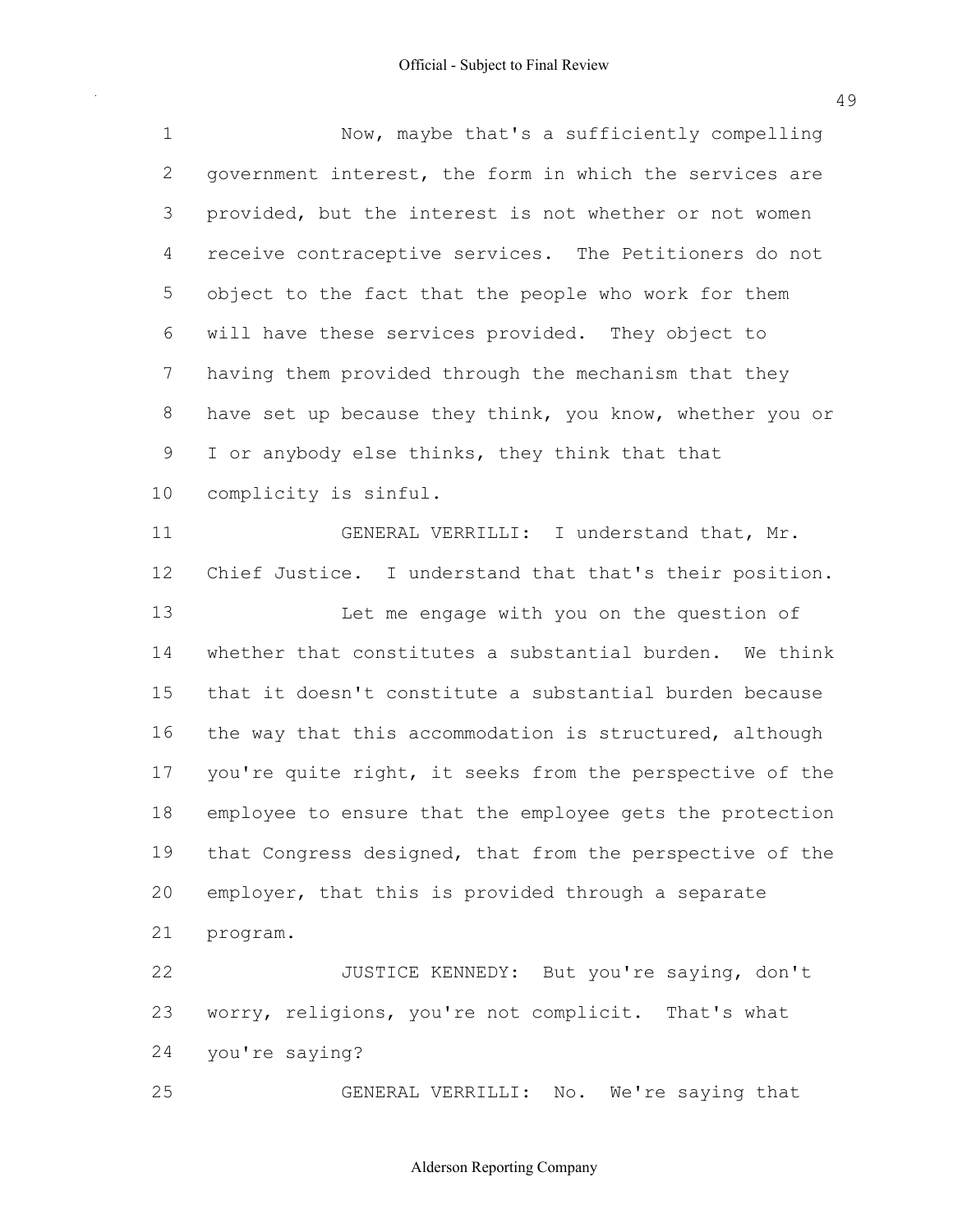| $\mathbf 1$  | the judgment about complicity is up to you, but that     |
|--------------|----------------------------------------------------------|
| $\mathbf{2}$ | there is an objective limit that RFRA recognizes on the  |
| 3            | scope of what is a cognizable burden, that that was true |
| 4            | in the pre-Smith case law before RFRA, and it was        |
| 5            | recognized in Lyng and in Bowen, and those are cases in  |
| 6            | which there was no doubt --                              |
| 7            | JUSTICE KENNEDY: It seems to me then the                 |
| 8            | analysis has to be whether or not there are less         |
| 9            | restrictive alternatives and if -- is this the least     |
| 10           | restrictive alternative?                                 |
| 11           | GENERAL VERRILLI: Well, as I said, Your                  |
| 12           | Honor, if RFRA scrutiny applies, then this certainly is  |
| 13           | the least restrictive alternative.                       |
| 14           | JUSTICE ALITO: Well, let me mention one of               |
| 15           | them. Suppose that it were possible for a woman who      |
| 16           | does not get contraceptive coverage under a              |
| 17           | grandfathered plan or under a plan offered by a church   |
| 18           | or under a plan offered by a religious nonprofit to      |
| 19           | obtain a contraceptive-only policy free of charge on one |
| 20           | of the Exchanges. Why would that not be a least -- a     |
| 21           | less restrictive alternative?                            |
| 22           | GENERAL VERRILLI: It has precisely the                   |
| 23           | problem. It's not a less restrictive alternative         |
| 24           | because it has precisely the problem Congress was trying |
| 25           | to overcome in the preventive services provision.        |

50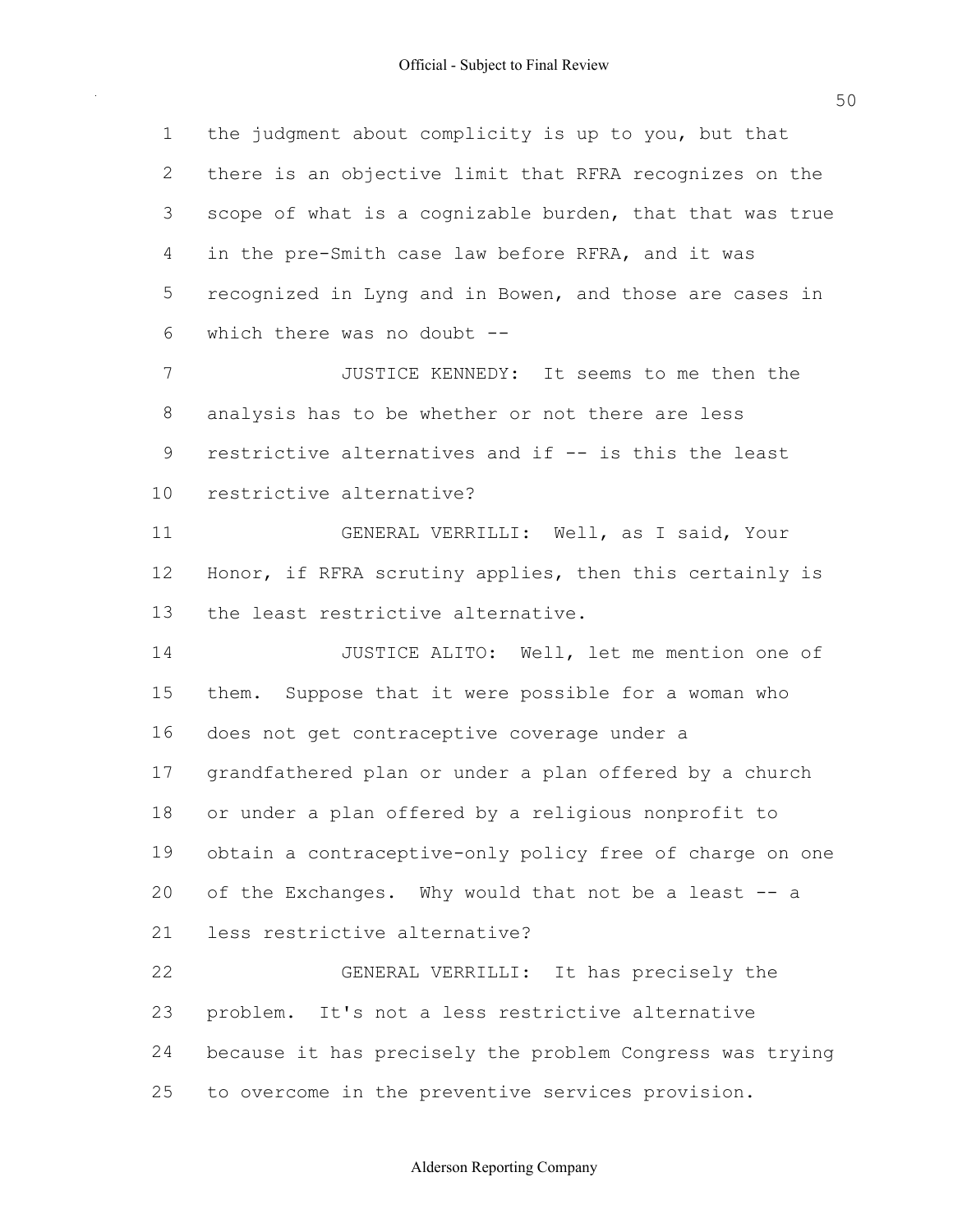| $\mathbf 1$ | JUSTICE ALITO: What -- what type of a                    |
|-------------|----------------------------------------------------------|
| 2           | burden does that impose? Is it because these -- these    |
| 3           | Exchanges are so unworkable, even with the help of a     |
| 4           | navigator, that -- that a woman who wants to get free    |
| 5           | contraceptive coverage simply has to sign up for that on |
| 6           | -- on one of the Exchanges?                              |
| 7           | GENERAL VERRILLI: No, Your Honor.                        |
| 8           | JUSTICE ALITO: So she'll have two insurance              |
| 9           | cards instead of one. She'll have one from the           |
| 10          | employer, and she'll have one from this plan, just as a  |
| 11          | lot of people have one insurance card for medical        |
| 12          | services and one for prescriptions --                    |
| 13          | GENERAL VERRILLI: Yes, of course.                        |
| 14          | JUSTICE ALITO: -- for dental or vision.                  |
| 15          | GENERAL VERRILLI: For the very reason that               |
| 16          | the employee has to go out and get a separate policy,    |
| 17          | even in the world that doesn't exist now, because those  |
| 18          | policies can't be sold on Exchanges now --               |
| 19          | JUSTICE ALITO: Well, we can talk -- we can               |
| 20          | talk about that in a minute, but continue with that.     |
| 21          | GENERAL VERRILLI: But even in that                       |
| 22          | hypothetical world, that is not equally effective at     |
| 23          | achieving the government's interest, because the whole   |
| 24          | point of this provision is that you get this care from   |
| 25          | your regular doctor as part of your regular health care  |

51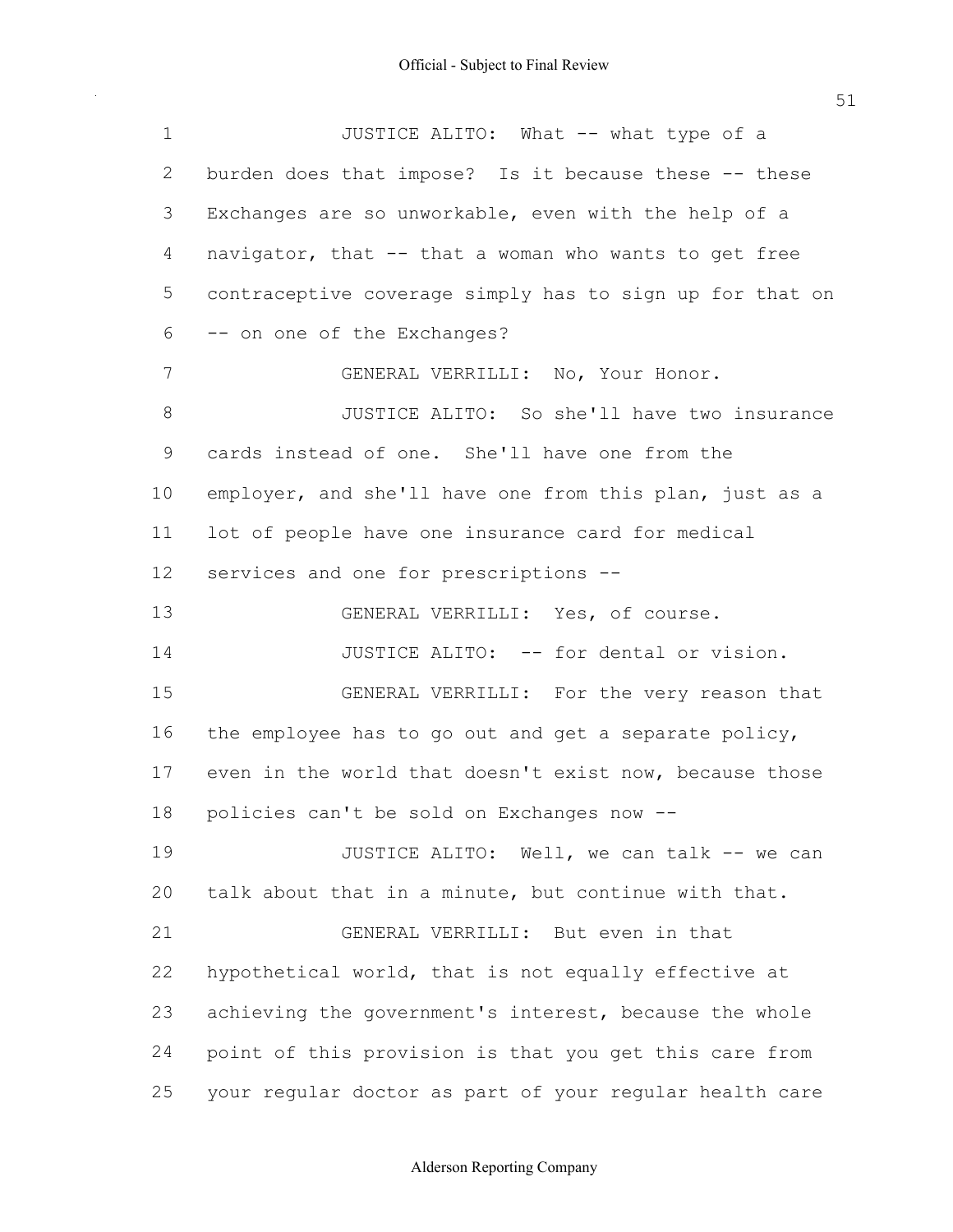1 without any barriers, including any co-pay barriers. 2 And I think  $--$  think about  $--$  consider this, please, 3 from the perspective of the woman employee. She has a 4 health plan from her employer. She goes to -- she goes 5 to her doctor, her regular doctor. She may have a 6 medical condition that makes pregnancy a danger for her. 7 She may be one of the women, and this is about 15 8 percent of all prescribed contraception, who needs 9 contraception to treat a medical condition, or maybe she 10 just wants the contraception that's appropriate for her. 11 What happens under this -- under 12 Petitioners' regime is the doctor has to say to her --13 her regular doctor has to say to her, Sorry, I can't 14 help you. It's not just that you don't get paid -- the 15 prescription paid for, it's not just that he can't write 16 the prescription, he can't counsel or educate the 18 JUSTICE ALITO: But why would that be? He 19 would be -- he would be paid under the -- under the 17 patient.

 21 GENERAL VERRILLI: Because it wouldn't be 22 her regular doctor. She'd have to go out and buy the 23 separate plan, find a doctor who is willing to take the 24 separate plan, assuming -- assuming, of course, that 25 there are insurance companies willing to sell these

20 contraceptive plan.

#### Alderson Reporting Company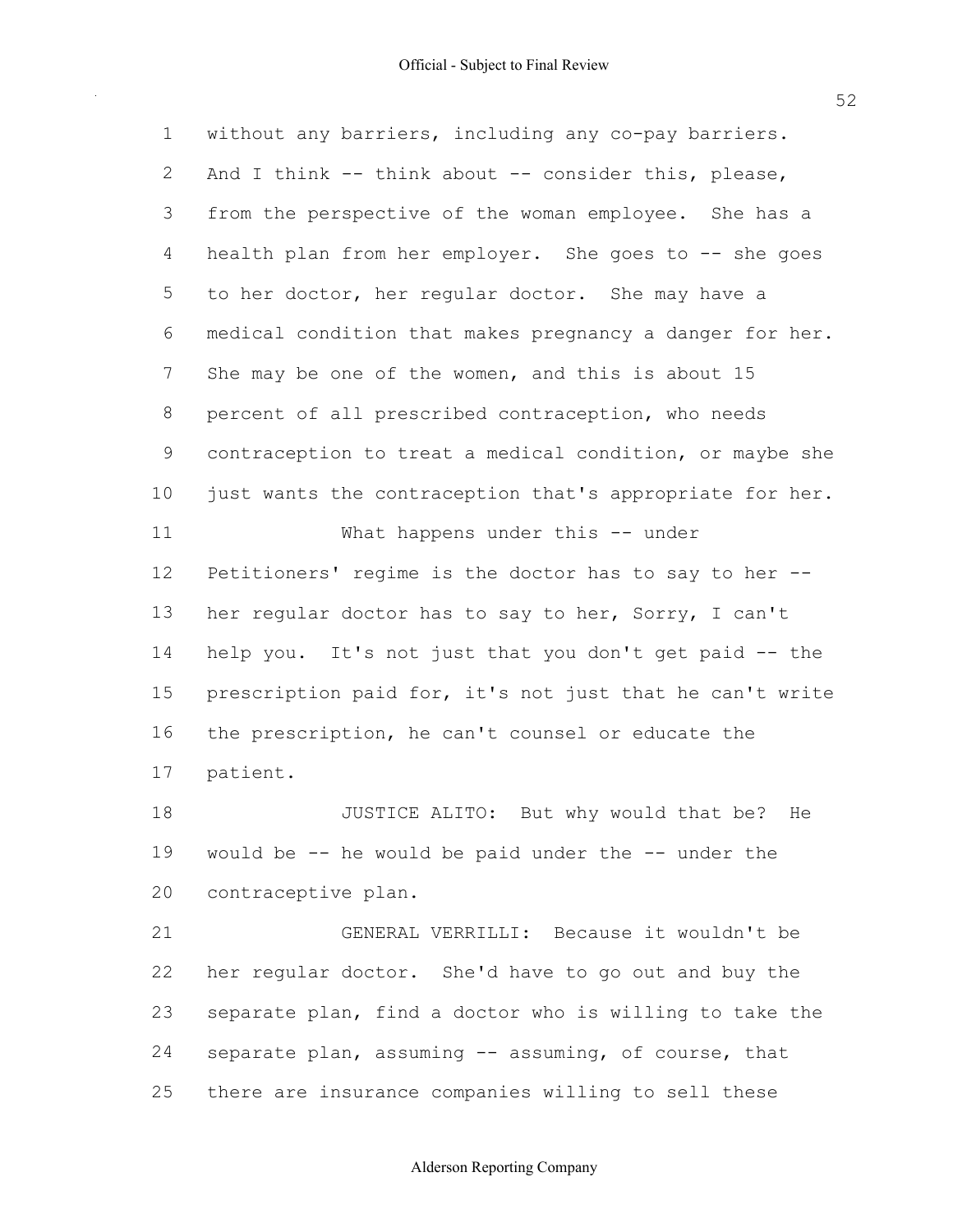1 separate

| $\mathbf{2}$ | JUSTICE ALITO: Well, you don't think that                 |
|--------------|-----------------------------------------------------------|
| 3            | they would be willing to sell them if you subsidize them  |
| 4            | at 115 percent, which is what you were doing in the case  |
| 5            | of those who provide services under self-insured plans.   |
| 6            | GENERAL VERRILLI: But the whole point here,               |
| 7            | Justice Alito, is that Congress wanted to eliminate --    |
| 8            | even what were perceived by most of the small barriers,   |
| 9            | like a 5 or \$10 co-pay, because the medical experts said |
| 10           | that even though small barriers -- even when you're       |
| 11           | getting it as part of your regular coverage, even those   |
| 12           | small barriers work as a sufficient disincentive that     |
| 13           | many fewer people use contraception than would            |
| 14           | otherwise, and that -- and the barrier -- and the system  |
| 15           | that Your Honor is positing, imposes a significantly      |
| 16           | greater barrier even in a --                              |
| 17           | JUSTICE ALITO: What about the women -- what               |
| 18           | about the women in grandfathered plans --                 |
| 19           | GENERAL VERRILLI: Well --                                 |
| 20           | JUSTICE ALITO: -- under -- in grandfathered               |
| 21           | plans that offer no contraceptive coverage? What about    |
| 22           | them?                                                     |
| 23           | GENERAL VERRILLI: So grandfathered plans,                 |
| 24           | let's talk about them. As I do -- and I will answer       |
| 25           | Your Honor's question directly, but I do think the        |

Alderson Reporting Company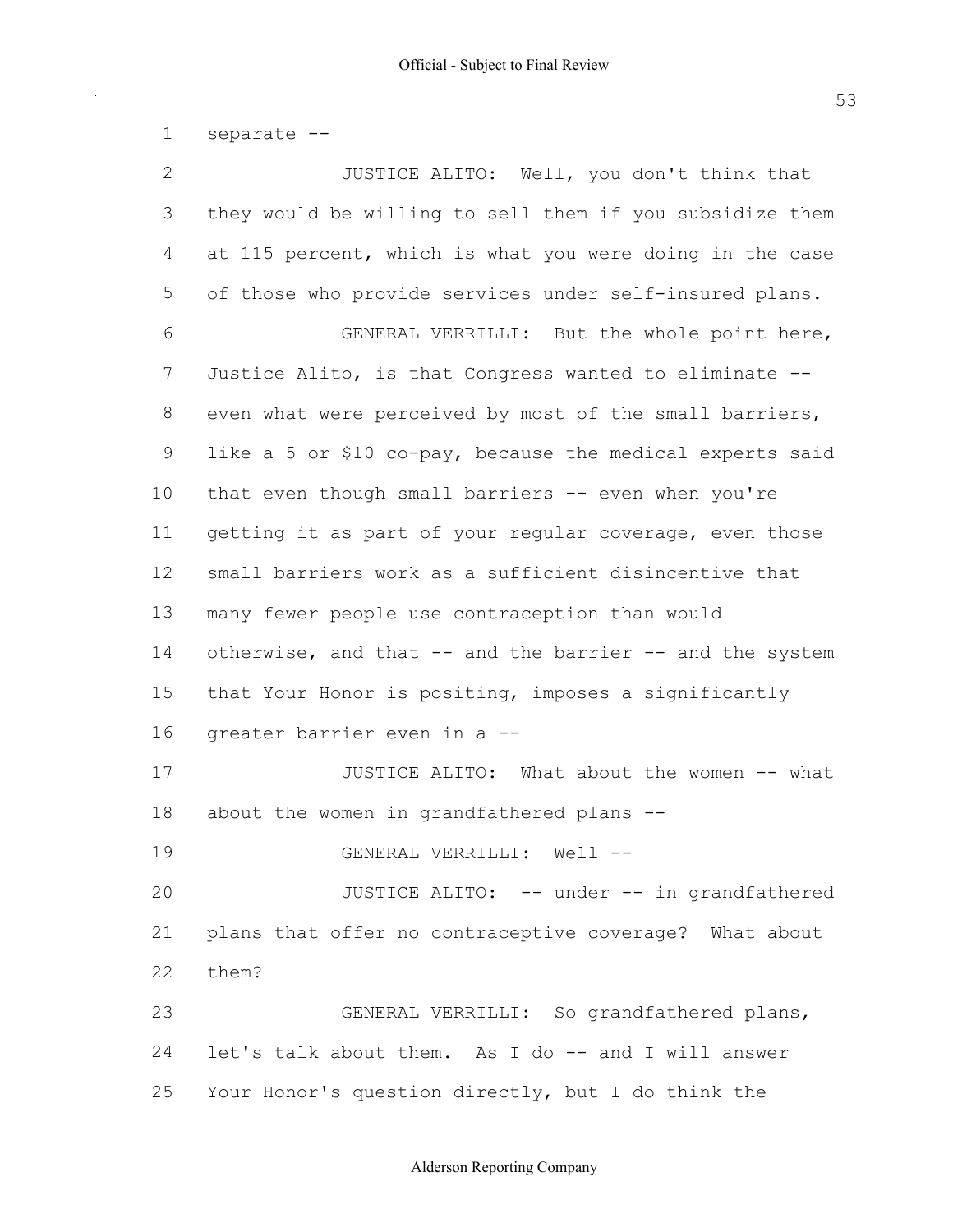1 broader context matters here.

| 2           | This is a transitional device. The number                 |
|-------------|-----------------------------------------------------------|
| 3           | of people who are in grandfathered plans has dropped by   |
| 4           | 50 percent. There is no reason to think it's not going    |
| 5           | to continue to drop, and if it does continue to drop, at  |
| 6           | the pace of the last four years, we'll be at zero very    |
| 7           | soon.                                                     |
| $8\,$       | JUSTICE ALITO: But, you know, in the long                 |
| $\mathsf 9$ | run we're all dead. But what's going to happen in --      |
| 10          | (Laughter.)                                               |
| 11          | JUSTICE ALITO: -- in -- in the interim?                   |
| 12          | What was the reason why Congress did not require          |
| 13          | contraceptive coverage right away under the               |
| 14          | grandfathered plans? It required coverage right away      |
| 15          | under the grandfathered plans for 25-year-olds so that    |
| 16          | they could get coverage under their parents' health       |
| 17          | insurance plan. It would have been no great               |
| 18          | administrative difficulty for the grandfathered plans to  |
| 19          | put in contraceptive coverage, preventive care coverage   |
| 20          | right away, just as they did for the 25-year-olds.<br>And |
| 21          | yet Congress said, for the really important things, like  |
| 22          | covering the 25-year-old graduate student, yes, you have  |
| 23          | to do that right away. But for these other things,        |
| 24          | including what we're talking about today, you can         |
| 25          | continue to have -- not to provide that coverage for      |

54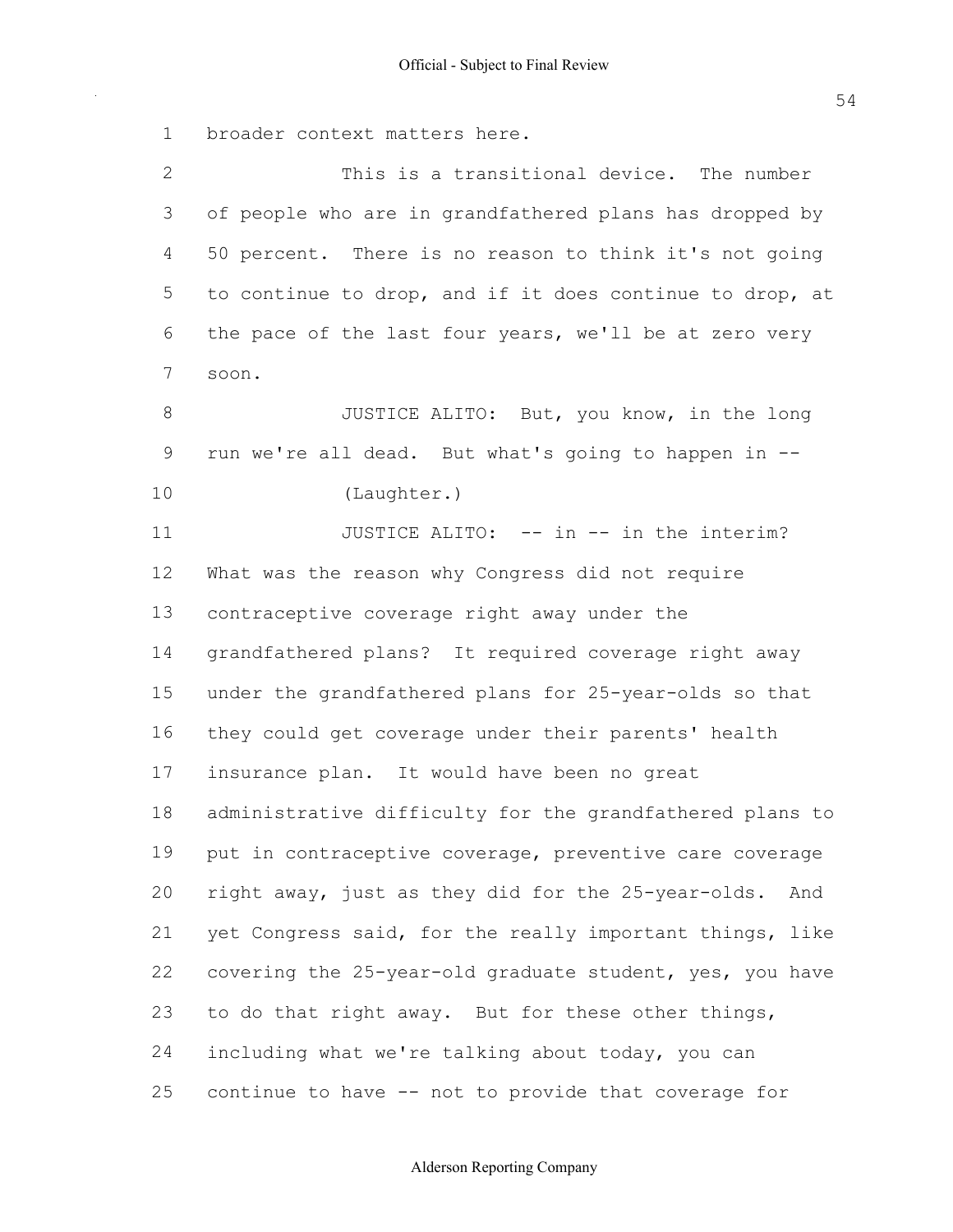| 1              | women as long as you maintain your grandfathered status. |
|----------------|----------------------------------------------------------|
| $\overline{2}$ | GENERAL VERRILLI: Your Honor, when Congress              |
| 3              | passed the Americans with Disabilities Act, it made --   |
| $\overline{4}$ | it didn't impose an immediate requirement that every     |
| 5              | building be retrofitted so that access to the disabled   |
| 6              | was possible. What it said was, in that context, that    |
| 7              | where it's feasible to do so, buildings shall retrofit,  |
| 8              | and then new buildings shall have these access           |
| 9              | requirements. No one would say that the government       |
| 10             | lacks a compelling interest in enforcing the Americans   |
| 11             | with Disabilities Act because Congress decided on a      |
| 12             | transitional system.                                     |
| 13             | This was a big program. There were reliance              |
| 14             | interests. Congress decided on transition. It            |
| 15             | understood that this number was going to drop            |
| 16             | dramatically over time. You want -- a good place to      |
| 17             | know why it's going to drop dramatically over time, look |
| 18             | at the declaration from the Dioceses of Pittsburgh at    |
| 19             | page 86 of the Joint Appendix where they say, we are     |
| 20             | sticking with our grandfathered plan now because we      |
| 21             | don't want to trigger the contraceptive coverage         |
| 22             | requirement, but it's costing us a fortune. We have to   |
| 23             | change. And that's the reality, and that's why it's      |
| 24             | going to go down.                                        |
|                |                                                          |

25 And with respect to contraception itself,

55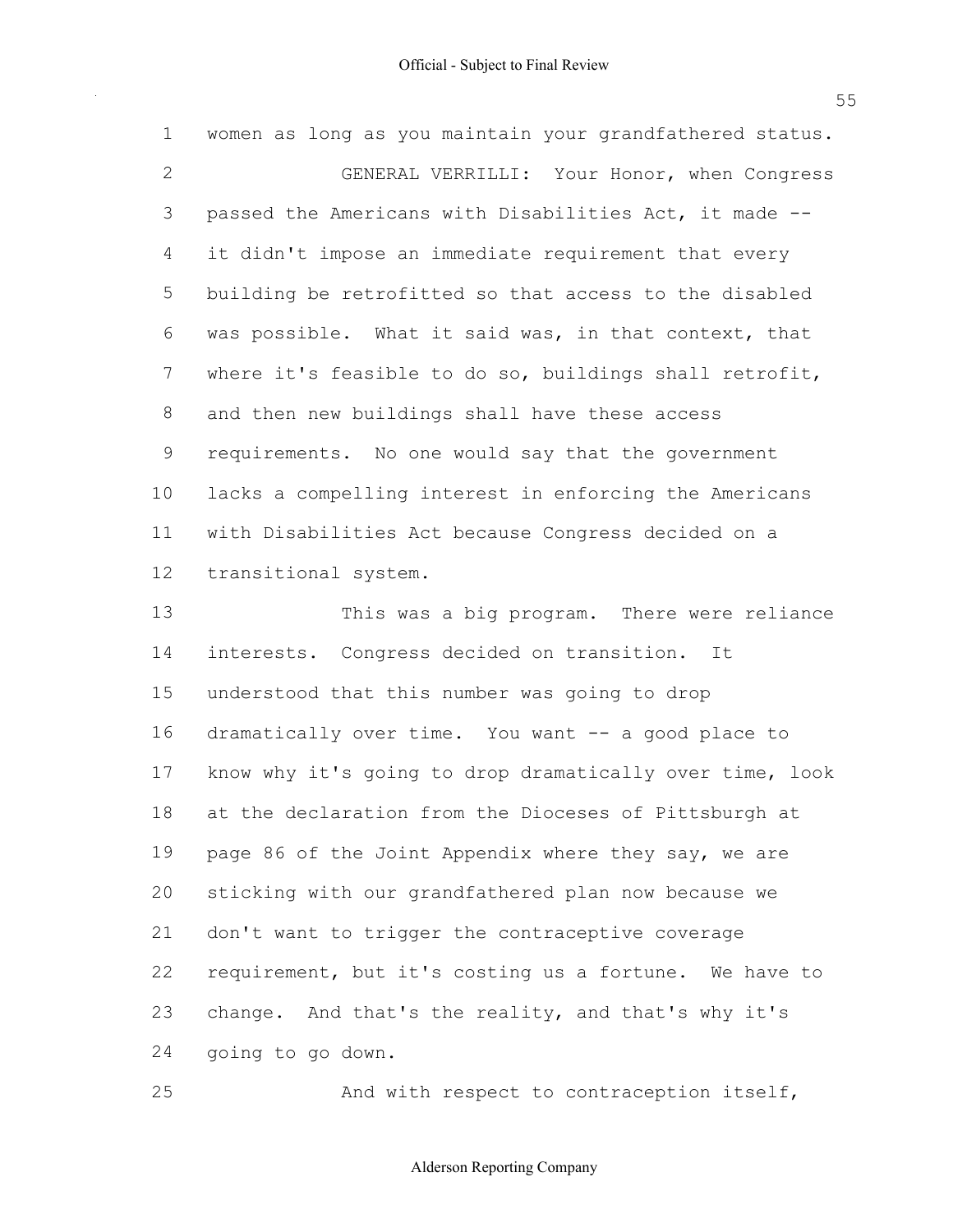| $\mathbf 1$ | Your Honor, the grandfathered plan says the -- the       |
|-------------|----------------------------------------------------------|
| 2           | Institute of Medicine and its study, which is in the     |
| 3           | record, said that contraceptive coverage is standard     |
| 4           | practice now. And we cited a study that said 86 percent  |
| 5           | of all plans have contraceptive coverage. So most of     |
| 6           | these women are going to have contraceptive coverage.    |
| 7           | Now, they are not going to have it cost free, and that's |
| 8           | the difference. But the idea that --                     |
| 9           | JUSTICE ALITO: Well, but to -- to come                   |
| 10          | back -- to come back to the point that you were making   |
| 11          | about the Americans with Disabilities Act, that          |
| 12          | certainly is a good point for the Americans with         |
| 13          | Disabilities Act. It can be very expensive to retrofit   |
| 14          | facilities to accommodate people with disabilities.      |
| 15          | But are you saying that the burden of simply             |
| 16          | instituting coverage for preventive care as it was done  |
| 17          | for coverage for 25-year-olds is comparable to making    |
| 18          | architectural changes?                                   |
| 19          | GENERAL VERRILLI: No. But what I'm saying,               |
| 20          | Your Honor, is that this is -- unlike the exemption for  |
| 21          | small employees under Title VII, which exempts 17        |
| 22          | million people from these fundamental protections        |
| 23          | against race and gender and religious discrimination,    |
| 24          | and does so permanently, this is a transitional device   |
| 25          | where over time you're going to get down to a situation  |

# Alderson Reporting Company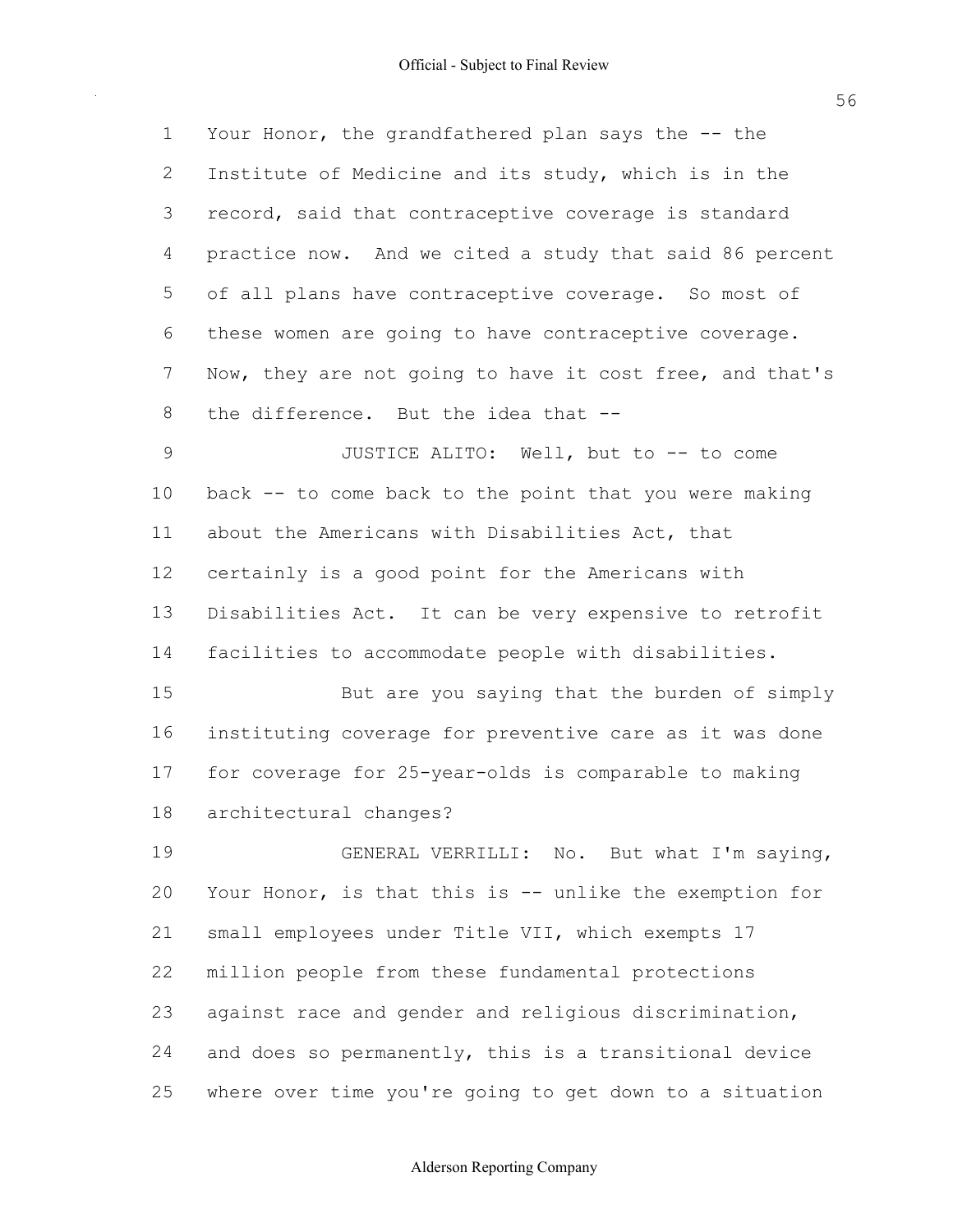1 where virtually nobody has -- is in the situation, being in a grandfathered plan, and most of them are getting some form of contraceptive coverage anyway. So I don't think it undermines a compelling interest one bit. 5 JUSTICE SOTOMAYOR: General, can we go back to the substantial burden question? And I think that Justice Breyer has been talking about how to draw this line. When is it that government has to act to accommodate, and when doesn't it have to act to line that at least to me helps draw some clarity to the cases, our cases, which is, if what your religious belief is asking the government to do is to change its 14 behavior with respect -- its regulatory behavior with 15 respect to others, then it can't be a substantial burden, because we live in a pluralistic society in which government has to function. accommodate? There is some amici that have suggested a

18 And hence, you're a military objector. You 19 can't tell the government, no, you can't draft someone 20 else. You have to -- you can't spend your money on war. We don't have to use you to promote the war. But if you 22 want to use others to promote the war, you're entitled 23 to do that as government. Does this line make any sense to you?

GENERAL VERRILLI: Yes, Your Honor,

Alderson Reporting Company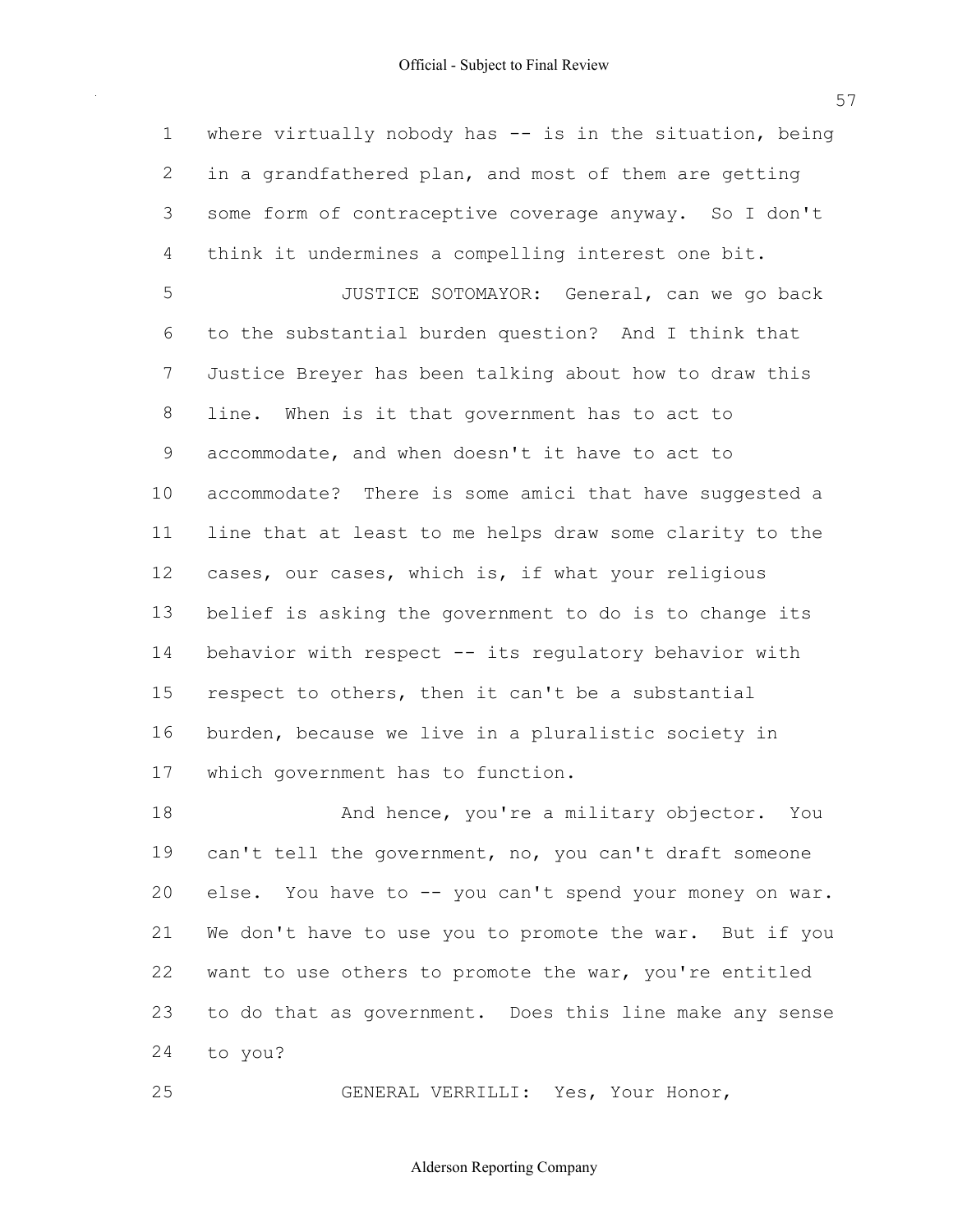1 that's  $-$ 

| 2           | JUSTICE SOTOMAYOR: Because here, what the                |
|-------------|----------------------------------------------------------|
| 3           | religious groups I understand are asking is the          |
| 4           | government not to use its regulatory power with third    |
| 5           | parties who don't have a religious objection, and        |
| 6           | forcing a burden on the women who its trying to help,    |
| 7           | third parties that don't have the same religious         |
| 8           | objection, and burdening them to do other things.        |
| $\mathsf 9$ | GENERAL VERRILLI: I think that is the                    |
| 10          | essence of our position on substantial burden, Your      |
| 11          | Honor, and I believe that trying to answer Justice       |
| 12          | Breyer's question about where that comes from, I believe |
| 13          | it comes from Lyng and Bowen, which both recognize that  |
| 14          | there is an objective limit in Lung.                     |
| 15          | For example, the Court said that the -- it               |
| 16          | did not doubt that the -- the government actions were    |
| 17          | going to have a devastating impact on a religious        |
| 18          | exercise of the --                                       |
| 19          | This is $--$ this is<br>CHIEF JUSTICE ROBERTS:           |
| 20          | not just a case of the government dealing with a third   |
| 21          | party based on the Petitioners' objection.<br>The        |
| 22          | objection is that the government is hijacking their      |
| 23          | process, their insurance company, their third-party      |
| 24          | administrator that they have hired and set up to provide |
| 25          | these services. I understand the distinction between     |

# Alderson Reporting Company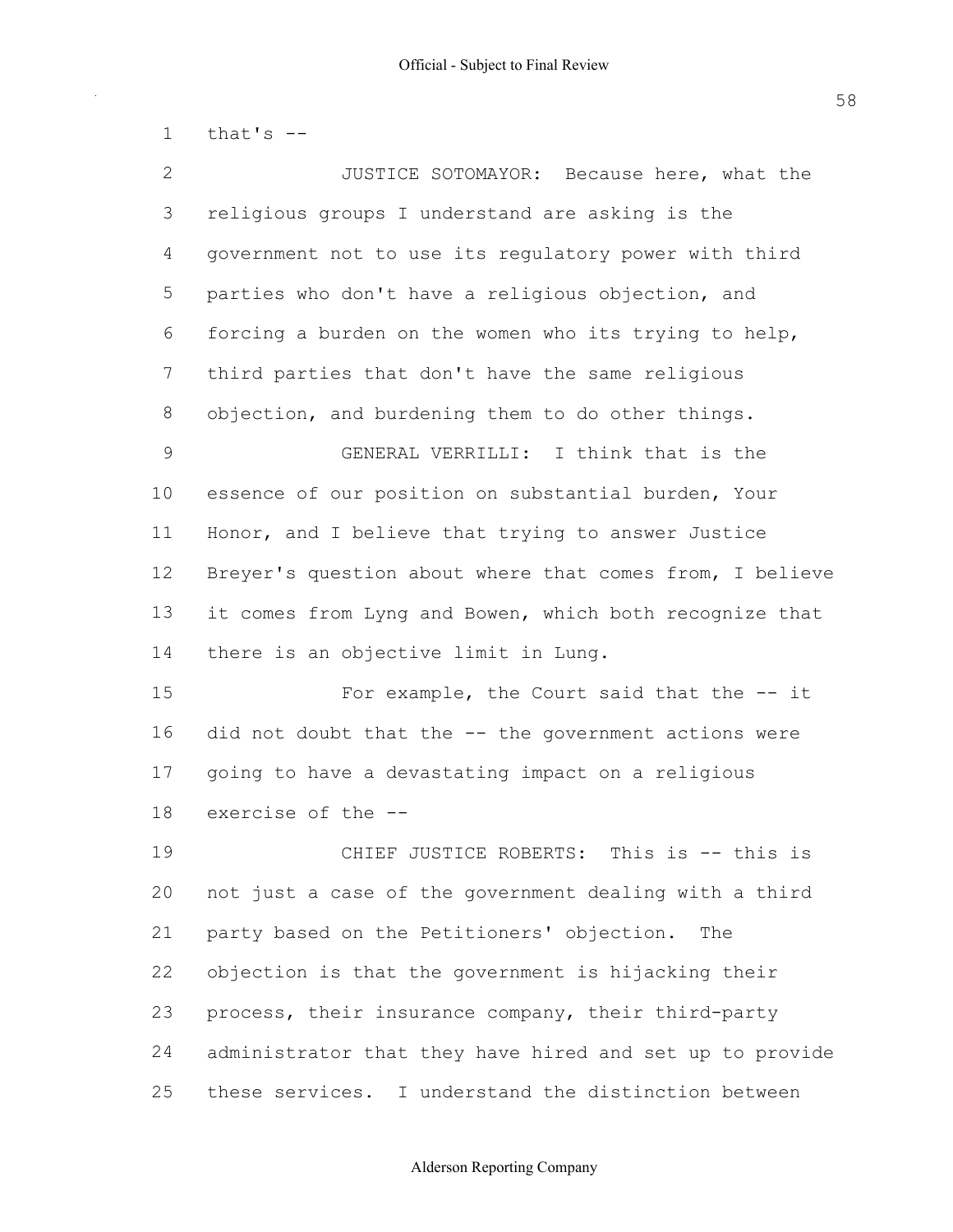yes, you can do what you want, but you can't compel other people to take actions that are consistent with your religious beliefs.

 But that's not what's going on here. It is the relationship between the insurer that the Little 6 Sisters have hired or the third-party administrator with 7 respect to other -- other entities that is being used by the government to provide these services. It's not just 9 a third party that's being compelled. They want -- it's not just that they want third parties to take certain action.

 GENERAL VERRILLI: I would agree with you to this limited extent, Mr. Chief Justice, that that's the 14 context in which the government action occurs here, that 15 the fact that the -- there is this relationship between Petitioners and their employees is the occasion for government acting. But there is two points that are 18 critical, I think, and go to why we shouldn't consider this to be a cognizable burden.

 And the first one is that what we are doing when we act here is trying to make an alternative arrangement that comes as close as we can to ensuring that the employees who may not share the Petitioner's religious beliefs get what the law entitles them to while at the same time ensuring that the employer does

### Alderson Reporting Company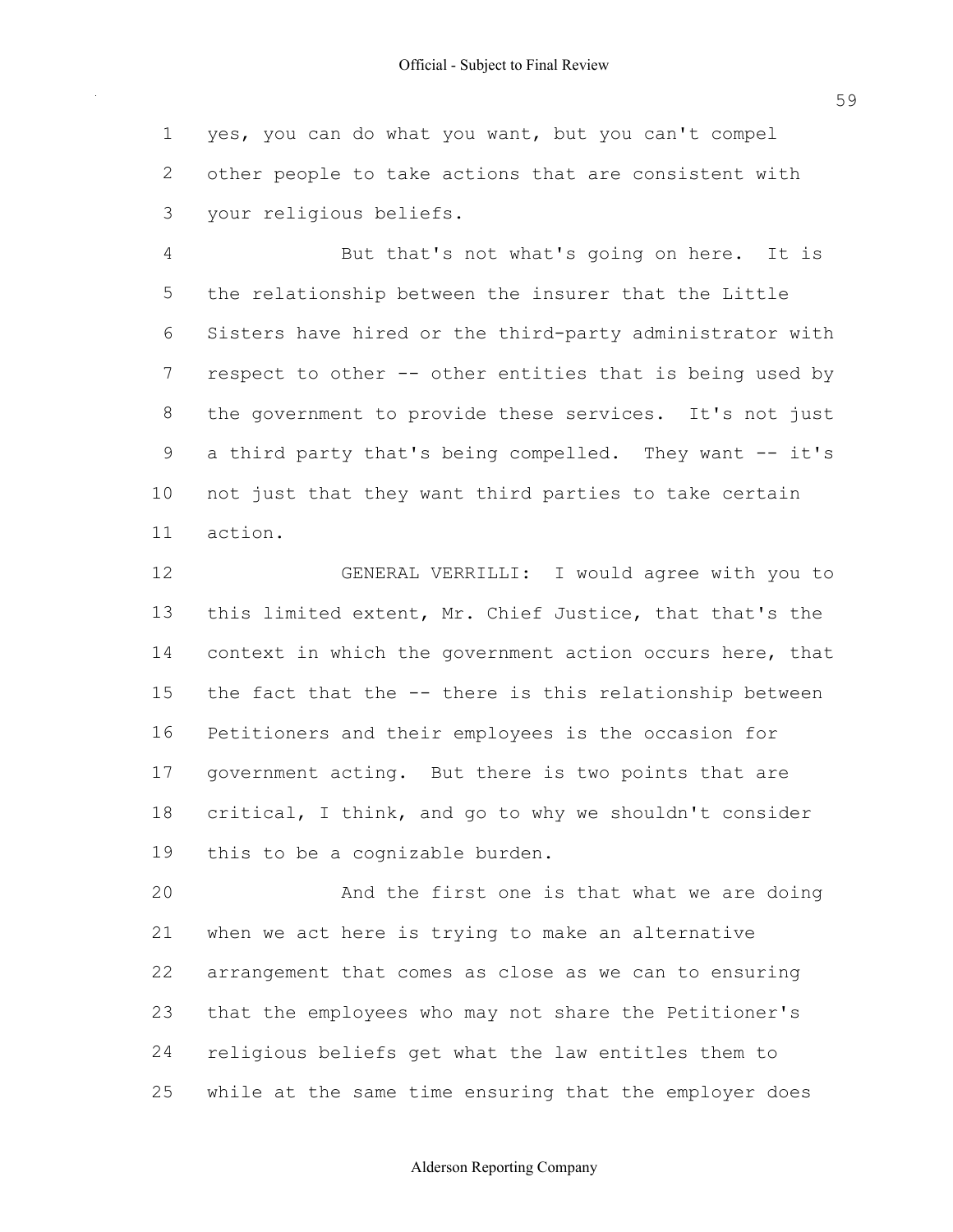| $\mathbf 1$  | not have any legal obligation to pay for the coverage,   |
|--------------|----------------------------------------------------------|
| $\mathbf{2}$ | to provide the coverage in any way. I mean, I think      |
| 3            | that the -- the practical features of this are critical. |
| 4            | The employer cannot be charged for the                   |
| 5            | co-pay, even insurance -- insurance plan, self-insured,  |
| 6            | either way, cannot be charged. The insurance company or  |
| 7            | third-party administrator has got to use separate        |
| 8            | segregated funds. It's got to provide separate           |
| 9            | segregated notices. In many instances, it provides a     |
| 10           | separate insurance card to the employees for this part   |
| 11           | of the coverage. So what -- so in that respect, it is    |
| 12           | an independent arrangement with third parties. And       |
| 13           | the $--$ we may $--$                                     |
| 14           | CHIEF JUSTICE ROBERTS: They are -- they are              |
| 15           | not third parties. They are the insurance company that   |
| 16           | the Petitioners have hired. It's the third-party         |
| 17           | administrator that they have hired.                      |
| 18           | GENERAL VERRILLI: Right.                                 |
| 19           | CHIEF JUSTICE ROBERTS: It seems to me that               |
| 20           | the balance is pretty clear. You want the coverage for   |
| 21           | contraceptive services to be provided, I think as you -- |
| 22           | as it said, seamlessly. You want it to be in the one     |
| 23           | insurance package. That's done. That is the compelling   |
| 24           | government interest.                                     |
| 25           | And on the other side, the question is                   |

Alderson Reporting Company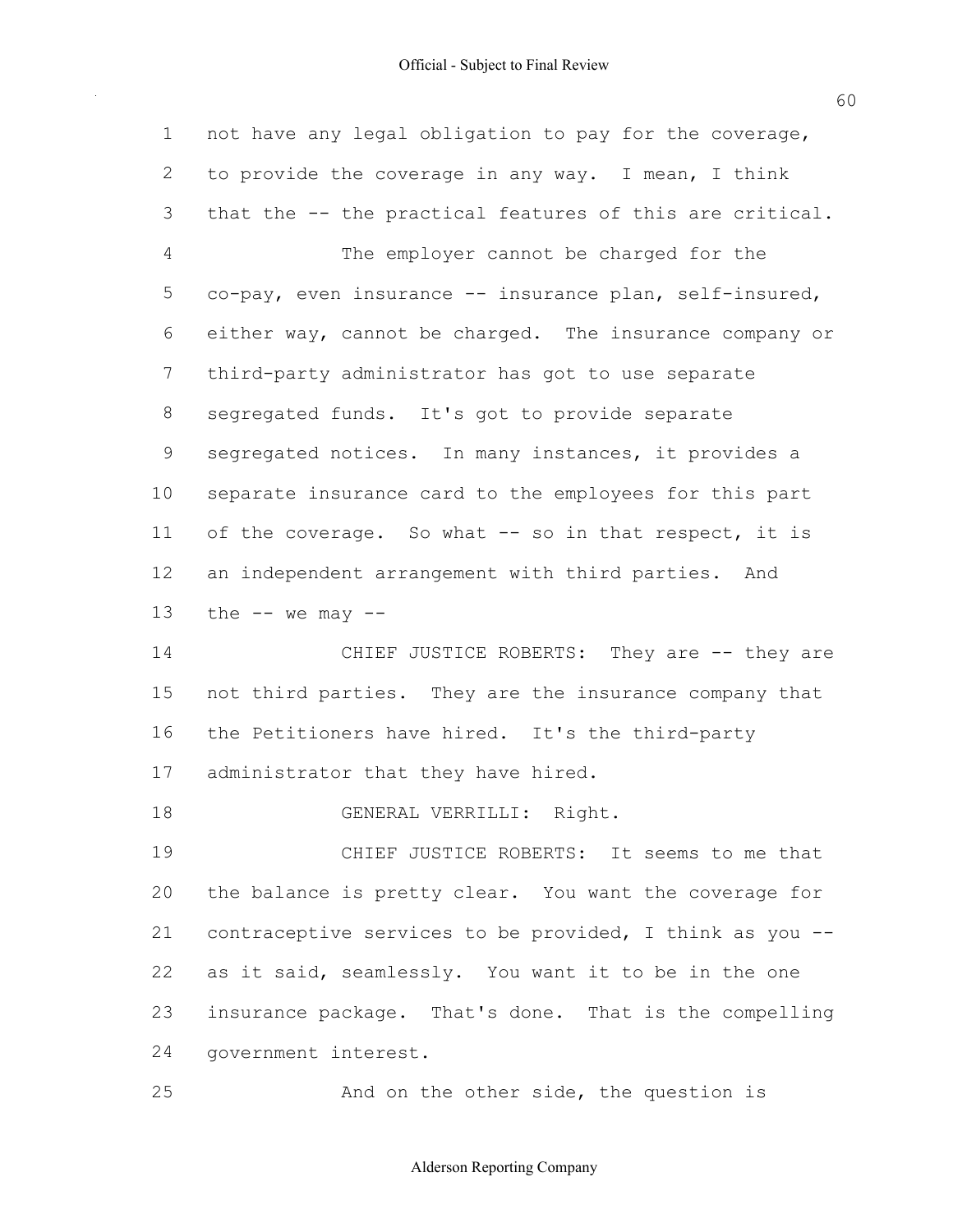| $\mathbf 1$  | whether or not people who have sincere religious         |
|--------------|----------------------------------------------------------|
| $\mathbf{2}$ | objections to being complicit in that through the hiring |
| 3            | of the insurance company, the third-party administrator  |
| 4            | on terms where they provided, whether the government's   |
| 5            | compelling interest outweighs those sincere religious    |
| 6            | objections. Is that a fair understanding of the case?    |
| 7            | GENERAL VERRILLI: I think it is one fair                 |
| 8            | understanding of the case. We think that --              |
| $\mathsf 9$  | CHIEF JUSTICE ROBERTS: Is there a fairer                 |
| 10           | one?                                                     |
| 11           | GENERAL VERRILLI: Let me put it this way,                |
| 12           | Mr. Chief Justice. We would be content if the Court      |
| 13           | were to conclude that with respect to substantial        |
| 14           | burden, it could assume a substantial burden but that    |
| 15           | the government has satisfied its burden under RFRA to    |
| 16           | show a compelling interest, and that this is the least   |
| 17           | restricted means of achieving --                         |
| 18           | JUSTICE GINSBURG: Now, you aren't giving up              |
| 19           | on the substantial burden?                               |
| 20           | GENERAL VERRILLI: No, we are not giving up               |
| 21           | on it, because we do think -- but we do think the        |
| 22           | discussion this morning is suggestive that this is a     |
| 23           | hard question, and it is important to us. And that's     |
| 24           | why we're fighting on it and not giving up on it.        |
| 25           | JUSTICE BREYER: So that's why -- you see,                |

Alderson Reporting Company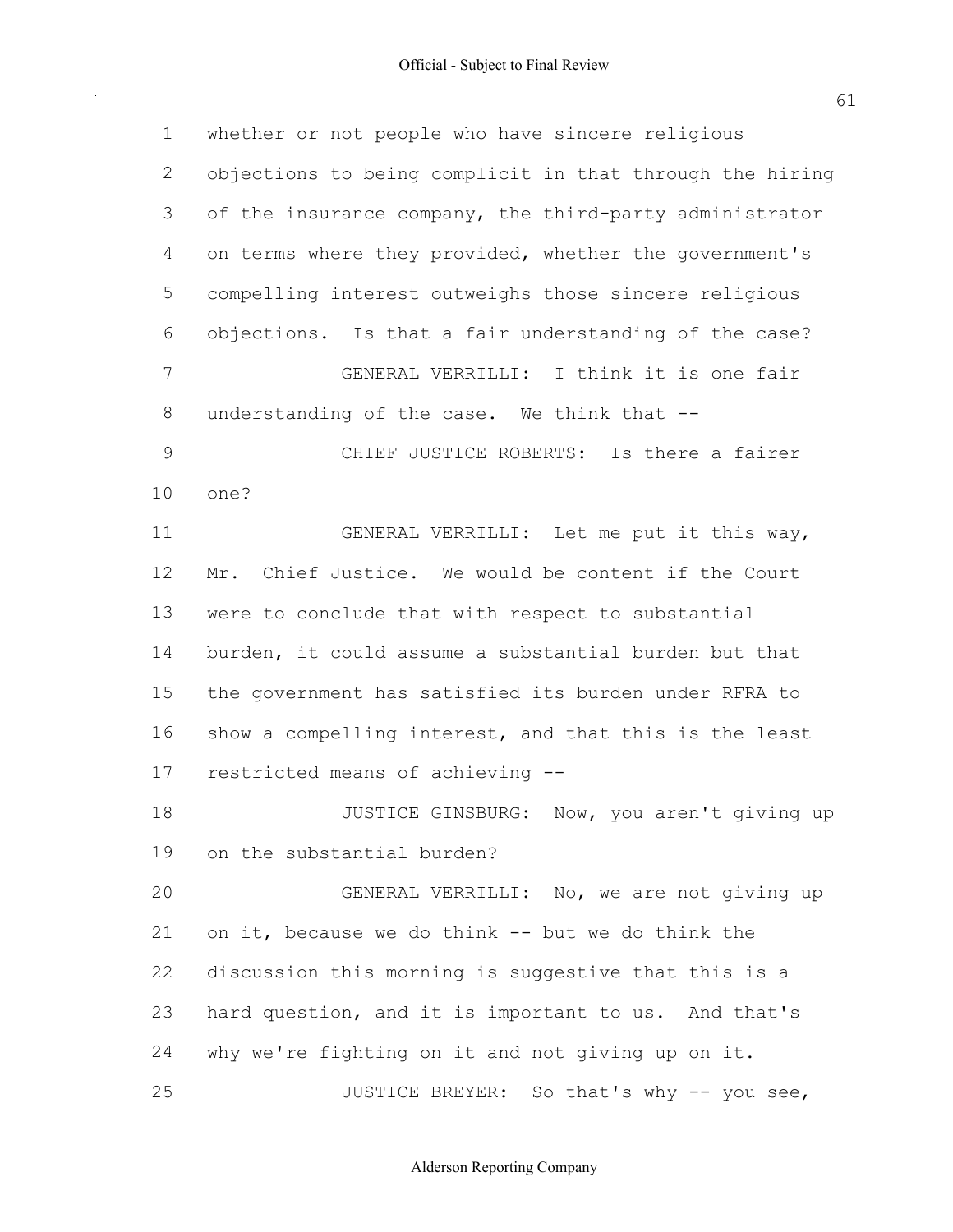1 that's exactly what I have found difficult, exact. And 2 I -- I read the briefs. Neuborne said that. Your brief 3 said that. We'll look to see -- it's not the kind of 4 burden that counts for purposes of RFRA or the -- or the 5 First Amendment. Where the burden is of a certain kind. 6 Now what kind? And would you say, well, a 7 kind where it arises out of the fact that we have a 8 program that affects third parties in a big way? Okay? 9 Well, we have the Vietnamese church of the escapees in 10 Los Angeles who are so poor they have to meet in the 11 basement of a house, and the parking regulations stop 12 their congregation from coming even if they want to meet 13 only on Sunday. Think about that one. We can put that 14 easily into the context of third parties being hurt. So 15 they can't practice their religion. So -- so that one. 16 10 I can think of a lot of counter examples. 17 But maybe you couple that with what we have in the tax 18 cases. Administrate. Widespread administrative rules 19 the government has  $-$  has leeway where third parties, 20 widespread, administrative. You see? So I'm -- I'm

 21 trying to get the thinking of the people who have 22 thought about this, which are you and  $-$  and the others 23 here on what's the best way to treat that burden. It's 24 not hard to find in religious writing. And the people 25 when they go into society assume some burdens that they

#### Alderson Reporting Company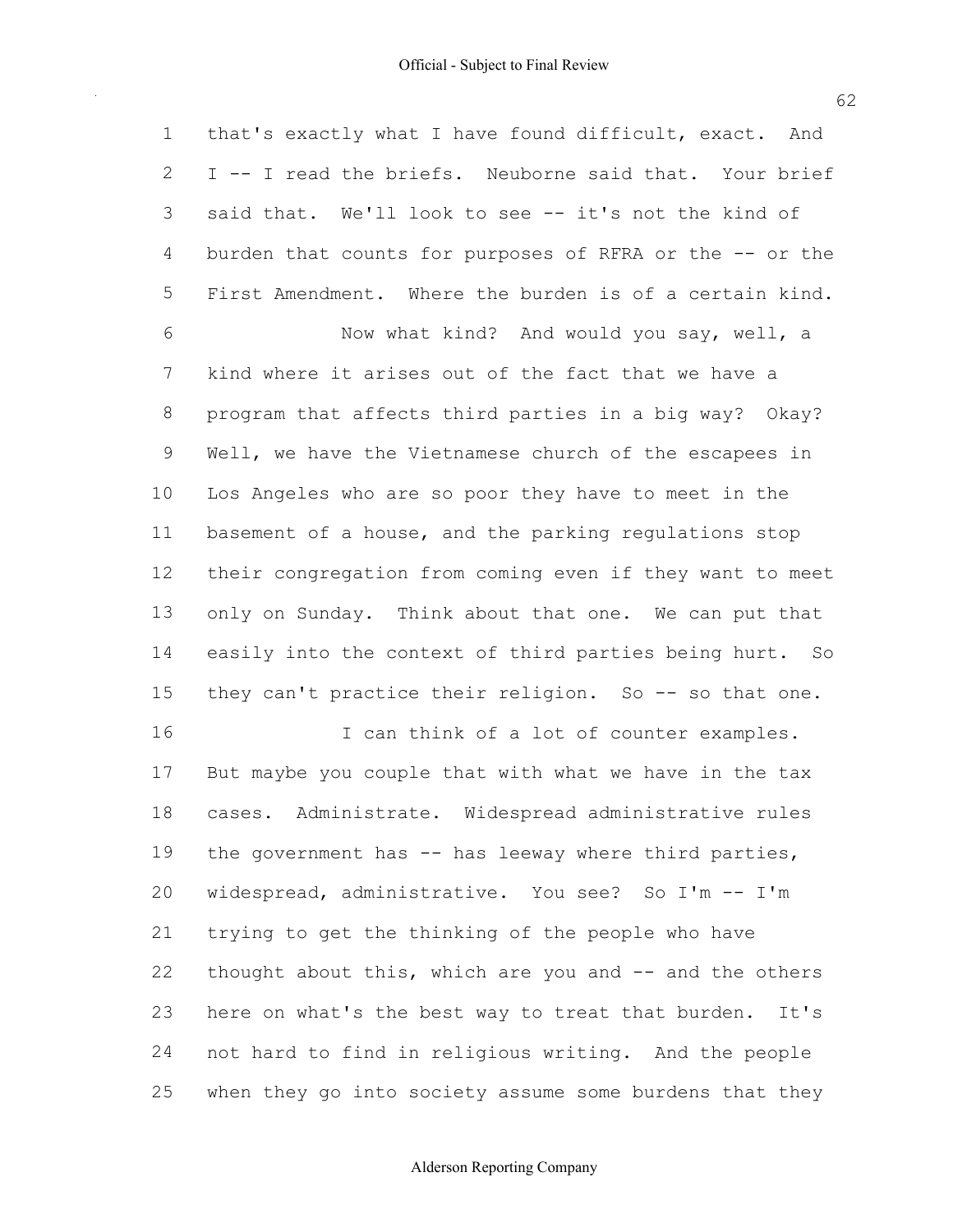1 are going to find totally obnoxious.

| $\mathbf{2}$   | GENERAL VERRILLI: We are not urging you to               |
|----------------|----------------------------------------------------------|
| $\mathfrak{Z}$ | state a comprehensive standard here that tells --        |
| $\overline{4}$ | JUSTICE BREYER: Well, then what do I do?                 |
| 5              | GENERAL VERRILLI: I think -- I think we're               |
| 6              | urging a more incremental approach that recognizes that  |
| 7              | the principles articulated in Lyng and Bowen apply in a  |
| 8              | situation where the government is acting -- making       |
| 9              | arrangements with third parties in order to fill a       |
| 10             | regulatory gap that the -- that has been created by the  |
| 11             | government granting an exemption to a religious entity.  |
| 12             | JUSTICE ALITO: Could you -- could you                    |
| 13             | address Mr. Clement's hypothetical about where the --    |
| 14             | the government would come into a -- an unoccupied room   |
| 15             | in the Little Sisters facility that's not being used for |
| 16             | anything. They don't interfere at all. They even pay     |
| 17             | rent. And they come in there, and they establish a       |
| 18             | Title X clinic, and they are distributing contraceptives |
| 19             | on the Little Sisters property. And there's no           |
| 20             | financial burden. There's actually financial benefit to  |
| 21             | them. Is that different from the situation here, and if  |
| 22             | so, why?                                                 |
| つこ             | CENERAL VERRILLI . Yos Wo think that would               |

 23 GENERAL VERRILLI: Yes. We think that would 24 trigger RFRA, and it would be a substantial burden. The 25 difference is that in that situation, you're actually on

### Alderson Reporting Company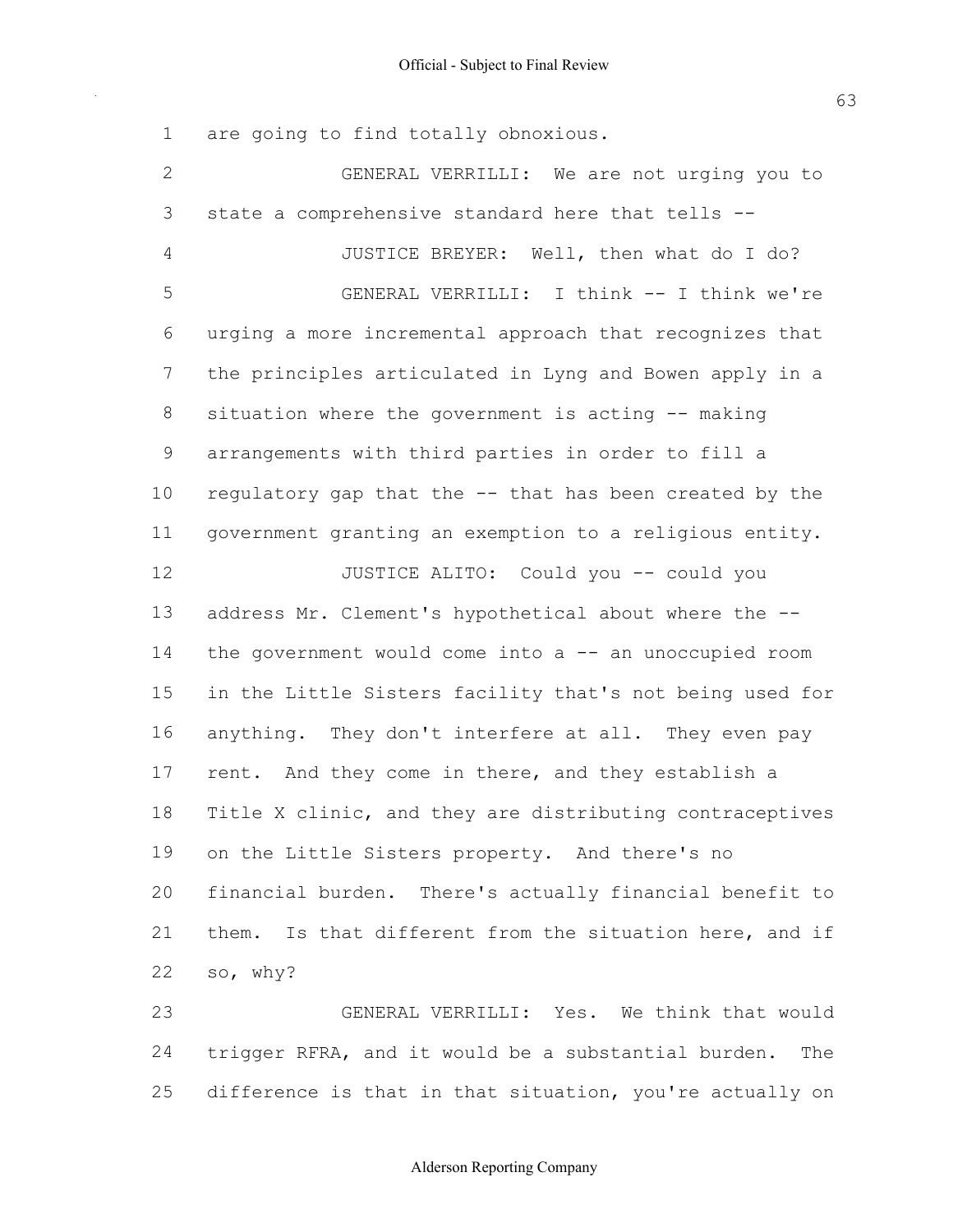1 their premises. And in this situation -- and trying to 2 get back to what I was discussing with you, Mr. Chief 3 Justice -- Aetna is a -- is a different entity from 4 Petitioners. Blue Cross is a different entity from 5 Petitioners. The government makes its arrangements with 6 Aetna or with Blue Cross, and we make arrangements with 7 Aetna and with Blue Cross and other insurance companies 8 and TPAs to provide contraceptive coverage to other 9 third parties, the employees.

10 JUSTICE ALITO: Well, you say in your brief, 11 you admit in your brief that, at least in the case of 12 the self-insured plan, the  $-$ - the notice or the  $-$ - the 13 form or the notice becomes part of the plan. This is 14 their health insurance plan established under ERISA, and 15 you are putting a new objectionable element into the 16 plan. Isn't that correct?

 17 GENERAL VERRILLI: I don't think that's 18 quite right, Justice Alito. I think there's been some 19 confusion on that on the Petitioner's side.

 20 There are two separate notices that operate 21 here on the self-insured plan. The first is the notice 22 that the employer provides to the government. That's an 23 ERISA plan document, but what that -- what -- the legal 24 effect of that document is to exempt the employer from 25 any obligation to provide contraceptive coverage.

### Alderson Reporting Company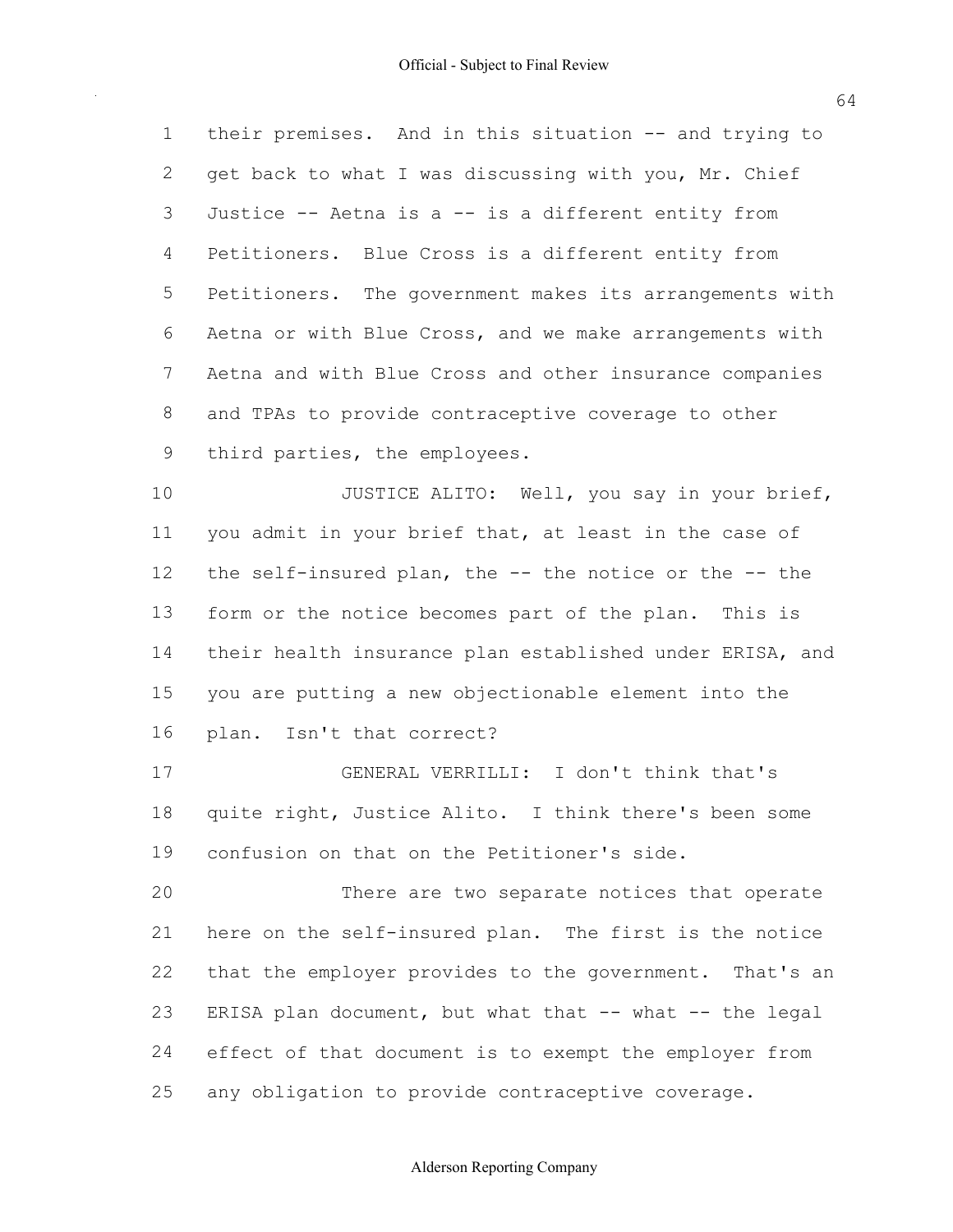| $\mathbf 1$ | There is a second document, a different                  |
|-------------|----------------------------------------------------------|
| 2           | document, that the government then sends to the          |
| 3           | third-party administrator. That document is the          |
| 4           | document that has a legal effect that creates the        |
| 5           | obligation on the part of the third-party administrator  |
| 6           | to provide the coverage.                                 |
| 7           | So it is not the case that the document that             |
| 8           | comes to us is an authorizing document. That's an        |
| 9           | exempting document.                                      |
| 10          | JUSTICE ALITO: But it -- it is -- it's                   |
| 11          | their plan, and you admit that you are putting something |
| 12          | into their plan that they object to on religious         |
| 13          | grounds.                                                 |
| 14          | GENERAL VERRILLI: So I --                                |
| 15          | JUSTICE ALITO: So the difference between                 |
| 16          | that and Mr. Clement's hypothetical is that one involves |
| 17          | something tangible, physical property, and the other     |
| 18          | involves something that's intangible.                    |
| 19          | GENERAL VERRILLI: Well, I think --                       |
| 20          | JUSTICE ALITO: That's the distinction.                   |
| 21          | GENERAL VERRILLI: Well, it's not just that               |
| 22          | it's like intangible property. The -- the plaintiffs     |
| 23          |                                                          |
|             | really have a set of rules, and the third-party          |
| 24          | administrator becomes -- for purpose of administering    |

Alderson Reporting Company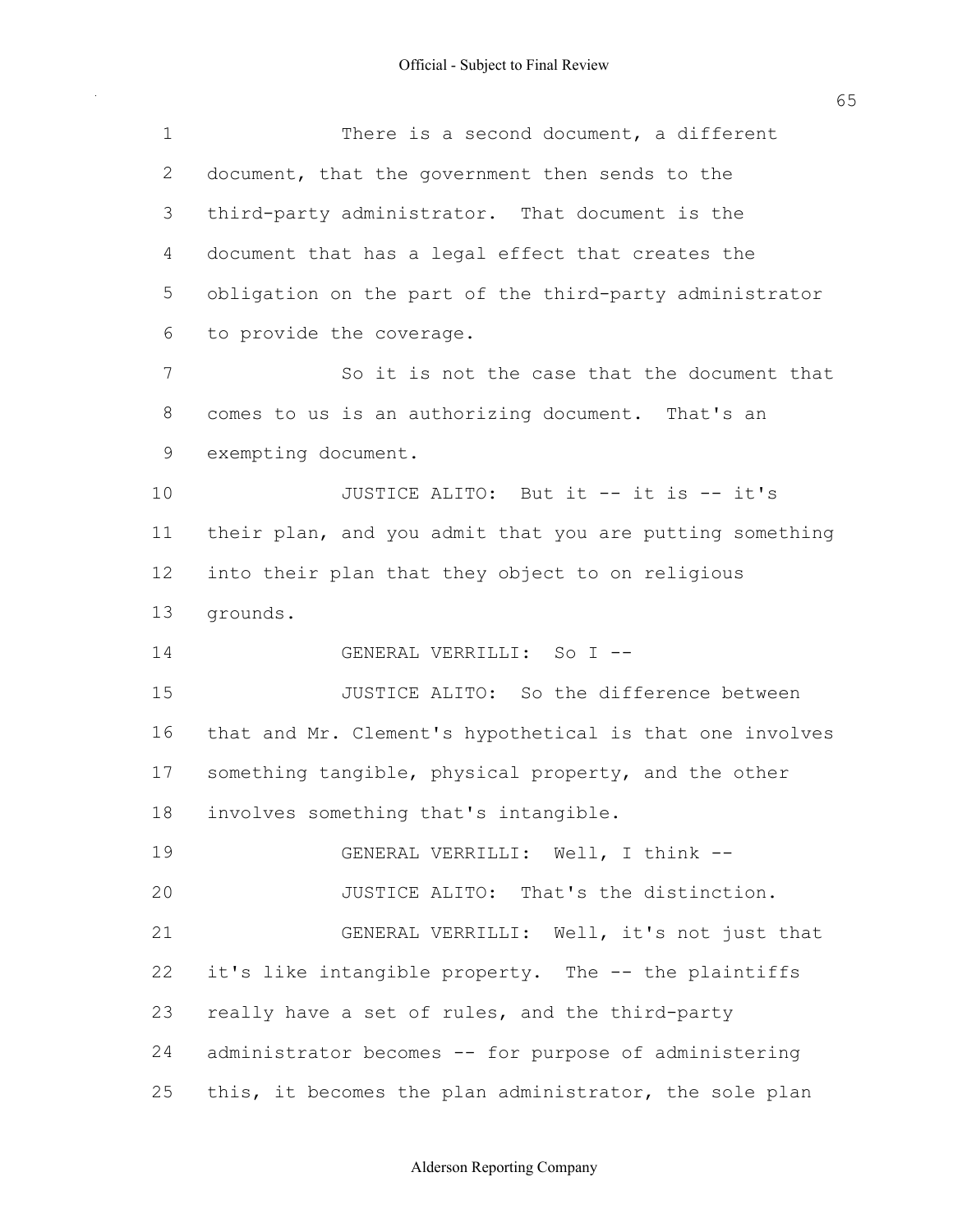| $\mathbf 1$ | administrator, for this portion of the plan. But even    |
|-------------|----------------------------------------------------------|
| 2           | if one thought that there was -- that -- that this did   |
| 3           | create a legally sufficient reason to find a substantial |
| 4           | burden for -- for third-party administrators, it's not   |
| 5           | true about the situation with insurance companies. It's  |
| 6           | not true about church plans. And so then it seems to me  |
| 7           | the question is whether switching from having a          |
| 8           | self-insured third-party administrator situation to an   |
| 9           | insurance company situation would -- whether this would  |
| 10          | be a substantial burden.                                 |
| 11          | JUSTICE ALITO: Well, in the case of an                   |
| 12          | insurance plan, isn't the insurance policy part of the   |
| 13          | plan? Isn't the insurance policy the way in which        |
| 14          | the -- the employer provides the benefits that are       |
| 15          | available under the plan?                                |
| 16          | GENERAL VERRILLI: Yes. And then -- and                   |
| 17          | then the government makes an arrangement with the        |
| 18          | insurance company that operates in parallel to that      |
| 19          | plan. And so -- but -- but it isn't through that plan.   |
| 20          | It's in parallel to that plan. So I think there's a      |
| 21          | significant difference there, but --                     |
| 22          | CHIEF JUSTICE ROBERTS: What -- what is                   |
| 23          | the -- the government's interest in requiring --         |
| 24          | requiring compliance by Catholic Charities of            |
| 25          | Pittsburgh, but totally exempting Catholic Charities of  |

Alderson Reporting Company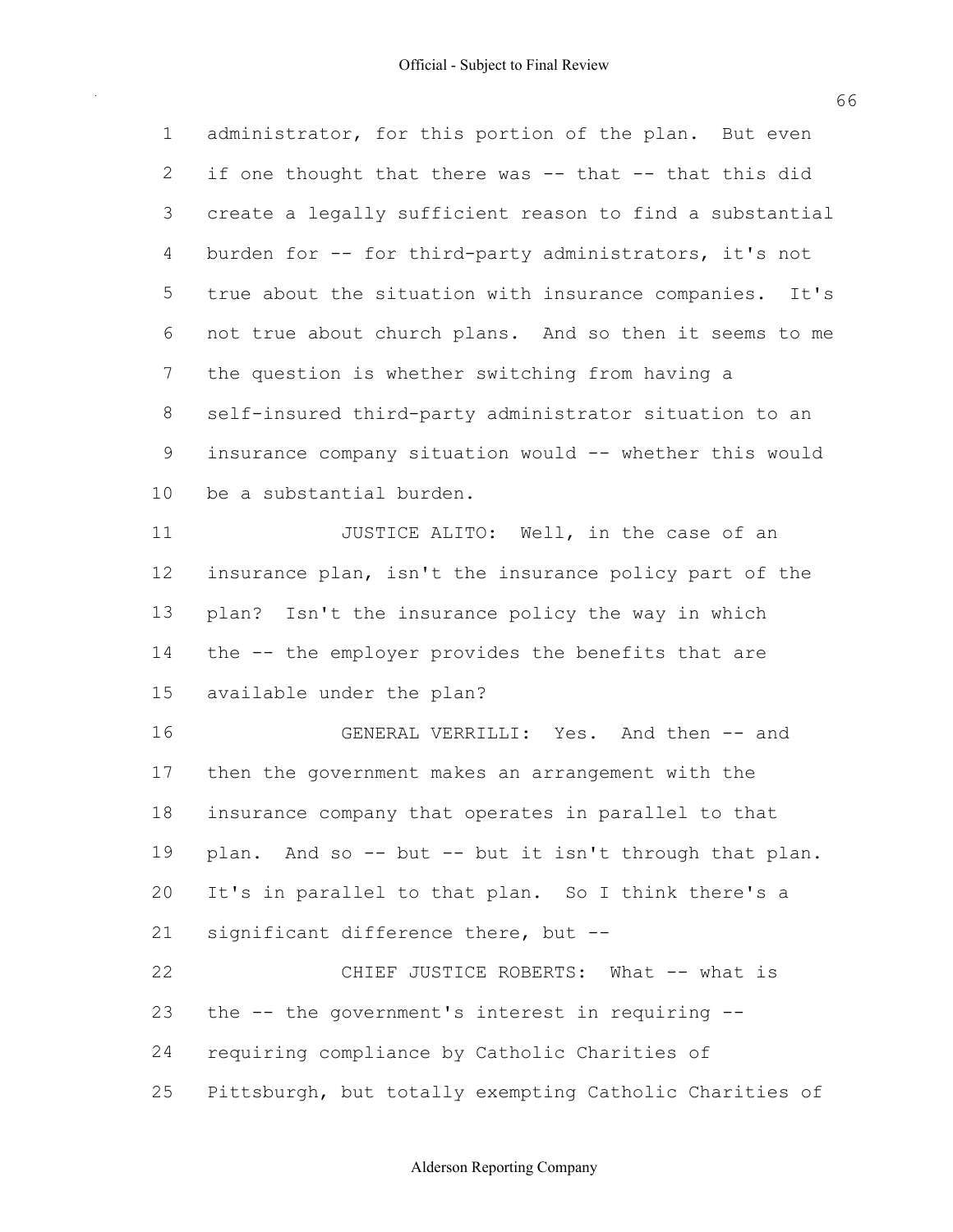1 Erie?

 2 GENERAL VERRILLI: So this gets to the 3 question of the church exemption, Your Honor. And let 4 me try to explain that.

 5 I think it's helpful to understand how it 6 came about. The church -- initially HHS decided that it 7 would create an exemption for churches. And then -- and 8 there were some back-and-forth, regulatory proceedings. 9 Petitioners participated in that, created the exemption 10 for churches. And then the religious nonprofits came in 11 and said, well, the exemption ought to be extended to 12 us.

 13 The government made a judgment that as a 14 categorical matter, it wasn't willing to extend the 15 exemption to all religious nonprofits, as was requested, 16 but it, instead, would use this accommodation, which we 17 thought was the best way that we could both protect 18 their religious liberty and --

 19 CHIEF JUSTICE ROBERTS: The difference, of 20 course, is, as you -- it's properly phrased in the 21 briefing, is the accommodation is the way in which the 22 organizations comply with the mandate. With respect to 23 Catholic Charities of Erie, though, they don't have to 24 comply to the accommodation or any other way.

25 GENERAL VERRILLI: But --

Alderson Reporting Company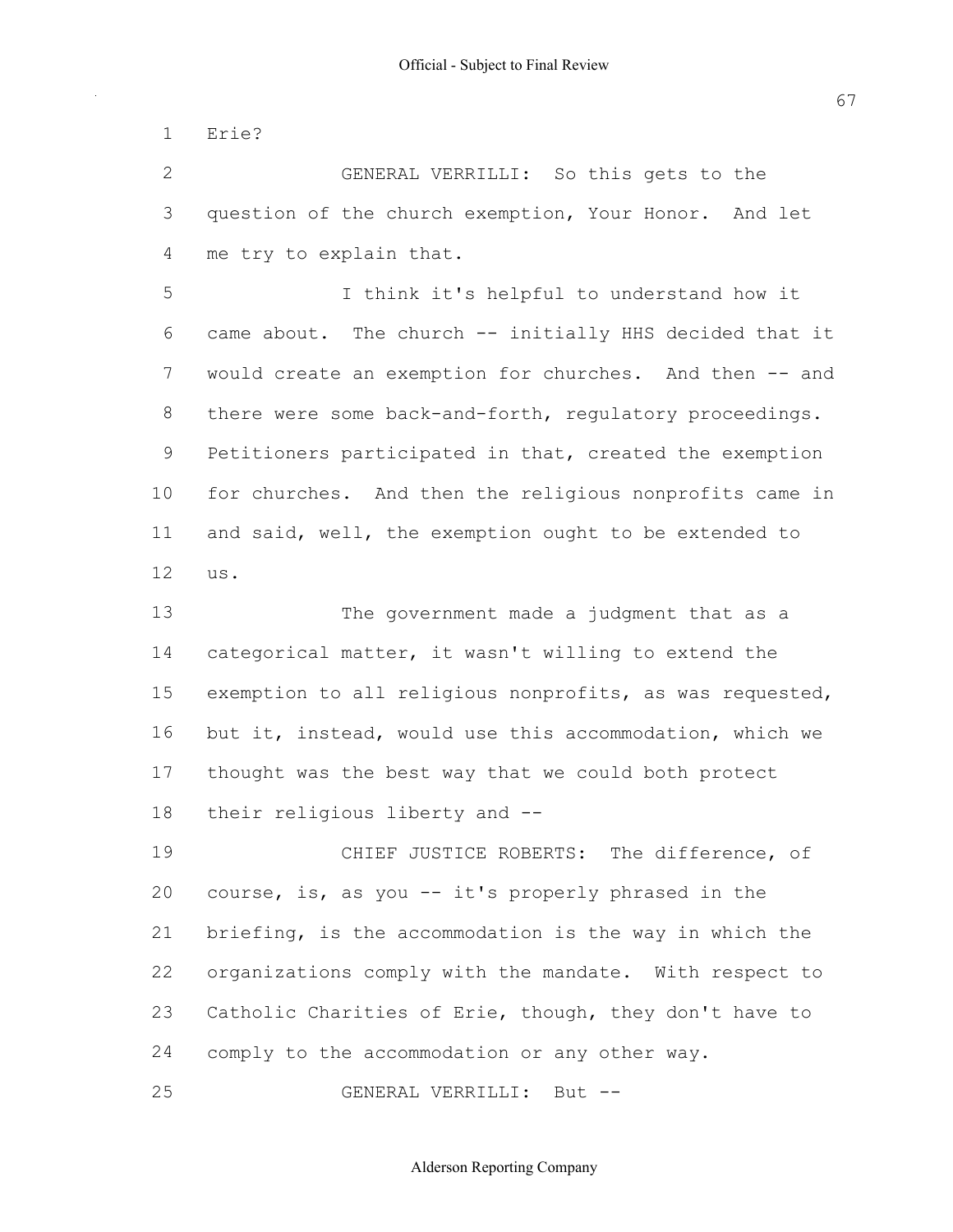1 CHIEF JUSTICE ROBERTS: They are exempt. 2 GENERAL VERRILLI: The reason we drew the 3 line is because we think -- and I think Professor 4 Laycock's brief is quite instructive on this point -- is 5 that while there -- no line is perfect, and I'm sure 6 this line isn't perfect, and there's going to be some 7 overlap between entities that maybe you think of -- or 8 look closer to being on one side of the line than the 9 other. But the line is a valid line. And it's a valid 10 line largely for the reasons Justice Kennedy identified 11 earlier, because in that category of religious 12 nonprofits may be some entities, like the one Your Honor 13 has identified, that appear very close to entities that 14 have an exemption. But there are also going to be lots 15 of other entities whose connection to that core 16 religious mission is much more attenuated -- 17 CHIEF JUSTICE ROBERTS: You have to draw the 18 line? Is it -- could you apply the same requirements 19 you apply to the Little Sisters to the church entity 21 GENERAL VERRILLI: And so I -- I think we 22 could, Your Honor, yes, under -- I think under -- I 23 think we would -- it would be an appropriate 24 accommodation, and I think if we had the same compelling 20 itself?

Alderson Reporting Company

25 interest, and we'd make the same narrowly tailored means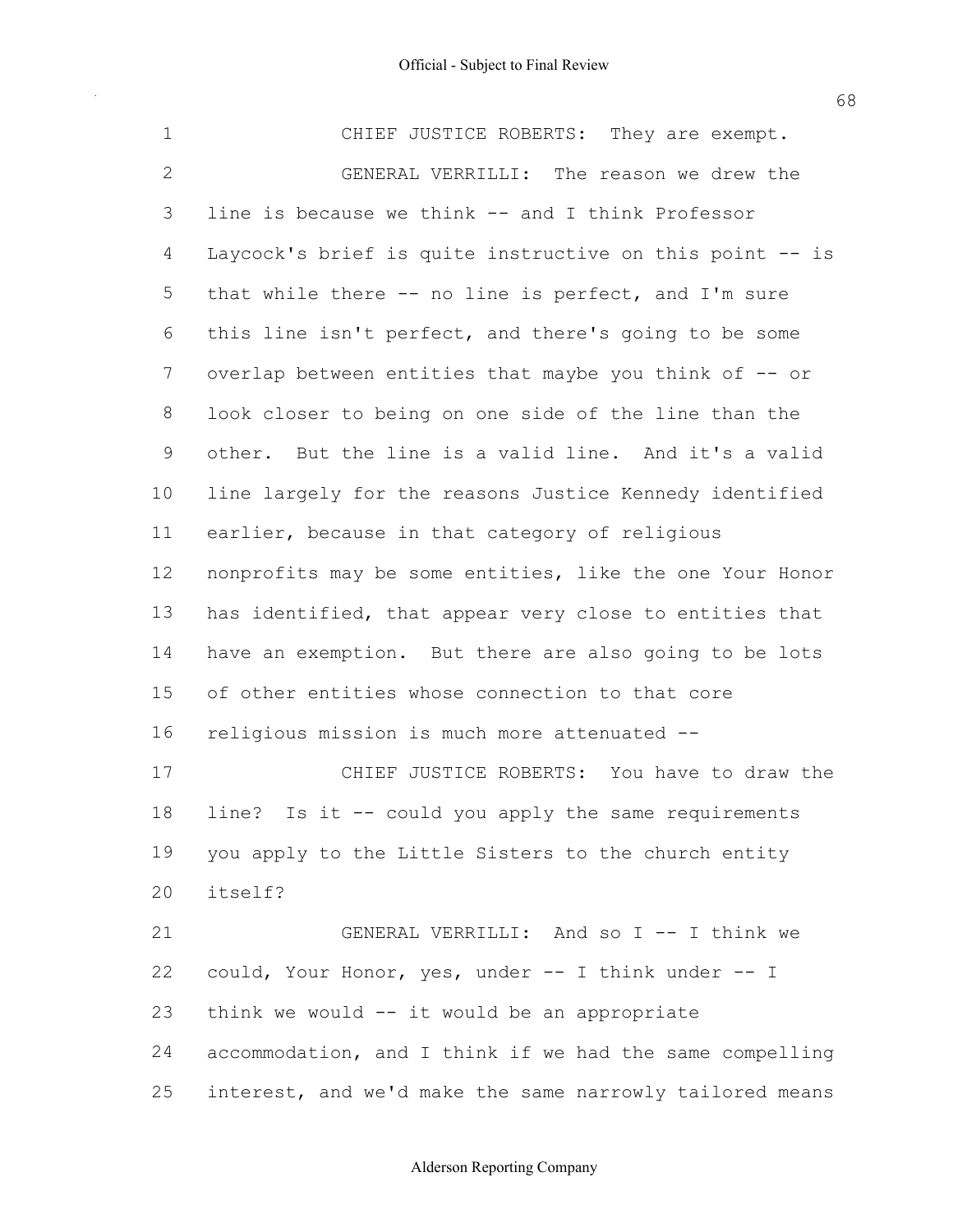argument. But we have constrained ourselves. We've tried to be especially careful with houses of worship. And that's a normal thing that governments do with respect to houses of worship. CHIEF JUSTICE ROBERTS: No. But you 6 understand the argument. It's  $--$  and we've said this in 7 cases like O Centro and others, that if you have a lot of exemptions, it undermines your argument that this is such a compelling interest. GENERAL VERRILLI: Right. And let me try to walk through this carefully, because I do think it's 13 They have identified three. First is grandfathered plans. We've had a lengthy discussion 15 about that. I think I've tried to show you that that -- I don't think you can argue that that exemption undermines the government's compelling interest. They claim that there is an exemption for 19 employers who have fewer than 50 employees, but that's just wrong. In fact, there's no reason to think that 21 virtually anybody in the -- in that category of employees of those small employers isn't getting contraceptive coverage as part of their regular health care from the regular doctors. And let me explain why important. that is.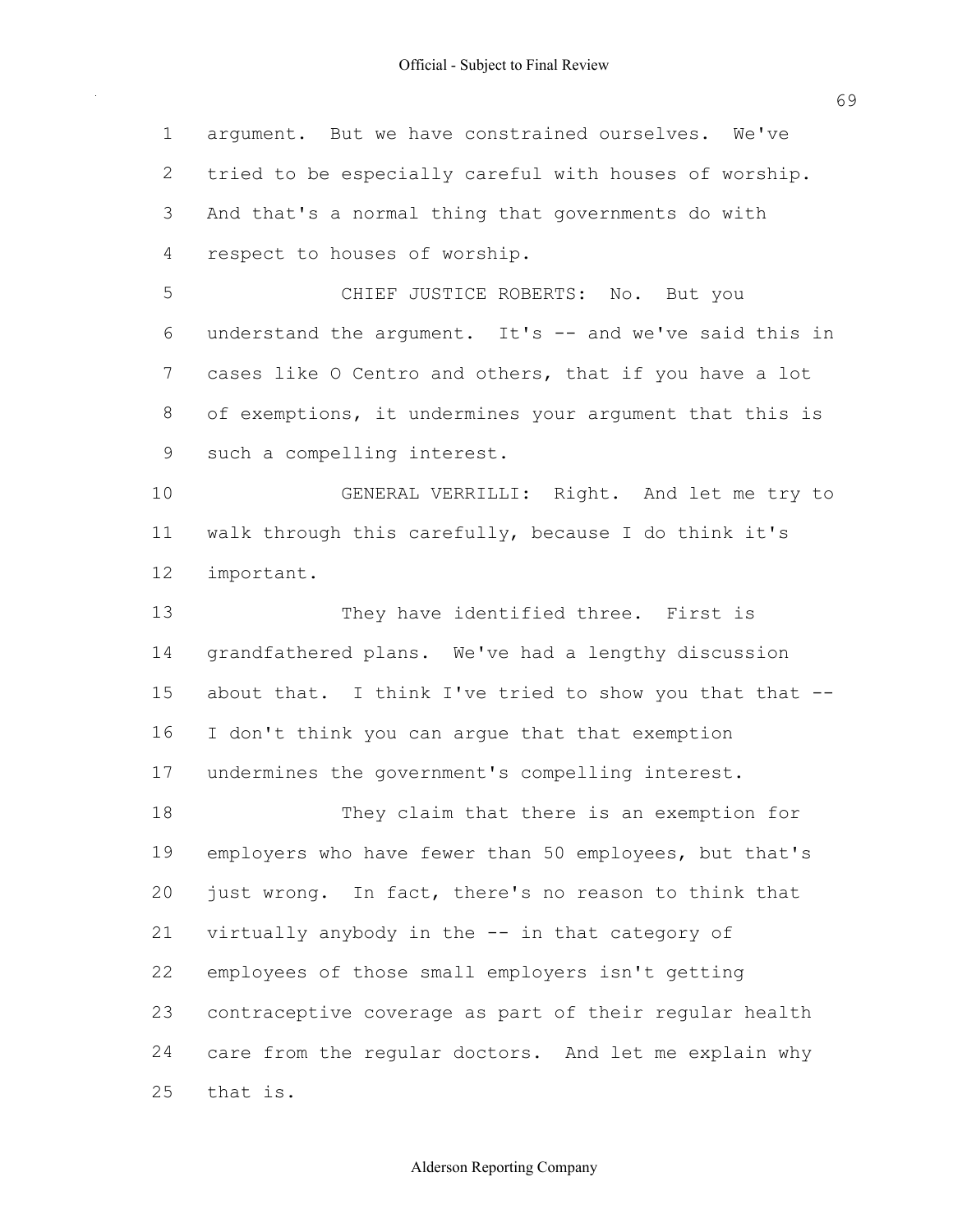There is no exemption from the contraceptive requirement for that group. Proof of it is that several Petitioners are in that group of fewer than 50 4 employees, and they're asking for the -- and they're 5 asking for the -- and they're -- and they've raised the RFRA claim here. So  $-$  and that's because when employers in that group provide coverage, they have to meet the contraceptive coverage requirements so the employees get the coverage from their regular doctor as part of their regular health plan.

11 Then also, if your employer is not providing 12 you coverage in that group, then you go on an Exchange, 13 and then you purchase a policy on the Exchange. And that policy provides you with contraceptive coverage as part of your regular health plan from your regular 16 doctor, or you -- you -- if you are eligible, you apply for Medicaid. And Medicaid gives you contraceptive coverage as part of your regular health plan from your regular doctor.

**JUSTICE ALITO:** Well, for the employees who have to buy the plans on the Exchange because they work for a small employer and the employer doesn't offer health insurance, does that arrangement frustrate the government's compelling interest?

GENERAL VERRILLI: No. Because in that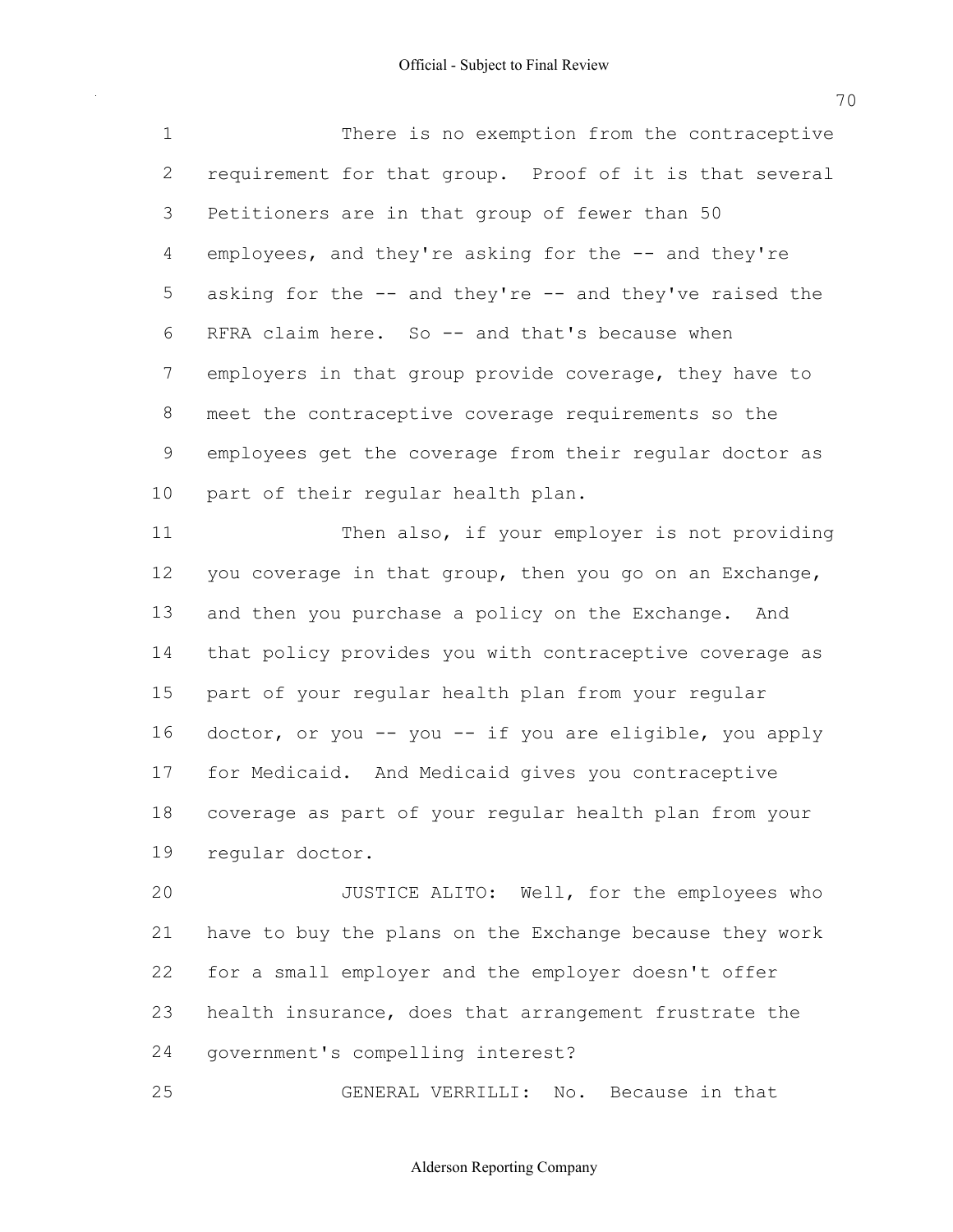1 circumstance, Your Honor, the only option that that 2 employee has is to buy an individual policy on the 3 Exchange. And that individual policy will contain the 4 contraceptive coverage from your regular doctor as part 5 of your regular health care.

6 The difference is with -- when somebody 7 works for a grandfathered plan, for example, in that 8 category, or for a church, the -- those people are 9 already getting insurance. And -- and so for them, 10 there it is an obstacle because you're forcing them 11 to purchase a second insurance policy. And -- and that 12 really becomes a financial penalty for them, because 13 part of their compensation is, of course, the health 14 insurance they're getting from their regular doctors. 15 JUSTICE KENNEDY: That just underscores that

16 the church plans here, religious organization plans 17 here, are, in effect, subsidizing the conduct that they 18 deemed immoral.

 19 GENERAL VERRILLI: So, Your Honor, I think 20 the answer to that is that they're not subsidizing it, 21 because the way in which this plan is structured, the 22 way in which the accommodation is structured, is that 23 they are not to -- employers are not to bear any 24 financial burden for the contraceptive coverage that has 25 to be provided without charging the employer, and funds

### Alderson Reporting Company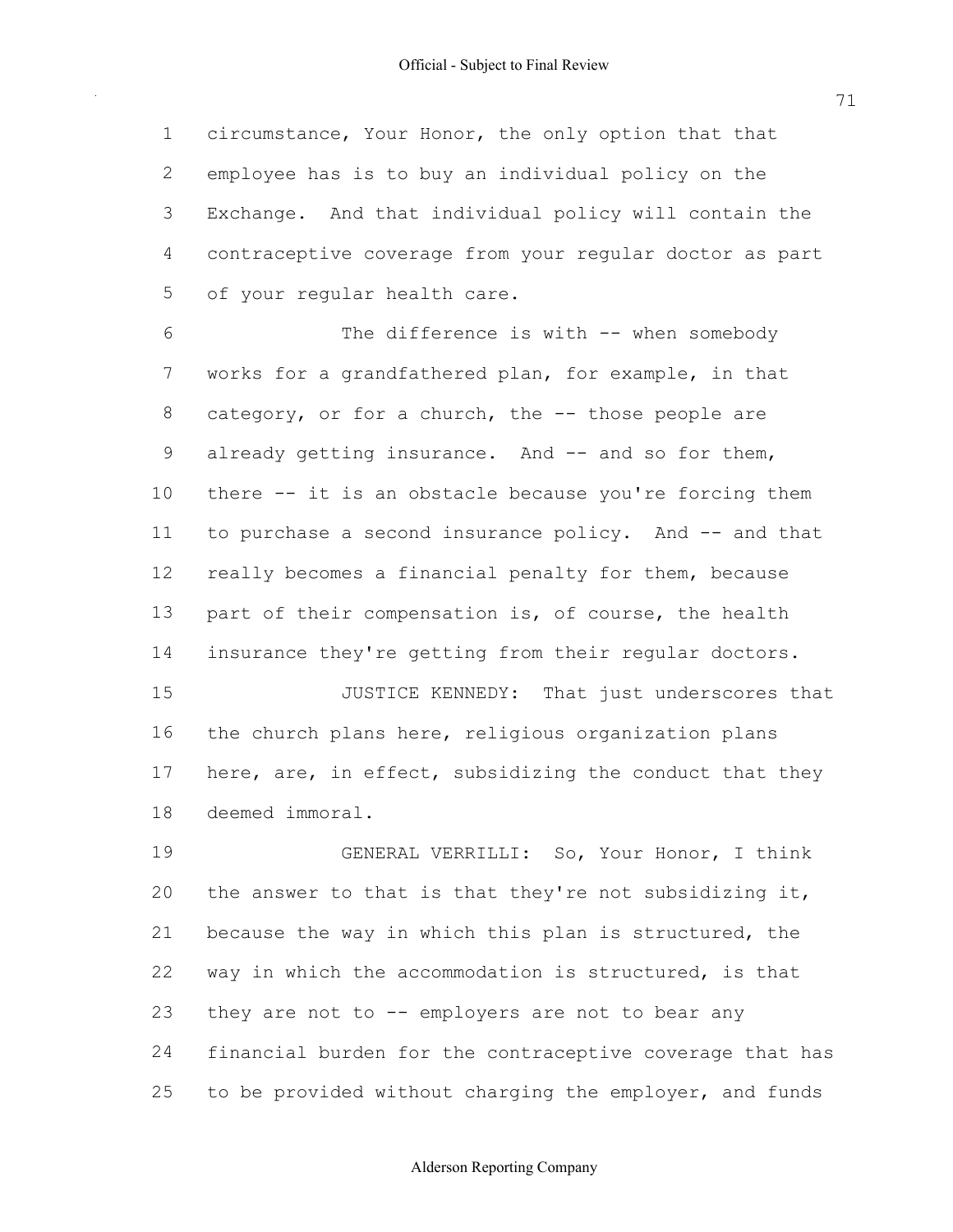have to be segregated, and all activity has to be 2 segregated. So there -- it's -- it's quite carefully designed to avoid the existence of any subsidy with 4 respect to them. And then -- and so we talked about -- JUSTICE KENNEDY: If it's so easy to provide, if it's so free, why can't they just get it through another plan?

8 GENERAL VERRILLI: Well, because they have to sign up for a second plan and pay for a second plan, Your Honor. And that's precisely the kind of obstacle that Congress is trying to insure did not exist when it passed the Preventive Services provision of this statute. The whole idea here is to ensure that these 14 employees get the health care, get this covered, get this care from their regular doctor as part of their regular health care without these added obstacles and the need to go out and sign up for another plan and then find the doctors who are going to provide coverage under that plan. All of those are precisely the kinds of obstacles that Congress was trying to eliminate because all the

 CHIEF JUSTICE ROBERTS: So it comes down to a question of who has to do the paperwork? If it's the 24 employee that has to do it, that's  $-$  that's no good. 25 If it's the religious organization that has to do it,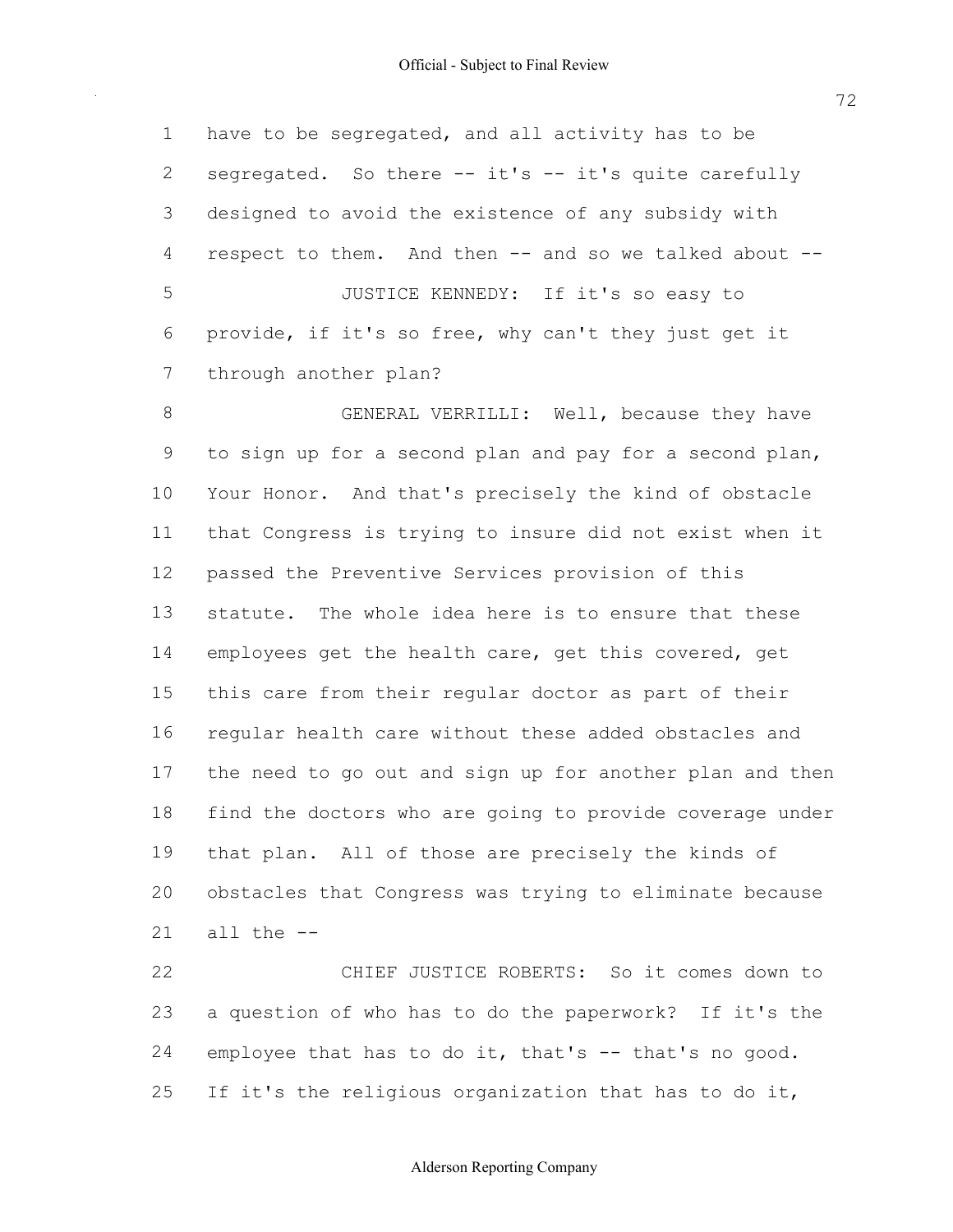GENERAL VERRILLI: I think it's a lot more than that, Your Honor. You've got to go out and CHIEF JUSTICE ROBERTS: They're on the 8 GENERAL VERRILLI: But -- but, Your Honor, put yourself in the position of this 10 JUSTICE SOTOMAYOR: They're not on the 12 GENERAL VERRILLI: So -- JUSTICE SOTOMAYOR: That's a falsehood. The 14 Exchanges require full-service health insurance policies with minimum coverages that are set forth that are very 17 CHIEF JUSTICE ROBERTS: Is that true with 18 respect to -- JUSTICE SOTOMAYOR: We're creating a new 21 CHIEF JUSTICE ROBERTS: Is that true with respect to every policy sold on the Exchanges? GENERAL VERRILLI: Yes. Every policy sold 24 on the Exchanges -- CHIEF JUSTICE ROBERTS: What about pediatric that's okay? 4 find the -- you've got to go out and find the separate Exchanges, right? Exchanges. comprehensive. program.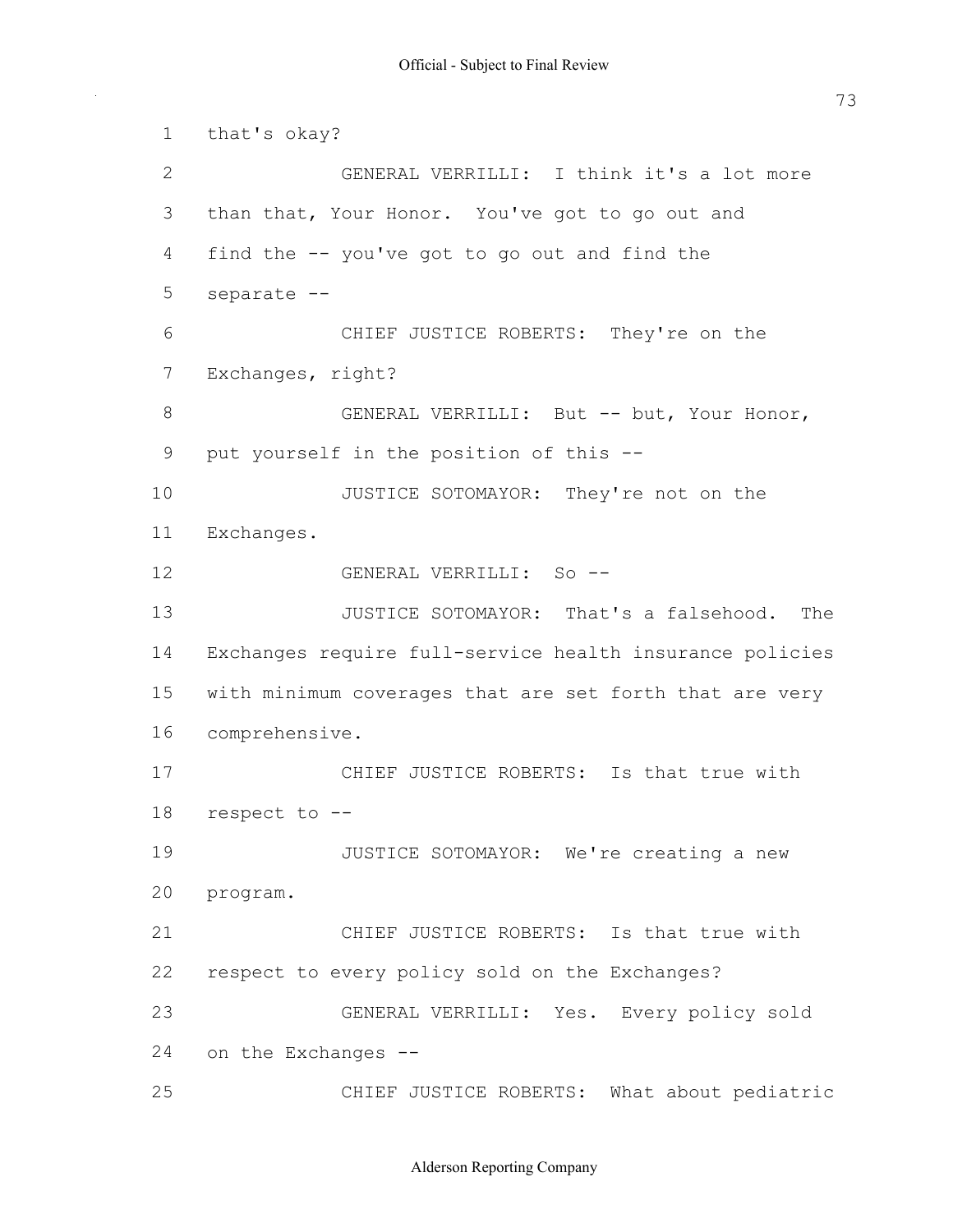GENERAL VERRILLI: Well, except for that CHIEF JUSTICE ROBERTS: Oh, except for GENERAL VERRILLI: But that's a CHIEF JUSTICE ROBERTS: So you could have a separate health coverage product sold on the Exchanges. You, in fact, do it already. GENERAL VERRILLI: You couldn't do it under current law, Your Honor. 12 CHIEF JUSTICE ROBERTS: Well, the way constitutional objections work is you might have to change current law. GENERAL VERRILLI: But in this circumstance, I think, you don't need to get to that question of whether there is an obligation to change current law 19 because even if you did have a second contraceptive-only policy available on an Exchange, that would be precisely the kind of barrier that Congress is trying to You have two policies instead of one policy. That creates the disincentives. A lot of women 25 employees, I'm certain, will reach the conclusion that, dentistry? one. pediatric dentistry. (Laughter.) eliminate.

#### Alderson Reporting Company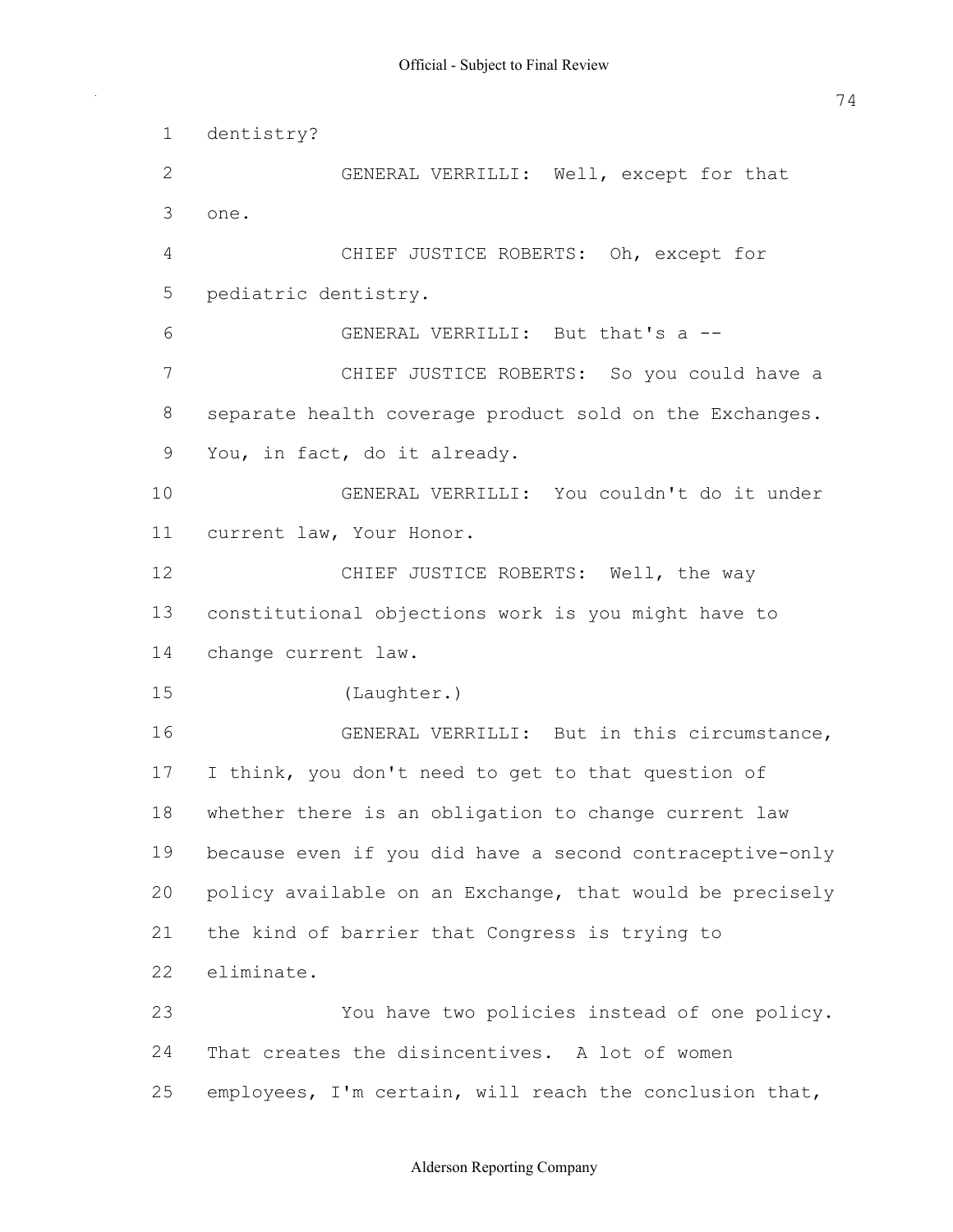1 well, you know, I've got this coverage over here --2 CHIEF JUSTICE ROBERTS: No, no, no. But I 3 guess that substantiates the point I was trying to make, that it's a question of who does the paperwork. 5 GENERAL VERRILLI: Well -- CHIEF JUSTICE ROBERTS: You said, yes, it is 7 a hassle to go to the Exchange, although it's - you know, I've heard about how easy it is. You get an Exchange, you get it, or you allow your infrastructure, as Petitioners have said, to be used as the vehicle for 11 -- for providing it. **I'm not saying it comes out one way or**  another from your perspective. I'm just trying to focus on exactly what is at issue. GENERAL VERRILLI: Right. CHIEF JUSTICE ROBERTS: It's a question whether you want the employee to sign a paper or you want the Little Sisters to sign a paper. In the one case, it's an administrative burden as you've said. In 20 the other case, it's -- it's a violation of a basic principle of faith. GENERAL VERRILLI: No. I think that the 23 point, Your Honor, is that Congress and the Institute of 24 Medicine -- Congress made a judgment here that this does impose a very significant obstacle with these kinds of

# Alderson Reporting Company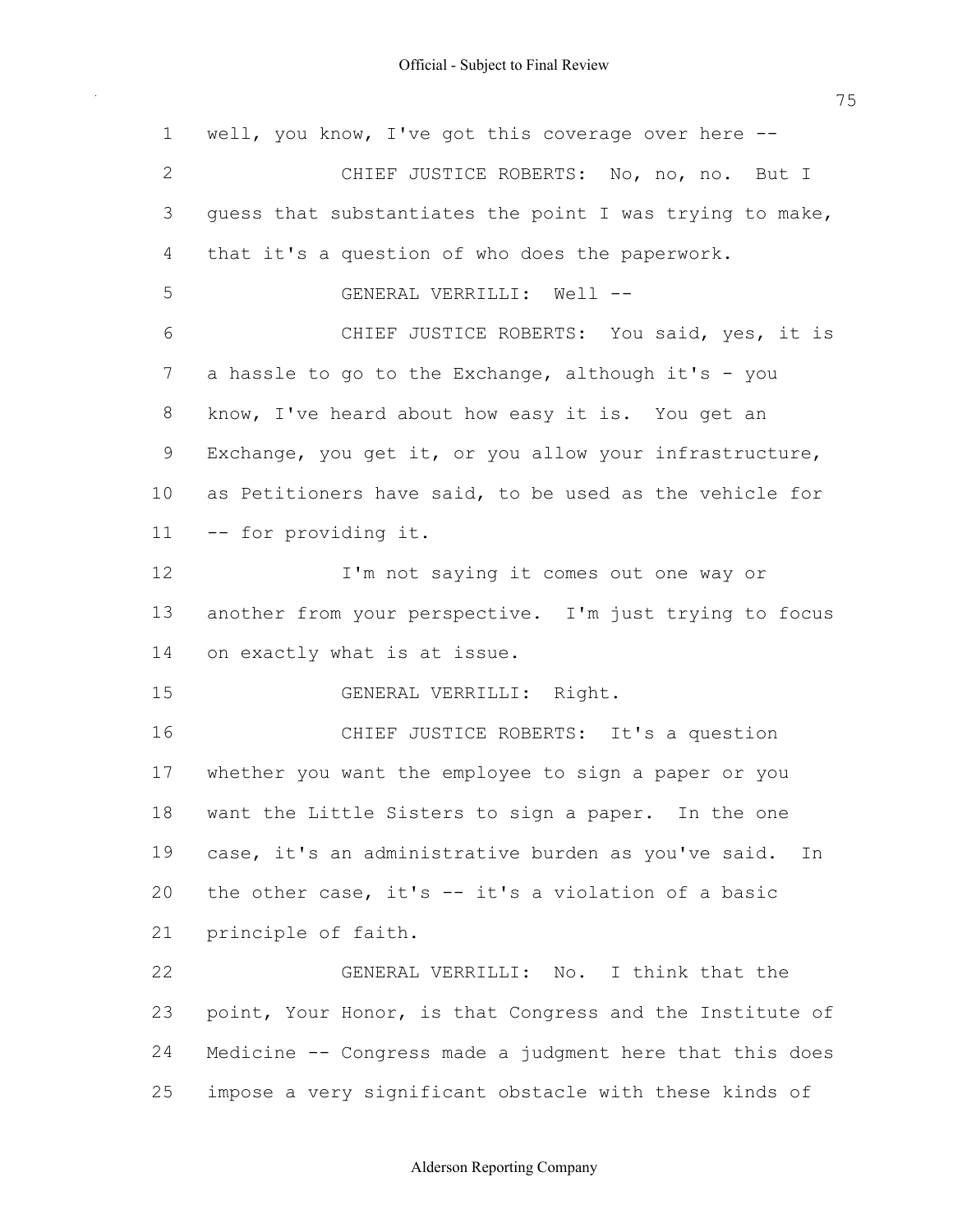1 requirements, result in significantly less use of 3 And it's not -- it doesn't just come down to 4 this, Your Honor 5 JUSTICE KENNEDY: That's why it's necessary 6 to hijack the plans. 7 GENERAL VERRILLI: It's -- Your Honor, 8 it's -- it is why the -- it is why the government's 9 interest is advanced in the -- in the least restrictive 10 manner, in the most effective manner. 11 **JUSTICE BREYER:** Is this right? Is it that 12 the reason I get that you don't want to have the women 13 to have to ask for the coverage is because vast numbers 14 of women will, quite a few who have religious objections 15 won't, and then there will be that middle set of people 16 who are inertia bound. And since they are inertia 17 bound, we can't say so what, because poor people who 18 don't object religiously, if they get the 19 contraceptives, that lowers the cost of health coverage 21 So the government has an interest in that. 22 And therefore, there is an interest of some kind in not 23 allowing a system -- in not having a system where the 24 inertia bound have to take initiative. 25 Have I got that right? 2 medically-necessary services. 20 later on.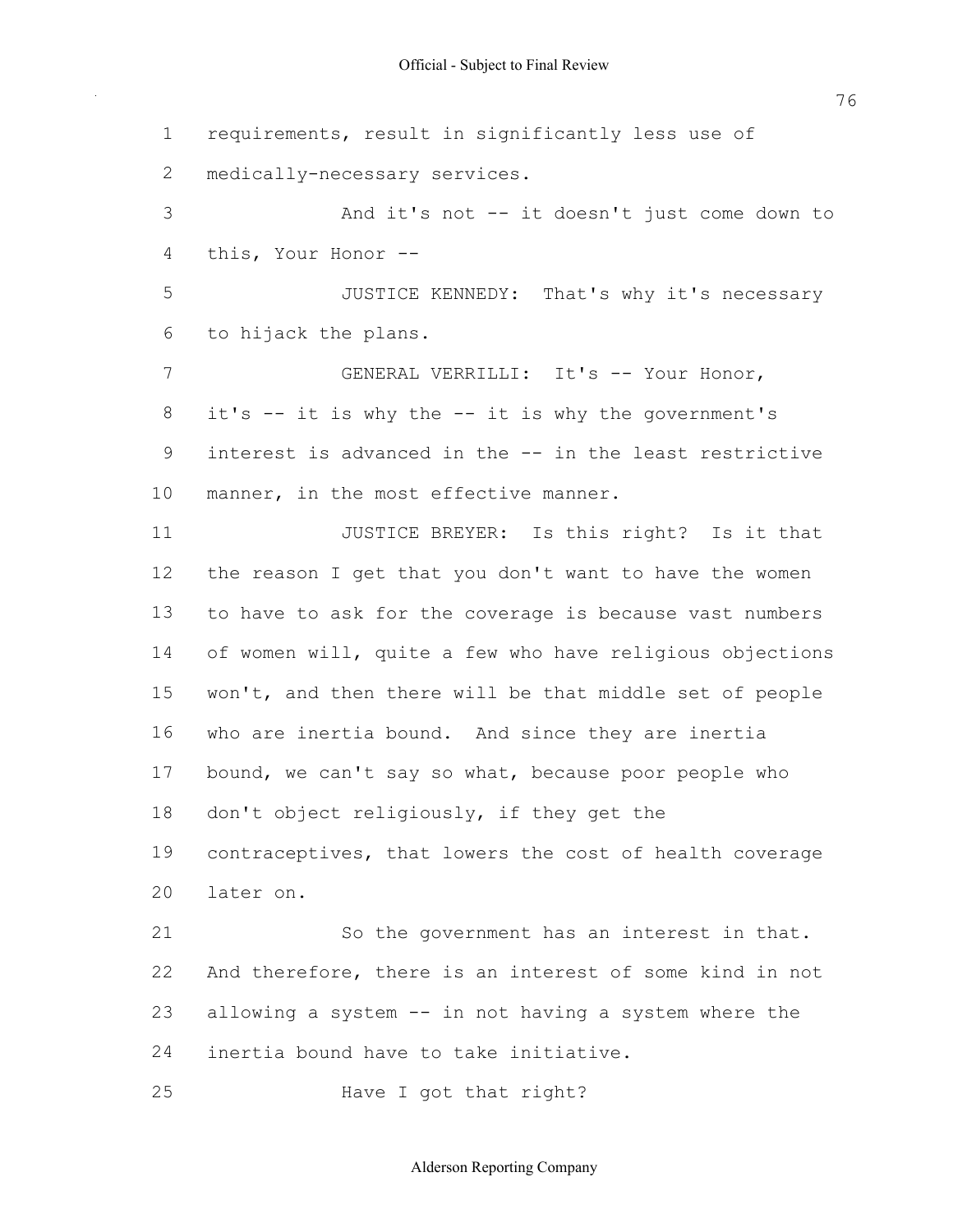1 GENERAL VERRILLI: I think that the --2 JUSTICE BREYER: All right. Do I have the other part right, which is this is not hijacking because there is a Federal regulation that says the 5 infrastructure of the insurers' contraceptive-related plan belongs to the insurer, not to the person who buys the insurance? Am I correct about that? 8 GENERAL VERRILLI: And that's all -- that's 9 all correct, Your Honor. And that's why when I say when we make an arrangement with Aetna or Blue Cross, we are not making an arrangement with Petitioners or anything **JUSTICE ALITO:** Couldn't the Executive deal with the problem of what's available on the Exchanges at the present time in this way: Policies are available that provide comprehensive coverage. Could the 17 Executive say, as a matter of our enforcement discretion, we are not going to take any action against 19 insurers who offer contraceptive-only policies, and in fact, we are going to subsidize those insurers at 115 percent, just as we do in the situation of the GENERAL VERRILLI: No. I don't believe we would have 25 JUSTICE ALITO: Why would that not be -- why that Petitioners own. 22 self-insured plans?

#### Alderson Reporting Company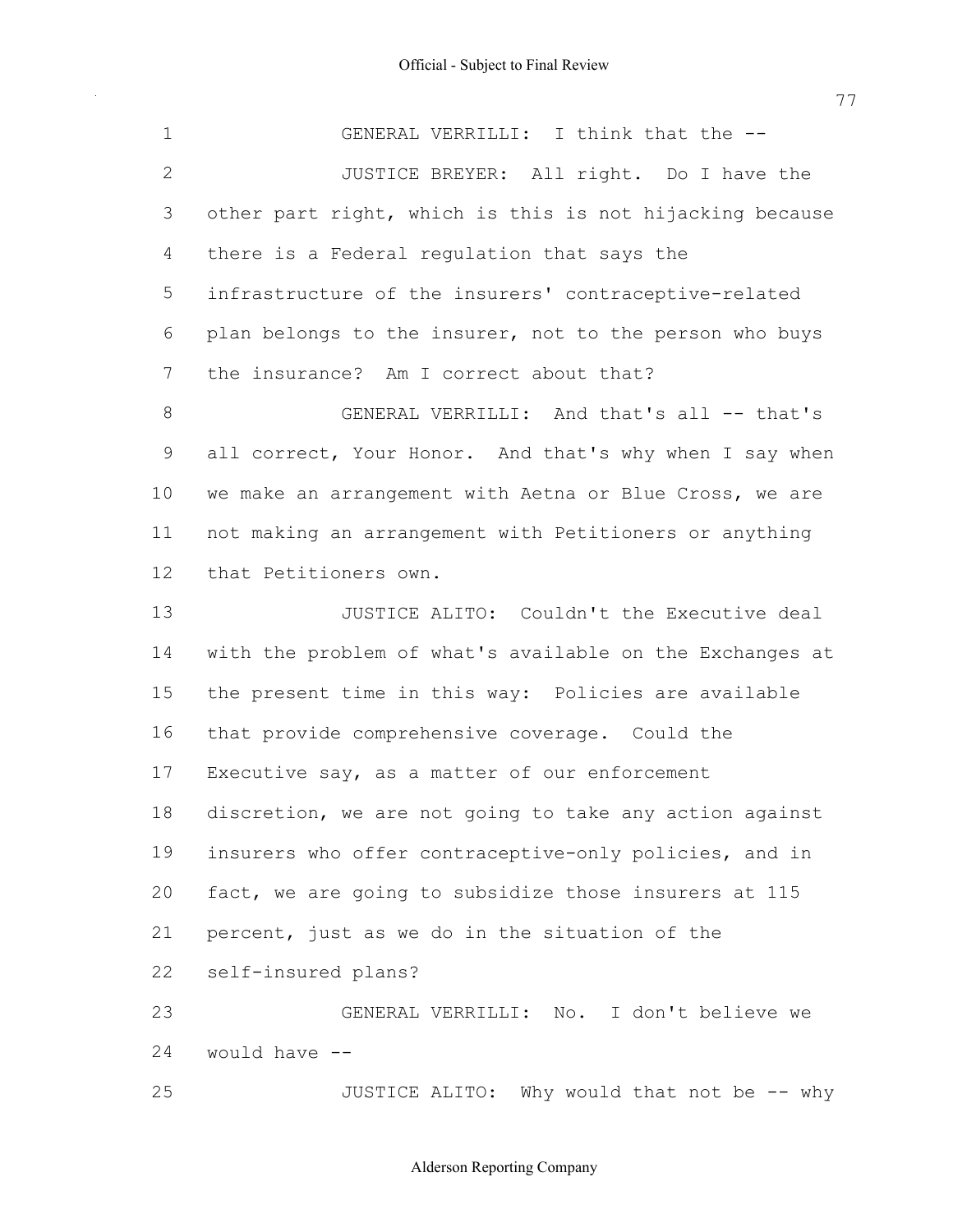would that not be a valid exercise of your enforcement discretion?

3 GENERAL VERRILLI: Well, it -- I don't think 4 it would be. But even if it were, it presents the same problem of creating the obstacle which creates the inertia problem, which undermines the compelling interest, which is not just the compelling interest of the Institute of Medicine and HHS, but if Congress 9 itself -- because the whole point of the statutory provision here is that this is supposed to be part of **JUSTICE ALITO:** Well, I understand you're saying it would be inadequate. 14 GENERAL VERRILLI: -- health care with JUSTICE ALITO: But why would it be not something that you could do in accordance with your understanding of executive power? 19 GENERAL VERRILLI: Well, I don't -- I don't think that it would address the problem, Justice Alito, because it would 22 JUSTICE GINSBURG: Could you -- could you, General Verrilli, explain the difference between the 24 employer filing a form, identifying an insurer -- say, 25 Aetna or Blue Cross -- that covers contraceptives for your  $-$ regular doctors.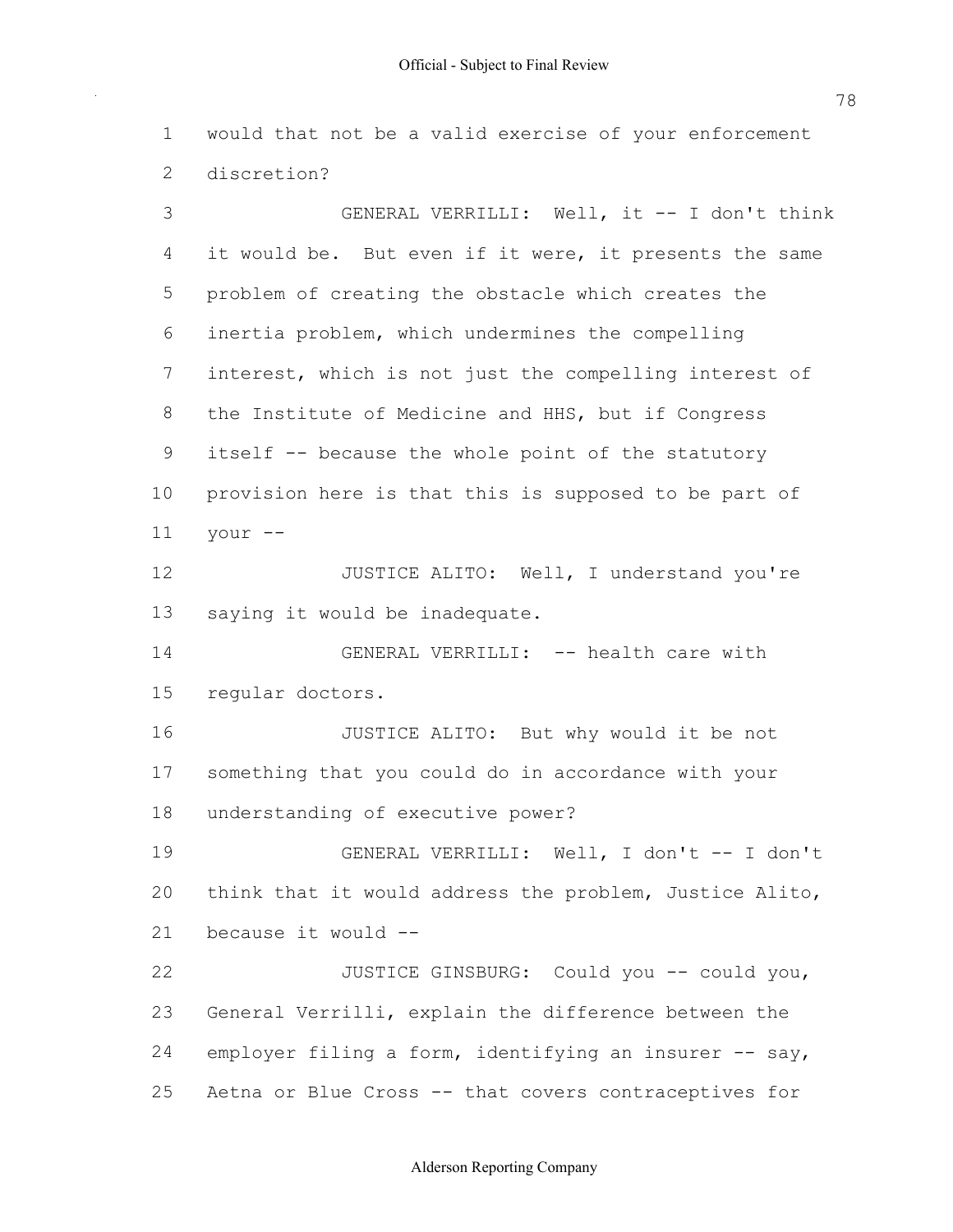1 many other people that it insures, the difference 2 between that notice and the woman who now doesn't have 3 this coverage, has to go out affirmatively and get it 5 Is it just a matter of filing --6 GENERAL VERRILLI: I -- I --7 JUSTICE GINSBURG: -- the form for her, or 8 is there a real difference between -- between an 9 employer saying we're not going to cover contraceptives, 10 just our insurer's name, and the woman who suddenly 11 doesn't have it as part of her package and has to go out 13 GENERAL VERRILLI: Right. I think that's 14 exactly the point here, is that the -- the woman 15 employee -- and I do, and I try to --16 CHIEF JUSTICE ROBERTS: I'm sorry. What --17 the difference -- you were asked what the difference is? 18 GENERAL VERRILLI: The difference is this: 19 It's not just about filling out paperwork; that if 20 you're a woman employee, you go to your regular doctor, 21 you say you have a medical condition  $-$ - I  $-$ - that puts 22 me at risk of being pregnant, or I just want 23 contraceptive coverage, or I need contraception to treat 24 a medical condition. And the way this works now, if --25 if the RFRA exemption is granted here, is that the 4 from someplace else?  $12 - -$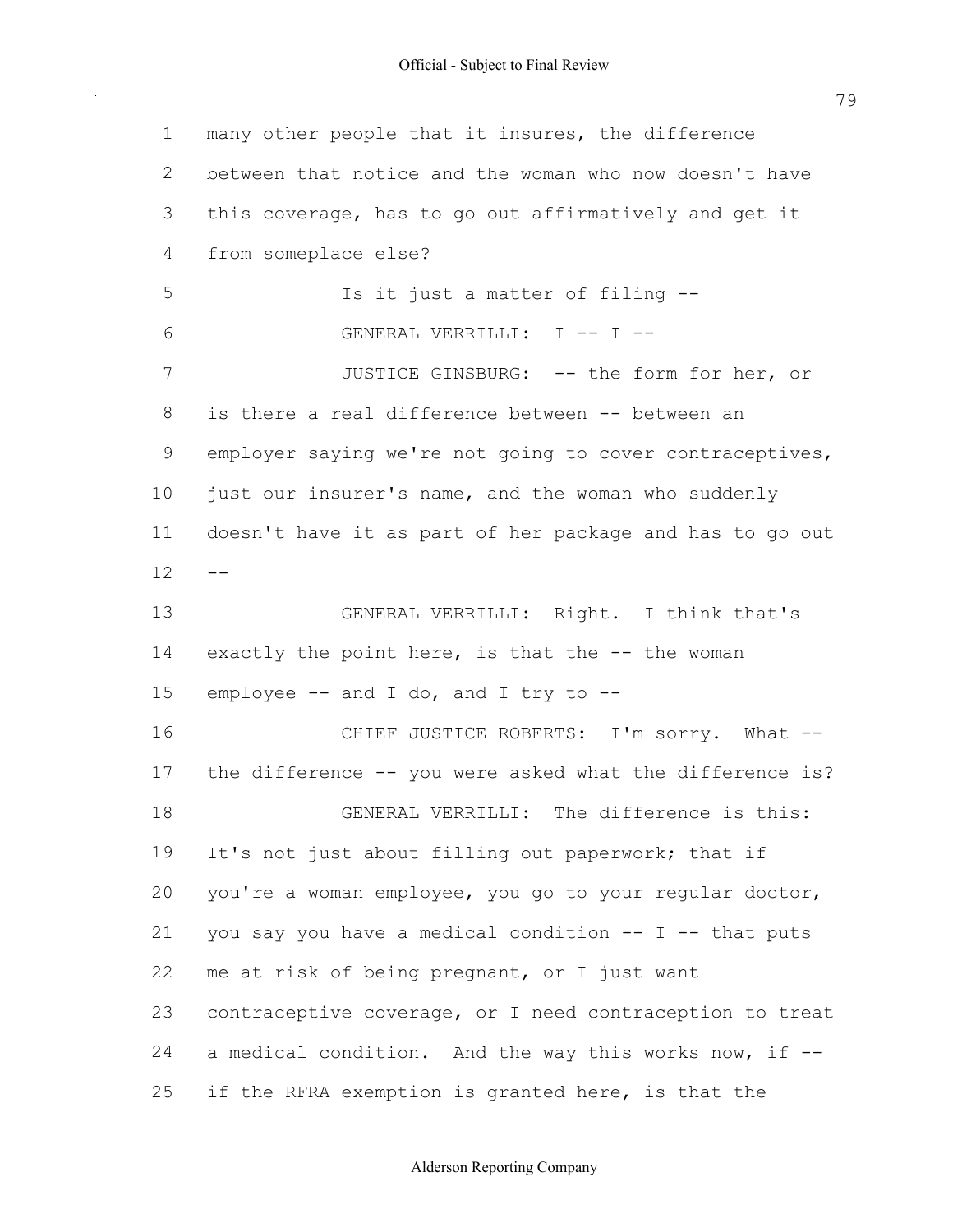1 doctor has to say I cannot help you with that. 2 CHIEF JUSTICE ROBERTS: All right. That's 3 the interest on one side of the equation. What do you 4 understand to be the interest on the other side of the 6 GENERAL VERRILLI: The -- I understand the 7 interest to be avoiding complicity in what they consider 8 to be sin. We take that very seriously, but --9 CHIEF JUSTICE ROBERTS: Which way -- which 10 way does RFRA cut in -- in analyzing that balance? 11 GENERAL VERRILLI: I think RFRA cuts, in 12 this situation, quite decisively in favor of the 13 government here because the interests are compelling. 14 And the -- and as we've tried to explain, none of the 15 alternatives that the Petitioners have proposed have 16 come anywhere close to being equally effective in 17 ensuring that women get this coverage. 18 And so -- and the obstacles that -- that you 19 get told by your regular doctor, I can't help you, I 20 can't even counsel you about this. And -- and numerous 21 other Petitioners have filed declarations saying that 22 our -- our insurance will not cover even any counseling 23 about contraception. So you've got to go out and find 24 another doctor. And then you've got -- and -- and 25 you've got to find a way to pay for that doctor, and 5 equation?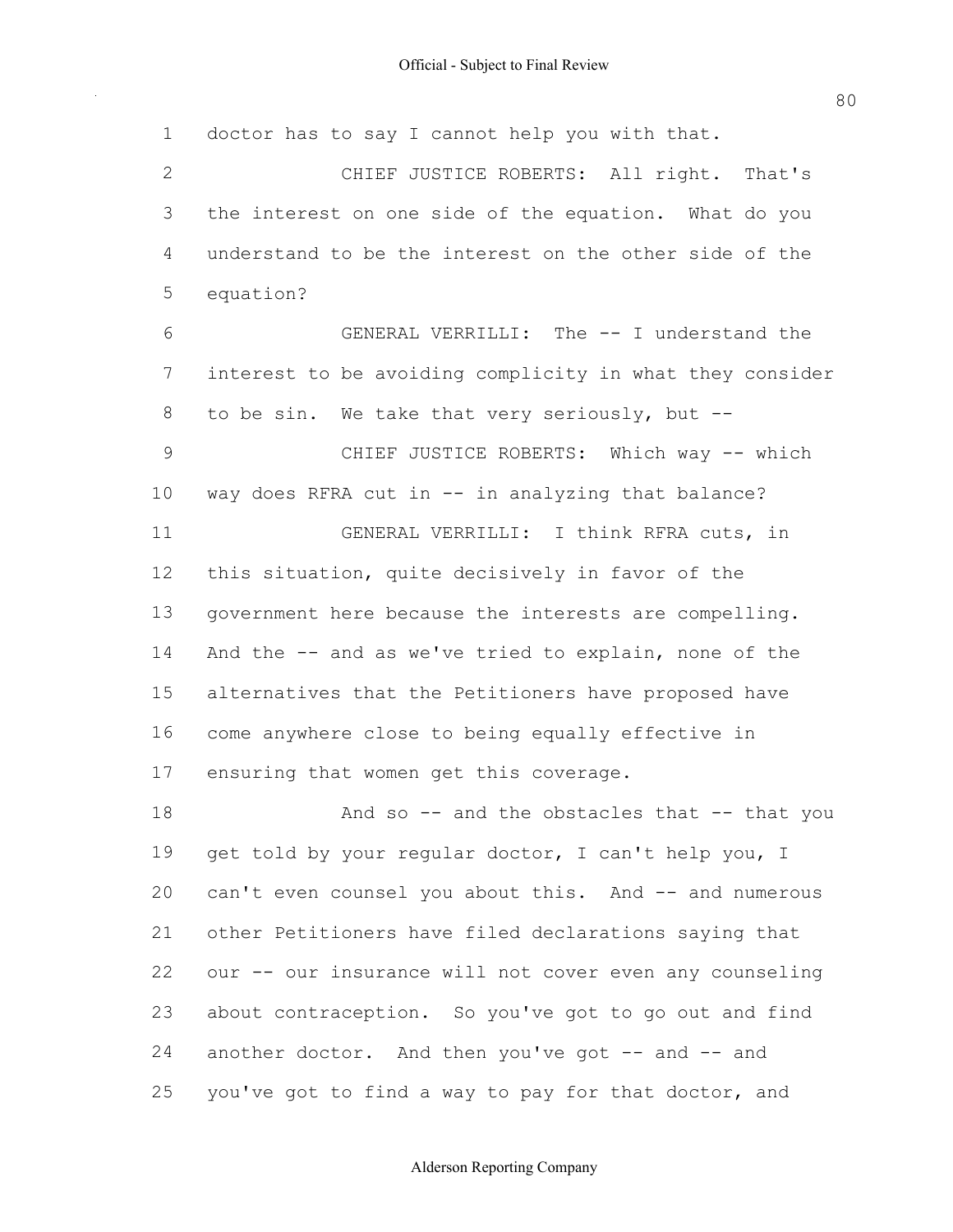| $\mathbf 1$  | then you've got to find a way to pay for the            |
|--------------|---------------------------------------------------------|
| $\mathbf{2}$ | contraceptive coverage. It's a whole host of very       |
| 3            | serious obstacles. It's not just about signing a form.  |
| 4            | And that gets to the heart of the problem here.         |
| 5            | JUSTICE ALITO: Why do you assume that the               |
| 6            | doctor to whom the women would go for other services    |
| 7            | under the plan would be unwilling to provide those      |
| 8            | services under a plan -- under a separate plan that     |
| 9            | covers contraceptives?                                  |
| 10           | GENERAL VERRILLI: Well, that would --                   |
| 11           | JUSTICE ALITO: Why do you make that                     |
| 12           | assumption?                                             |
| 13           | GENERAL VERRILLI: Well, that would be a                 |
| 14           | happenstance. Somebody's got to offer that separate     |
| 15           | plan, and that separate plan has got to -- and then the |
| 16           | doctor that she goes to as a regular doctor has to be   |
| 17           | the same -- has to be under the same plan. There's no   |
| 18           | reason to think that she could get that, and --         |
| 19           | JUSTICE SOTOMAYOR: General, the -- we've                |
| 20           | used -- the hijack analogy has been mentioned. Can you  |
| 21           | explain why you don't see this as a hijacking?          |
| 22           | GENERAL VERRILLI: All right. I think what               |
| 23           | we've tried to -- the -- the way I've tried to explain  |
| 24           | that, Your Honor, is that we have tried -- and I think  |
| 25           | the Court recognized this in Hobby Lobby, that the goal |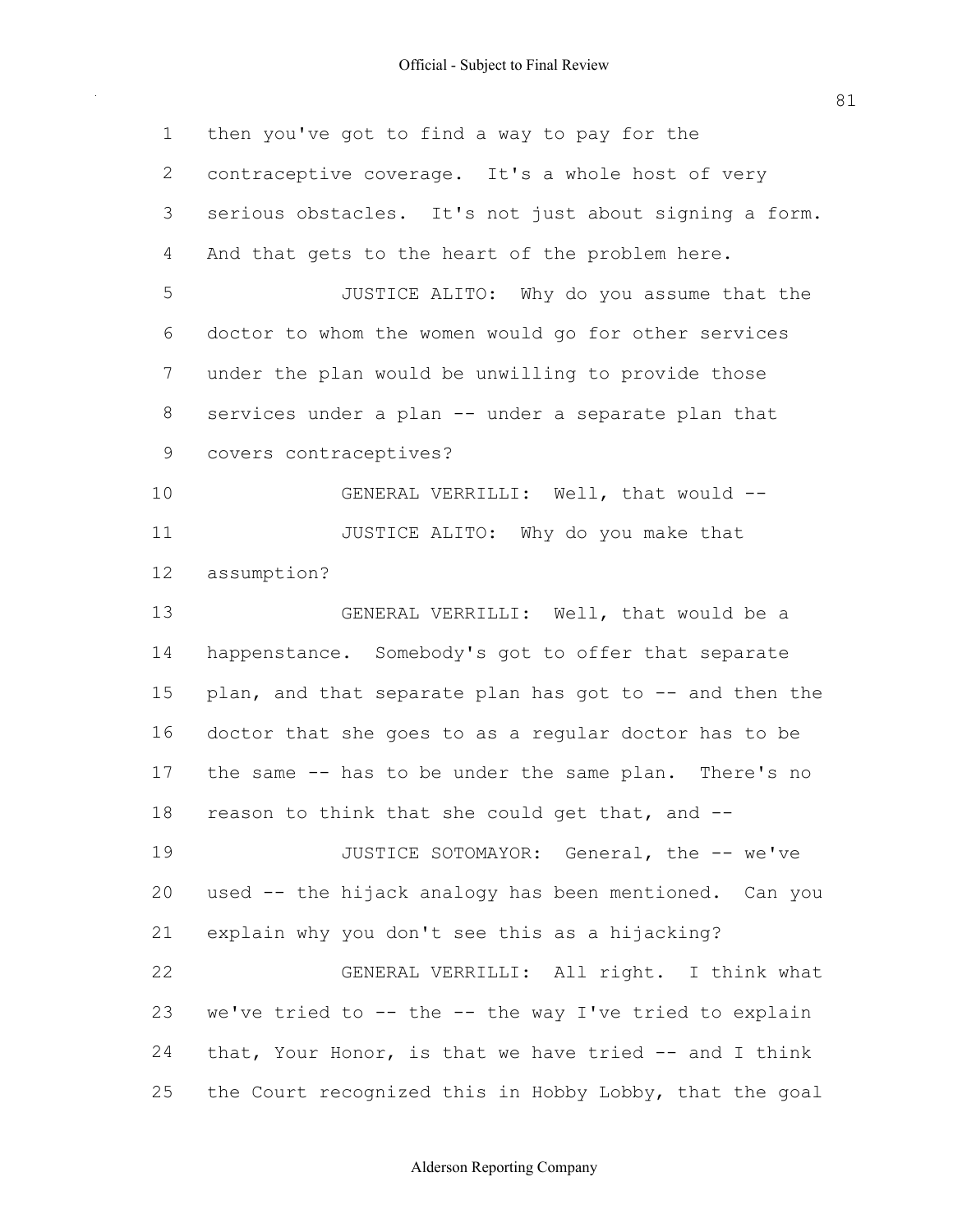of this is to exempt the employer from providing the contraceptive coverage, to exempt them and to provide it as separate means through separate funds without their involvement, and therefore, it's not hijacking. What I'd like to do, if I could, I want to make one point about the CHIEF JUSTICE ROBERTS: Maybe if I could follow up on your answer before you do. The contraceptive services would be provided pursuant to GENERAL VERRILLI: When you're hired by one of the religious organizations, you get a brochure or a 13 package with all your insurance coverage and, you know, everything it is. And where would the contraceptive services be listed? It won't be in that brochure, it 16 can't be in that brochure, there's got to be a separate communication from the insurance company to the employee telling the employee you're getting this separately from us. That's how it works. 20 Now, there --21 JUSTICE SOTOMAYOR: Mr. Francisco, I think, earlier said if Aetna offers a separate policy giving 23 insurance, that he thought that that would be an 24 adequate -- an adequate accommodation. GENERAL VERRILLI: So I think that that what plan?

Alderson Reporting Company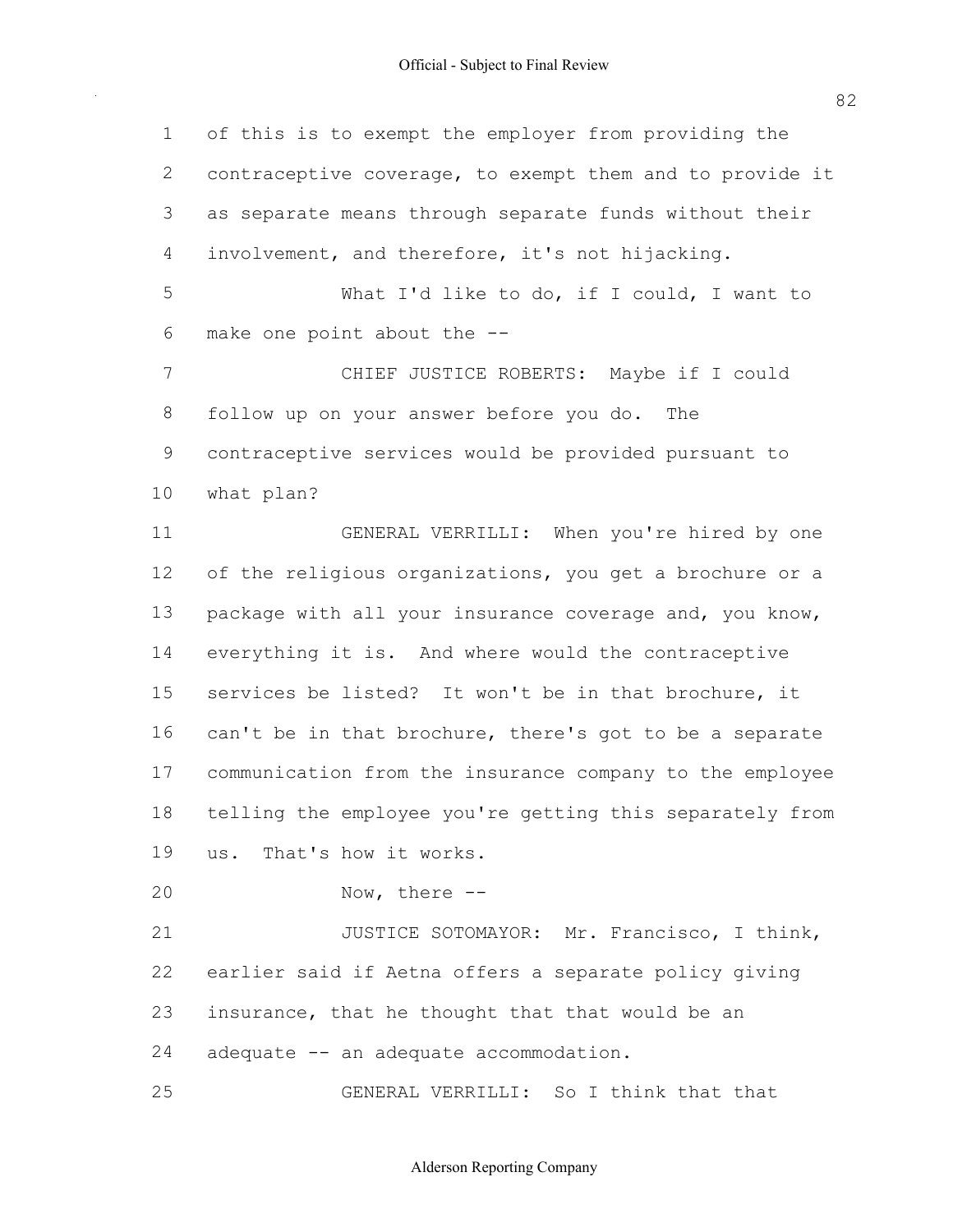raises all the problems identified. 2 JUSTICE SOTOMAYOR: No, no. I meant -- I 3 meant: He says, generally, if Aetna, under some other policy, offers it on the Exchange to women who might want to go on the Exchange and buy that policy, that's What's different from that from what happens here? It's basically the same thing, isn't it? GENERAL VERRILLI: No. Two policies instead of one. You have got to pay for that policy. **JUSTICE SOTOMAYOR:** Well, it is two policies instead of one because the contraceptives are being provided by government regulation. The only seamlessness is that I think the woman doesn't have to apply and pay separately or something else. 16 GENERAL VERRILLI: Well, I think -- I think 17 if it's a separate policy, you're going to have to apply 18 and pay separately. There is a whole separate regime. I do want to make one point about the 6 okay if they  $-$  if that's the  $-$  what they do.

 notice, because my friend on the other side raised the idea of notice, that it's not just about us using the 22 plan, but the notice they provide. That notice argument, I think, can't constitute a substantial burden because it's entirely derivative of the objection to us 25 setting up this third-party arrangement. And  $I$  -- I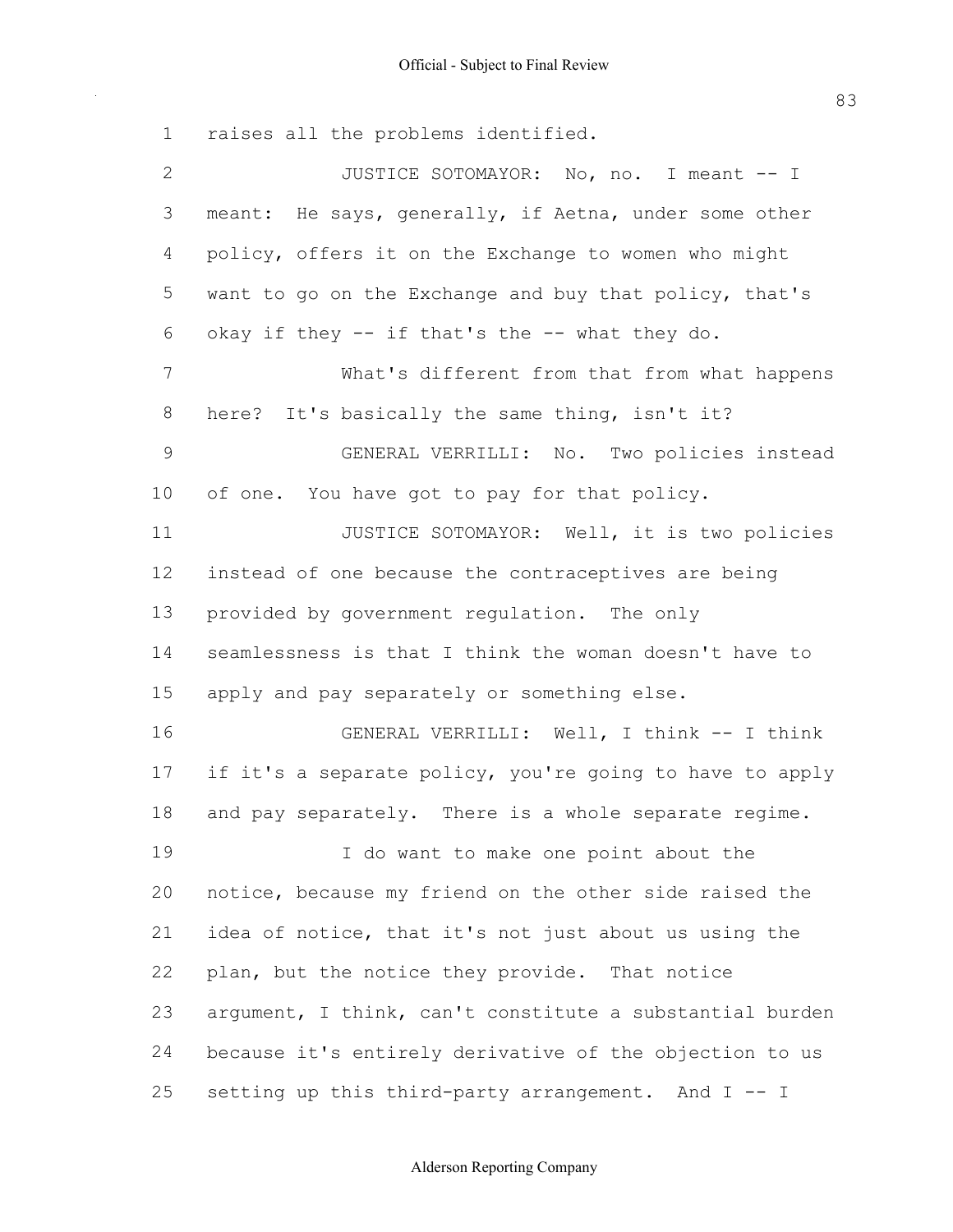1 think Mr. Clement told you that this morning because he 2 said if government didn't take this step of providing 3 the coverage, we would be happy to provide any 4 information they want on a form. 5 And so I think that -- what that tells you 6 is that the objection here, the focus of the objection, 7 is the -- is the arrangement to provide the separate 8 coverage and not the notice, per se; that on its own 9 terms, it's unobjectionable. 10 JUSTICE ALITO: Before you sit down, General 11 Verrilli, could I just ask you this informational 12 question about this particular situation of the Little 14 Their regular third-party administrator also 15 will not provide -- has said it will not provide the 16 coverage if -- even if they were to comply with the --17 the form of the notice requirement. And, therefore, you 18 say they probably cannot be -- there is probably no way 19 under ERISA to obtain contraceptive coverage for their 20 employees unless you can find another third-party 21 administrator that you could deal with there. 22 10 In that situation, would the Little Sisters 23 still be subject to fines for failing to comply? 24 GENERAL VERRILLI: No, we don't think so. 25 If I could, just in closing, what I'd ask this Court to 13 Sisters?

84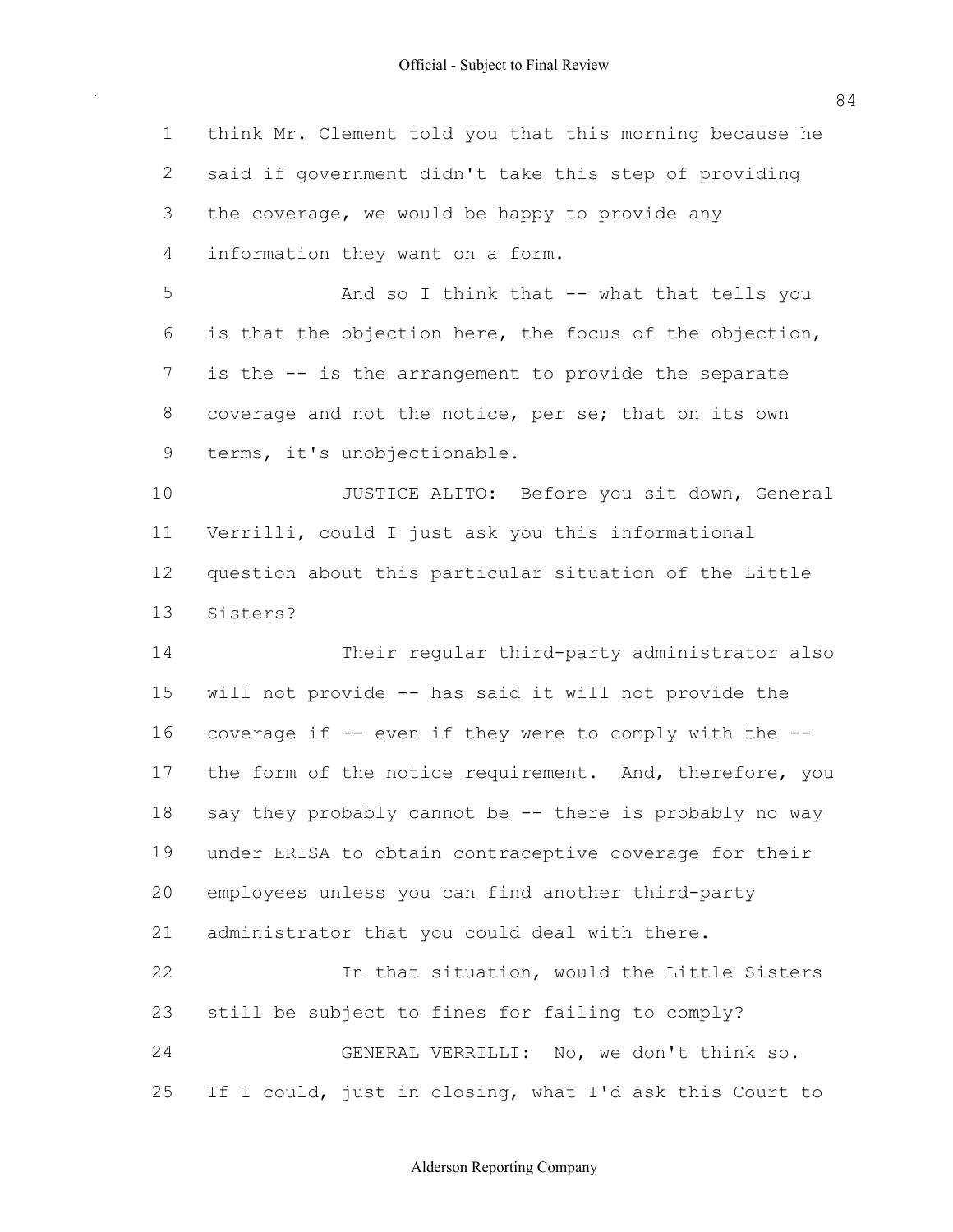do is to weigh the alternatives that have been put 2 before you here on this case. On the one side, you've got a serious, thoughtful effort to respect Petitioners' religious beliefs by creating a system that allows them to exempt themselves from the requirement in a straightforward manner and that protects the fundamental 7 rights and liberties and dignity of the -- of their employees, many of whom may not share their religious 9 beliefs about contraception.

10 On the other side of the scale, what you've got is a demand that those rights or those employees who may not share Petitioners' beliefs be extinguished extinguished until such time as Congress creates and enacts a different program that will require a separate 15 one-off jerry-rigged channel for them to provide and obtain contraceptive coverage that will impose precisely the burdens that Congress said in the relevant statutory provision are unacceptable for all preventive services.

**JUSTICE ALITO:** Well, that's one way of characterizing what's involved here. But you could 21 also -- it can also be said that, and it is true, that this is a case in which a great array of religious 23 groups -- and it's not just Catholics and Baptists and Evangelicals, but Orthodox Jews, Muslim groups, the 25 Church of Jesus Christ of the Latter Day Saints, an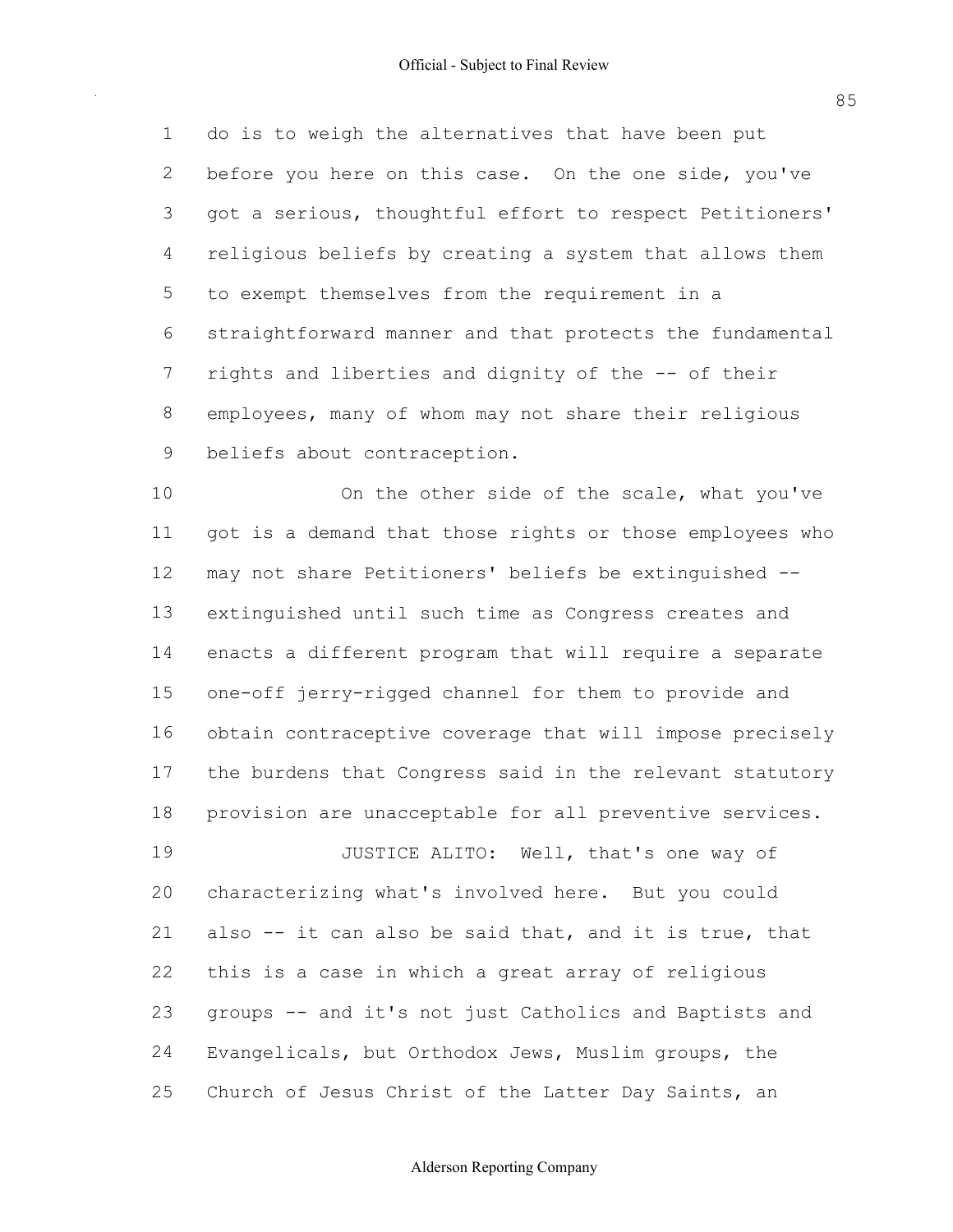| $\mathbf 1$ | Indian tribe, the Church of Lukumi Babalu Aye -- have    |
|-------------|----------------------------------------------------------|
| 2           | said that this presents an unprecedented threat to       |
| 3           | religious liberty in this country.                       |
| 4           | What would you say to that?                              |
| 5           | GENERAL VERRILLI: What I would say to that,              |
| 6           | Your Honor, is that, I think, essentially what eight     |
| 7           | court of appeals have said, which is that RFRA requires  |
| 8           | a sensible balance. A sensible balance is essential in   |
| 9           | a pluralistic society like ours, in which people of      |
| 10          | every faith on earth live and work side by side, and the |
| 11          | government has got to administer rules that are fair to  |
| 12          | everyone.                                                |
| 13          | The $accommodation$ -- the $accommodation$               |
| 14          | achieves that balance. Petitioners' position is very,    |
| 15          | very far from that balance and, therefore, the court of  |
| 16          | appeals should be affirmed.                              |
| 17          | Thank you.                                               |
| 18          | CHIEF JUSTICE ROBERTS: Thank you, counsel.               |
| 19          | Mr. Clement, four minutes.                               |
| 20          | REBUTTAL ARGUMENT OF PAUL D. CLEMENT                     |
| 21          | ON BEHALF OF THE PETITIONERS IN                          |
| 22          | NOS. 15-35, 15-05, 15-119 & 15-191                       |
| 23          | MR. CLEMENT: Thank you, Mr. Chief Justice.               |
| 24          | A few points in rebuttal.                                |
| 25          | I'd like to start with the universities,                 |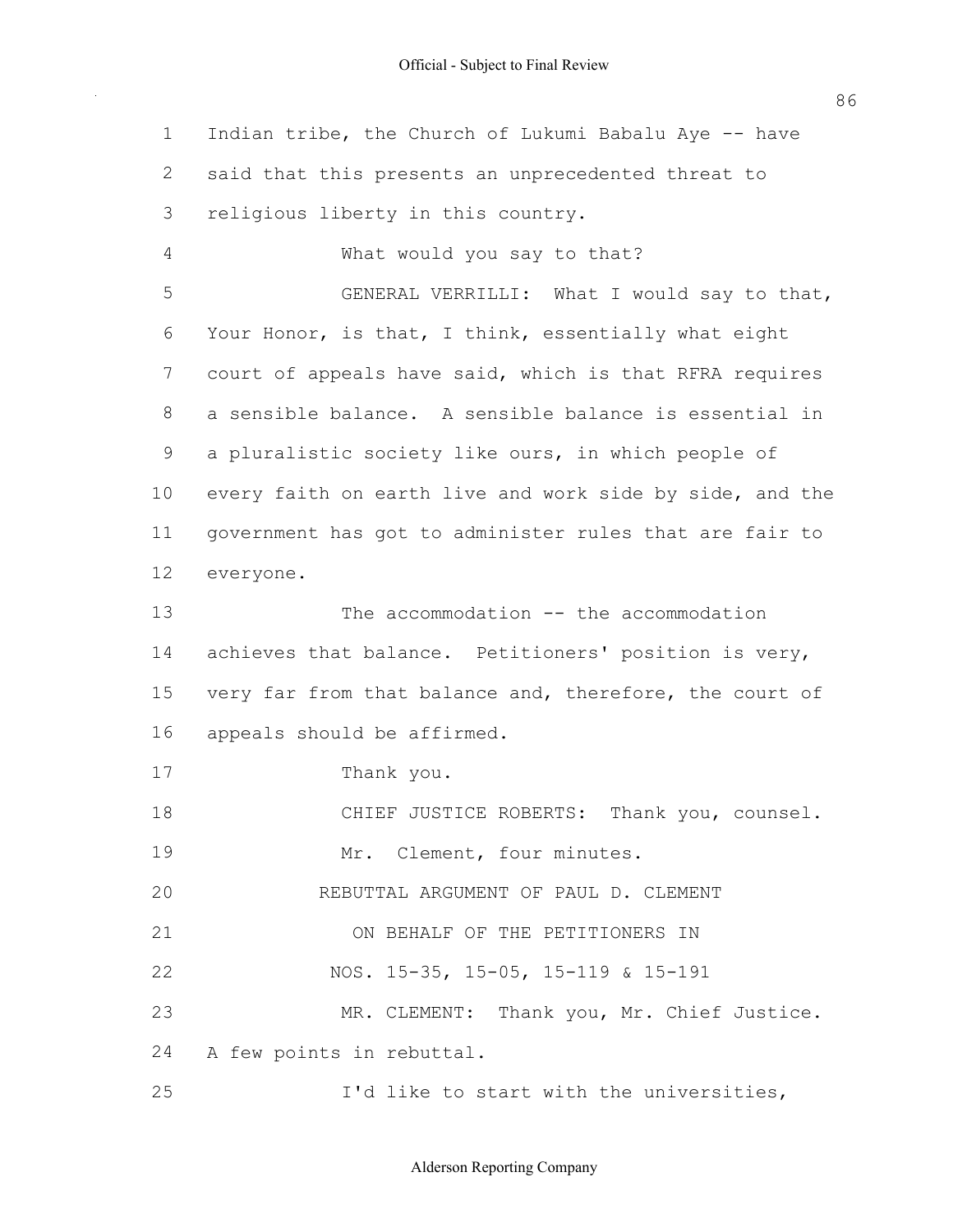Justice Kennedy, because I don't think it's the case 2 that just because Congress exempts churches, that it has 3 to exempt the universities. What it needs, though, is a rationale for drawing the line.

 Now, my friend on the other side says the line doesn't have to be perfect. Well, under compelling interest and least restrictive alternatives, it at least has to be pretty good. And the line that they have drawn here is absurd, and I would urge you to look at the amicus brief filed by the Dominican Sisters and 11 authored by a former head of the tax division, because 12 it explains the line they have picked, using 6033 of the tax code, makes no sense. That's an informative filing 14 requirement, but there is no substantive difference.

15 15 If my clients filed the form, they get the same tax exempt status as the churches. The only difference in that provision is whether you filed the 18 form. The substantive treatment is exactly the same.

 To use that line to draw a distinction between churches and universities or the Little Sisters of the Poor is a terrible line to draw. And if you go back to thinking

23 JUSTICE GINSBURG: But going back to that 24 line-drawing problem -- and that is in a brief that's been mentioned several times, the Baptist Joint

## Alderson Reporting Company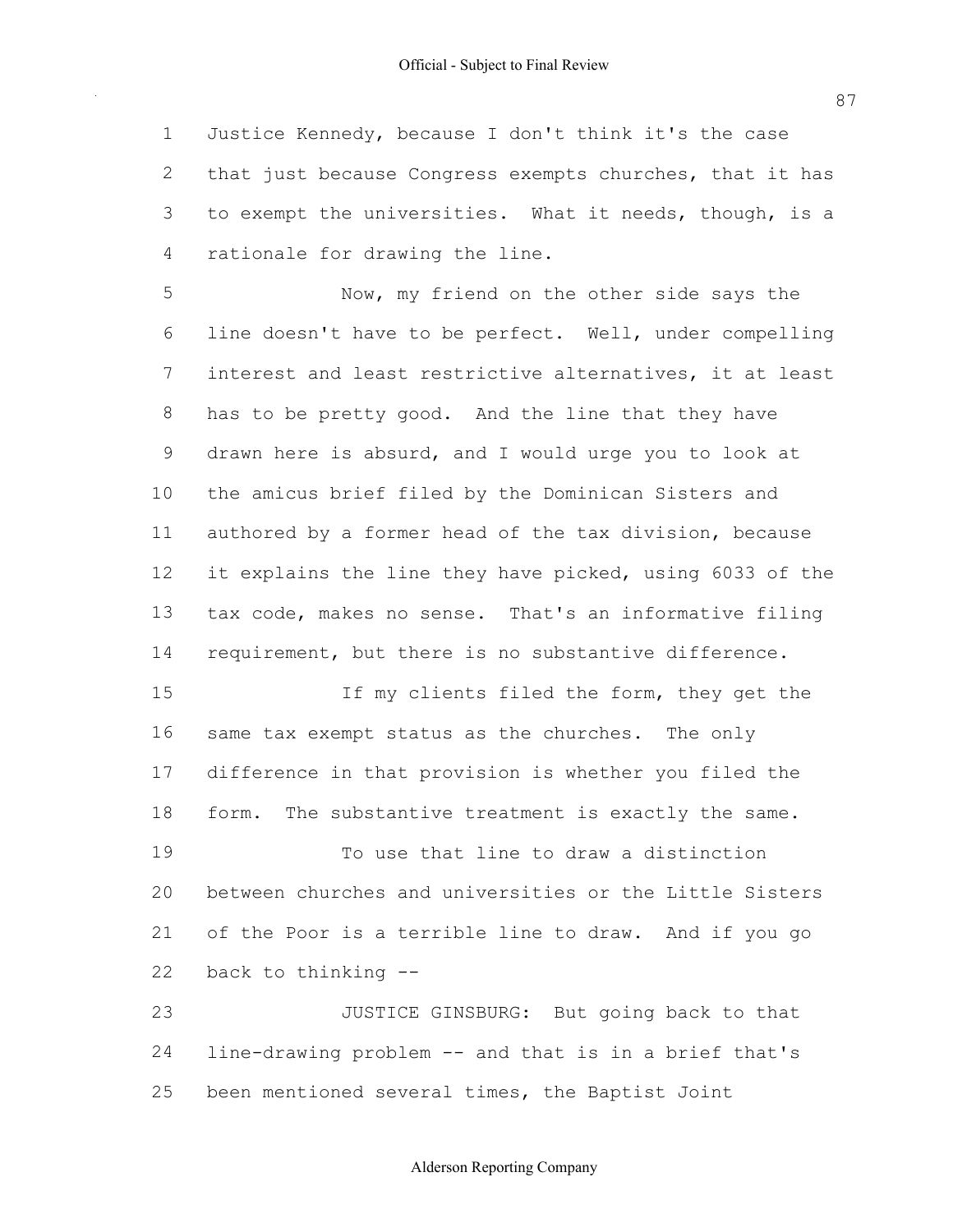1 Committee -- our leading proponent of RFRA discusses 2 this line-drawing problem. Do you just say that's 4 MR. CLEMENT: No, I would say that that gets 5 me to the next point. But if I could just finish this 6 point for one second. 7 Their original justification for the line 8 they drew, Justice Kennedy, was that the exempted 9 organizations would be more likely to hire 10 co-religionists and, therefore, less likely to have 11 employees who would use the products. 12 My clients equally enjoy the Title VII 13 exemption which gives them the right to hire 14 co-religionists so their original rationale applies 15 equally to my clients. You have to draw a sensible 17 Now as to the exemptions, I mean, I will 18 respectfully disagree with Professor Laycock. 19 JUSTICE SOTOMAYOR: Would it have been 20 better to say, churches, you've got to tell us you're 21 going to claim an exemption, because not every church is 22 religious, has the same religious tenets. So is that 23 what you would have preferred? Is that the -- the sort 24 of incentive you want to put out there? Is that the 25 message you're giving, which is, there is lots of rules 3 wrong? 16 line.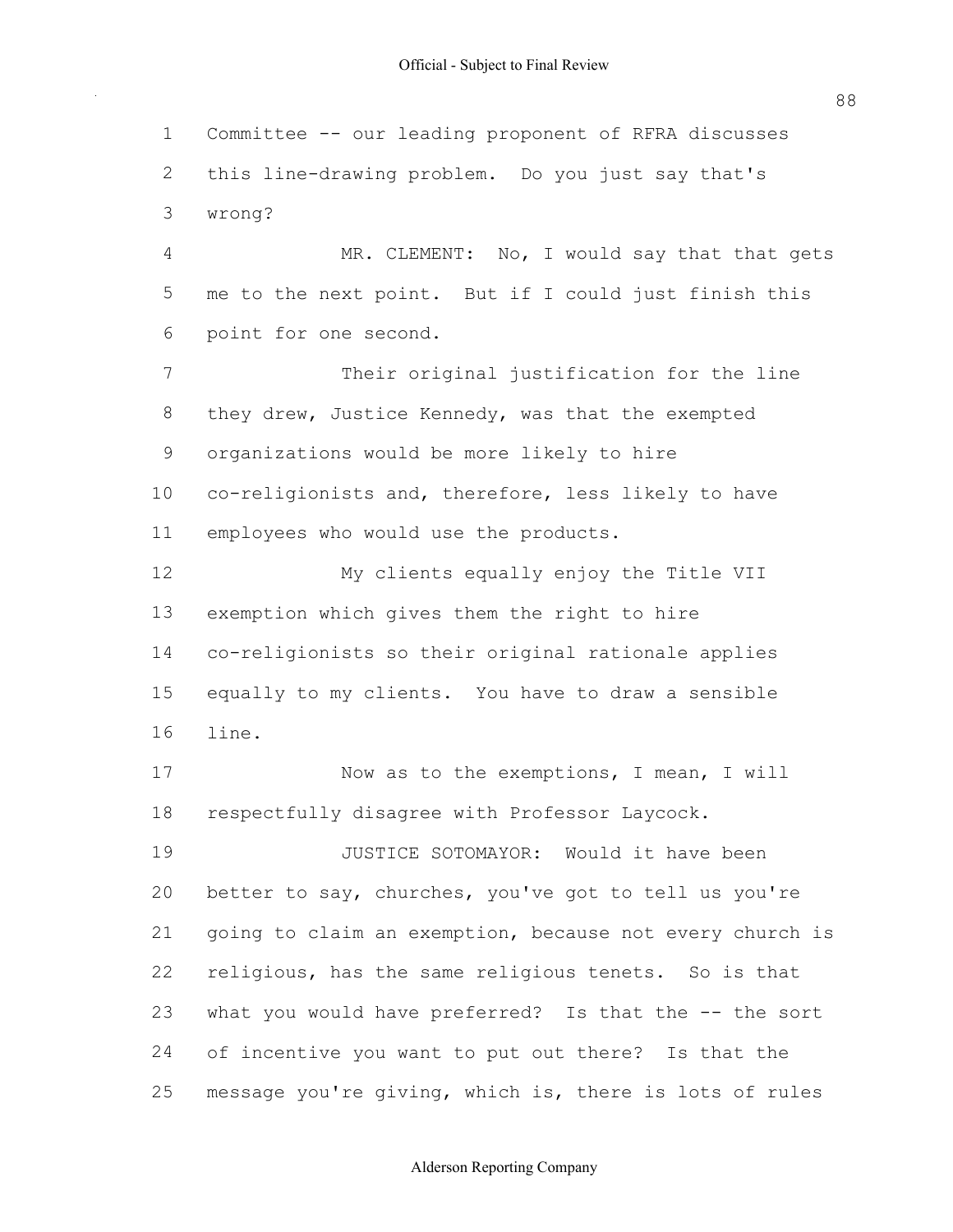that apply differently to churches because we recognize they are special? Others may be special like them, but it's clear to tell what a church is.

 MR. CLEMENT: Let me answer both questions together. First of all, the exemption is not just limited to churches. It applies to religious orders. And if my clients would have just stuck to their knitting and not helped the elderly poor, they could qualify.

 But to answer both of these questions 11 together, not all exemptions are created equal. And Professor Laycock is a great scholar, but even he admitted he didn't understand the details of this particular plan. He didn't get into that. He left it to the parties.

16 And I think he subsequently said that if there really was a requirement for these entities to 18 contract, and there is, then even he would recognize there is a substantial burden. But the important point is not all exemptions are created equal. If you create 21 an exemption for small employers, that's a rationale exercise with enforcement discretion. If you create an 23 exemption for -- take the O Centro case. If the exemption for peyote had been for a Schedule 5 substance 25 that was less dangerous, maybe the government would have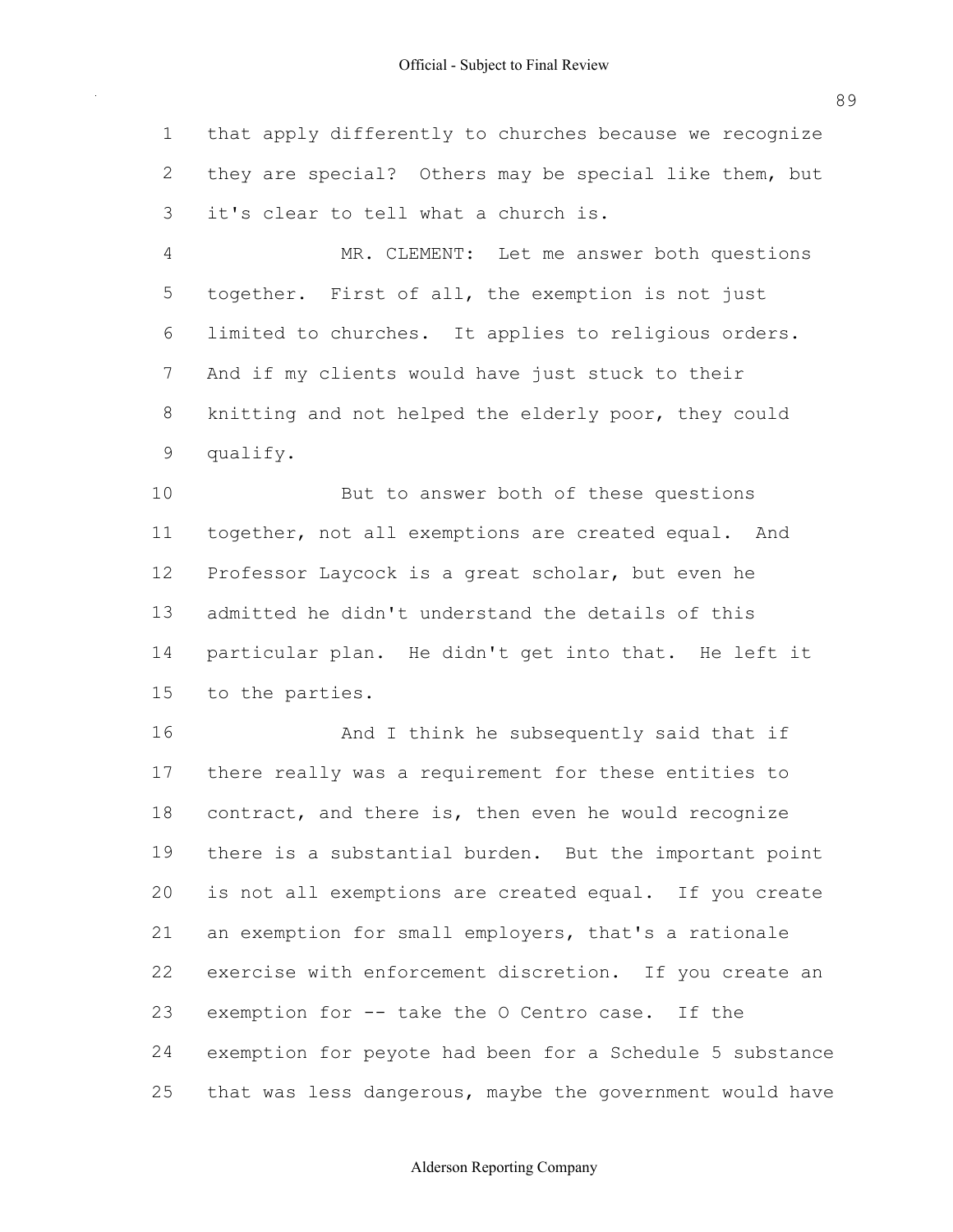Their problem there was that the government had already exempted the sacramental use of peyote, a 4 Schedule 1 substance. So of course, they had a hard time arguing why they couldn't provide an exemption for a different Schedule 1 substance. All of these exemptions have to be treated 8 the same, Justice Breyer. There is no excuse. There is no other way than to do the hard work of looking at the exemptions and seeing whether they make sense. One of the cases that Congress clearly wanted to embrace in RFRA was Yoder. Now, Yoder was a relatively hard case because there basically were no exemptions. If the State of Wisconsin had already provided an exemption for the Mennonites and it already provided an exemption for the students upstate 17 where the schools are farther apart, Yoder would have 18 been an easy, easy case. You can't make an exemption 19 for all these grandfathered plans. And please, it's not that this is a sunset provision. If you look at Joint Appendix page 956, they link the grandfather provision 22 to the idea that if you like your plan, you can keep it. So that's not going away. Just in closing, my clients would love to be won.

25 a conscientious objector, but the government insists

#### Alderson Reporting Company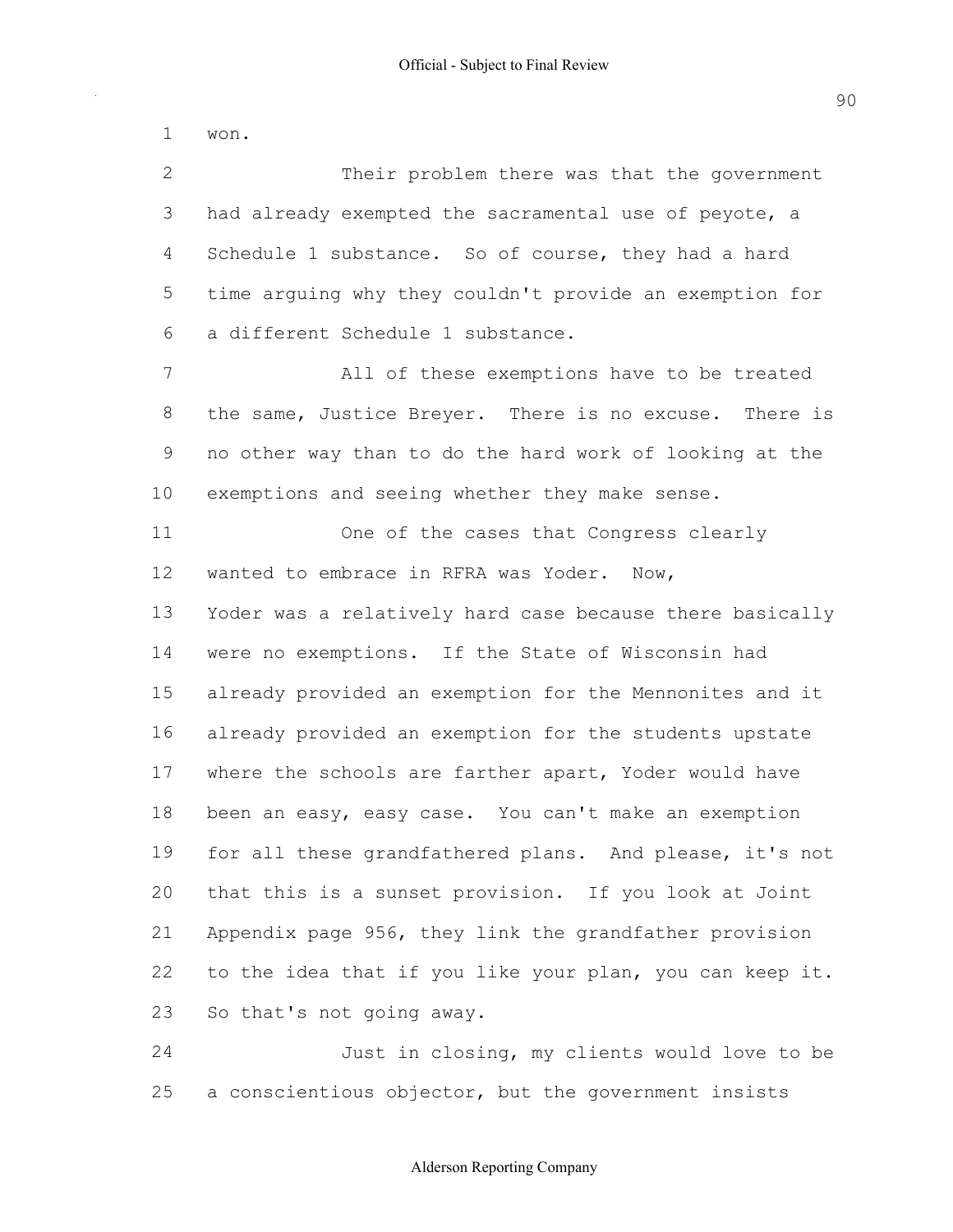| $\mathbf 1$     | that they be a conscientious collaborator. There is no |
|-----------------|--------------------------------------------------------|
| $\mathbf{2}$    | such thing.                                            |
| $\mathfrak{Z}$  | CHIEF JUSTICE ROBERTS: Thank you, counsel.             |
| $\overline{4}$  | The case is submitted.                                 |
| 5               | (Whereupon, at 11:37 a.m., the case in the             |
| $\sqrt{6}$      | above-entitled matter was submitted.)                  |
| $7\phantom{.0}$ |                                                        |
| $\,8\,$         |                                                        |
| $\mathsf 9$     |                                                        |
| 10              |                                                        |
| 11              |                                                        |
| 12              |                                                        |
| 13              |                                                        |
| 14              |                                                        |
| 15              |                                                        |
| 16              |                                                        |
| 17              |                                                        |
| 18              |                                                        |
| 19              |                                                        |
| 20              |                                                        |
| 21              |                                                        |
| 22              |                                                        |
| 23              |                                                        |
| 24              |                                                        |
| 25              |                                                        |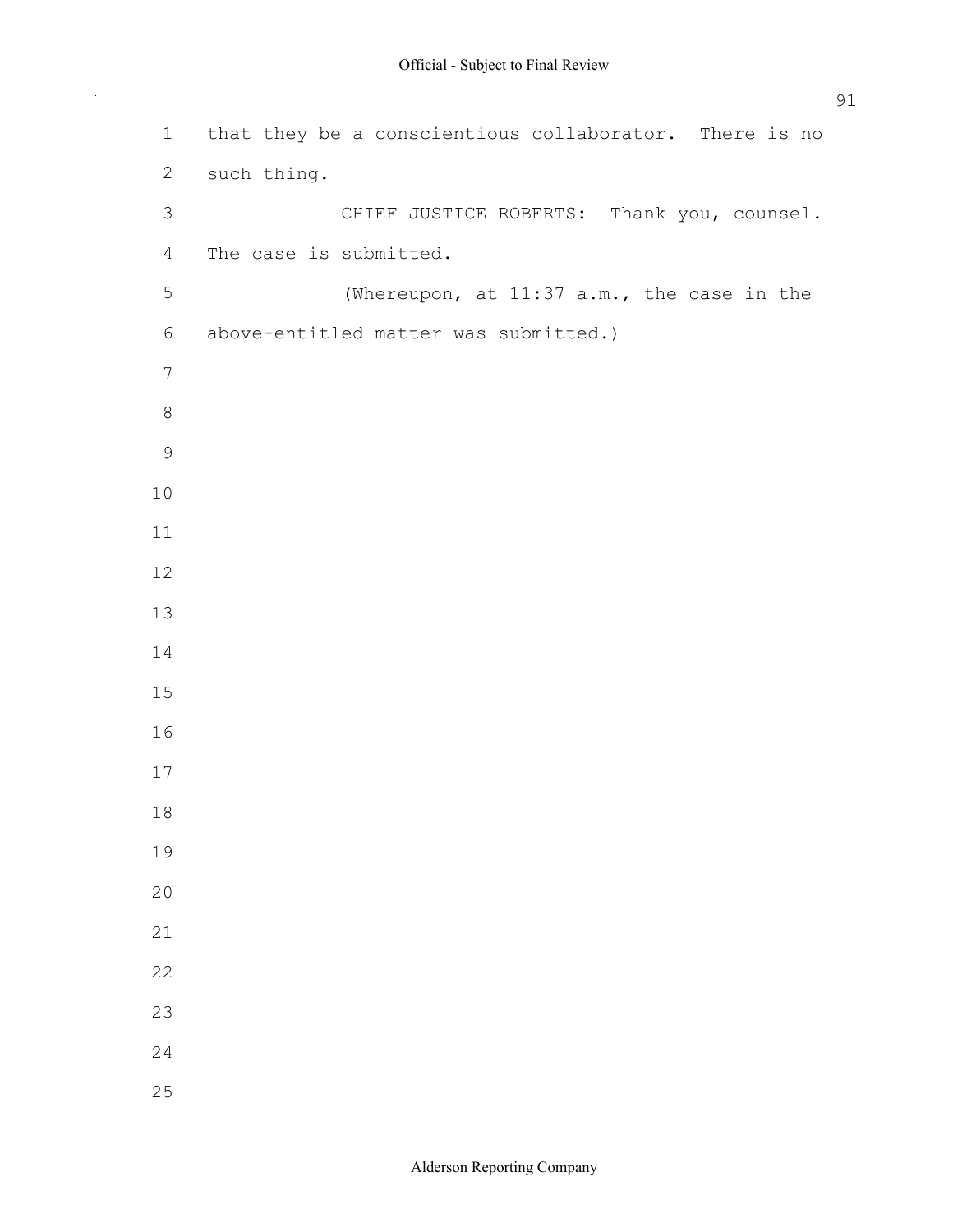$\mathbf{r}$ 

| A               | 56:13 57:8,9       | admits 16:4        | 44:14,15,16,17    | 68:18,19 70:16     |
|-----------------|--------------------|--------------------|-------------------|--------------------|
| a.m 4:166:2     | 59:21              | admitted 89:13     | 46:16 50:9        | 83:15,1789:1       |
| 91:5            | acted 17:24        | adult 23:10        | 80:15 85:1        | approach 63:6      |
| able 11:21 15:9 | acting $59:17$     | advanced 76:9      | 87:7              | appropriate        |
| 46:17           | 63:8               | Aetna 13:5 43:4    | Amendment         | 52:10 68:23        |
| abortion 23:8   | action 15:20,25    | 43:7 64:3,6,7      | 38:6 62:5         | <b>ARCHBISHOP</b>  |
| abortions 32:20 | 15:25 59:11,14     | 77:10 78:25        | Americans 55:3    | 2:3                |
| above-entitled  | 77:18              | 82:22 83:3         | 55:10 56:11,12    | architectural      |
| 4:1491:6        | actions 24:22      | affirmative 28:8   | amici 57:10       | 56:18              |
| absence 32:13   | 58:16 59:2         | affirmatively      | amicus $21:20$    | area 21:25         |
| 32:16 34:14     | activities 18:11   | 79:3               | 87:10             | argue 69:16        |
| absolutely 13:1 | activity 9:11      | affirmed 86:16     | analogy 7:2       | arguing 90:5       |
| 24:9            | 72:1               | <b>Affordable</b>  | 81:20             | argument 4:15      |
| absurd 87:9     | <b>added</b> 72:16 | 30:13              | analysis 7:16     | 5:2,6,10,13 6:3    |
| accept 20:23    | adding $36:15$     | AGED 3:4           | 12:14,15,25       | 6:7 10:2 20:5      |
| 21:1 23:3       | addition 29:8      | agree 18:6 26:7    | 13:9, 10, 15, 20  | 25:3,5,14          |
| acceptable 41:9 | additional 16:7    | 40:3 59:12         | 14:8 15:11        | 32:14 34:16        |
| 41:12,16,20     | address 40:22      | ahead 39:5         | 18:8 20:25        | 35:8 44:22         |
| 42:2,11         | 63:13 78:20        | AL 1:3,8,13,17     | 50:8              | 69:1,6,8 83:23     |
| accepted 17:20  | adequate 82:24     | 2:4,9,15,20 3:5    | analyze 7:13      | 86:20              |
| 17:23           | 82:24              | 3:10,16,214:8      | analyzing 80:10   | arguments 11:2     |
| access 34:18    | adhere 6:14        | <b>Alito</b> 18:18 | Angeles 62:10     | arises 62:7        |
| 55:5,8          | 32:7               | 31:13,21 50:14     | answer 11:25      | arrangement        |
| accident 23:9   | adherent 21:10     | 51:1,8,14,19       | 13:12 34:19       | 59:22 60:12        |
| accommodate     | adjust 37:9        | 52:18 53:2,7       | 40:1,2,23         | 66:17 70:23        |
| 56:14 57:9,10   | administer 8:10    | 53:17,20 54:8      | 42:18 53:24       | 77:10,11 83:25     |
| accommodation   | 86:11              | 54:11 56:9         | 58:11 71:20       | 84:7               |
| 41:25 45:1,6    | administering      | 63:12 64:10,18     | 82:8 89:4,10      | arrangements       |
| 45:14 46:10,18  | 65:24              | 65:10,15,20        | answering 12:20   | 45:24 63:9         |
| 49:16 67:16,21  | administrable      | 66:11 70:20        | 28:8              | 64:5,6             |
| 67:24 68:24     | 24:5               | 77:13,25 78:12     | anybody 49:9      | array $85:22$      |
| 71:22 82:24     | Administrate       | 78:16,20 81:5      | 69:21             | articulated 63:7   |
| 86:13,13        | 62:18              | 81:11 84:10        | anyway 57:3       | aside 36:19        |
| accommodati     | administrative     | 85:19              | apart 90:17       | asked 79:17        |
| 41:11           | 54:18 62:18,20     | allow 6:14 36:13   | appeals $86:7,16$ | asking $15:18$     |
| accomodation    | 75:19              | 36:13,15 75:9      | appear $68:13$    | 38:18,18 41:24     |
| 18:4,7,12 21:2  | administrator      | allowed 40:15      | <b>APPEARAN</b>   | 57:13 58:3         |
| 41:3,8          | 19:19 42:22        | allowing 36:23     | 4:17              | 70:4,5             |
| accurate 48:21  | 47:17 58:24        | 76:23              | appendix $47:1$   | <b>Association</b> |
| achieve 35:1    | 59:6 60:7,17       | allows 35:16,23    | 55:19 90:21       | 42:17              |
| achieves 86:14  | 61:3 65:3,5,24     | 85:4               | applicable 46:1   | assume $22:5,5$    |
| achieving 51:23 | 65:25 66:1,8       | alternative        | applies $46:14$   | 31:24 32:14        |
| 61:17           | 84:14,21           | 15:11 19:13        | 50:12 88:14       | 34:16,20 61:14     |
| act 6:14,22     | administrators     | 42:545:15          | 89:6              | 62:25 81:5         |
| 15:23 30:13     | 66:4               | 50:10,13,21,23     | apply 11:3 19:10  | assumed 33:10      |
| 55:3,11 56:11   | admit $35:8$       | 59:21              | 22:19 30:5        | assuming $47:25$   |
|                 | 64:11 65:11        | alternatives       | 46:15 63:7        | 48:2 52:24,24      |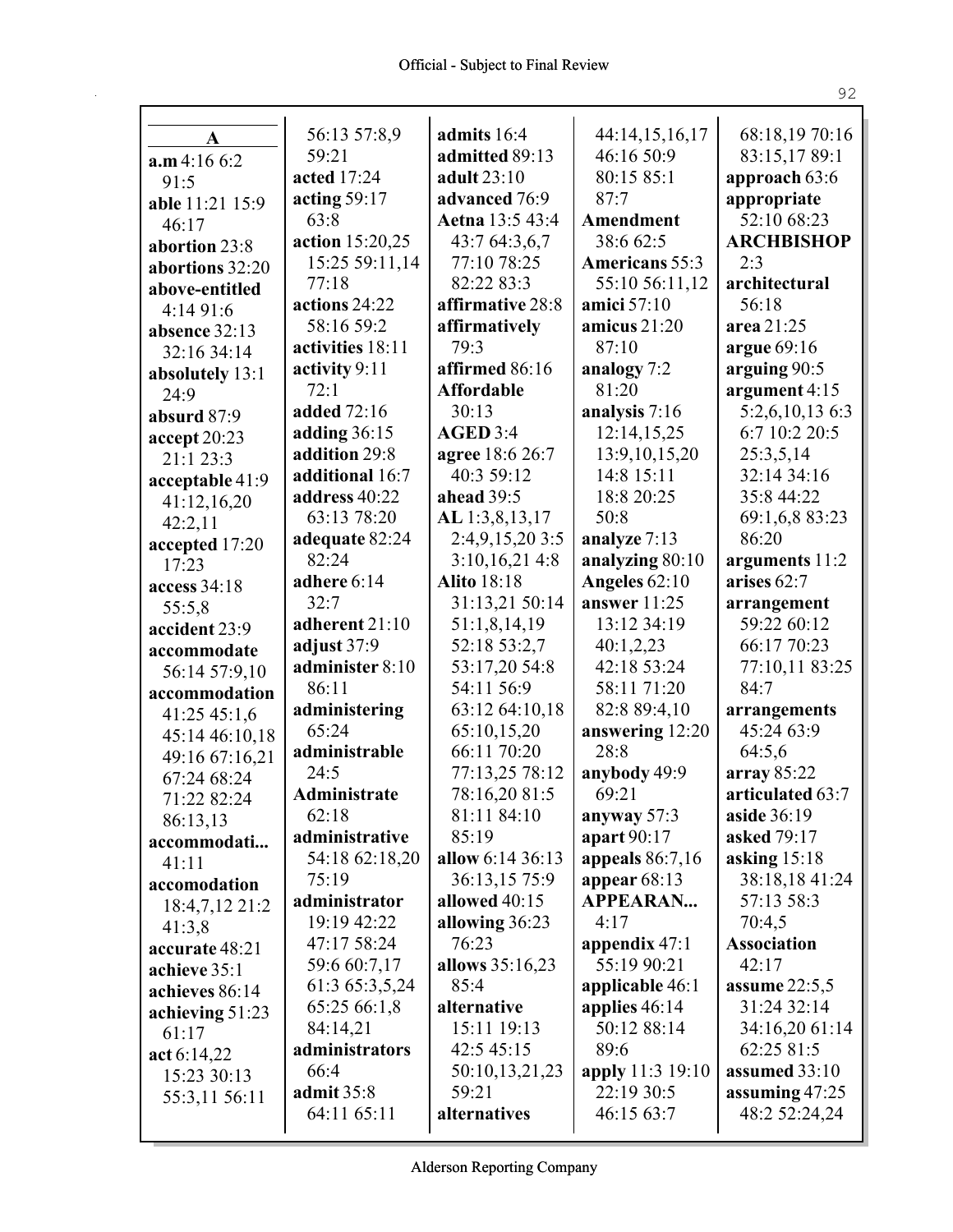| assumption                       | 83:8 90:13              | <b>Breyer</b> 22:1,3           | burdensome 7:8         | 18:20,24 24:24         |
|----------------------------------|-------------------------|--------------------------------|------------------------|------------------------|
| 81:12                            | <b>basis</b> 10:19 31:6 | 24:2,7,14                      | 35:2,2                 | 25:1,10 26:2           |
| attempts 6:21                    | 39:18                   | 37:25 38:9,16                  | burdensomen            | 26:25 31:8,8           |
| attenuated                       | be-all $12:9$           | 39:2,4,13 40:5                 | 32:25                  | 32:3,13 34:13          |
| 21:15 68:16                      | <b>bear</b> 71:23       | 40:10 57:7                     | <b>Burwell</b> 1:6 2:7 | 44:4 45:2,22           |
| authored 87:11                   | began $9:24$            | 61:25 63:4                     | 2:18 3:8,19 4:6        | 50:4 53:4              |
| authorization                    | <b>behalf</b> 4:18,20   | 76:11 77:2                     | 6:4                    | 58:20 61:6,8           |
| 14:1,3 16:23                     | 4:23 5:4,8,12           | 90:8                           | business $21:16$       | 64:11 65:7             |
| 17:1                             | 5:15 6:8 25:15          | <b>Breyer's</b> 58:12          | 21:17 30:25,25         | 66:11 75:19,20         |
| authorize 17:4                   | 44:23 86:21             | <b>brief</b> 16:5 39:24        | 31:3 35:11             | 85:2,22 87:1           |
| authorizing 65:8                 | behavior 57:14          | 47:1 62:2                      | businesses 29:10       | 89:23 90:13,18         |
| auxiliaries 8:24                 | 57:14                   | 64:10,11 68:4                  | 30:10 33:22            | 91:4,5                 |
| 9:9 18:10                        | belief 7:3,7,24         | 87:10,24                       | 37:11,12               | cases 6:5 17:9,22      |
| available 43:14                  | 11:7,8,20               | briefing 67:21                 | buy 32:1 52:22         | 18:22 29:16            |
| 66:15 74:20                      | 13:13 17:18,20          | briefs $21:20$                 | 70:21 71:2             | 50:5 57:12,12          |
| 77:14,15                         | 17:21 20:3              | 34:5 41:11                     | 83:5                   | 62:18 69:7             |
| avoid 72:3                       | 45:20,21 46:4           | 62:2                           | buying 48:6            | 90:11                  |
| avoiding 80:7                    | 57:13                   | brings $11:25$                 | buys 43:18 77:6        | categorical            |
| <b>Aye</b> 86:1                  | beliefs $6:15,21$       | 12:23,24                       |                        | 67:14                  |
|                                  | 12:12 21:21             | broader 54:1                   | $\mathbf C$            | categories 31:15       |
| B                                | 37:20 40:16             | brochure 82:12                 | $C$ 5:16:1             | category 26:18         |
| <b>B</b> 4:22 5:11               | 44:12 59:3,24           | 82:15,16                       | cake 22:11             | 26:20 68:11            |
| 44:22                            | 85:4,9,12               | building 55:5                  | call 18:7 32:25        | 69:21 71:8             |
| Babalu 86:1                      | believe 6:16            | buildings $55:7,8$             | 39:16,17,17            | Catholic 2:3           |
| back 21:8 56:10                  | 33:7 35:15              | <b>bunch 22:15</b>             | card 51:11             | 26:6,15 66:24          |
| 56:10 57:5                       | 38:25 58:11,12          | 36:24,24                       | 60:10                  | 66:25 67:23            |
| 64:2 87:22,23                    | 77:23                   | <b>burden</b> 7:15,25          | cards $51:9$           | Catholics 85:23        |
| back-and-forth                   | believer 14:21          | 11:10,13 12:14                 | care 6:19 17:25        | causation 20:25        |
| 67:8                             | belongs 77:6            | 12:15,19 13:20                 | 22:8 23:11             | cause 29:25            |
| <b>bad</b> 33:8 36:24            | Benedict 22:23          | 14:25 15:10,22                 | 25:2,4,6,7,9           | Centro 69:7            |
| balance 15:21                    | benefit $63:20$         | 16:2 24:11,15                  | 30:13 33:12            | 89:23                  |
| 45:2 60:20                       | benefits 66:14          | 44:11 45:12,17                 | 39:17 41:6             | certain $33:6,6$       |
| 80:10 86:8,8                     | best 62:23 67:17        | 45:19 46:8,12                  | 47:11 51:24,25         | 33:10 59:10            |
| 86:14,15                         | <b>better</b> 15:14     | 48:1,3 49:14                   | 54:19 56:16            | 62:5 74:25             |
| <b>Baptist</b> 2:14              | 88:20                   | 49:15 50:3                     | 69:24 71:5             | certainly 14:11        |
| 87:25                            | big 21:1431:16          | 51:2 56:15                     | 72:14,15,16<br>78:14   | 20:22 44:4,10          |
| <b>Baptists 85:23</b>            | 55:13 62:8              | 57:6,16 58:6                   |                        | 50:12 56:12            |
| <b>barrier</b> 53:14,16<br>74:21 | bit 19:20 57:4          | 58:10 59:19                    | careful 44:2<br>69:2   | challenge 45:1         |
| barriers 47:12                   | blasphemy 23:6          | 61:14,14,15,19                 | carefully 69:11        | change $31:9$          |
|                                  | <b>Blue</b> $64:4,6,7$  | 62:4,5,23                      | 72:2                   | 36:4,6,10 48:9         |
| 52:1,1 53:8,10<br>53:12          | 77:10 78:25             | 63:20,24 66:4                  | Carolina 25:1          | 48:11 55:23            |
| <b>based</b> 13:3 14:9           | <b>bound</b> $76:16,17$ | 66:10 71:24                    | carry $28:17$          | 57:13 74:14,18         |
| 31:19 58:21                      | 76:24                   | 75:19 83:23                    | case 6:4 7:14          | changes 36:8           |
| basement 62:11                   | <b>Bowen</b> 16:1 50:5  | 89:19                          | 12:6,6,15,18           | 56:18                  |
| <b>basic 75:20</b>               | 58:13 63:7              | burdening 58:8                 | $14:12$ 16:1,1         | channel 48:14<br>85:15 |
| basically 42:19                  | breakdown<br>34:12      | burdens $14:20$<br>62:25 85:17 | 16:23 17:22,24         |                        |
|                                  |                         |                                |                        | characterizing         |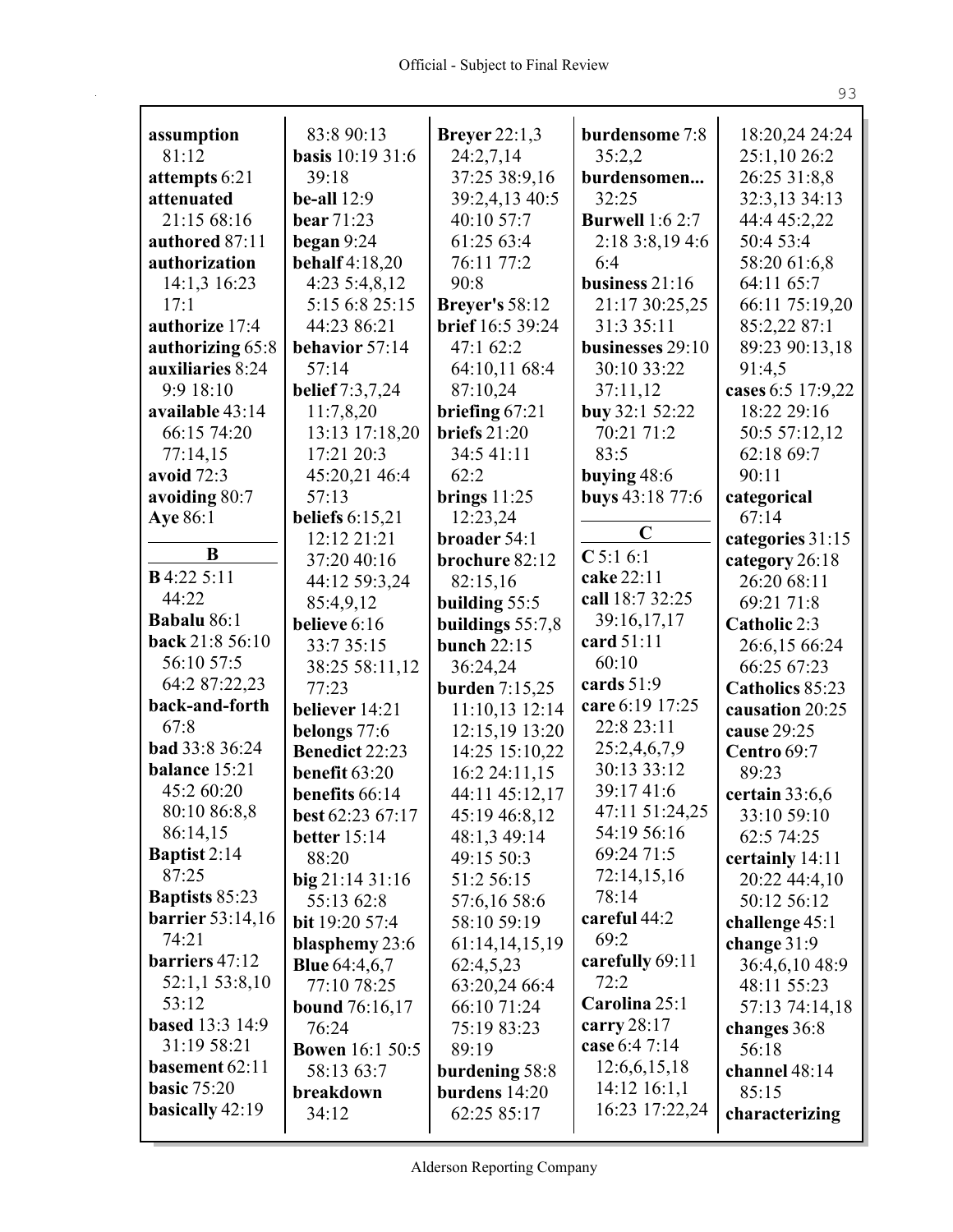| 85:20                  | 69:18 70:6                 | closer 68:8                | compel 59:1           | Congress 24:6           |
|------------------------|----------------------------|----------------------------|-----------------------|-------------------------|
| charge $50:19$         | 88:21                      | closing $84:25$            | compelled 59:9        | 27:2,3 28:4             |
| charged 60:4,6         | claims $14:20$             | 90:24                      | compelling            | 29:20,23 31:13          |
| charging 71:25         | 24:12,18 37:17             | co-pay 52:1 53:9           | 13:16 18:2            | 31:20 37:6,6            |
| <b>Charities</b> 26:6  | 39:10                      | 60:5                       | 34:2 35:10            | 45:4 46:20              |
| 66:24,25 67:23         | clarity 57:11              | co-petitioners             | 36:22 45:3            | 48:12 49:19             |
| Chief $6:3,10$         | clause 23:14               | 6:13                       | 47:14,15 49:1         | 50:24 53:7              |
| 25:12,17 44:20         | clear 12:15 16:4           | co-religionists            | 55:10 57:4            | 54:12,21 55:2           |
| 44:24 47:13            | 17:17 23:22                | 88:10,14                   | 60:23 61:5,16         | 55:11,14 72:11          |
| 48:16 49:12            | 30:4 40:8                  | code 38:10                 | 68:24 69:9,17         | 72:20 74:21             |
| 58:19 59:13            | 44:15 60:20                | 87:13                      | 70:24 78:6,7          | 75:23,24 78:8           |
| 60:14,19 61:9          | 89:3                       | cognizable 50:3            | 80:13 87:6            | 85:13,17 87:2           |
| 61:12 64:2             | clearly 7:15               | 59:19                      | compensation          | 90:11                   |
| 66:22 67:19            | 90:11                      | coherent 28:14             | 71:13                 | connect $43:19$         |
| 68:1,17 69:5           | Clement 4:18               | collaborator               | compliance            | connection              |
| 72:22 73:6,17          | 5:3,14 6:6,7,10            | 91:1                       | 66:24                 | 68:15                   |
| 73:21,25 74:4          | 7:10,22 8:9,19             | collapse 25:4              | complicit 20:3        | conscientious           |
| 74:7,12 75:2,6         | 9:4,7,25 10:5,9            | college 4:3 43:13          | 20:19 46:4            | 7:12,13,17,24           |
| 75:16 79:16            | 10:25 11:12,24             | <b>COLORADO</b>            | 49:23 61:2            | 9:17 90:25              |
| 80:2,9 82:7            | 12:10,22 13:21             | 3:4                        | complicity 13:14      | 91:1                    |
| 86:18,23 91:3          | 14:6,9,19 15:4             | column $26:3$              | 20:24 21:1            | consequence             |
| child 23:10            | 15:7,24 16:13              | come 8:3 13:2              | 49:10 50:1            | 18:14 20:13             |
| choose 22:10           | 16:20 17:6                 | 14:21 20:14                | 80:7                  | consider 42:5           |
| <b>Christ 85:25</b>    | 18:6,22 19:8               | 24:24 26:20                | comply $10:23$        | 52:2 59:18              |
| <b>Christian 23:8</b>  | 19:13 20:8                 | 35:14 56:9,10              | 26:16 28:16           | 80:7                    |
| church $9:1,2$         | 21:4 22:2 24:1             | 63:14,17 76:3              | 34:4,22 67:22         | consistent 59:2         |
| 26:18,20,21            | 24:9,16 43:3               | 80:16                      | 67:24 84:16,23        | consolidated 6:5        |
| 27:13,20 28:9          | 84:1 86:19,20              | comes 11:3 26:1            | comprehensive         | constitute 49:15        |
| 28:24 50:17            | 86:23 88:4                 | 29:14 34:10                | 63:3 73:16            | 83:23                   |
| 62:9 66:6 67:3         | 89:4                       | 58:12,13 59:22             | 77:16                 | constitutes             |
| 67:6 68:19             | Clement's 63:13            | 65:8 72:22                 | concede 45:12         | 49:14                   |
| 71:8,16 85:25          | 65:16                      | 75:12                      | 45:16,18,19           | constitutional          |
| 86:1 88:21             | client 9:22 10:17          | coming $12:7$              | conceded 12:13        | 74:13                   |
| 89:3                   | 17:19 18:12                | 62:12                      | concedes 6:20         | constrained             |
| churches 8:23          | clients 10:11              | committed 33:9             | concerns 37:12        | 69:1                    |
| 8:25 9:9 18:9          | 14:1 18:9                  | Committee 88:1             | conclude 44:14        | contact 22:14           |
| 25:6 27:4 28:5         | 21:23 22:7                 | communication              | 61:13                 | contain 71:3            |
| 28:18 29:14,18         | 27:6 41:5,6                | 82:17                      | conclusion            | contains 35:22          |
| 29:20 30:2,5,9         | 42:25 44:2,10              | companies                  | 74:25                 | content $61:12$         |
| 31:14 37:7             | 87:15 88:12,15             | 42:24 52:25                | condition 52:6,9      | context 7:12            |
| 67:7,10 87:2           | 89:7 90:24                 | 64:7 66:5                  | 79:21,24              | 27:17 54:1              |
| 87:16,20 88:20         | clients' 13:19,21          | company 16:19              | conditions 43:15      | 55:6 59:14              |
| 89:1,6<br>circumstance | 20:24<br>clinic 20:17 23:8 | 43:4 58:23<br>60:6,15 61:3 | conduct 26:7<br>71:17 | 62:14<br>continue 36:15 |
| 71:1 74:16             | 63:18                      | 66:9,18 82:17              | confusion 64:19       | 51:20 54:5,5            |
| cited 56:4             | close 59:22                | comparable                 | congregation          | 54:25                   |
| claim $24:13$          | 68:13 80:16                | 35:1 56:17                 | 62:12                 | contraception           |
|                        |                            |                            |                       |                         |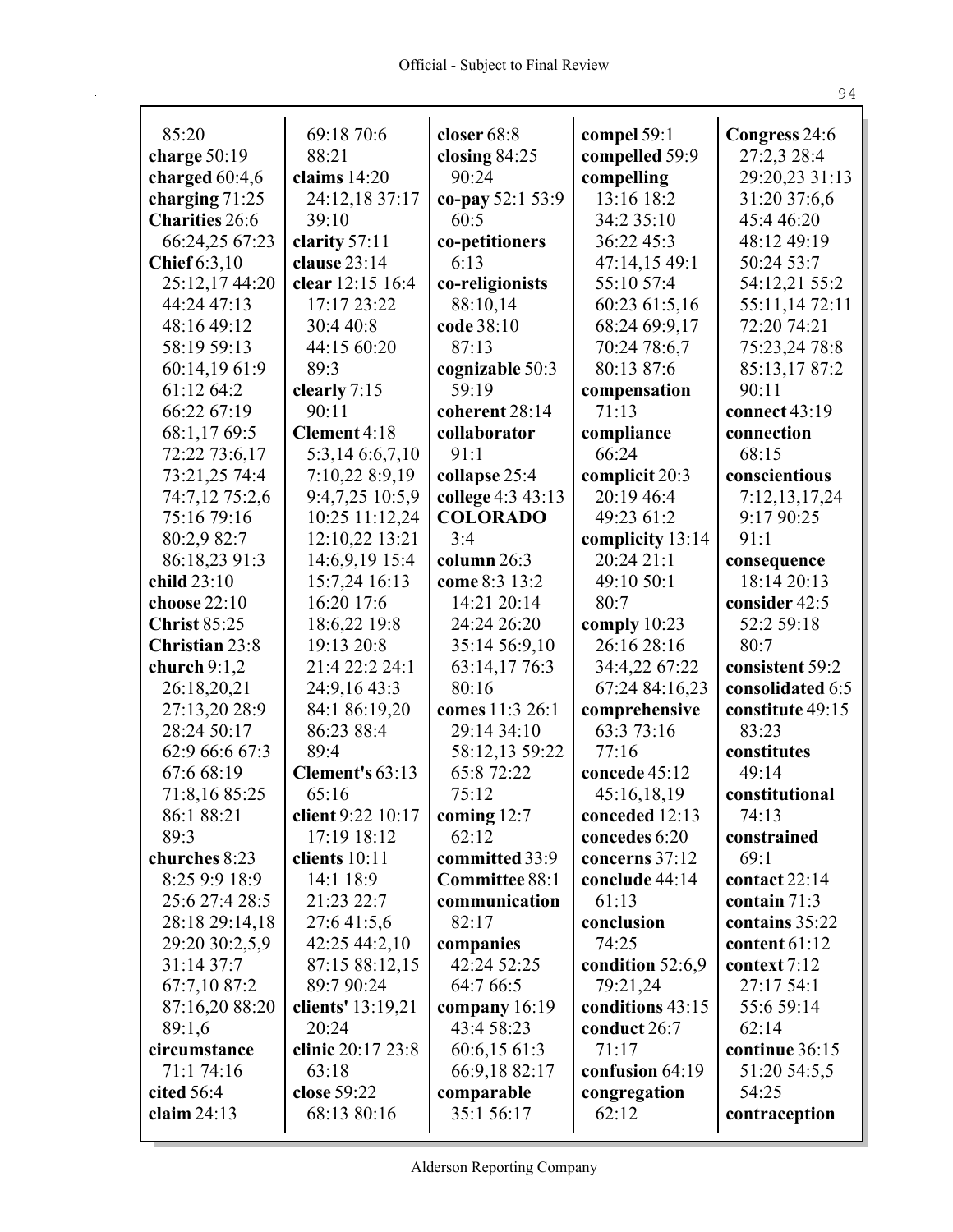| 6:19 46:22       | 56:776:19            | 57:3 60:1,2,11   | damned 14:23       | described 38:9   |
|------------------|----------------------|------------------|--------------------|------------------|
| 52:8,9,10        | costing 55:22        | 60:20 64:8,25    | danger 30:2        | description 20:9 |
| 53:13 55:25      | counsel 25:12        | 65:6 69:23       | 52:6               | 48:21            |
| 79:23 80:23      | 44:20 52:16          | 70:7,8,9,12,14   | dangerous 89:25    | deserted 29:25   |
| 85:9             | 80:20 86:18          | 70:18 71:4,24    | DAVID 1:3          | designed 19:3    |
| contraceptive    | 91:3                 | 72:18 74:8       | day 22:9 23:18     | 49:19 72:3       |
| 20:6 25:21       | counseling           | 75:1 76:13,19    | 85:25              | despite 39:19    |
| 26:14 31:12      | 80:22                | 77:16 79:3,23    | dead 54:9          | details 89:13    |
| 34:18 35:5       | counter $62:16$      | 80:17 81:2       | deal 21:14 37:4    | detector 21:7    |
| 41:8,22 42:1     | country 25:21        | 82:2,13 84:3,8   | 77:13 84:21        | determine 31:17  |
| 43:5 45:7,8      | 29:5,13 39:12        | 84:16,19 85:16   | dealing $16:17$    | determined 32:9  |
| 47:15,16 48:7    | 43:6 86:3            | coverages 73:15  | 58:20              | devastating      |
| 48:14 49:4       | counts $62:4$        | covered 18:1     | debate 15:14,15    | 58:17            |
| 50:16 51:5       | couple 36:2,18       | 72:14            | 15:16,18           | device 54:2      |
| 52:20 53:21      | 62:17                | covering 54:22   | decided 55:11      | 56:24            |
| 54:13,19 55:21   | course 7:15          | covers 47:4      | 55:14 67:6         | difference 8:5,7 |
| 56:3,5,6 57:3    | 20:18 51:13          | 78:25 81:9       | decides 29:23      | 13:18,20 17:5    |
| 60:21 64:8,25    | 52:24 67:20          | create 66:3 67:7 | decision 15:12     | 17:6 39:23       |
| 69:23 70:1,8     | 71:13 90:4           | 89:20,22         | 21:8,8,9 40:17     | 56:8 63:25       |
| 70:14,17 71:4    | court 1:1 4:15       | created 45:25    | decisively 80:12   | 65:15 66:21      |
| 71:24 79:23      | 6:11 12:18           | 63:10 67:9       | declaration        | 67:19 71:6       |
| 81:2 82:2,9,14   | 15:12 19:14          | 89:11,20         | 55:18              | 78:23 79:1,8     |
| 84:19 85:16      | 21:5,15 22:18        | creates 48:11    | declarations       | 79:17,17,18      |
| contraceptive-   | 25:18 28:23          | 65:474:24        | 80:21              | 87:14,17         |
| 50:19 74:19      | 44:25 45:5           | 78:5 85:13       | deemed 71:18       | differences      |
| 77:19            | 58:15 61:12          | creating 73:19   | deems 6:18         | 24:20            |
| contraceptive-   | 81:25 84:25          | 78:5 85:4        | defeats 46:20      | different 9:5    |
| 77:5             | 86:7,15              | critical 8:14    | define 27:9        | 15:13 19:16      |
| contraceptives   | <b>Court's 10:23</b> | 34:14 46:13      | definition 26:10   | 20:21 44:3       |
| 11:23 13:6       | 14:10                | 48:4 59:18       | 28:14,16           | 63:21 64:3,4     |
| 32:1,10,17,21    | courts $21:5$        | 60:3             | delighted 10:9     | 65:1 83:7        |
| 63:18 76:19      | cover 79:9 80:22     | Cross 64:4,6,7   | 10:10              | 85:14 90:6       |
| 78:25 79:9       | coverage 6:19        | 77:10 78:25      | delivering 44:7    | differently      |
| 81:9 83:12       | 14:17 17:8,9         | current 74:11    | demand $15:3$      | 18:15 26:15      |
| contract 16:16   | 19:6,25 20:6         | 74:14,18         | 26:5 85:11         | 30:22 89:1       |
| 20:7 89:18       | 20:19 25:21          | cut $80:10$      | demands 14:13      | difficult 8:10   |
| contrary 13:1    | 26:14 29:6           | cuts 80:11       | demonstrably       | 28:23 29:1       |
| control $13:14$  | 34:19 35:5           | cylindrical      | 6:24               | 62:1             |
| 43:11 44:5       | 40:21 41:8,23        | 21:10,11         | demonstrated       | difficulty 22:21 |
| controls 11:8    | 42:1,7,16 43:5       |                  | 25:10              | 23:23 54:18      |
| copayments       | 43:14 44:8           | D                | dental $51:14$     | dignity 85:7     |
| 36:13            | 47:5,6,21 48:7       | $D$ 4:18 5:3,14  | dentistry $74:1,5$ | dilemma 6:13     |
| core 27:19 68:15 | 48:15,25 50:16       | 6:1,7 86:20      | <b>DENVER 3:4</b>  | diminishing      |
| correct 64:16    | 51:5 53:11,21        | D.C.4:11,18,20   | <b>Department</b>  | 36:9             |
| 77:7,9           | 54:13,14,16,19       | 4:23             | 1:164:23           | Dioceses 55:18   |
| correctly 21:19  | 54:19,25 55:21       | da $22:14,14,14$ | depends 12:7       | direction 40:11  |
| cost 20:16 47:7  | 56:3,5,6,16,17       | 22:14,14         | derivative 83:24   | directly 12:5    |
|                  |                      |                  |                    |                  |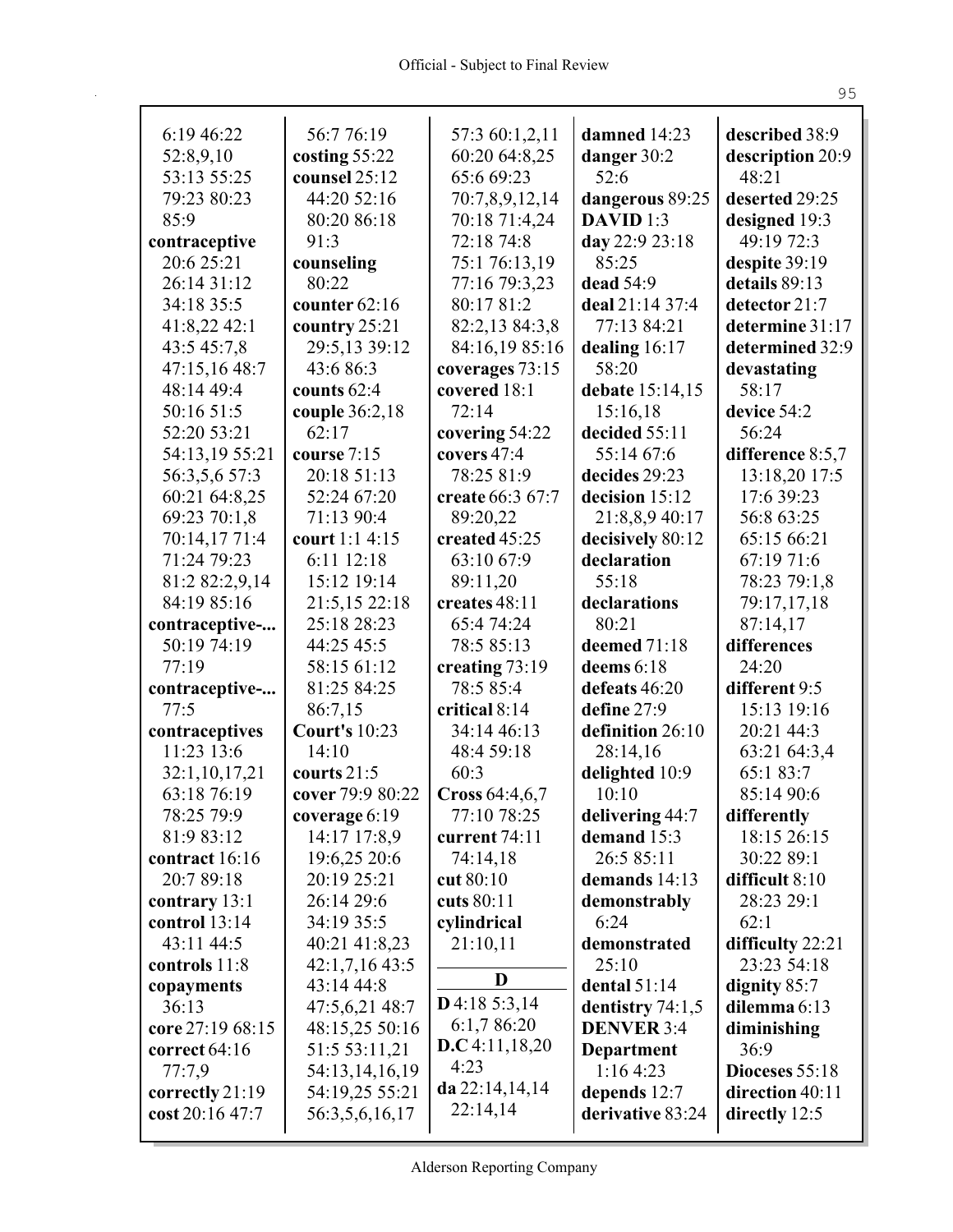| disabilities 55:3 | 78:15              | 75:8 90:18,18      | 56:21 59:16,23    | entities 59:7         |
|-------------------|--------------------|--------------------|-------------------|-----------------------|
| 55:11 56:11,13    | document 17:14     | <b>EBSA</b> 18:25  | 60:10 64:9        | 68:7, 12, 13, 15      |
| 56:14             | 19:21 64:23,24     | 19:21              | 69:19,22 70:4     | 89:17                 |
| disabled 55:5     | 65:1,2,3,4,7,8     | edge 22:12         | 70:9,20 72:14     | entitled 33:15        |
| disagree 88:18    | 65:9               | educate 52:16      | 74:25 84:20       | 57:22                 |
| discretion 77:18  | doing 37:8,10      | effect 29:22       | 85:8,11 88:11     | entitles 59:24        |
| 78:2 89:22        | 53:4 59:20         | 64:24 65:4         | employer 16:17    | entity $63:11$        |
| discriminate      | dollars 6:15       | 71:17              | 26:10 36:8        | 64:3,4 68:19          |
| 31:6              | 12:16              | effective 51:22    | 47:5 49:20        | equal 89:11,20        |
| discrimination    | Dominican          | 76:10 80:16        | 51:10 52:4        | equally 51:22         |
| 31:7 33:8         | 87:10              | effort $85:3$      | 59:25 60:4        | 80:16 88:12,15        |
| 56:23             | <b>DONALD 4:22</b> | efforts $11:22$    | 64:22,24 66:14    | equation $80:3,5$     |
| discuss $46:12$   | 5:11 44:22         | eight $86:6$       | 70:11,22,22       | equivalent 18:25      |
| 48:1              | doubt 50:6         | either 8:11        | 71:25 78:24       | eradicating 33:9      |
| discusses 88:1    | 58:16              | 14:10 15:20        | 79:9 82:1         | <b>Erie</b> $67:1,23$ |
| discussing 64:2   | doubts 17:18       | 33:17,25 36:21     | employer-based    | <b>ERISA 42:23</b>    |
| discussion 61:22  | draft 7:12 57:19   | 60:6               | 25:22 29:6        | 64:14,23 84:19        |
| 69:14             | draft-eligible     | elderly 10:19      | 35:641:7,23       | escapees 62:9         |
| disincentive      | 9:20               | 25:9 89:8          | 42:2,16           | especially 69:2       |
| 53:12             | dramatically       | element 64:15      | employers 18:16   | ESQ 4:18,20,22        |
| disincentives     | 32:19 55:16,17     | eligible $8:17,17$ | 29:7 30:9 33:2    | 5:3,7,11,14           |
| 74:24             | $draw 24:10$       | 9:3,3 48:10        | 33:6,23 40:21     | essence 20:4          |
| disputes $21:17$  | 28:14 31:19        | 70:16              | 41:19,22 69:19    | 58:10                 |
| distance 42:6,11  | 57:7,11 68:17      | eliminate 53:7     | 69:22 70:7        | essential 86:8        |
| 42:13             | 87:19,21 88:15     | 72:20 74:22        | 71:23 89:21       | essentially 13:18     |
| distinction 9:12  | drawing 87:4       | eliminated         | enacted 45:4      | 19:17 24:21           |
| 14:6,7 31:19      | drawn $27:4,8$     | 10:15              | enacts $85:14$    | 86:6                  |
| 38:19,20,24       | 28:4,15 36:19      | embrace 90:12      | end-all $12:8$    | establish 63:17       |
| 39:16,18 58:25    | 87:9               | employee 25:20     | enduser 20:1      | established           |
| 65:20 87:19       | drew 68:2 88:8     | 33:3 49:18,18      | enforced 11:14    | 64:14                 |
| distinguish 7:19  | drop $54:5,5$      | 51:16 52:3         | enforcement       | ET 1:3,8,13,17        |
| 9:14              | 55:15,17           | 71:2 72:24         | 77:17 78:1        | 2:4,9,15,203:5        |
| distinguishable   | dropped 54:3       | 75:17 79:15,20     | 89:22             | 3:10,16,214:8         |
| 13:22             | due 6:23 12:23     | 82:17,18           | enforces 14:14    | <b>Evangelicals</b>   |
| distributing      | 19:22              | employees 22:14    | enforcing $55:10$ | 85:24                 |
| 63:18             |                    | 25:23 26:1         | engage $9:11$     | everybody 13:5        |
| division 87:11    | E                  | 29:5,9 30:8,9      | 26:749:13         | 44:17 47:20           |
| doctor 47:11      | $E$ 5:1 6:1,1      | 30:10,12,16        | enjoy 88:12       | evidence 32:14        |
| 51:25 52:5,5      | earlier 68:11      | 31:1,14,17         | enrolled 44:9     | 32:16 34:14           |
| 52:12,13,22,23    | 82:22              | 33:2,3,19,19       | ensure $47:9$     | 44:18                 |
| 70:9,16,19        | earth 86:10        | 33:22,23 34:11     | 49:18 72:13       | exact 12:17           |
| 71:4 72:15        | easier 11:5        | 35:4,5 36:13       | ensuring 59:22    | 28:21 39:9            |
| 79:20 80:1,19     | easily $42:12$     | 36:15 37:3         | 59:25 80:17       | 62:1                  |
| 80:24,25 81:6     | 62:14              | 39:11,12 40:25     | enterprises       | exactly 8:22          |
| 81:16,16          | <b>EAST</b> 2:14   | 41:1,5,22,25       | 30:22             | 15:11 19:15           |
| doctors 69:24     | easy 12:18 25:1    | 42:8,16,17         | entire 27:7       | 24:4 62:1             |
| 71:14 72:18       | 25:10 72:5         | 44:8 45:9          | entirely 83:24    | 75:14 79:14           |
|                   |                    |                    |                   |                       |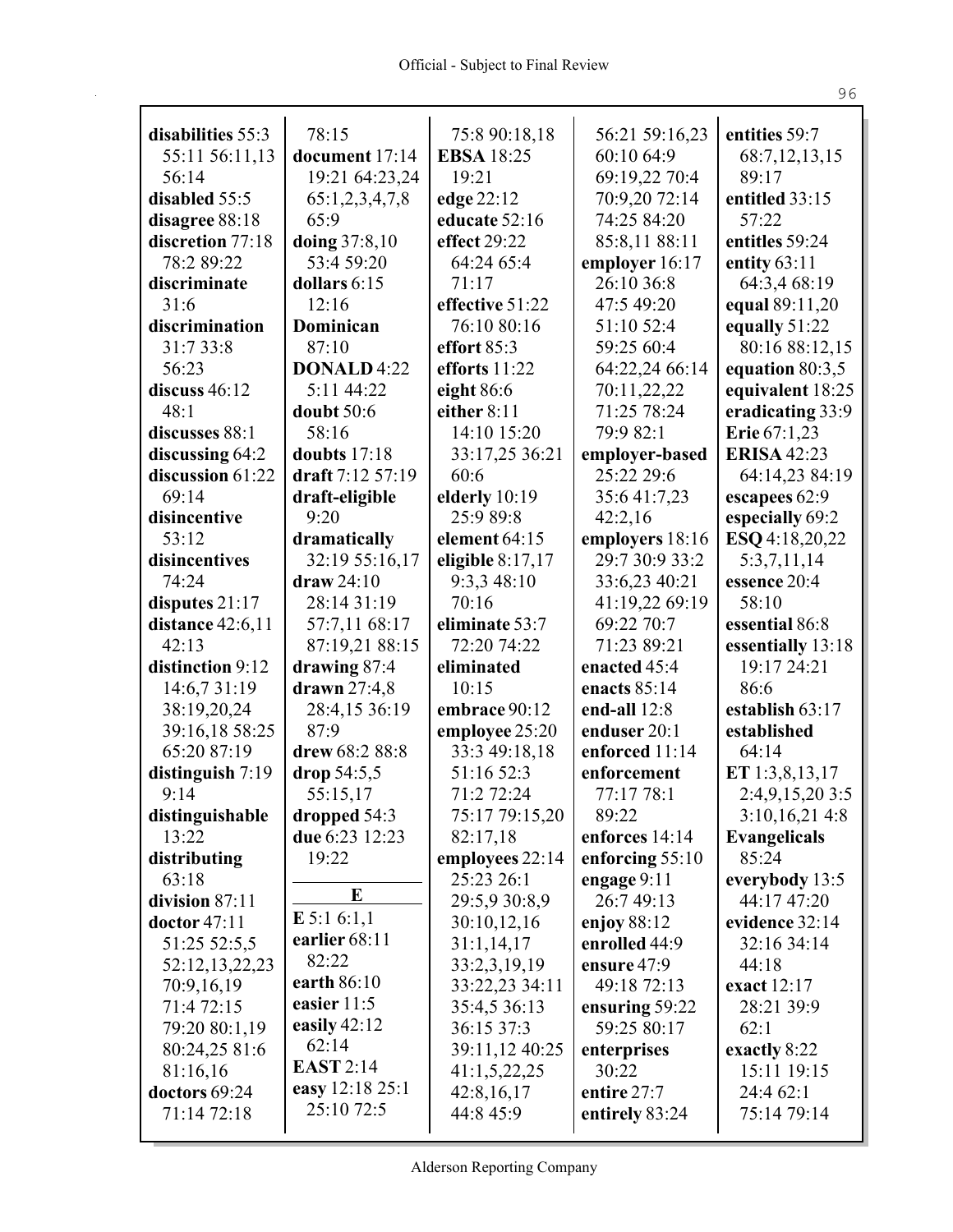| 87:18                         | 37:11 38:2,4                 | factual $14:6,7$                    | 23:17,22 28:25      | forth 73:15                    |
|-------------------------------|------------------------------|-------------------------------------|---------------------|--------------------------------|
|                               | 39:8,8,14 69:8               | 39:3,3                              | 39:16,18 42:2       | fortune 55:22                  |
| example $7:12$<br>24:13 38:12 |                              |                                     | 46:25 52:23         |                                |
|                               | 88:17 89:11,20               | factually 9:11                      |                     | found 39:15<br>62:1            |
| 58:15 71:7                    | 90:7,10,14                   | failing $84:23$<br>fair $20:945:10$ | 62:24 63:1          |                                |
| examples 62:16                | exempts 30:24                |                                     | 66:3 72:18          | four 23:13 54:6                |
| exception 35:16               | 56:21 87:2<br>exercise 24:11 | 61:6,786:11<br>fairer $61:9$        | 73:4,4 80:23        | 86:19<br><b>Francisco</b> 4:20 |
| exceptions 35:11              |                              |                                     | 80:25 81:1<br>84:20 |                                |
| 35:12,18                      | 58:18 78:1<br>89:22          | fairly 23:22<br>24:20               | fine 31:9 43:7      | 5:7 25:13,14<br>25:17 26:24    |
| Exchange 48:6                 | exercises 29:14              | faith 7:24 21:19                    | 44:18,19            | 27:16,24 28:2                  |
| 70:12,13,21<br>71:3 74:20     | exist 51:17                  | 21:24 75:21                         | finely-grained      | 28:12 29:2                     |
| 75:7,9 83:4,5                 | 72:11                        | 86:10                               | 39:3                | 30:3 31:4,21                   |
| <b>Exchanges</b> 13:4         | existed 35:14                | falls 32:19                         | fines 84:23         | 32:4,11,23                     |
| 30:13 47:6                    | existence 72:3               | falsehood 73:13                     | finish $88:5$       | 33:16 35:7,20                  |
| 50:20 51:3,6                  | exists 33:1                  | far $20:2543:16$                    | finished 22:1       | 36:1,5,12 37:5                 |
| 51:18 73:7,11                 | expensive 56:13              | 86:15                               | first $9:711:13$    | 37:16 38:8,14                  |
| 73:14,22,24                   | experts 53:9                 | farther 90:17                       | 15:8 24:10          | 39:2,6 40:3,7                  |
| 74:8 77:14                    | explain $7:1$                | favor 80:12                         | 35:21 36:1          | 40:13 41:2,10                  |
| excuse 27:24                  | 30:15 42:4                   | feasible 55:7                       | 38:6 59:20          | 41:17 42:3,12                  |
| 90:8                          | 67:4 69:24                   | features 60:3                       | 62:5 64:21          | 43:2,10,20                     |
| executive 31:14               | 78:23 80:14                  | Federal 26:4                        | 69:13 89:5          | 44:1 46:15                     |
| 77:13,17 78:18                | 81:21,23                     | 77:4                                | five $22:9$         | 82:21                          |
| exempt 33:6                   | explaining 12:2              | felt $7:3$                          | flip $34:4$         | free 47:7 50:19                |
| 37:21 38:6,22                 | 44:18                        | fewer 53:13                         | floodgates 31:2     | 51:4 56:7 72:6                 |
| 64:24 68:1                    | explains 36:17               | 69:19 70:3                          | flow $17:8$         | Freedom 6:13                   |
| 82:1,2 85:5                   | 87:12                        | fighting $61:24$                    | flowed $17:10$      | friend 83:20                   |
| 87:3,16                       | extend 67:14                 | figure $21:18$                      | focus 75:13 84:6    | 87:5                           |
| exempted 38:21                | extended 67:11               | 22:8,19                             | follow 82:8         | front $23:7$                   |
| 88:8 90:3                     | extent 7:23                  | file 19:15 27:9                     | force 37:18         | frustrate 70:23                |
| exempting $45:7$              | 59:13                        | 28:20 42:13                         | forcing $34:3,21$   | full-blown 26:11               |
| 65:9 66:25                    | extinguished                 | filed $10:21,22$                    | 58:671:10           | 26:12                          |
| exemption 8:21                | 85:12,13                     | 80:21 87:10,15                      | form $9:18$ 13:13   | full-service                   |
| 10:16,20 26:11                | extra 23:17                  | 87:17                               | 13:25 14:1,2,3      | 73:14                          |
| 26:13,22 27:4                 | extremely 29:24              | filing $20:14$                      | 16:21,22,23         | function 15:9                  |
| 27:7 28:5,21                  |                              | 78:24 79:5                          | 17:4,7,8 18:12      | 57:17                          |
| 29:20,23 30:5                 | F                            | 87:13                               | 18:14,14,20,25      | functional 18:25               |
| 30:5 31:3,5,11                | face 6:13 7:14               | fill $8:139:17$                     | 19:1,4,21           | functions 15:2                 |
| 36:20 37:7                    | 37:12                        | 11:5,2117:3                         | 20:14 22:6,12       | fundamental                    |
| 38:3,11 46:1                  | facilities 56:14             | 18:12,13 22:12                      | 48:17 49:2          | 34:12 56:22                    |
| 56:20 63:11                   | facility $63:15$             | 45:25 63:9                          | 57:3 64:13          | 85:6                           |
| 67:3,7,9,11,15                | fact $13:1,7,25$             | <b>filled</b> 38:1                  | 78:24 79:7          | funds 60:8 71:25               |
| 68:14 69:16,18                | 14:13,14 20:3                | filling $18:14$                     | 81:3 84:4,17        | 82:3                           |
| 70:1 79:25                    | 27:1,2,3 40:19               | 79:19                               | 87:15,18            | further $34:7,20$              |
| 88:13,21 89:5                 | 41:4 48:18                   | financial 7:9                       | former 87:11        | 35:3 46:12                     |
| 89:21,23,24                   | 49:5 59:15                   | 63:20,20 71:12                      | forms $13:25$       | 48:1                           |
| 90:5,15,16,18                 | 62:7 69:20                   | 71:24                               | formulating         | furthers 25:23                 |
| exemptions                    | 74:9 77:20                   | find $9:17\,22:24$                  | 21:10               | 30:11 42:14,15                 |
|                               |                              |                                     |                     |                                |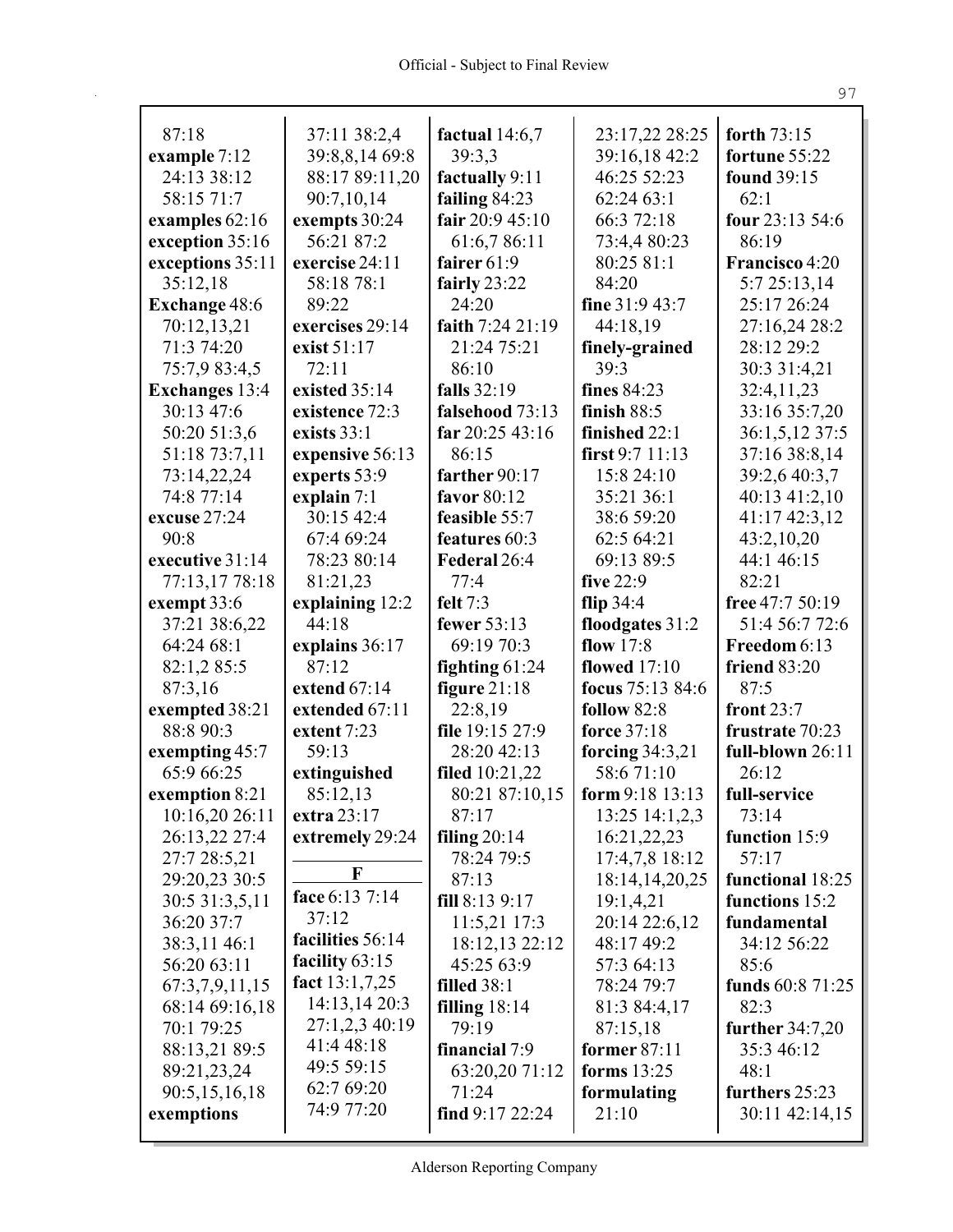| G                 | 16:15,20,25       | 56:7,25 58:17<br>59:4 63:1 68:6 | 89:25 90:2,25   | 14:15 52:11       |
|-------------------|-------------------|---------------------------------|-----------------|-------------------|
| G6:1              | 17:7,15 18:6      |                                 | government's    | 83:7              |
| gap 45:25 63:10   | 18:17 19:7,11     | 68:14 72:18                     | 8:13 9:16       | happenstance      |
| GEN 4:22 5:11     | 26:17 27:11       | 77:18,20 79:9                   | 13:17 27:7      | 81:14             |
| 44:22             | 30:18 36:4,6      | 83:17 87:23                     | 32:13 34:13     | happy $46:12$     |
| gender 56:23      | 43:12,21 44:1     | 88:21 90:23                     | 51:23 61:4      | 48:1 84:3         |
| general 4:22      | 61:18 78:22       | good 7:24 38:4                  | 66:23 69:17     | hard $61:23$      |
| 42:23 44:3,21     | 79:7 87:23        | 55:16 56:12                     | 70:24 76:8      | 62:24 90:4,9      |
| 44:24 45:18       | Ginsburg's 28:9   | 72:24 87:8                      | governmental    | 90:13             |
| 46:6,11 47:24     | give 26:22,22     | government                      | 45:3            | hassle 75:7       |
| 49:11,25 50:11    | 28:9,10 29:23     | 6:18,208:1,2                    | governments     | head 87:11        |
| 50:22 51:7,13     | 30:4 37:14        | 8:20,219:2,3                    | 69:3            | health 1:7,16 2:8 |
| 51:15,21 52:21    | 40:10             | 9:25 10:14                      | graduate 54:22  | 2:19 3:9,20 4:7   |
| 53:6,19,23        | given 14:8 23:13  | 11:5,21 12:12                   | grandfather     | 6:19 14:16        |
| 55:2 56:19        | gives $26:12$     | 13:3,3,6 14:4                   | 30:18,20 35:21  | 17:25 20:7,11     |
| 57:5,25 58:9      | 29:20 70:17       | 14:13,19 15:1                   | 36:8,11 90:21   | 22:8 32:20        |
| 59:12 60:18       | 88:13             | 15:3,9,20 16:3                  | grandfathered   | 33:12 36:7,9      |
| 61:7,11,20        | giving $61:18,20$ | 16:4,18,22                      | 29:8 30:10      | 41:6 43:25        |
| 63:2,5,23         | 61:24 82:22       | 17:1,10,12,15                   | 33:20 36:16     | 47:3,4,5,9        |
| 64:17 65:14,19    | 88:25             | 17:24 18:5,24                   | 37:3 50:17      | 51:25 52:4        |
| 65:21 66:16       | go 7:7 10:18      | 19:4, 12, 15, 23                | 53:18,20,23     | 54:16 64:14       |
| 67:2,25 68:2      | 13:15 20:25       | 20:10 24:21                     | 54:3,14,15,18   | 69:23 70:10,15    |
| 68:21 69:10       | 21:11 23:10       | 25:1,19,23,24                   | 55:1,20 56:1    | 70:18,23 71:5     |
| 70:25 71:19       | 25:8 39:5,24      | 26:5,21 27:1                    | 57:2 69:14      | 71:13 72:14,16    |
| 72:8 73:2,8,12    | 39:25 46:13       | 27:11,13,18                     | 71:7 90:19      | 73:14 74:8        |
| 73:23 74:2,6      | 51:16 52:22       | 28:13 29:4,10                   | grandfathering  | 76:19 78:14       |
| 74:10,16 75:5     | 55:24 57:5        | 30:7,11,15,24                   | 35:13           | healthy $15:13$   |
| 75:15,22 76:7     | 59:18 62:25       | 32:9 33:11,17                   | granted 79:25   | hear $6:3$        |
| 77:1,8,23 78:3    | 70:12 72:17       | 34:25 35:15                     | granting 46:1   | heard 75:8        |
| 78:14,19,23       | 73:3,4 75:7       | 37:2,17 38:1                    | 63:11           | heart $81:4$      |
| 79:6,13,18        | 79:3,11,20        | 38:23 39:10                     | great $54:17$   | held 37:20        |
| 80:6,11 81:10     | 80:23 81:6        | 40:17,19 41:4                   | 85:22 89:12     | help 23:25 37:9   |
| 81:13,19,22       | 83:5 87:21        | 42:14 43:5,9                    | greater 53:16   | 51:3 52:14        |
| 82:11,25 83:9     | goal 81:25        | 43:17,18 44:15                  | grounds $65:13$ | 58:6 80:1,19      |
| 83:16 84:10,24    | goes 21:8 32:12   | 45:24 46:17                     | group 38:2 47:3 | helped 89:8       |
| 86:5              | 52:4,4 81:16      | 48:22 49:2                      | 70:2,3,7,12     | helpful $67:5$    |
| generally 34:13   | going 7:6,8 8:6,6 | 55:9 57:8,13                    | groups 31:18,19 | helps $57:11$     |
| 46:1 83:3         | 9:16 14:16,25     | 57:17,19,23                     | 58:3 85:23,24   | hermit 23:2       |
| <b>GENEVA 4:3</b> | 15:20,23 21:16    | 58:4,16,20,22                   | guess 14:5 75:3 | HHS 18:20 67:6    |
| genuine 7:3       | 21:17 22:22       | 59:8,14,17                      | $\bf H$         | 78:8              |
| getting 10:2      | 24:1,2,12,18      | 60:24 61:15                     |                 | hijack $14:16$    |
| 23:17 41:6,7      | 27:13 28:22       | 62:19 63:8,11                   | half 13:9 24:19 | 76:6 81:20        |
| 42:153:11         | 32:1 36:8 37:7    | 63:14 64:5,22                   | hand 16:6 19:3  | hijacking 48:20   |
| 57:2 69:22        | 37:10,13,21       | 65:2 66:17                      | 42:7,20         | 58:22 77:3        |
| 71:9,14 82:18     | 39:13 48:6        | 67:13 76:21                     | happen $54:9$   | 81:21 82:4        |
| Ginsburg 16:10    | 54:4,9 55:15      | 80:13 83:13                     | happened 43:6   | hint $40:10$      |
|                   | 55:17,24 56:6     | 84:2 86:11                      | happens 11:1    | hire $88:9,13$    |
|                   |                   |                                 |                 |                   |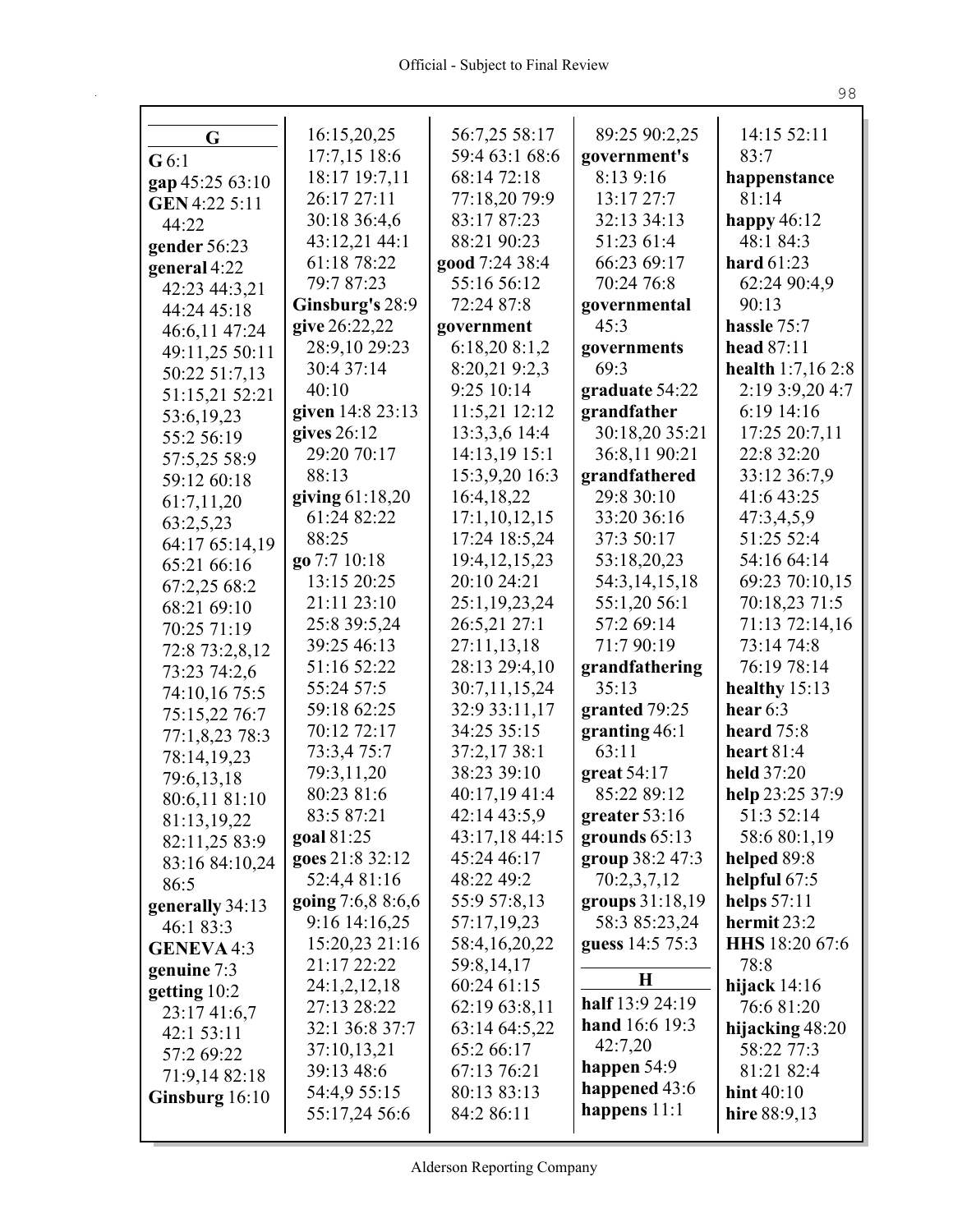| hired 47:17,18       | Ī                                  | individual 47:5    | 16:16 19:5          | 75:14                   |
|----------------------|------------------------------------|--------------------|---------------------|-------------------------|
| 58:24 59:6           |                                    | 48:7 71:2,3        | 22:13 42:25         | issued $12:17$          |
| 60:16,1782:11        | i.e $47:4,5$                       | inertia 76:16,16   | 43:19,22 59:5       | <b>issues</b> 34:15     |
| hiring $28:561:2$    | icing $22:11$<br>idea 56:8 72:13   | 76:24 78:6         | 77:6 78:24          | 39:3                    |
| <b>Hobby 12:17</b>   |                                    | <b>infer</b> 45:11 | insurer's 79:10     |                         |
| 21:7 45:5            | 83:21 90:22                        | inflation 36:14    | insurers 22:10      | ${\bf J}$               |
| 81:25                | identical 26:14<br>identified 48:6 | information        | 77:19,20            | jail 7:6,7,8,14         |
| <b>HOME 3:3</b>      |                                    | 16:7,22 84:4       | insurers' 77:5      | Jehovah's 21:12         |
| homes 20:15,17       | 68:10,13 69:13<br>83:1             | informational      | insures 79:1        | jerry-rigged            |
| honestly 23:25       | identifies 33:18                   | 27:9 28:20         | insuring $43:21$    | 48:14 85:15             |
| Honor 8:19 9:8       |                                    | 84:11              | intangible 20:12    | <b>Jesus 85:25</b>      |
| 9:14 18:22           | identify 15:19                     | informative        | 20:20 65:18,22      | <b>Jew 23:17</b>        |
| 26:24 27:16,24       | identifying<br>78:24               | 87:13              | integrated 8:23     | <b>Jews</b> 85:24       |
| 28:3,12 29:2         |                                    | infrastructure     | 9:9 18:10           | <b>Joint 55:19</b>      |
| 30:3 31:4 32:4       | idiosyncratic<br>21:23             | 75:9 77:5          | interest 13:16      | 87:25 90:20             |
| 35:21 36:12          |                                    | initially 67:6     | 17:16 18:2          | $J\mathbf{R}4:225:11$   |
| 37:16 38:8,14        | ignored 18:3<br>imagine 38:1       | initiative 76:24   | 19:24 25:19,24      | 44:22                   |
| 41:10,17 42:3        | immediate 55:4                     | insist $7:17$      | 29:4,10 30:7        | judgment 33:14          |
| 43:2,10 44:14        | immoral 71:18                      | insists $90:25$    | 30:11 34:3,7        | 50:1 67:13              |
| 47:25 50:12          | immune 18:8                        | instance 18:20     | 36:22 37:2,18       | 75:24                   |
| 51:7 53:15           |                                    | instances 60:9     | 37:18 42:14,15      | <b>Justice 4:23 6:3</b> |
| 55:2 56:1,20         | impact $58:17$<br>implicated 12:5  | Institute 56:2     | 45:8 47:14,15       | 6:107:1,11,21           |
| 57:25 58:11          | important 7:9                      | 75:23 78:8         | 49:2,3 51:23        | 7:23 8:15,25            |
| 67:3 68:12,22        | 7:19 9:13                          | instituting 56:16  | 55:10 57:4          | 9:5,22,24 10:6          |
| 71:1,1972:10         | 24:23 35:9                         | instructive 68:4   | 60:24 61:5,16       | 10:10,25 11:12          |
| 73:3,8 74:11         | 54:21 61:23                        | instrument         | 66:23 68:25         | 11:17,24 12:2           |
| 75:23 76:4,7         | 69:12 89:19                        | 18:21,23           | 69:9,17 70:24       | 12:4,20 13:11           |
| 77:9 81:24           | impose 51:2                        | insubstantial      | 76:9,21,22          | 14:5,18 15:5,7          |
| 86:6                 | 55:4 75:25                         | 14:21              | 78:7,7 80:3,4,7     | 15:11, 12, 17, 24       |
| <b>Honor's 53:25</b> | 85:16                              | insufficient 26:1  | 87:7                | 16:10,15,20,25          |
| Hosanna-Tabor        | imposed 16:18                      | 26:4 34:10         | interests $35:3,10$ | 17:7,15 18:6            |
| 29:16                | 46:20                              | 41:1               | 45:4 55:14          | 18:17,18 19:7           |
| hospital 23:10       | imposes $53:15$                    | insurance 20:7     | 80:13               | 19:11 20:4,9            |
| host 81:2            | inadequate                         | 42:24 47:5,10      | interfere 63:16     | 20:23 22:1,3            |
| <b>house</b> 27:20   | 78:13                              | 47:17 51:8,11      | interim 10:23       | 24:1,7,14               |
| 62:11                | incentive 88:24                    | 52:25 54:17        | 19:14 54:11         | 25:12,17 26:17          |
| houses 27:5 69:2     | incentives 37:14                   | 58:23 60:5,5,6     | involved 15:25      | 27:11,22,25             |
| 69:4                 | include 47:7                       | 60:10,15,23        | 17:17 22:7          | 28:7,8,22               |
| <b>HUMAN</b> 1:7,16  | including $14:22$                  | 61:3 64:7,14       | 40:1 42:25          | 29:12 30:18             |
| 2:8,19 3:9,20        | 52:1 54:24                         | 66:5,9,12,12       | 85:20               | 31:13,21,23             |
| 4:7                  | incremental                        | 66:13,18 70:23     | involvement         | 32:6,11,15,23           |
| hundred 33:13        | 63:6                               | 71:9,11,14         | 82:4                | 33:5 35:7,24            |
| hurt 62:14           | independent                        | 73:14 77:7         | involves 65:16      | 36:4,6 37:4,25          |
| hypothetical         | 9:16 16:16,18                      | 80:22 82:13,17     | 65:18               | 38:9,16 39:2,4          |
| 12:1,3,4 13:22       | 45:24 60:12                        | 82:23              | irrational 20:3     | 39:13 40:5,10           |
| 51:22 63:13          | Indian 86:1                        | insure 72:11       | <b>issue</b> 17:23  | 41:2,13,21              |
| 65:16                |                                    | insurer $16:7,11$  | 21:22 40:23         | 42:10,18,19             |
|                      |                                    |                    |                     |                         |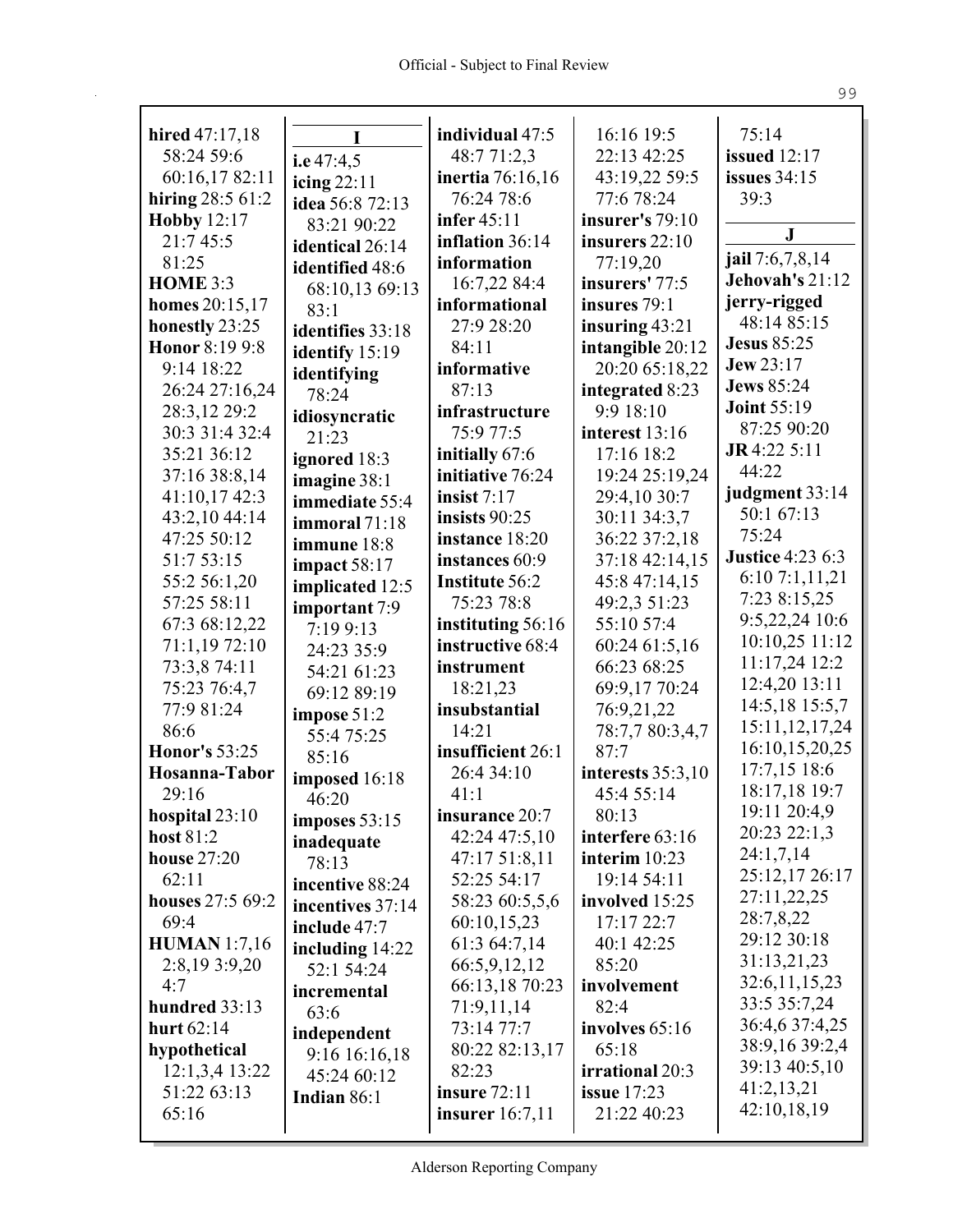| 43:8, 12, 12, 21     | keep 90:22       | 50:4 59:24                    | <b>Lists</b> 39:24          | major $22:8$            |
|----------------------|------------------|-------------------------------|-----------------------------|-------------------------|
| 44:1,20,24           | Kennedy 9:24     | 74:11,14,18                   | <b>little</b> 3:3 6:12,25   | majority 31:25          |
| 45:10,19 46:3        | 10:6,10 12:2     | laws 23:5 35:9,9              | 10:18 19:22                 | making $10:15$          |
| 46:7 47:13           | 20:4,9,23        | lawsuit $10:21$               | 20:1,15 21:22               | 14:7 40:16              |
| 48:16 49:12,22       | 27:22,25 28:7    | Laycock 30:1                  | 25:8,8 26:6                 | 48:4 56:10,17           |
| 50:7,14 51:1,8       | 28:22 43:8       | 88:18 89:12                   | 27:19 28:6,19               | 63:8 77:11              |
| 51:14,19 52:18       | 45:10,19 46:3    | Laycock's 68:4                | 31:16 47:18,22              | mandate 31:12           |
| 53:2,7,17,20         | 46:749:22        | lead 23:7                     | 48:23 59:5                  | 67:22                   |
| 54:8,11 56:9         | 50:7 68:10       | leading 88:1                  | 63:15,19 68:19              | manner 76:10            |
| 57:5,7 58:2,11       | 71:15 72:5       | leeway $62:19$                | 75:18 84:12,22              | 76:10 85:6              |
| 58:19 59:13          | 76:5 87:1 88:8   | left 89:14                    | 87:20                       | March $4:12$            |
| 60:14,19 61:9        | kind $8:1041:15$ | legal 12:13 14:8              | live 57:16 86:10            | marginally 18:2         |
| 61:12,18,25          | 42:5 47:6 62:3   | 37:9 60:1                     | loads 23:12                 | massive 11:14           |
| 63:4,12 64:3         | 62:5,6,7 72:10   | 64:23 65:4                    | Lobby $12:17$               | 14:14 36:19             |
| 64:10,18 65:10       | 74:21 76:22      | legally 66:3                  | 21:8 45:5                   | <b>matter</b> 4:14 14:8 |
| 65:15,20 66:11       | kinds 22:10 23:3 | legislature 37:14             | 81:25                       | 17:2 21:24              |
| 66:22 67:19          | 72:19 75:25      | legs $14:12$                  | long 29:16 31:9             | 22:6 44:4               |
| 68:1,10,17           | knew 34:17,20    | lengthy 69:14                 | 43:18,22 44:8               | 67:14 77:17             |
| 69:5 70:20           | knitting $9:10$  | let's 7:21 32:14              | 54:8 55:1                   | 79:5 91:6               |
| 71:15 72:5,22        | 89:8             | 34:16,20 38:1                 | look 27:1,2 28:3            | matters 54:1            |
| 73:6, 10, 13, 17     | know $8:4,11,16$ | 53:24                         | 38:3 40:17,24               | mean 7:5 11:17          |
| 73:19,21,25          | 10:12 11:22      | level 27:15                   | 46:11,24 55:17              | 13:23 18:7              |
| 74:4,7,12 75:2       | 16:6 17:25       | leveled $36:2,17$             | 62:3 68:8 87:9              | 35:17 60:2              |
| 75:6,16 76:5         | 18:23 21:24      | liberties 85:7                | 90:20                       | 88:17                   |
| 76:11 77:2,13        | 22:23 23:9       | liberty $45:3,6$              | looking $8:1$               | Meaning 8:1             |
| 77:25 78:12,16       | 29:15 33:5       | 67:18 86:3                    | 38:17,19 39:7               | means 33:16             |
| 78:20,22 79:7        | 34:19,23,25      | lieu $7:6,25$                 | 90:9                        | 35:2,2 37:1,1           |
| 79:16 80:2,9         | 38:10,24 39:1    | <b>LIFE 1:13</b>              | Los $62:10$                 | 37:17 61:17             |
| 81:5,11,19           | 42:22 49:8       | limit 50:2 58:14              | <b>lose</b> 13:8            | 68:25 82:3              |
| 82:7,21 83:2         | 54:8 55:17       | limited 26:3                  | losing $36:14,16$           | meant 83:2,3            |
| 83:11 84:10          | 75:1,8 82:13     | 59:13 89:6                    | $lot\,46:15\,51:11$         | mechanism               |
| 85:19 86:18,23       | knows $8:5$      | line $23:15,20,22$            | 62:16 69:7                  | 48:23 49:7              |
| 87:1,23 88:8         | L                | 24:10 27:3,7,8                | 73:2 74:24                  | Medicaid 30:14          |
| 88:19 90:8           | lack 34:18       | 29:16 40:4,6,8                | lots 68:14 88:25            | 48:8 70:17,17           |
| 91:3                 | lacks 55:10      | 57:8,11,23                    | love 90:24                  | medical $23:11$         |
| justification        | large $39:8$     | 68:3,5,6,8,9,9                | lower 35:24,24              | 36:14 51:11             |
| 88:7                 | largely $68:10$  | 68:10,18 87:4<br>87:6,8,12,19 | 36:1<br><b>lowers</b> 76:19 | 52:6,9 53:9<br>79:21,24 |
| $\mathbf K$          | larger $32:12$   |                               | Lukumi 86:1                 | medically-nec           |
| <b>Kagan</b> 10:25   | Laughter 10:8    | 87:21 88:7,16<br>line-drawing | Lung 58:14                  | 76:2                    |
| 11:12,17,24          | 40:12 54:10      | 87:24 88:2                    | <b>Lyng</b> 16:1 50:5       | Medicare 30:14          |
| 12:4,20 13:11        | 74:15            | lines $28:4$                  | 58:13 63:7                  | 48:8                    |
| 14:5 29:12           | law $8:7$ 14:19  | link 90:21                    |                             | <b>Medicine 56:2</b>    |
| 35:7,24 37:4         | 17:1 23:18       | linked 43:23                  | M                           | 75:24 78:8              |
| 41:2,13,21           | 30:24 35:15,18   | list $9:19$                   | mailing $19:17$             | meet $62:10,12$         |
| 42:10,19             | 37:6 40:13,14    | <b>listed</b> 41:11           | maintain 31:8               | 70:8                    |
| <b>Kagan's 43:12</b> | 42:23 48:9,11    | 82:15                         | 55:1                        | member 22:24            |
|                      |                  |                               |                             |                         |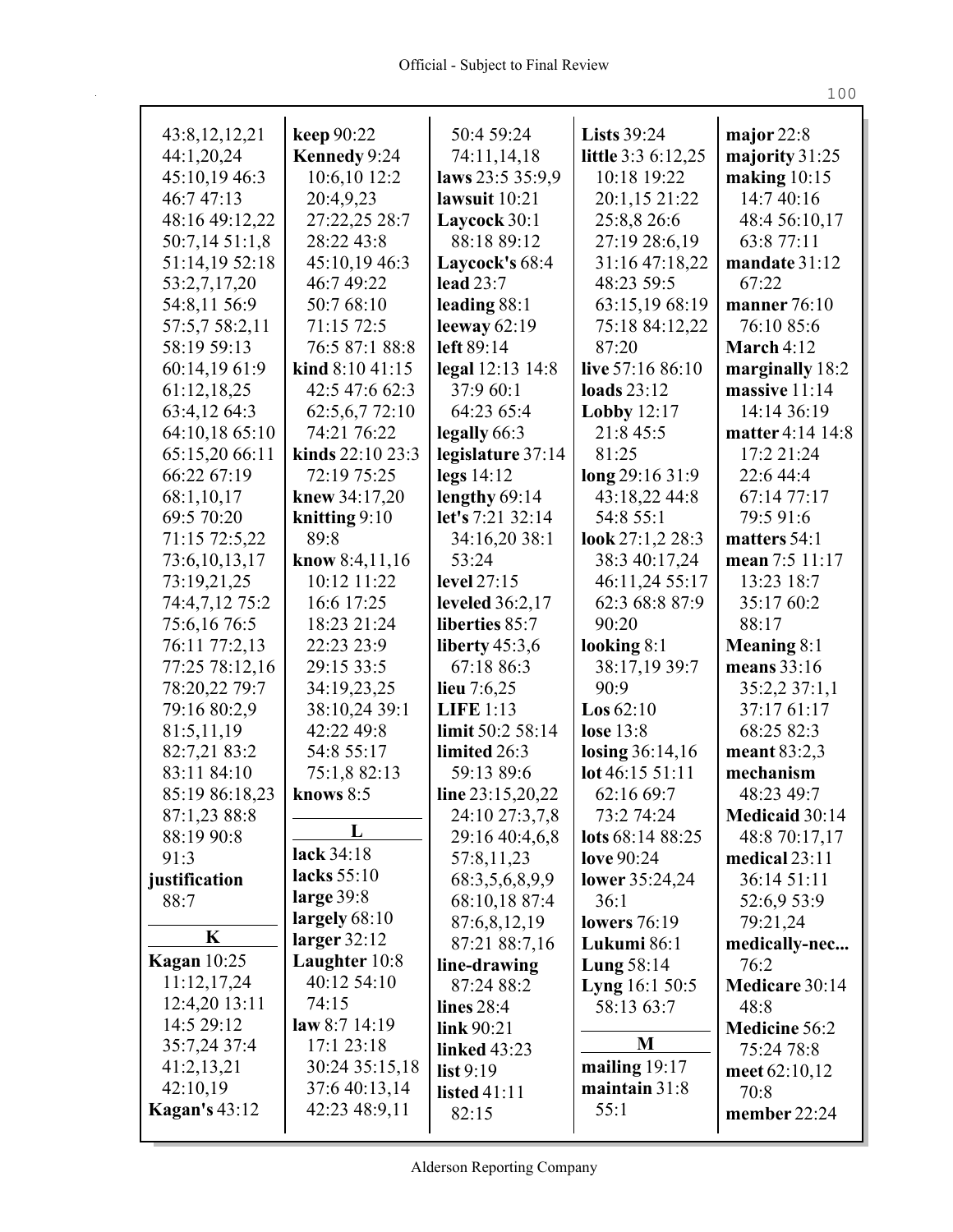| 23:2                | 3:15                 | 54:2 55:15            | 7:17 9:18        | 28:23            |
|---------------------|----------------------|-----------------------|------------------|------------------|
| members 31:18       | necessarily          | numbers 76:13         | 42:21 57:18      | opposed 26:11    |
| <b>Mennonites</b>   | 26:25 43:2           | numerous 80:20        | 90:25            | opt 8:22 16:6    |
| 90:15               | necessary 6:18       |                       | objector's 7:24  | 19:2 24:22       |
| mention 50:14       | 10:23 76:5           | $\mathbf 0$           | objectors 7:2    | opt-out 13:25    |
| mentioned           | need 16:5,7,14       | <b>O</b> 5:1 6:1 69:7 | 25:2             | 14:2 42:20       |
| 81:20 87:25         | 18:2 21:13           | 89:23                 | objects 9:18     | opting 6:22 9:15 |
| message 88:25       | 32:9 38:3            | O'Connor 15:13        | obligated 9:21   | option 71:1      |
| middle 76:15        | 44:18 72:17          | object $9:19$         | obligation 16:18 | options 48:5     |
| military $7:29:6$   | 74:17 79:23          | 10:12 11:2,4          | 60:1 64:25       | oral 4:14 5:2,6  |
| 14:22 57:18         | needs 16:3 17:12     | 13:2,7 19:4           | 65:5 74:18       | 5:10 6:7 25:14   |
| million 33:21       | 25:25 30:15          | 21:14 22:13           | obnoxious 63:1   | 44:22            |
| 56:22               | 33:12 52:8           | 23:4,5,6 26:13        | obstacle 71:10   | order 25:7 63:9  |
| millions $6:15$     | 87:3                 | 41:14 43:1            | 72:10 75:25      | orders 8:24 9:10 |
| 12:16               | Neuborne 62:2        | 47:23 48:18           | 78:5             | 10:16,16 18:11   |
| minimum 30:14       | Neuborne's           | 49:5,6 65:12          | obstacles 72:16  | 89:6             |
| 73:15               | 39:23                | 76:18                 | 72:20 80:18      | organization     |
| minute $51:20$      | new 37:9 55:8        | objected 10:20        | 81:3             | 26:19,19 28:10   |
| minutes 86:19       | 64:15 73:19          | 10:21                 | obtain 47:14,16  | 28:24 43:22      |
| mischaracteri       | <b>NOEL 4:20 5:7</b> | objecting 6:23        | 50:19 84:19      | 71:16 72:25      |
| 10:1                | 25:14                | 7:189:18              | 85:16            | organizations    |
| mission $68:16$     | nondenomina          | 10:12,13 11:2         | obvious 17:11    | 26:5, 10, 11, 13 |
| mistake 10:15       | 10:19                | 11:4,4,11,11          | 24:20            | 26:15,23 27:5    |
| misunderstan        | nonprofit 50:18      | 11:19,19 13:2         | occasion 59:16   | 27:14 29:11      |
| 21:19               | nonprofits           | 13:13,13,18,19        | occurs 59:14     | 30:6 34:21       |
| <b>moment</b> 17:18 | 31:15,16 67:10       | 13:19,23,23           | offer 41:4 53:21 | 37:19,21,22,23   |
| 47:25 48:2          | 67:15 68:12          | 15:3,23 38:12         | 70:22 77:19      | 67:22 82:12      |
| money 57:20         | nonreligious         | objection 6:22        | 81:14            | 88:9             |
| monk 23:2           | 39:9                 | 8:12 9:15             | offered 42:5     | original 17:25   |
| months $22:9$       | normal 69:3          | 10:22,24 11:14        | 50:17,18         | 88:7,14          |
| moral $46:5$        | Nos 4:19,21 5:5      | 13:1,3,22 14:1        | offers 82:22     | originally 19:3  |
| morally $6:17$      | 5:9,166:9            | 14:3,14 19:15         | 83:4             | Orthodox 85:24   |
| morning 6:4         | 25:16 86:22          | 19:18,18 20:5         | Oh 7:10 74:4     | ought 67:11      |
| 61:22 84:1          | notice $10:22$       | 21:10 22:7            | okay 7:22 38:9   | outweighs 61:5   |
| mortal 30:2         | 18:20 42:13          | 39:20 42:13           | 38:16 62:8       | overall 13:6     |
| mosques 29:21       | 64:12,13,21          | 45:23 58:5,8          | 73:1 83:6        | overcome 50:25   |
| <b>Muslim 23:17</b> | 79:2 83:20,21        | 58:21,22 83:24        | once 26:18 28:9  | overlap 68:7     |
| 85:24               | 83:22,22 84:8        | 84:6,6                | 28:24 30:23,25   | overwhelming     |
|                     | 84:17                | objectionable         | 36:10,19         | 37:18            |
| N                   | notices 8:3 60:9     | 6:17 42:7 44:8        | one-off 48:13    |                  |
| $N$ 5:1,1 6:1       | 64:20                | 64:15                 | 85:15            | P                |
| name 9:19 79:10     | notification         | objections 61:2       | open 29:21 31:2  | P6:1             |
| narrowly 13:17      | 18:24 41:15,15       | 61:6 74:13            | 31:2 45:11       | pace 54:6        |
| 68:25               | 41:18,18,20          | 76:14                 | operate 64:20    | pacifists 7:4,4  |
| navigator 51:4      | notify $19:12$       | objective 50:2        | operated 20:17   | pack 35:17       |
| naysaying 14:24     | number 31:1          | 58:14                 | operates 66:18   | package 60:23    |
| <b>NAZARENE</b>     | 32:18,19 33:14       | objector $7:12,14$    | opinion $14:11$  | 79:11 82:13      |
|                     |                      |                       |                  |                  |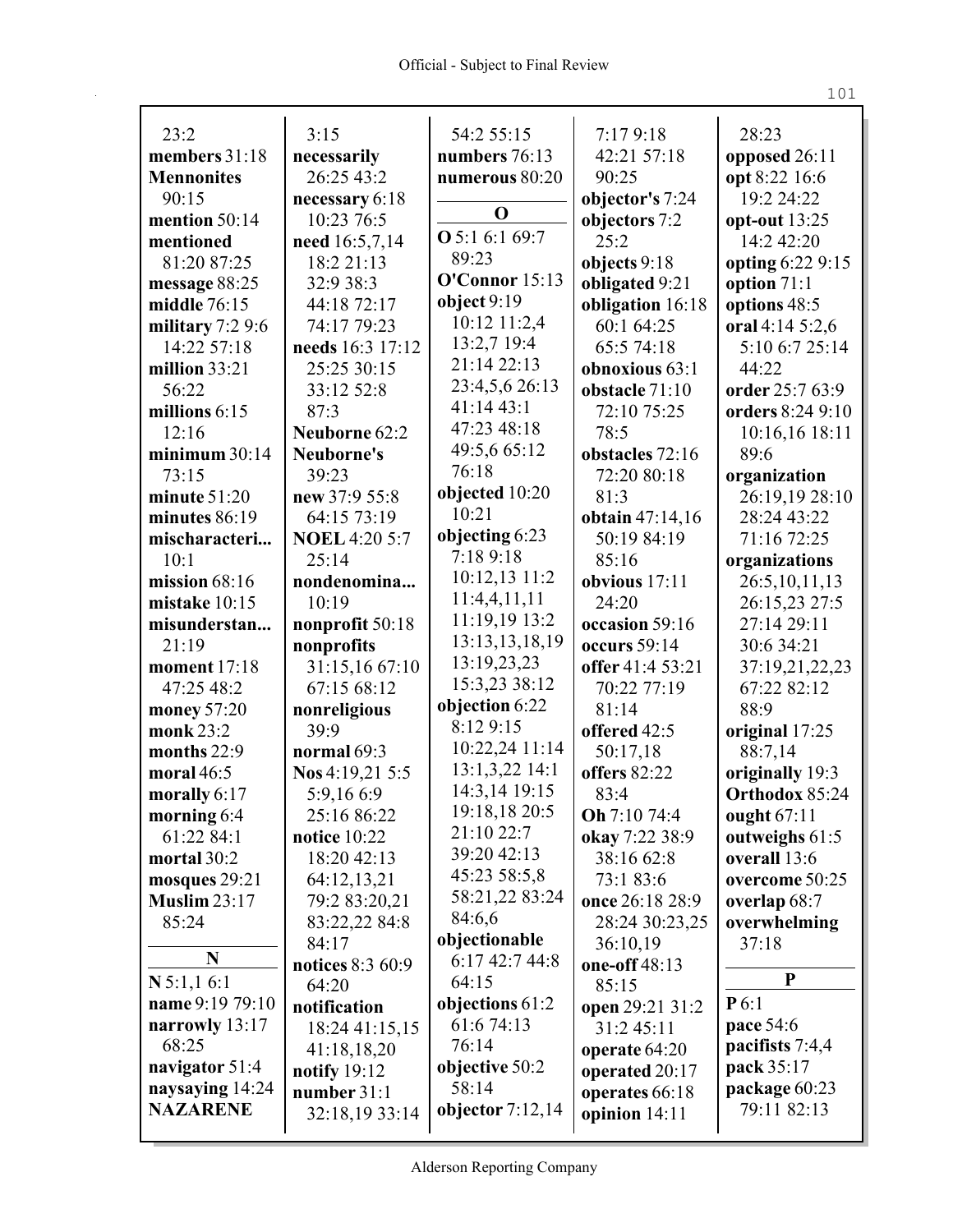| page 5:2 26:3      | passed 55:3             | perfectly 11:6           | picked 43:5      | 25:18 44:25       |
|--------------------|-------------------------|--------------------------|------------------|-------------------|
| 46:25 55:19        | 72:12                   | period $36:10$           | 87:12            | 52:2 90:19        |
| 90:21              | patient 52:17           | permanently              | picks 22:21      | plenty 23:15      |
| pages 16:5 39:24   | PAUL 4:18 5:3           | 56:24                    | Pittsburgh       | 32:16             |
| paid 43:8 52:14    | 5:14 6:7 86:20          | permissible              | 55:18 66:25      | pluralistic 57:16 |
| 52:15,19           | pay 6:15 8:16,17        | 45:13                    | place 37:5 55:16 | 86:9              |
| paper 75:17,18     | 20:16 23:16             | permission 19:6          | plaintiffs 65:22 | point 10:11 25:3  |
| papers 22:9        | 60:1 63:16              | permit 17:4              | plan 17:14,25    | 33:10 37:25       |
| paperwork          | 72:9 80:25              | perpetuity 31:8          | 18:21,23 19:21   | 46:13,23 47:2     |
| 72:23 75:4         | 81:1 83:10,15           | person 8:5 11:18         | 19:23 20:11      | 47:8,9 48:3,16    |
| 79:19              | 83:18                   | 12:7 13:12               | 22:8 25:22       | 51:24 53:6        |
| parallel 66:18     | paying 7:9 38:12        | 23:1 77:6                | 29:7 35:6,21     | 56:10,12 68:4     |
| 66:20              | pediatric 73:25         | personal 14:25           | 36:7,9,11,16     | 75:3,23 78:9      |
| parents 17:21      | 74:5                    | perspective              | 41:7,7,23 42:2   | 79:14 82:6        |
| parents' 54:16     | penalties 6:16          | 20:22 42:9               | 42:17 43:17,18   | 83:19 88:5,6      |
| parking 62:11      | 11:15,18 12:16          | 49:17,19 52:3            | 47:3,4,17        | 89:19             |
| part 7:16 8:13     | 12:17 14:15             | 75:13                    | 50:17,17,18      | points 59:17      |
| 10:12 11:7,19      | <b>penalty</b> 7:9 44:6 | persuasive 25:5          | 51:10 52:4,20    | 86:24             |
| 11:25 12:25        | 71:12                   | Petitioner 4:4           | 52:23,24 54:17   | policies 51:18    |
| 13:15 15:25        | people 7:5 8:3          | 48:20                    | 55:20 56:1       | 73:14 74:23       |
| 31:24,25 41:6      | 14:22 15:3              | <b>Petitioner's 33:2</b> | 57:2 60:5        | 77:15,19 83:9     |
| 47:10 51:25        | 23:5,6 24:22            | 33:3,19 34:11            | 64:12,13,14,16   | 83:11             |
| 53:11 60:10        | 29:22,24 34:1           | 34:22 35:5               | 64:21,23 65:11   | policy 13:7 31:7  |
| 64:13 65:5         | 34:6,10 35:17           | 59:23 64:19              | 65:12,25,25      | 43:4 48:7,8       |
| 66:12 69:23        | 36:25 37:9              | <b>Petitioners</b> 1:4   | 66:1,12,13,15    | 50:19 51:16       |
| 70:10,15,18        | 38:2,21,22              | $1:14$ 2:5,16 3:6        | 66:19,19,20      | 66:12,13 70:13    |
| 71:4,13 72:15      | 39:19 40:1,20           | 3:17 4:19,21             | 70:10,15,18      | 70:14 71:2,3      |
| 77:3 78:10         | 47:4,9 49:5             | 5:4,8,15 6:8             | 71:7,21 72:7,9   | 71:11 73:22,23    |
| 79:11              | 51:11 53:13             | 25:15 26:12              | 72:9,17,19       | 74:20,23 82:22    |
| participated       | 54:3 56:14,22           | 34:3 37:19,19            | 77:6 81:7,8,8    | 83:4,5,10,17      |
| 67:9               | 59:2 61:1               | 39:10 42:6               | 81:15,15,17      | political 37:22   |
| particular 27:2    | 62:21,24 71:8           | 45:1,7 47:18             | 82:10 83:22      | polygraph 20:24   |
| 32:7 34:3          | 76:15,17 79:1           | 48:5,24 49:4             | 89:14 90:22      | poor 3:3 6:12     |
| 37:12 40:15        | 86:9                    | 59:16 60:16              | plans 6:19 9:1,2 | 10:19 25:9        |
| 42:9 84:12         | perceive 32:8           | 64:4,5 67:9              | 14:16 16:24      | 26:6 27:19        |
| 89:14              | perceived 14:24         | 70:3 75:10               | 17:11 18:19      | 28:19 62:10       |
| particularly       | 53:8                    | 77:11,12 80:15           | 19:20 29:8       | 76:17 87:21       |
| 25:5               | percent 33:13           | 80:21 86:21              | 30:10 33:20      | 89:8              |
| parties 45:25      | 34:23,23,23             | <b>Petitioners' 26:1</b> | 42:24 44:5,5,7   | portion 66:1      |
| 58:5,7 59:10       | 36:5,17 52:8            | 39:12 45:9               | 44:9 53:5,18     | poses 30:2        |
| 60:12,15 62:8      | 53:4 54:4 56:4          | 52:12 58:21              | 53:21,23 54:3    | positing 53:15    |
| 62:14,19 63:9      | 77:21                   | 85:3,12 86:14            | 54:14,15,18      | position 10:1     |
| 64:9 89:15         | percentage              | peyote 89:24             | 56:5 66:6        | 12:11,11 13:19    |
| partly 36:17       | 31:17                   | 90:3                     | 69:14 70:21      | 20:11 27:18       |
| <b>party</b> 15:21 | perception 20:2         | phrase $48:20$           | 71:16,16 76:6    | 28:11 49:12       |
| 58:21 59:9         | perfect $68:5,6$        | phrased $67:20$          | 77:22 90:19      | 58:10 73:9        |
| pass 37:6          | 87:6                    | physical 65:17           | please $6:11$    | 86:14             |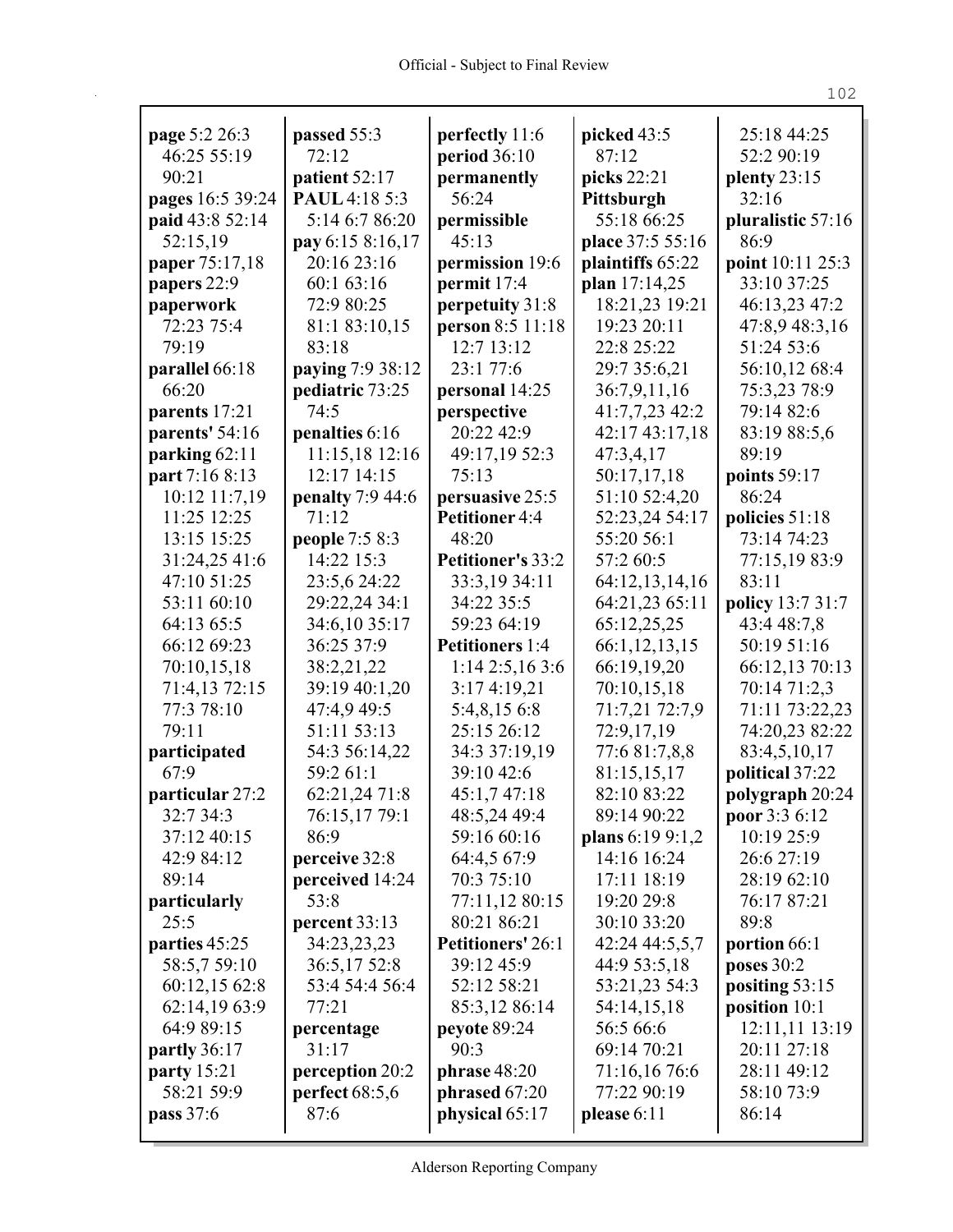| possible 21:2       | 84:18,18          | protects 85:6     | 22:23 62:4       | 80:12                |
|---------------------|-------------------|-------------------|------------------|----------------------|
| 50:15 55:6          | problem 15:6      | prove 25:25       | pursuant 82:9    | quote-unquote        |
| possibly $42:3,4$   | 18:13 20:10       | proven 32:21      | pushes $22:11$   | 27:20                |
| power 58:4          | 28:13,15 32:12    | provide 6:18      | put 19:24 20:12  | $\mathbf R$          |
| 78:18               | 32:24,24,25       | 8:21 11:22        | 37:5,642:6       | R6:1                 |
| practical 60:3      | 33:1,9 34:6,17    | 14:16 16:21       | 54:19 61:11      |                      |
| practice 14:20      | 34:21 39:10       | 17:7 18:1 19:6    | 62:13 73:9       | race 31:6,7<br>56:23 |
| 56:4 62:15          | 43:11 46:18       | 19:18 43:5        | 85:1 88:24       |                      |
| pre-existing        | 48:12 50:23,24    | 44:6 48:24        | puts 42:11 79:21 | racial 33:7          |
| 31:7                | 77:14 78:5,6      | 53:5 54:25        | putting 22:16    | raise 16:6 19:3      |
| pre-Smith 50:4      | 78:20 81:4        | 58:24 59:8        | 36:18 64:15      | 36:13 42:20          |
| precedents          | 87:24 88:2        | 60:2,8 64:8,25    | 65:11            | raised 70:5          |
| 14:10               | 90:2              | 65:6 70:7 72:6    |                  | 83:20                |
| precisely 31:11     | problematic       | 72:18 77:16       | $\mathbf Q$      | raises 83:1          |
| 45:2 50:22,24       | 42:8              | 81:7 82:2         | Quaker 24:14     | rare 11:15           |
| 72:10,19 74:20      | problems 33:18    | 83:22 84:3,7      | 24:14            | rate 36:14           |
| 85:16               | 34:1 83:1         | 84:15,15 85:15    | Quakers 23:4,4   | rational 28:14       |
| preferred 88:23     | proceedings       | 90:5              | 23:16            | rationale 87:4       |
| pregnancies         | 67:8              | provided 17:8     | qualifies 46:2   | 88:14 89:21          |
| 32:19               | process 10:14     | 20:19 32:17       | qualify 10:20    | reach 74:25          |
| pregnancy 52:6      | 58:23             | 48:17,18 49:3     | 11:13 89:9       | read 22:22           |
| pregnant 79:22      | product 74:8      | 49:6,7,20         | question 12:12   | 39:23,23 62:2        |
| premises 20:20      | products 88:11    | 60:21 61:4        | 12:21 15:14,15   | reading $23:21$      |
| 64:1                | Professor 30:1    | 71:25 82:9        | 22:4,5,16        | 23:21                |
| prescribed 52:8     | 68:3 88:18        | 83:13 90:15,16    | 23:14 28:9       | reaffirmed           |
| prescription        | 89:12             | provides 13:4     | 34:2,8 38:17     | 10:22                |
| 52:15,16            | program $8:20$    | 43:18 60:9        | 39:15 41:3       | real 32:9 37:8,10    |
| prescriptions       | 38:1 47:22        | 64:22 66:14       | 43:13 45:13,22   | 39:16 46:18          |
| 51:12               | 49:21 55:13       | 70:14             | 46:4,9,14        | 79:8                 |
| present 39:11       | 62:8 73:20        | providing 26:14   | 48:19 49:13      | reality 14:15        |
| 77:15               | 85:14             | 70:11 75:11       | 53:25 57:6       | 55:23                |
| presents 78:4       | promote 57:21     | 82:1 84:2         | 58:12 60:25      | really 8:4 19:2      |
| 86:2                | 57:22             | provision $35:13$ | 61:23 66:7       | 21:19 28:8           |
| pretty 60:20        | <b>Proof</b> 70:2 | 35:22 42:7        | 67:3 72:23       | 34:2 35:15           |
| 87:8                | properly 67:20    | 46:25 47:2,3,8    | 74:17 75:4,16    | 36:22,25 38:5        |
| preventive          | property 63:19    | 48:13 50:25       | 84:12            | 54:21 65:23          |
| 46:21,23 47:1       | 65:17,22          | 51:24 72:12       | questioned       | 71:12 89:17          |
| 47:2,7,10           | proponent 88:1    | 78:10 85:18       | 17:22            | reason $10:12$       |
| 50:25 54:19         | proposed 80:15    | 87:17 90:20,21    | questioning      | 19:1 22:18           |
| 56:16 72:12         | protect 67:17     | provisions 30:20  | 45:21            | 38:20 51:15          |
| 85:18               | protected 22:17   | purchase 70:13    | questions 89:4   | 54:4,12 66:3         |
| <b>PRIESTS 1:13</b> | 27:14,15          | 71:11             | 89:10            | 68:2 69:20           |
| principle 20:21     | protecting 23:6   | purely 10:17      | quite 10:1 23:24 | 76:12 81:18          |
| 75:21               | protection 43:25  | 18:10 37:22       | 28:12 35:8       | reasons 36:20        |
| principles 63:7     | 49:18             | purpose 31:10     | 44:15 49:17      | 37:22,23,23          |
| probably 7:17       | protections       | 46:20 65:24       | 64:18 68:4       | 38:3,4,5 39:9        |
| 22:8 43:7           | 56:22             | purposes 22:5     | 72:2 76:14       | 68:10                |
|                     |                   |                   |                  |                      |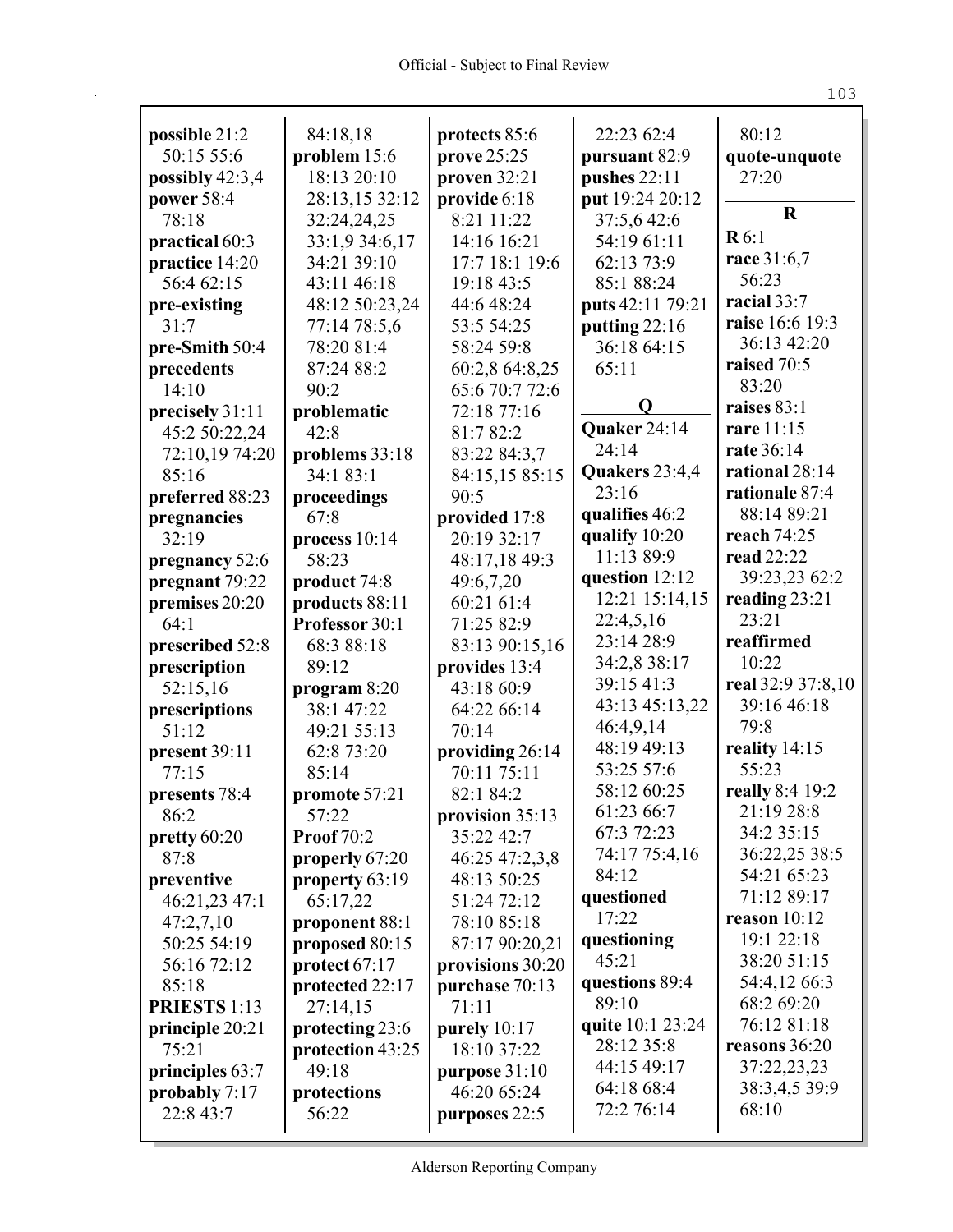| rebuttal 5:13                 | 59:5,15                         | religiously-ori           | 88:18                            | 88:13                             |
|-------------------------------|---------------------------------|---------------------------|----------------------------------|-----------------------------------|
| 24:3 86:20,24                 | relatively 11:15                | 26:19                     | <b>Respondents</b> 1:9           | rights $85:7,11$                  |
| recast $6:21$                 | 90:13                           | remarks 45:11             | 1:18 2:10,21                     | risk 32:20 79:22                  |
| receive $23:10$               | relevant 46:24                  | remember 21:9             | 3:11,22 4:9,24                   | road $8:7$                        |
| 49:4                          | 85:17                           | rent 20:16 63:17          | 5:12 44:23                       | <b>ROBERTS 6:3</b>                |
| recognize 58:13               | reliance 55:13                  | repeat $23:23$            | response 13:17                   | 25:12 44:20                       |
| 89:1,18                       | <b>relied</b> 32:16             | report $23:9$             | <b>Restoration</b>               | 47:13 48:16                       |
| recognized 45:5               | relief 19:14                    | requested 67:15           | 6:14                             | 58:19 60:14,19                    |
| 50:5 81:25                    | religion 12:8                   | require 16:8              | restricted 61:17                 | 61:9 66:22                        |
| recognizes 30:24              | 23:11 31:18,25                  | 39:19 40:8,9              | restrictive 15:10                | 67:19 68:1,17                     |
| 50:2 63:6                     | 62:15                           | 40:15 48:13               | 21:3 44:13                       | 69:5 72:22                        |
| record $21:13$                | religions 49:23                 | 54:12 73:14               | 45:14 46:10                      | 73:6, 17, 21, 25                  |
| 56:3                          | religious $6:13,15$             | 85:14                     | 50:9,10,13,21                    | 74:4,7,12 75:2                    |
| reduce 34:22                  | 6:21 8:24 9:10                  | required 19:1             | 50:23 76:9                       | 75:6,16 79:16                     |
| reduced 34:21                 | 9:11 10:16,17                   | 44:6 54:14                | 87:7                             | 80:2,9 82:7                       |
| reduction 35:1                | 11:7,8,20                       | requirement               | result 17:9 41:4                 | 86:18 91:3                        |
| refereeing 21:16              | 12:12 13:12                     | 11:14 45:8                | 41:25 76:1                       | role 21:4,6                       |
| refute 38:18                  | 18:10,11,16                     | 46:21 55:4,22             | retrofit 55:7                    | <b>ROMAN2:3</b>                   |
| regard $26:7$                 | 21:9,21 22:23                   | 70:2 84:17                | 56:13                            | room 20:15                        |
| regime 24:20<br>27:7,17 28:16 | 23:1,14,17<br>24:11 25:7        | 85:5 87:14<br>89:17       | retrofitted 55:5<br>return 28:20 | 63:14<br>Roy 16:1 17:22           |
| 28:17 37:9                    | 26:9 27:5 28:5                  | requirements              | returns $27:10$                  | rule 19:17 35:22                  |
| 39:7 52:12                    | 28:10,25 29:7                   | 55:9 68:18                | <b>RFRA</b> 12:25                | 46:2                              |
| 83:18                         | 29:14,22 30:6                   | 70:8 76:1                 | 13:9 18:8                        | rules 35:12 37:8                  |
| register 7:25                 | 30:8,9 31:15                    | requires 17:2             | 22:17,21 23:24                   | 62:18 65:23                       |
| 26:4                          | 31:16 32:2,8                    | 42:23 86:7                | 29:25 38:6                       | 86:11 88:25                       |
| registered 7:4                | 33:23 36:20                     | requiring $8:22$          | 39:17 40:23                      | run 38:22 54:9                    |
| regular $47:11,11$            | 37:20,23 38:3                   | 66:23,24                  | 45:4 46:14                       |                                   |
| 51:25,25 52:5                 | 38:7,22 39:8                    | reserve 24:2              | 48:2 50:2,4,12                   | S                                 |
| 52:13,22 53:11                | 39:20 41:19,21                  | 25:11                     | 61:15 62:4                       | S 5:1 6:1                         |
| 69:23,24 70:9                 | 42:21 43:22                     | <b>respect</b> 6:23 9:8   | 63:24 70:6                       | <b>Sabattarians</b>               |
| 70:10,15,15,18                | 44:11 45:3,6                    | 12:23 13:20               | 79:25 80:10,11                   | 25:4                              |
| 70:19 71:4,5                  | 45:20,23 50:18                  | 17:11 19:22               | 86:788:1                         | sabbath 23:19                     |
| 71:14 72:15,16                | 56:23 57:12                     | 25:20 29:11               | 90:12                            | sacramental                       |
| 78:15 79:20                   | 58:3,5,7,17                     | 30:8,11 33:1,2            | rich $19:22$                     | 90:3                              |
| 80:19 81:16                   | 59:3,24 61:1,5                  | 33:15, 19, 21, 21         | right 12:1 13:10                 | <b>Saints 85:25</b>               |
| 84:14                         | 62:24 63:11                     | 33:22 34:6                | 16:2 22:3,16                     | sake 32:14 34:16                  |
| regulation 17:2               | 65:12 67:10,15                  | 35:4 37:3                 | 24:5 30:1                        | satisfied 61:15<br>Saturday 23:19 |
| 77:4 83:13                    | 67:18 68:11,16                  | 39:11 40:20               | 35:20 38:7                       | saw $18:1$                        |
| regulations 19:2              | 71:16 72:25                     | 42:15 45:6,8              | 39:5 40:5                        | saying 9:25 12:7                  |
| 62:11                         | 76:14 82:12                     | 46:22,22 48:8             | 49:17 54:13,14                   | 14:5,23 15:8                      |
| regulatory                    | 85:4,8,22 86:3                  | 55:25 57:14,15            | 54:20,23 60:18                   | 22:13 29:19                       |
| 10:14 45:25<br>57:14 58:4     | 88:22,22 89:6<br>religious-orie | 59:7 60:11<br>61:13 67:22 | 64:18 69:10<br>73:775:15         | 30:23 31:5                        |
| 63:10 67:8                    | 26:23 27:14                     | 69:4 72:4                 | 76:11,25 77:2                    | 37:5 40:20                        |
| reinforce 21:21               | religiously 6:17                | 73:18,22 85:3             | 77:3 79:13                       | 42:19 43:3,17                     |
| relationship                  | 38:12 76:18                     | respectfully              | 80:2 81:22                       | 49:22,24,25                       |
|                               |                                 |                           |                                  |                                   |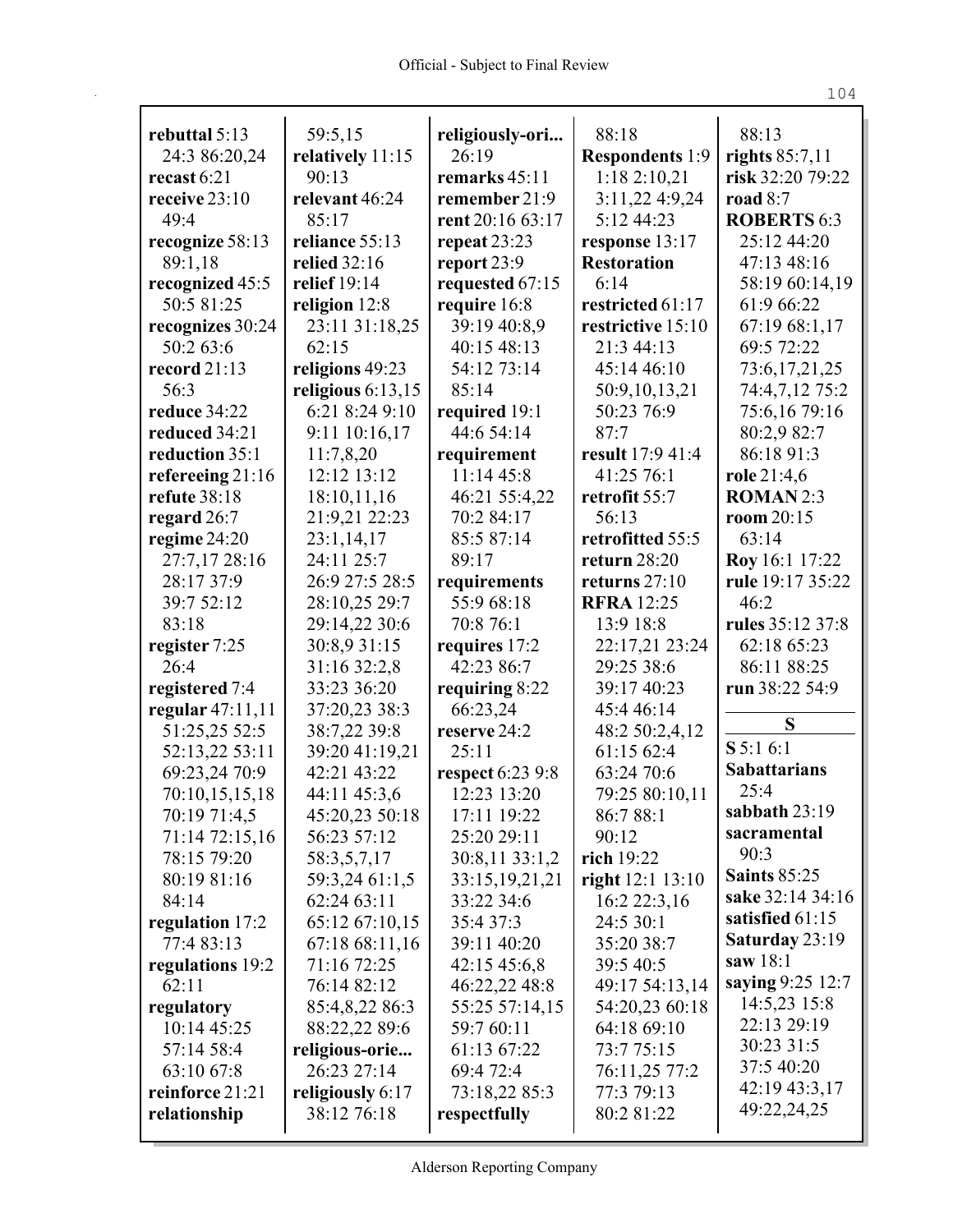| 56:15,19 75:12      | 40:24 44:4,10                   | 47:10,15,16                      | 22:6 81:3                    | 22:19 24:5            |
|---------------------|---------------------------------|----------------------------------|------------------------------|-----------------------|
| 78:13 79:9          | 46:24 61:25                     | 48:17,24 49:2                    | similar $40:18$              | 39:17                 |
| 80:21               | 62:3,20 81:21                   | 49:4,6 50:25                     | simple $23:22$               | snow $23:7$           |
| says 11:4 12:6      | seeing $90:10$                  | 51:12 53:5                       | simply $6:23$                | society 22:25         |
| 14:12 16:3          | seeks 45:6 49:17                | 58:25 59:8                       | 10:11 26:4                   | 23:2 33:10            |
| 23:18 28:23         | segregated 60:8                 | 60:21 72:12                      | 51:5 56:15                   | 57:16 62:25           |
| 29:17 35:3          | 60:9 72:1,2                     | 76:2 81:6,8                      | $\sin 80:8$                  | 86:9                  |
| 37:21 39:25         | seize 43:11                     | 82:9,15 85:18                    | sincere $11:7,8$             | sold 47:6 51:18       |
| 40:14 56:1          | seizing $44:5$                  | set 20:15 47:22                  | 13:12 45:20                  | 73:22,23 74:8         |
| 77:4 83:3 87:5      | self-employed                   | 48:24 49:8                       | 61:1,5                       | sole 65:25            |
| scale 85:10         | 29:9 33:24                      | 58:24 65:23                      | sincerely 37:20              | solely 44:8           |
| <b>Scalia</b> 15:11 | self-insured                    | 73:15 76:15                      | sincerity 6:20               | <b>Solicitor 4:22</b> |
| Schedule 89:24      | 16:24 17:11                     | setting 48:13                    | 12:11 17:18,19               | solve 48:12           |
| 90:4,6              | 18:19 19:20                     | 83:25                            | 17:21 45:21                  | somebody 8:22         |
| scholar 89:12       | 53:5 60:5                       | settled 15:16                    | sinful 26:8 49:10            | 9:2,15,17,20          |
| school 26:16        | 64:12,21 66:8                   | settles 15:18                    | single $35:25$               | 11:1,335:14           |
| schools 90:17       | 77:22                           | share 59:23 85:8                 | 46:19,19 48:11               | 71:6                  |
| scientifically      | sell 52:25 53:3                 | 85:12                            | <b>Sisters</b> 3:3 6:12      | Somebody's            |
| 32:22               | sends 8:2 65:2                  | <b>She'd 52:22</b>               | 10:1820:1,15                 | 81:14                 |
| Scientists 23:9     | sense 57:23                     | she'll 51:8,9,10                 | 21:22 25:8,8                 | someplace 79:4        |
| scope $50:3$        | 87:13 90:10                     | Sherbert 22:18                   | 26:6 27:19                   | somewhat 20:11        |
| scrutiny 8:2        | sensible 45:2                   | 22:20,20 23:24                   | 28:6,19 31:16                | soon $54:7$           |
| 46:14 48:2          |                                 | 24:25,25                         | 47:18,22 48:23               | sorry 52:13           |
| 50:12               | 86:8,8 88:15<br>sent 19:4       |                                  |                              | 79:16                 |
| se 84:8             |                                 | shop 20:15                       | 59:6 63:15,19<br>68:19 75:18 | sort 88:23            |
| seamless 19:25      | separate 48:7,14<br>49:20 51:16 | shoveling 23:7<br>show 8:6 32:17 |                              |                       |
| 19:25 20:2          |                                 | 61:16 69:15                      | 84:13,22 87:10<br>87:20      | Sotomayor 7:1         |
|                     | 52:23,24 53:1                   |                                  |                              | 7:11,21,23            |
| 32:18 48:25         | 60:7,8,10                       | showed 24:22                     | sit $84:10$                  | 8:15,25 9:5,22        |
| seamlessly 42:1     | 64:20 73:5                      | showing 26:2                     | situation 9:14               | 14:18 15:5,7          |
| 60:22               | 74:8 81:8,14                    | shows 19:1                       | 11:15 56:25                  | 15:17,24 31:23        |
| seamlessness        | 81:15 82:3,3                    | 36:22                            | 57:1 63:8,21                 | 32:6,11,15,23         |
| 32:24 83:14         | 82:16,22 83:17                  | shy $10:13$                      | 63:25 64:1                   | 33:5 42:18            |
| second 7:16         | 83:18 84:7                      | side 15:15,17                    | 66:5,8,9 77:21               | 57:5 58:2             |
| 11:25 12:25         | 85:14                           | 26:16 34:4,13                    | 80:12 84:12,22               | 73:10,13,19           |
| 13:8,15 24:19       | separately 82:18                | 60:25 64:19                      | situations 40:18             | 81:19 82:21           |
| 65:1 71:11          | 83:15,18                        | 68:8 80:3,4                      | size 33:6 34:17              | 83:2,11 88:19         |
| 72:9,9 74:19        | serious 81:3                    | 83:20 85:2,10                    | slip $19:6$                  | sought $45:4$         |
| 88:6                | 85:3                            | 86:10,10 87:5                    | slot $11:5,21$               | soul 14:23            |
| second-guessing     | seriously 80:8                  | sign $22:951:5$                  | small $29:10$                | <b>South 25:1</b>     |
| 21:18               | serve 7:5,25 8:3                | 72:9,17 75:17                    | 30:10,21,25,25               | <b>SOUTHERN</b>       |
| <b>SECRETARY</b>    | 9:21 10:18                      | 75:18                            | 31:3 33:22                   | 3:15                  |
| 1:6 2:7,18 3:8      | 35:10                           | significant                      | 35:11 37:11,12               | special $26:21$       |
| 3:194:6             | service 9:6 13:4                | 33:14 66:21                      | 53:8,10,12                   | 29:15,17 89:2         |
| secular 30:8        | services $1:7,17$               | 75:25                            | 56:21 69:22                  | 89:2                  |
| 36:20 37:22         | 2:8,19 3:9,20                   | significantly                    | 70:22 89:21                  | specifically          |
| see 20:25 21:1      | 4:7 18:1 46:21                  | 53:15 76:1                       | smaller 38:2                 | 21:15                 |
| 34:14 37:25         | 46:23 47:2,2,7                  | signing $14:2$                   | <b>Smith 15:12</b>           | specifics $10:3$      |
|                     |                                 |                                  |                              |                       |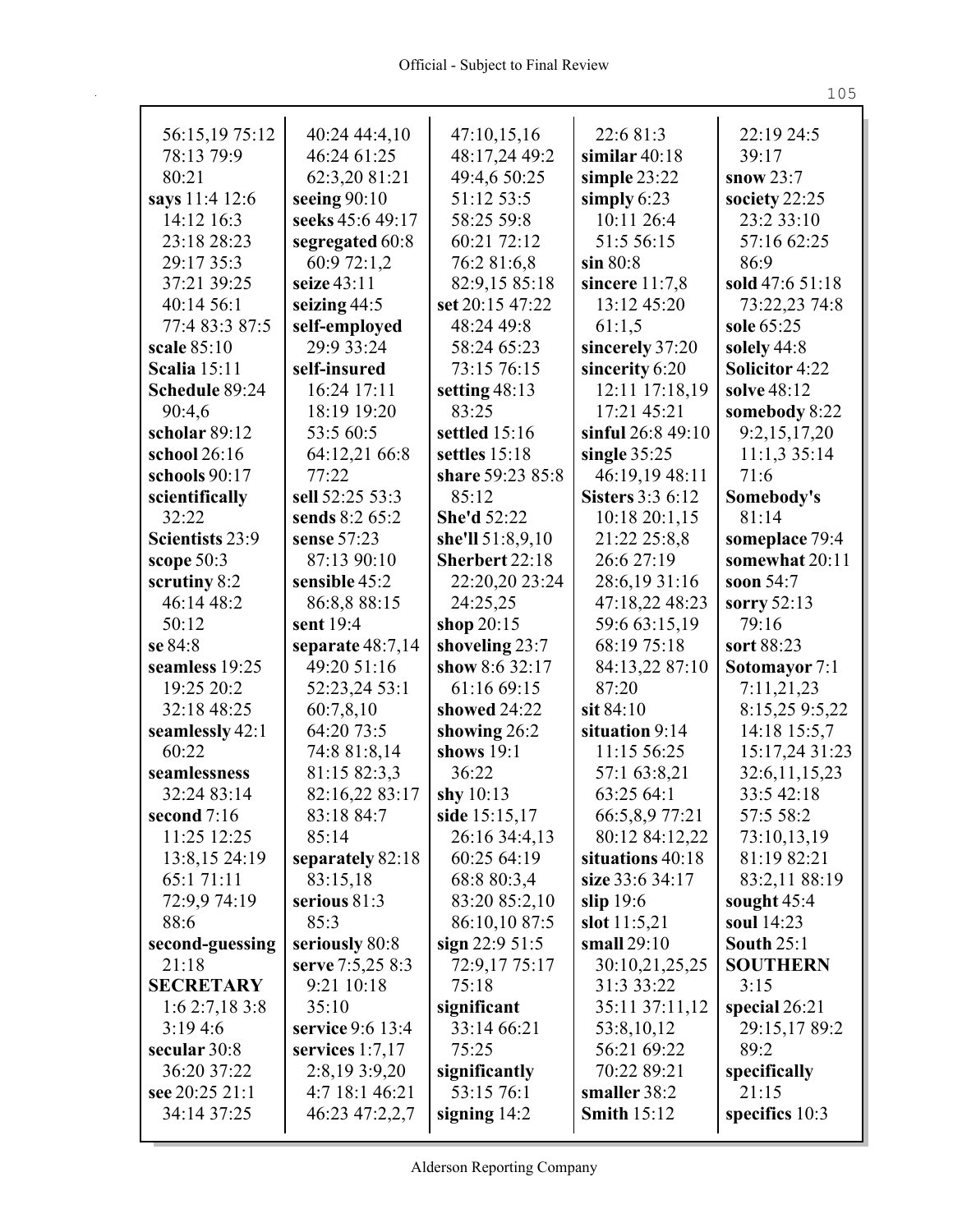|                        |                                 | 25:2 62:13            | 65:17              | 22:10,15 23:3    |
|------------------------|---------------------------------|-----------------------|--------------------|------------------|
| spend 57:20            | subject 84:23<br>submitted 91:4 | sunset 35:22          |                    | 23:12,15 31:22   |
| spent 46:15            | 91:6                            | 90:20                 | tanks 21:11,11     | 33:17 36:21      |
| spot 8:13 9:17         |                                 |                       | tax 24:13 27:6,8   |                  |
| St 22:22               | submitting                      | support $38:13$       | 27:9 28:16,18      | 39:19,20 40:8    |
| stake 17:16            | 41:17                           | supporters            | 28:20 38:10        | 40:9 54:21,23    |
| standard 56:3          | subsequently                    | 29:25                 | 62:17 87:11,13     | 58:8             |
| 63:3                   | 89:16                           | Suppose 50:15         | 87:16              | think 7:10,13,19 |
| start 86:25            | subsidize 53:3                  | supposed 78:10        | taxes 23:13,16     | 8:4,9,10,14      |
| started 18:18,19       | 77:20                           | Supreme 1:1           | 38:12              | 9:13 12:1,10     |
| state 35:16 63:3       | subsidizing                     | 4:15                  | tell 9:1,1,2 19:4  | 12:25 13:8,9     |
| 90:14                  | 71:17,20                        | sure 10:2 38:8        | 24:7,17 38:25      | 13:21 14:9       |
| statement 23:22        | subsidy 72:3                    | 38:14 42:12           | 42:20,24 57:19     | 15:8 17:10       |
| <b>States</b> 1:1 4:15 | substance 89:24                 | 47:20,21 68:5         | 88:20 89:3         | 18:23 20:1,8,9   |
| 38:10,23               | 90:4,6                          | survey 31:14,20       | telling $37:2$     | 20:12,18,21      |
| status 36:14,16        | substantial 7:15                | survive 8:8           | 82:18              | 21:4,5,25        |
| 55:1 87:16             | 11:10,13 12:14                  | suspect 22:4          | tells 25:23 63:3   | 22:17 23:4,5,6   |
| statute 72:13          | 12:15,18 14:24                  | switching 66:7        | 84:5               | 23:8,13 24:15    |
| statutes 30:19         | 15:1,10,22                      | <b>SYLVIA</b> 1:6 2:7 | <b>Ten 8:4</b>     | 24:18,19 27:17   |
| 30:21                  | 16:2 24:11,15                   | 2:18 3:8,19 4:6       | tenant 32:8        | 27:18 28:2,13    |
| statutory 46:24        | 44:11 45:12,16                  | synagogues            | tends 36:20,21     | 28:15 31:9       |
| 78:9 85:17             | 45:19 46:8,12                   | 29:20                 | tenet 32:2         | 32:5,12 33:16    |
| stead 9:21             | 48:1,3 49:14                    | system $8:11,18$      | tenets 88:22       | 34:7,13 35:20    |
| step 24:17 84:2        | 49:15 57:6,15                   | 25:3 53:14            | terms 8:2 19:25    | 36:16,19,25      |
| steps 6:16 8:12        | 58:10 61:13,14                  | 55:12 76:23,23        | 20:13 61:4         | 37:1,16 38:15    |
| 9:16                   | 61:19 63:24                     | 85:4                  | 84:9               | 38:20 39:1,6     |
| stick 7:11 9:10        | 66:3,10 83:23                   |                       | terrible 23:3      | 39:22 40:4,7     |
| sticking 55:20         | 89:19                           | T                     | 37:14 38:5         | 40:13,14 42:5    |
| stool 14:12            | substantiates                   | T 5:1,1               | 87:21              | 43:7 44:3        |
| stop 7:21 62:11        | 75:3                            | table 17:20           | test 13:16 21:7    | 45:21 46:13,18   |
| straightforward        | substantive                     | tailored 13:17        | 24:19              | 46:23 48:4       |
| 85:6                   | 87:14,18                        | 68:25                 | <b>TEXAS</b> 2:14  | 49:8,9,14 52:2   |
| stretch 20:3           | suddenly 34:10                  | take 6:16 8:12        | <b>Thank 6:10</b>  | 52:2 53:2,25     |
| strict 8:2             | 79:10                           | 9:16 11:22            | 25:12 44:20        | 54:4 57:4,6      |
| strikes 45:2           | sufficient 30:16                | 17:13 19:17           | 86:17,18,23        | 58:9 59:18       |
| strong $29:13,25$      | 34:9 35:3                       | 25:4 27:18            | 91:3               | 60:2,21 61:7,8   |
| struck $15:22$         | 40:25 53:12                     | 33:12 52:23           | thanks $19:13$     | 61:21,21 62:13   |
| structured             | 66:3                            | 59:2,10 76:24         | theory $11:9 12:5$ | 62:16 63:5,5     |
| 49:16 71:21,22         | sufficiently 49:1               | 77:18 80:8            | 12:6               | 63:23 64:17,18   |
| stuck 10:17 89:7       | suggest $34:4$                  | 84:2 89:23            | thing $8:169:13$   | 65:19 66:20      |
| student 54:22          | suggested $57:10$               | taken $25:2,6,7$      | 11:6 17:16         | 67:5 68:3,3,7    |
| student-based          | suggesting 26:17                | talk 18:18,19         | 20:16 24:25        | 68:21,22,23,24   |
| 41:7                   | 26:25 29:3,3                    | 51:19,20 53:24        | 33:8 40:15         | 69:11,15,16,20   |
| students 41:5          | 30:4,6 41:24                    | talked 72:4           | 69:3 83:8 91:2     | 71:19 73:2       |
| 43:13,23,25            | suggestive $61:22$              | talking 10:7          | things $8:19$      | 74:17 75:22      |
| 90:16                  | suit 42:22                      | 46:16 54:24           | 10:17 11:12        | 77:1 78:3,20     |
| study $56:2,4$         | sum $26:2$                      | 57:7                  | $13:7$ 15:4,7,16   | 79:13 80:11      |
| stuff $36:24$          | <b>Sunday 23:19</b>             | tangible $20:13$      | 18:3 21:11         | 81:18,22,24      |
|                        |                                 |                       |                    |                  |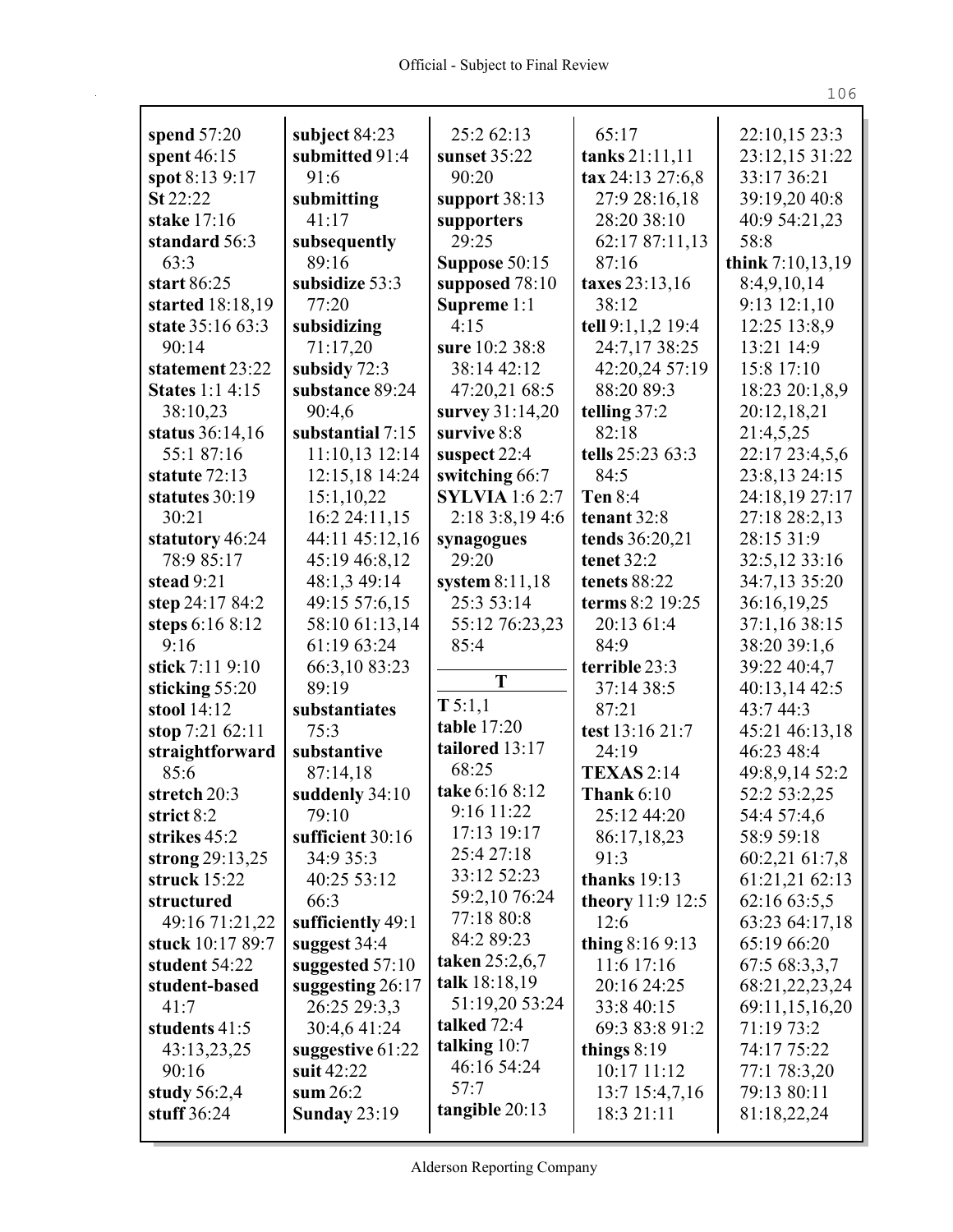| 82:21,25 83:14        | told 10:14 80:19       | 17:12 50:3          | 69:6 78:12             | v 1:5, 15 2:6, 17      |
|-----------------------|------------------------|---------------------|------------------------|------------------------|
| 83:16,16,23           | 84:1                   | 66:5,673:17         | 80:4,6 89:13           | 3:7,18 4:5 6:4         |
| 84:1,5,24 86:6        | tolerate 33:18         | 73:21 85:21         | understandable         | valid 68:9,9 78:1      |
| 87:1 89:16            | 34:1,5 36:23           | truth $21:6$        | 11:6                   | various 46:16          |
| thinking 62:21        | 40:22                  | try 23:21 24:1,2    | understanding          | vast 76:13             |
| 87:22                 | ton $21:20$            | 67:4 69:10          | 20:10 35:8             | vehicle 44:7           |
| thinks 17:10,12       | topping $22:11$        | 79:15               | 61:6,8 78:18           | 75:10                  |
| 18:24 49:9            | total 26:2             | trying $12:22,22$   | understood             | Verner 22:18,20        |
| third 15:21           | totally 39:9 63:1      | 21:18 22:24         | 55:15                  | 22:20 23:24            |
| 45:25 58:4,7          | 66:25                  | 24:12,16 39:18      | unemployed             | Verrilli 4:22          |
| 58:20 59:9,10         | tough $40:3$           | 44:2 47:20          | 29:9 33:23             | 5:11 44:21,22          |
| 60:12,15 62:8         | town 26:16             | 48:12 50:24         | unintended             | 44:24 45:18            |
| 62:14,19 63:9         | 35:18                  | 58:6,11 59:21       | 32:18                  | 46:6,11 47:24          |
| 64:9                  | TPA 16:8,11,16         | 62:21 64:1          | unique 8:20            | 49:11,25 50:11         |
| third-party           | 16:24 19:5             | 72:11,20 74:21      | uniquely $41:1$        | 50:22 51:7,13          |
| 15:25 19:19           | <b>TPAs 64:8</b>       | 75:3,13             | <b>United 1:1 4:15</b> | 51:15,21 52:21         |
| 42:22 47:17           | tradition 29:13        | turn 44:13          | 38:10,23               | 53:6,19,23             |
| 58:23 59:6            | traditional            | two 8:19 11:12      | universal 24:23        | 55:2 56:19             |
| 60:7,16 61:3          | 30:19                  | 13:25 15:4,7        | universities 28:4      | 57:25 58:9             |
| 65:3,5,23 66:4        | transition 35:12       | 33:17 36:2,21       | 28:19 86:25            | 59:12 60:18            |
| 66:8 83:25            | 35:22 37:8             | 39:24 51:8          | 87:3,20                | 61:7,11,20             |
| 84:14,20              | 55:14                  | 59:17 64:20         | university 2:14        | 63:2,5,23              |
| <b>Thomas</b> 21:8,19 | transitional           | 74:23 83:9,11       | 3:15 27:23             | 64:17 65:14,19         |
| thought 22:4          | 30:20 36:10            | type 31:11 51:1     | 28:1,2,25              | 65:21 66:16            |
| 29:12 62:22           | 54:2 55:12             |                     | 31:17                  | 67:2,25 68:2           |
| 66:2 67:17            | 56:24                  | U                   | unobjectionable        | 68:21 69:10            |
| 82:23                 | treat 26:21            | uber-insurance      | 84:9                   | 70:25 71:19            |
| thoughtful 85:3       | 27:13 28:25            | 43:4                | unoccupied             | 72:8 73:2,8,12         |
| threat 44:6 86:2      | 30:21 52:9             | uber-policy $13:5$  | 63:14                  | 73:23 74:2,6           |
| three 14:12           | 62:23 79:23            | <b>Uh-huh 43:20</b> | unprecedented          | 74:10,16 75:5          |
| 69:13                 | treated 18:15          | ultra 27:14         | 86:2                   | 75:15,22 76:7          |
| thrust 39:14,15       | 19:6 27:6 90:7         | unacceptable        | unwilling $81:7$       | 77:1,8,23 78:3         |
| time $7:15\,24:2$     | treating $40:18$       | 85:18               | unworkable             | 78:14,19,23            |
| 25:11 27:21           | treatment 41:19        | undermine           | 51:3                   | 79:6,13,18             |
| 29:19 35:13           | 87:18                  | 31:10 36:21         | upstate $90:16$        | 80:6,11 81:10          |
| 37:646:15             | treats 16:22           | undermines          | $ urge 87:9$           | 81:13,22 82:11         |
| 55:16,17 56:25        | 19:15 26:14            | 57:4 69:8,17        | urging $63:2,6$        | 82:25 83:9,16          |
| 59:25 77:15           | tribe $86:1$           | 78:6                | use 43:6 46:17         | 84:11,24 86:5          |
| 85:13 90:5            | tried 18:5 69:2        | underscores         | 48:22 53:13            | <b>Vietnam 23:5,16</b> |
| times $87:25$         | 69:15 80:14            | 71:15               | 57:21,22 58:4          | Vietnamese 62:9        |
| Title 13:5 20:17      | 81:23,23,24            | understand          | 60:7 67:16             | view $15:13$           |
| 27:4 28:4             | trigger $55:21$        | 11:24 12:1          | 76:1 87:19             | 20:24 21:1             |
| 30:13 31:1,5          | 63:24                  | 13:11,24 14:6       | 88:11 90:3             | 44:11                  |
| 31:10 33:6            | <b>trouble</b> 37:8,10 | 14:18 20:18         | uses 44:16             | views $44:3$           |
| 48:8 56:21            | 37:13                  | 33:20 43:16         | utter 32:13,15         | VII 27:4 28:5          |
| 63:18 88:12           | true 6:24 9:8          | 47:24 49:11,12      |                        | 31:1,5,1033:6          |
| <b>today 54:24</b>    | 10:15 16:20            | 58:3,25 67:5        | V                      | 56:21 88:12            |
|                       |                        |                     |                        |                        |